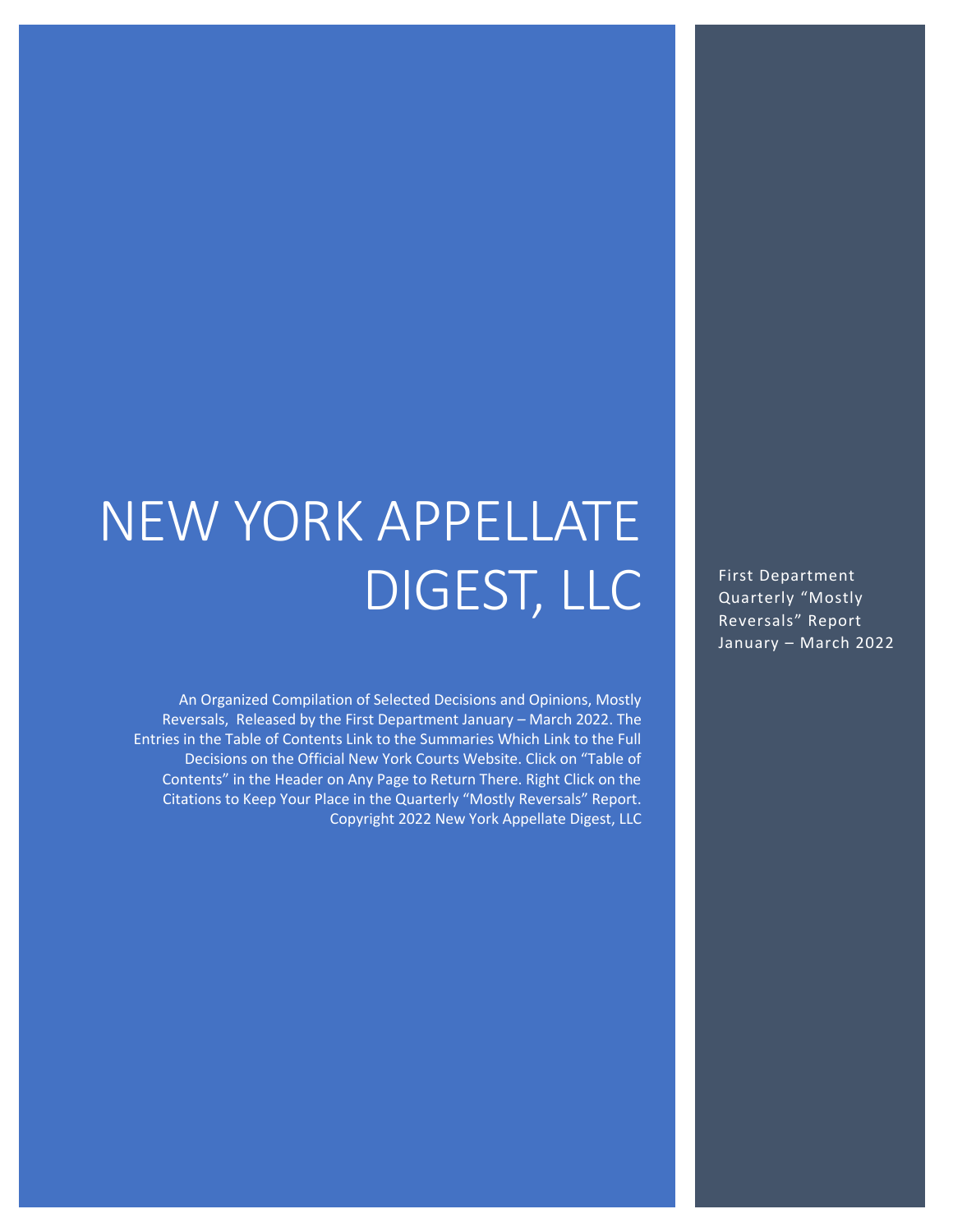## <span id="page-1-0"></span>**Contents**

| THE CONTRACTOR COULD NOT ESCAPE LIABILITY FOR PAYMENT OF THE SUBCONTRACTOR; THE PAY-<br>WHEN-PAID CLAUSE IN THE CONTRACT IS INVALID; NOTHING IN THE CONTRACT INDICATED THE<br>CONTRACTOR WAS ACTING SOLELY AS AN AGENT FOR THE OWNER (FIRST DEPT).  16             |
|--------------------------------------------------------------------------------------------------------------------------------------------------------------------------------------------------------------------------------------------------------------------|
|                                                                                                                                                                                                                                                                    |
| ALTHOUGH THE APPELLANT WAS IN JAPAN, THE 1ST DEPARTMENT REFUSED TO DISMISS THE APPEAL<br>PURSUANT TO THE FUGITIVE DISENTITLEMENT DOCTRINE IN THIS FAMILY COURT CIVIL-CONTEMPT<br>MATTER; APPELLANT HAD APPEARED VIRTUALLY IN COURT PROCEEDINGS AND STATED HE WOULD |
|                                                                                                                                                                                                                                                                    |
| THE ARBITRATOR EXCEEDED HER POWERS BY AWARDING RELIEF WHICH WAS NOT REQUESTED BY ALL<br>THE PARTIES OR AUTHORIZED BY LAW; PUNITIVE DAMAGES, SANCTIONS AND ATTORNEY'S FEES                                                                                          |
|                                                                                                                                                                                                                                                                    |
| THE PRIVILEGE AFFORDED ATTORNEYS UNDER THE CIVIL RIGHTS LAW RE: ALLEGEDLY DEFAMATORY<br>CLAIMS INCLUDED IN A COMPLAINT (WITH ONE EXCEPTION NOT APPLICABLE HERE) IS ABSOLUTE, EVEN                                                                                  |
|                                                                                                                                                                                                                                                                    |
| THE JUDGE DID NOT FOLLOW PROPER PROCEDURE FOR IMPOSING SANCTIONS, I.E., PLAINTIFF'S<br>COUNSEL WAS ORDERED TO PAY \$10,000 IN COUNSEL FEES TO DEFENDANT'S COUNSEL (FIRST DEPT). 20                                                                                 |
|                                                                                                                                                                                                                                                                    |
| THE PLAINTIFFS' REQUEST TO PROCEED ANONYMOUSLY IN THIS CHILD VICTIMS ACT CASE WAS NOT<br>SUPPORTED BY SUFFICIENT EVIDENCE OF ANY HARM WHICH WOULD RESULT FROM USING PLAINTIFFS'                                                                                    |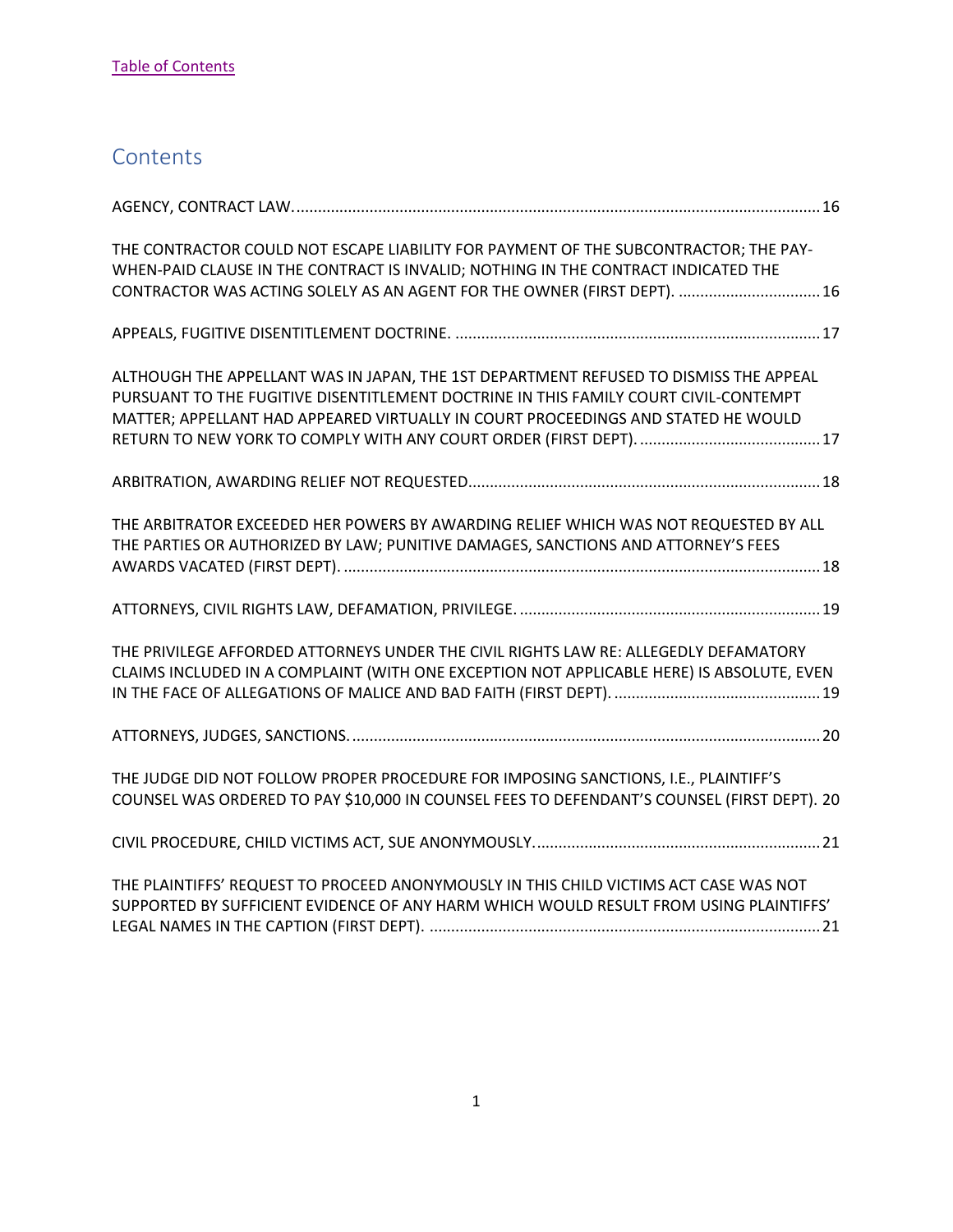| CIVIL PROCEDURE, DEBTOR-CREDITOR, ENFORCEMENT OF CHINESE JUDGMENT 22                                                                                                                                                                                                                                                                                                                                                                                                                                                            |
|---------------------------------------------------------------------------------------------------------------------------------------------------------------------------------------------------------------------------------------------------------------------------------------------------------------------------------------------------------------------------------------------------------------------------------------------------------------------------------------------------------------------------------|
| SUPREME COURT SHOULD NOT HAVE DISMISSED AN ACTION TO ENFORCE A MONEY JUDGMENT<br>OBTAINED IN THE PEOPLE'S REPUBLIC OF CHINA (PRC) ON THE IMPLICIT GROUND THE DEFENDANTS<br>WERE NOT AFFORDED DUE PROCESS IN THE PRC; THE US STATE DEPARTMENT DOCUMENTS UPON<br>WHICH SUPREME COURT'S RULING WAS BASED DO NOT CONSTITUTE DOCUMENTARY EVIDENCE; THE<br>COMPLAINT SUFFICIENTLY ALLEGED DEFENDANTS HAD AN OPPORTUNITY TO BE HEARD, WERE<br>REPRESENTED BY COUNSEL AND HAD THE OPPORTUNITY TO APPEAL IN THE PRC ACTION (FIRST DEPT). |
|                                                                                                                                                                                                                                                                                                                                                                                                                                                                                                                                 |
| A PRE-JOINDER MOTION FOR SUMMARY JUDGMENT MUST BE DENIED (FIRST DEPT)23                                                                                                                                                                                                                                                                                                                                                                                                                                                         |
|                                                                                                                                                                                                                                                                                                                                                                                                                                                                                                                                 |
| ALTHOUGH THE MOTION TO DISMISS ON STATUTE OF LIMITATIONS GROUNDS WAS NOT TIMELY, THE<br>ASSERTION OF THE DEFENSE IN THE REPLY TO THE COUNTERCLAIM WAS TIMELY; THE DEFENSE CAN BE                                                                                                                                                                                                                                                                                                                                                |
|                                                                                                                                                                                                                                                                                                                                                                                                                                                                                                                                 |
| PLAINTIFF STARTED AN ACTION AGAINST DEFENDANT IN NEW YORK; THEN DEFENDANT STARTED AN<br>ACTION AGAINST PLAINTIFF IN ROMANIA; THE RESULTS OF THE ROMANIAN ACTION MAY BE<br>DISPOSITIVE IN THE NEW YORK ACTION; THE NEW YORK ACTION SHOULD HAVE BEEN STAYED PENDING<br>THE OUTCOME OF THE ROMANIAN ACTION, EVEN THOUGH THE NEW YORK ACTION WAS COMMENCED                                                                                                                                                                          |
|                                                                                                                                                                                                                                                                                                                                                                                                                                                                                                                                 |
| THE 2020 AMENDMENTS TO CIVIL RIGHTS LAW 70, THE ANTI-SLAPP LAW, DO NOT APPLY<br>RETROACTIVELY TO THE PLAINTIFF'S PENDING DEFAMATION ACTION AGAINST DEFENDANT (FIRST                                                                                                                                                                                                                                                                                                                                                             |
| CIVIL PROCEDURE, CORPORATION LAW, FOREIGN CORPORATIONS, PROPER FORUM 26                                                                                                                                                                                                                                                                                                                                                                                                                                                         |
| ALTHOUGH THIS SHAREHOLDERS' DERIVATIVE ACTION AGAINST A SWISS CORPORATION REQUIRES THE<br>APPLICATION OF SWISS LAW, NEW YORK IS THE PROPER FORUM; MOST ON THE BOARD OF DIRECTORS<br>ARE RESIDENTS OF NEW YORK AND THE ALLEGATIONS IN THE COMPLAINT REFLECT A SUBSTANTIAL                                                                                                                                                                                                                                                        |

[NEXUS TO NEW YORK \(FIRST DEPT\)............................................................................................................26](#page-26-1)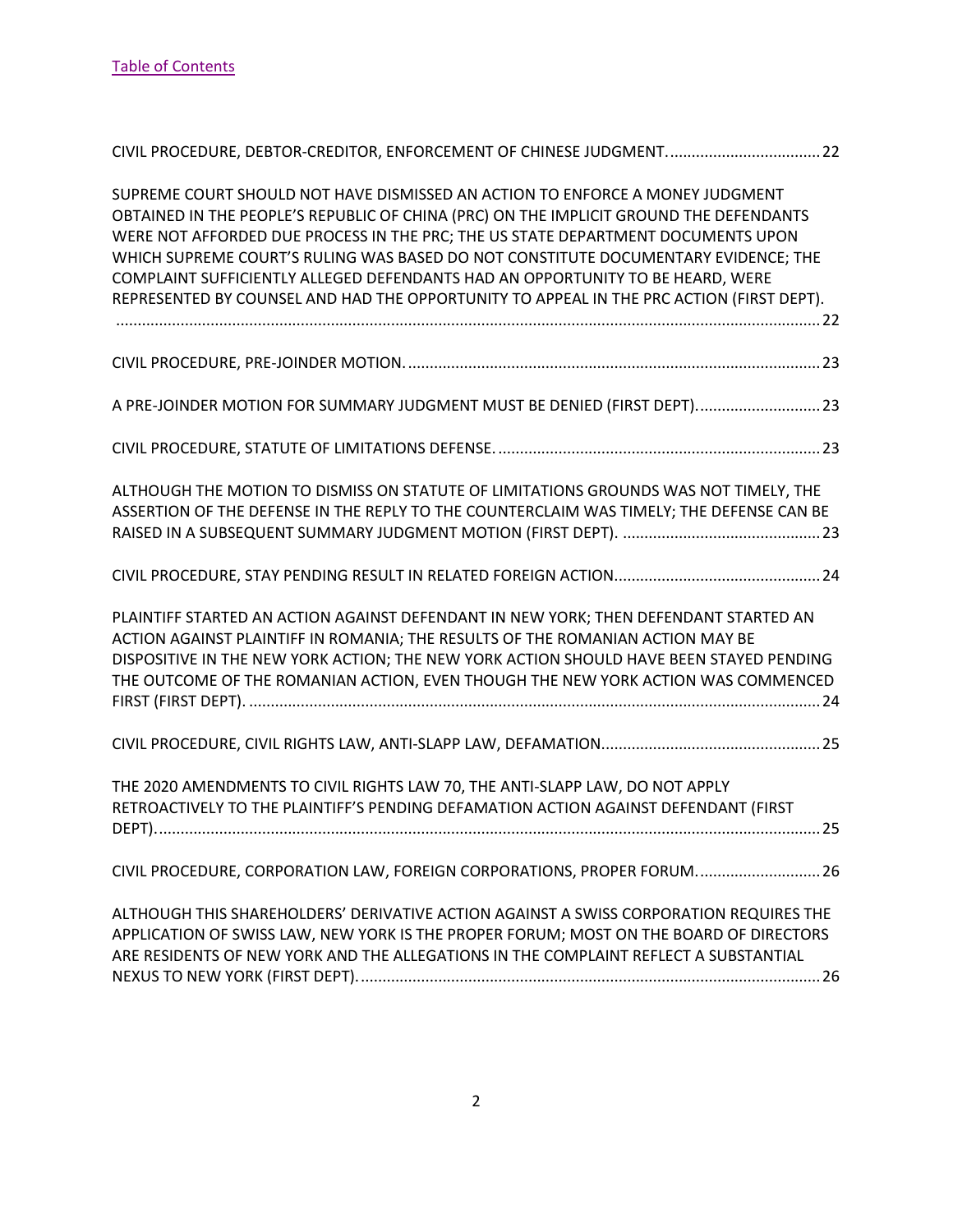| IN AN ACTION SEEKING TO ENFORCE A JUDGMENT AGAINST NON-DEBTORS PURSUANT TO CPLR<br>ARTICLE 52, THE PETITIONERS ARE NOT ENTITLED TO A JURY TRIAL; THE ACTION IS EQUITABLE IN            |
|----------------------------------------------------------------------------------------------------------------------------------------------------------------------------------------|
|                                                                                                                                                                                        |
| COMPLAINT ALLEGATIONS OF A FRAUDULENT CONVEYANCE MADE "UPON INFORMATION AND BELIEF"                                                                                                    |
| CIVIL PROCEDURE, MISSING EVIDNCE, ADVERSE INFERENCE JURY INSTRUCTION.  29                                                                                                              |
| THE TRIAL JUDGE SHOULD HAVE GIVEN THE ADVERSE INFERENCE CHARGE WHICH HAD BEEN ORDERED<br>AS A DISCOVERY SANCTION RE: A MISSING SURVEILLANCE TAPE; JURY VERDICT SET ASIDE (FIRST DEPT). |
|                                                                                                                                                                                        |
| PLAINTIFFS' MOTION TO RENEW ON THE GROUND THE DEFENDANTS' WINNING ARGUMENT WAS<br>RAISED FOR THE FIRST TIME IN REPLY PAPERS SHOULD HAVE BEEN GRANTED (FIRST DEPT). 30                  |
| CIVIL PROCEDURE, APPEALS, NO APPEAL FROM REFUSAL TO SIGN ORDER TO SHOW CAUSE 31                                                                                                        |
| IN THIS ARTICLE 78 PROCEEDING, NO APPEAL LIES FROM A JUDGE'S DECLINING TO SIGN AN ORDER TO<br>SHOW CAUSE; THE ONLY REMEDY IS A MOTION TO VACATE THE FINAL JUDGMENT (FIRST DEPT) 31     |
|                                                                                                                                                                                        |
| IF PLAINTIFFS IN A FRAUDULENT-CONVEYANCE AND ENFORCEMENT-OF-MONEY JUDGMENT<br>PROCEEDING CAN BE FULLY COMPENSATED BY MONEY DAMAGES, IT IS ERROR TO ISSUE A                             |
|                                                                                                                                                                                        |
| DEFENDANT HAD WITHHELD PAYMENT ON THE CONTRACT AS AN OFFSET FOR THE LIQUIDATED<br>DAMAGES PROVISION OF THE CONTRACT; THE AWARD OF LIQUIDATED DAMAGES TO THE DEFENDANT                  |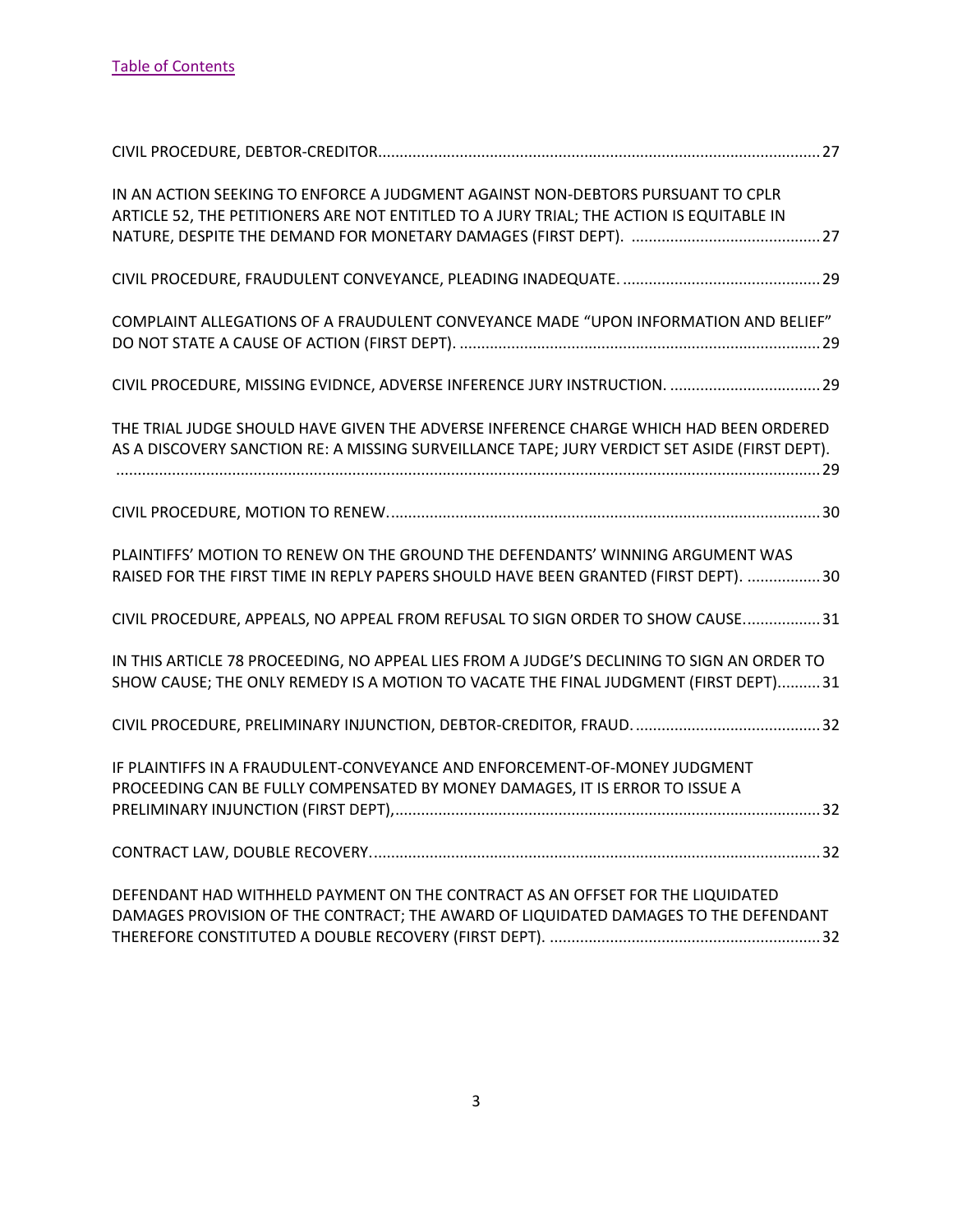| DEFENDANT VIDEO-HOSTING SERVICE, VIMEO, DID NOT BREACH ITS CONTRACT WITH PLAINTIFF BY<br>REMOVING FIVE VIDEOS POSTED BY PLAINTIFF CLAIMING CHILDHOOD VACCINATION LEADS TO AUTISM;<br>THE COMMUNICATIONS DECENCY ACT AUTHORIZES INTERNET PROVIDERS TO REMOVE                                                                                                          |
|----------------------------------------------------------------------------------------------------------------------------------------------------------------------------------------------------------------------------------------------------------------------------------------------------------------------------------------------------------------------|
|                                                                                                                                                                                                                                                                                                                                                                      |
| BECAUSE PLAINTIFF ALLEGED THE ORAL CONTRACT WAS ENFORCEABLE EVEN IF THE TRIGGERING EVENT<br>OCCURRED AFTER A YEAR, THE CONTRACT WAS WITHIN THE STATUTE OF FRAUDS AND THEREFORE                                                                                                                                                                                       |
|                                                                                                                                                                                                                                                                                                                                                                      |
| THE COMPLAINT DID NOT STATE A CAUSE OF ACTION FOR FRAUD IN THE INDUCEMENT, AS OPPOSED TO<br>AN INSINCERE PROMISE OF FUTURE PERFORMANCE; ALTHOUGH THE ISSUE WAS RAISED IN REPLY AND<br>WAS NOT RAISED BELOW, IT WAS CONSIDERED ON APPEAL BECAUSE IT WAS DETERMINATIVE, DID NOT<br>ALLEGE NEW FACTS, AND COULD NOT HAVE BEEN AVOIDED IF RAISED BELOW (FIRST DEPT).  35 |
|                                                                                                                                                                                                                                                                                                                                                                      |
| SUPREME COURT, IN THE CONTEXT OF A MOTION TO DISMISS, SHOULD NOT HAVE DETERMINED AS A<br>MATTER OF LAW THAT THE DEFENDANTS WERE NOT "AFFILIATES" WITHIN THE MEANING OF THE                                                                                                                                                                                           |
|                                                                                                                                                                                                                                                                                                                                                                      |
| THE BREACH OF IMPLIED COVENANT OF GOOD FAITH AND FAIR DEALING CAUSE OF ACTION SHOULD<br>HAVE BEEN DISMISSED AS DUPLICATIVE OF THE BREACH OF CONTRACT CAUSE OF ACTION; THE APPEAL<br>FROM AN ORDER WHICH WAS NOT THE PRODUCT OF A MOTION ON NOTICE MUST BE DISMISSED (FIRST                                                                                           |
|                                                                                                                                                                                                                                                                                                                                                                      |
| THE DEPOSITION OF THE NONPARTY MAJORITY SHAREHOLDER IN THE COOPERATIVE REGARDING LEAKS<br>IN THE UNITS WAS PROPER AND SHOULD NOT HAVE BEEN STOPPED AND SUPPRESSED BY THE JUDGE;<br>SANCTIONS AGAINST PLAINTIFF'S ATTORNEY FOR FRIVOLOUS AND UNPROFESSIONAL CONDUCT WERE                                                                                              |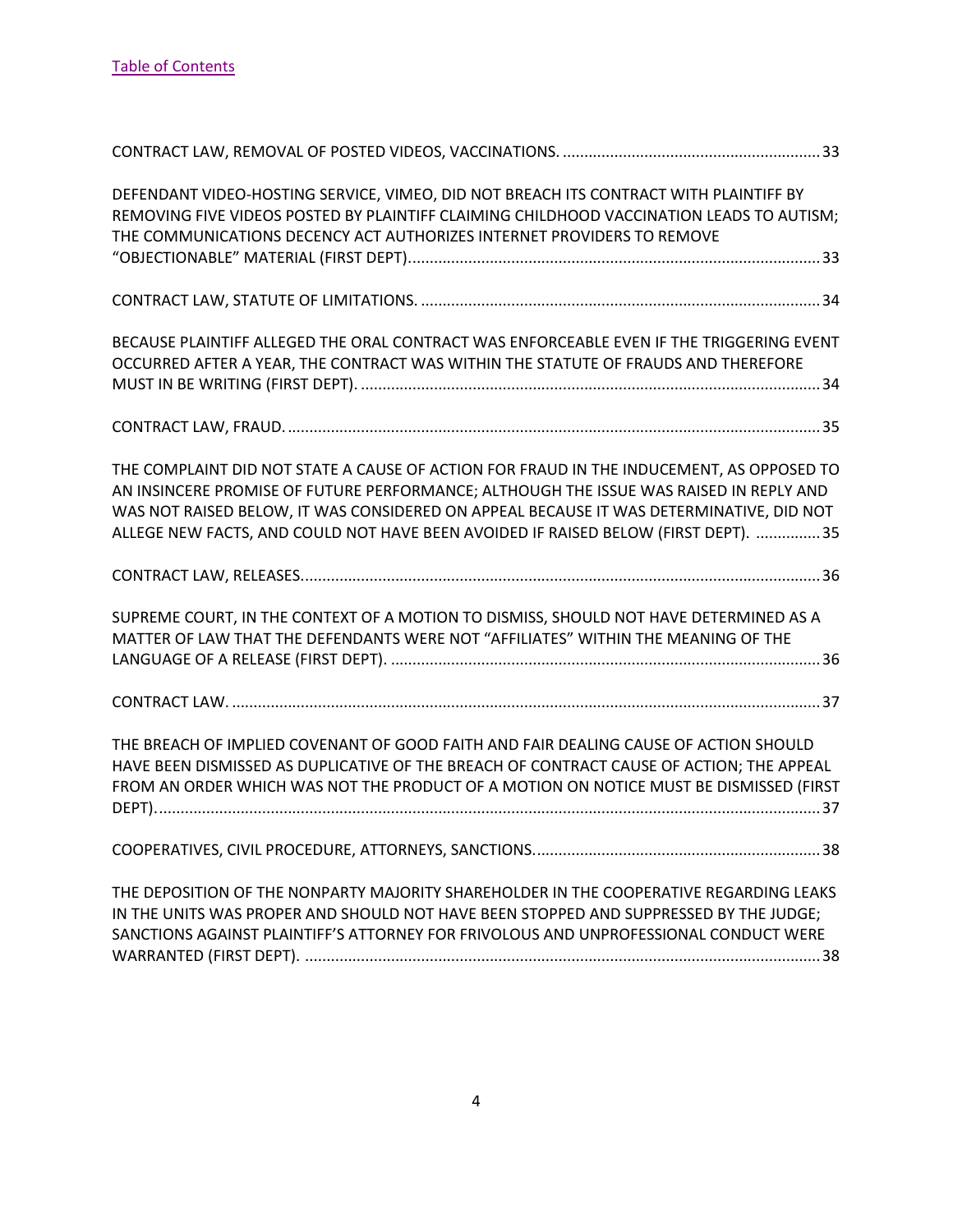| PLAINTIFF, A DISSOLVED CORPORATION, PROPERLY PURSUED CLAIMS AND LIABILITIES WHICH AROSE                                                                                                                                                                                                                                                           |
|---------------------------------------------------------------------------------------------------------------------------------------------------------------------------------------------------------------------------------------------------------------------------------------------------------------------------------------------------|
|                                                                                                                                                                                                                                                                                                                                                   |
| THE SECOND DEGREE MURDER COUNTS SHOULD HAVE BEEN DISMISSED AS INCLUSORY CONCURRENT                                                                                                                                                                                                                                                                |
|                                                                                                                                                                                                                                                                                                                                                   |
| THE JUROR'S SIMULATION OF THE STABBING IN THE JURY ROOM DID NOT CONSTITUTE JUROR                                                                                                                                                                                                                                                                  |
|                                                                                                                                                                                                                                                                                                                                                   |
| THIRD-DEGREE POSSESSION OF A CONTROLLED SUBSTANCE (PENAL LAW 220.16 (12)) IS NOT A LESSER<br>INCLUDED OFFENSE OF THIRD-DEGREE POSSESSION OF A CONTROLLED SUBSTANCE (PENAL LAW 220.16                                                                                                                                                              |
|                                                                                                                                                                                                                                                                                                                                                   |
| DEFENDANT'S REPEATED REQUESTS TO REPRESENT HIMSELF WERE NOT ADEQUATELY ADDRESSED BY<br>THE THREE JUDGES TO WHOM THE REQUESTS WERE MADE; CONVICTION REVERSED AND NEW TRIAL                                                                                                                                                                         |
|                                                                                                                                                                                                                                                                                                                                                   |
| THE SIX-YEAR DELAY, DURING WHICH DEFENDANT WAS INCARCERATED, DEPRIVED DEFENDANT OF HIS<br>RIGHT TO A SPEEDY TRIAL; THE MURDER AND ASSAULT CONVICTIONS AFTER TRIAL REVERSED (FIRST                                                                                                                                                                 |
|                                                                                                                                                                                                                                                                                                                                                   |
| AN APPELLATE COURT CANNOT DETERMINE A SUPPRESSION MOTION BASED ON TRIAL EVIDENCE; THE<br>TRIAL EVIDENCE REVEALED THE SEARCH OF DEFENDANT'S APARTMENT MAY HAVE BEEN UNLAWFUL;<br>BASED UPON THE LIMITED INFORMATION AVAILABLE TO DEFENDANT WHEN THE SUPPRESSION<br>MOTION WAS MADE, THE ALLEGATION THE POLICE DID NOT HAVE PERMISSION TO ENTER WAS |

[ENOUGH TO WARRANT A PROBABLE CAUSE HEARING; MATTER REMITTED \(FIRST DEPT\).......................44](#page-44-1)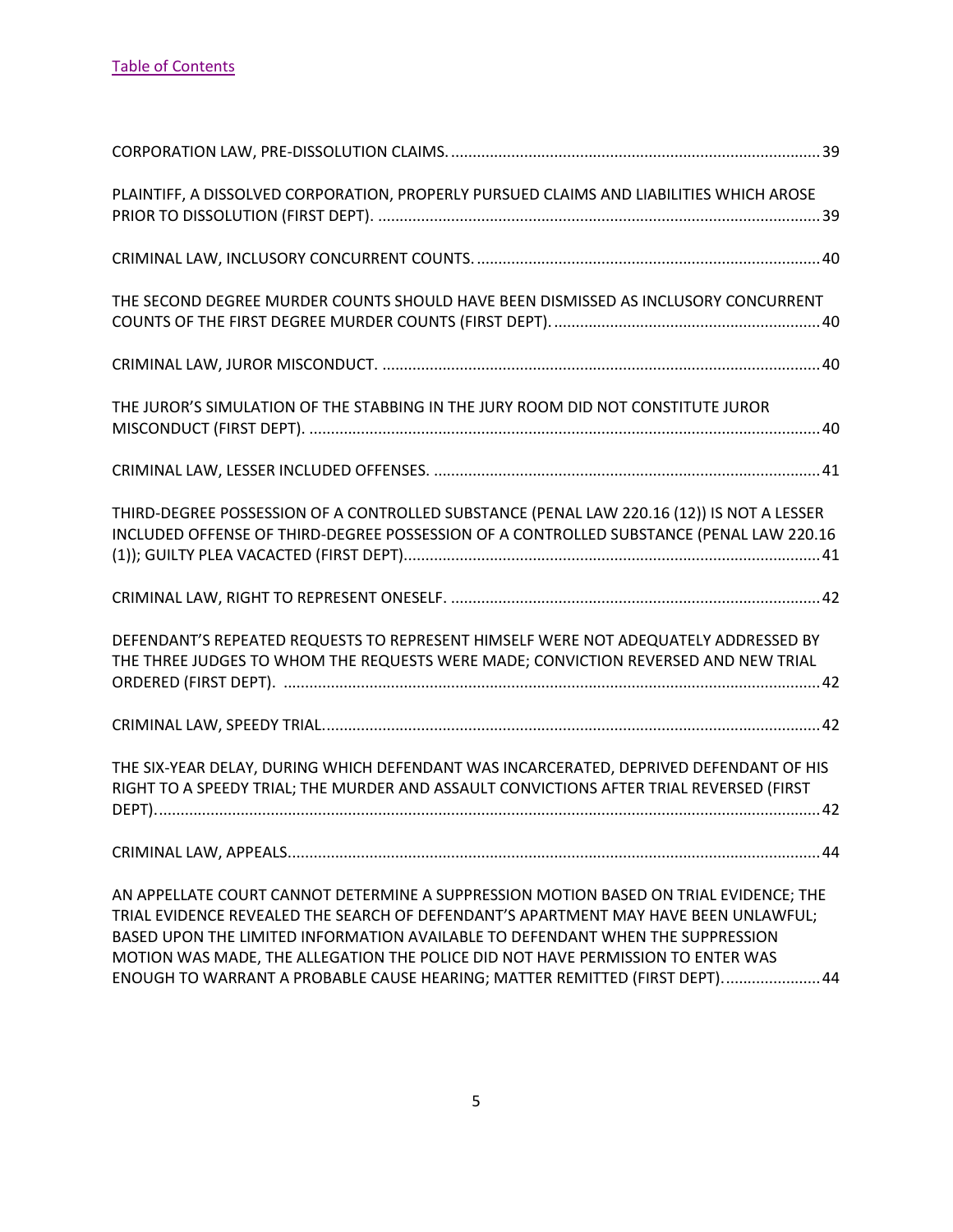| IN A RARE REVERSAL OF A BENCH TRIAL ON EVIDENTIARY GROUNDS, THE 1ST DEPT DETERMINED FOUR<br>OUT-OF-COURT STATEMENTS ALLEGEDLY MADE BY THE VICTIM IN THIS SEXUAL-OFFENSE CASE SHOULD<br>NOT HAVE BEEN ADMITTED UNDER THE "EXCITED UTTERANCE" OR "PROMPT OUTCRY" THEORIES; THE<br>COURT NOTED THAT ONLY THE FACT OF THE COMPLAINT, NOT THE ACCOMPANYING DETAILS, ARE                                                                               |
|--------------------------------------------------------------------------------------------------------------------------------------------------------------------------------------------------------------------------------------------------------------------------------------------------------------------------------------------------------------------------------------------------------------------------------------------------|
|                                                                                                                                                                                                                                                                                                                                                                                                                                                  |
| THE HOSPITAL FROM WHICH LAPTOPS WERE STOLEN WAS NOT A "DWELLING" WITHIN THE MEANING                                                                                                                                                                                                                                                                                                                                                              |
|                                                                                                                                                                                                                                                                                                                                                                                                                                                  |
| DEPRAVED INDIFFERENCE MURDER CONVICTION AFFIRMED; DURING A POLICE CHASE, DEFENDANT<br>DROVE THE WRONG WAY ON A HIGHWAY AND CRASHED HEAD-ON INTO AN ONCOMING CAR (FIRST                                                                                                                                                                                                                                                                           |
|                                                                                                                                                                                                                                                                                                                                                                                                                                                  |
| THE INDICTMENT CHARGED DEFENDANT WITH ASSAULT SECOND AND ATTEMPTED ASSAULT SECOND<br>BUT DID NOT ALLEGE THE USE OF A DEADLY WEAPON OR A DANGEROUS INSTRUMENT; THE PEOPLE'S<br>THEORY AT TRIAL WAS DEFENDANT USED A PVC PIPE AS A DEADLY WEAPON OR A DANGEROUS<br>INSTRUMENT; BUT, TO CORRECT THE FLAWED INDICTMENT, THE JUDGE, A DAY BEFORE THE END OF<br>THE TRIAL, AMENDED THE INDICTMENT TO CHARGE ASSAULT THIRD AND ATTEMPTED ASSUALT THIRD; |
|                                                                                                                                                                                                                                                                                                                                                                                                                                                  |
| GIVEN THE INITIAL LACK OF DISCLOSURE BY THE PEOPLE AND DEFENDANT'S RESPONSES ONCE THE<br>PEOPLE DISCLOSED THE TRANSMISSION WHICH LED TO HIS ARREST, DEFENDANT ALLEGED SUFFICIENT                                                                                                                                                                                                                                                                 |
|                                                                                                                                                                                                                                                                                                                                                                                                                                                  |
| DEFENDANT MADE GOOD FAITH EFFORTS TO COMPLY WITH THE TERMS OF HER PLEA AGREEMENT;<br>SENTENCE REDUCED AND CONVICTION MODIFIED IN THE INTEREST OF JUSTICE (FIRST DEPT).  51                                                                                                                                                                                                                                                                       |
|                                                                                                                                                                                                                                                                                                                                                                                                                                                  |
| DEFENDANT DID NOT RECEIVE EFFECTIVE ASSISTANCE OF COUNSEL; COUNSEL SAID A GUILTY PLEA MAY<br>RESULT IN DEPORTATION WHEN DEPORTATION WAS MANDATORY (FIRST DEPT) 52                                                                                                                                                                                                                                                                                |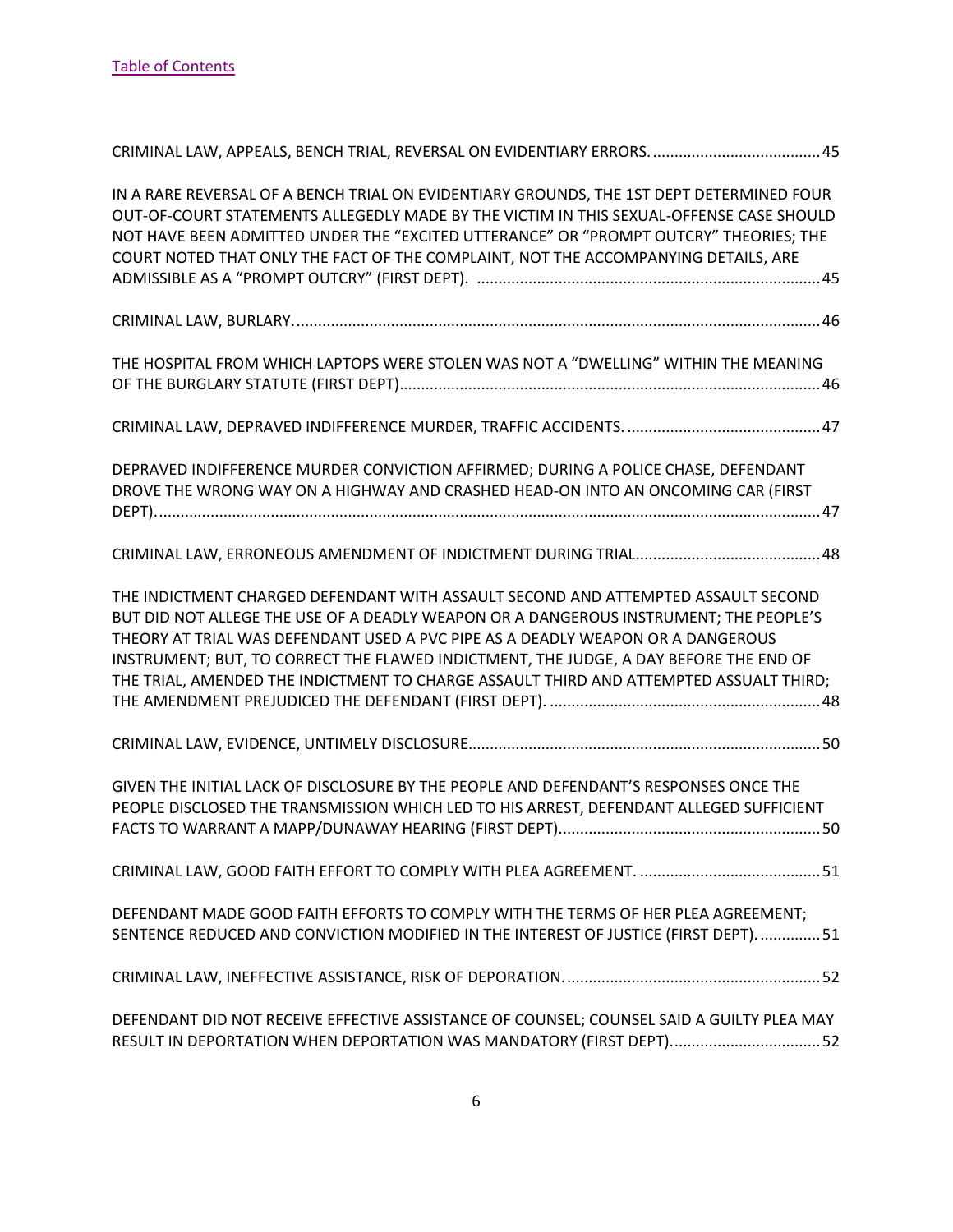| THE PEOPLE FOCUSED THEIR PROOF ON THE SEXUAL MOTIVATION FOR THE BURGLARY; ALTHOUGH<br>BURGLARY SECOND IS A LESSER INCLUDED OFFENSE OF BURGLARY SECOND AS A SEXUALLY MOTIVATED<br>OFFENSE, THE JURY SHOULD NOT HAVE BEEN CHARGED ON THE LESSER OFFENSE BECAUSE THE                                                                                          |
|------------------------------------------------------------------------------------------------------------------------------------------------------------------------------------------------------------------------------------------------------------------------------------------------------------------------------------------------------------|
|                                                                                                                                                                                                                                                                                                                                                            |
| THE JUDGE SHOULD HAVE INQUIRED FURTHER WHEN A PROSPECTIVE JUROR SAID TRAVEL PLANS<br>PROHIBITED HER FROM SERVING BEYOND THE PROJECTED LAST DAY OF THE TRIAL, CONVICTION                                                                                                                                                                                    |
|                                                                                                                                                                                                                                                                                                                                                            |
| THE TERM "ECONOMIC SECURITY" IN THE NYU FACULTY HANDBOOK DID NOT PROHIBIT A POLICY (THE<br>"REF" POLICY) TYING A TENURED FACULTY MEMBERS' SALARY-REDUCTION TO THE AMOUNT OF<br>GRANTS PROCURED IN A GIVEN YEAR; THE REF POLICY WAS NOT A DISCIPLINARY PROCEDURE; A<br>SPECIFIC SALARY FIGURE IN A TENURED FACULTY MEMBER'S CONTRACT, HOWEVER, COULD NOT BE |
|                                                                                                                                                                                                                                                                                                                                                            |
| EACH TIME PLAINTIFF'S MARKETING DIRECTOR ENTERED A CONTRACT WITH A COMPANY IN WHICH THE<br>DIRECTOR HAD AN OWNERSHIP INTEREST CONSTITUTED A SEPARATE WRONG UNDER THE CONTINUING<br>WRONG DOCTRINE; THE COMPLAINT STATED CAUSES OF ACTION FOR FRAUD AND BREACH OF                                                                                           |
|                                                                                                                                                                                                                                                                                                                                                            |
| ALTHOUGH THE PERSON WHO ALLEGEDLY ASSAULTED PLAINTIFF AT JFK AIRPORT WAS AN EMPLOYEE<br>OF AMERICAN AIRLINES, HE WAS NOT ON DUTY AT THE TIME OF THE INCIDENT; THE DEFENDANTS<br>MOTION FOR SUMMARY JUDGMENT ON THE VICARIOUS LIABILITY AND NEGLIGENCE CAUSES OF                                                                                            |
|                                                                                                                                                                                                                                                                                                                                                            |
| PLAINTIFF WAS AN EMPLOYEE OF THE CONTRACTOR DEFENDANT HOMEOWNER HIRED TO BUILD A<br>NEW STAIRCASE; PLAINTIFF WAS INJURED BY A PROTRUDING SCREW ON THE NEW STAIRCASE;<br>DEFENDANT WAS NOT LIABLE; THE HOMEOWNER DID NOT CREATE THE CONDITION, DID NOT<br>SUPERVISE THE CONTRACTOR'S WORK, AND DID NOT HAVE NOTICE OF THE CONDITION (FIRST DEPT). 58        |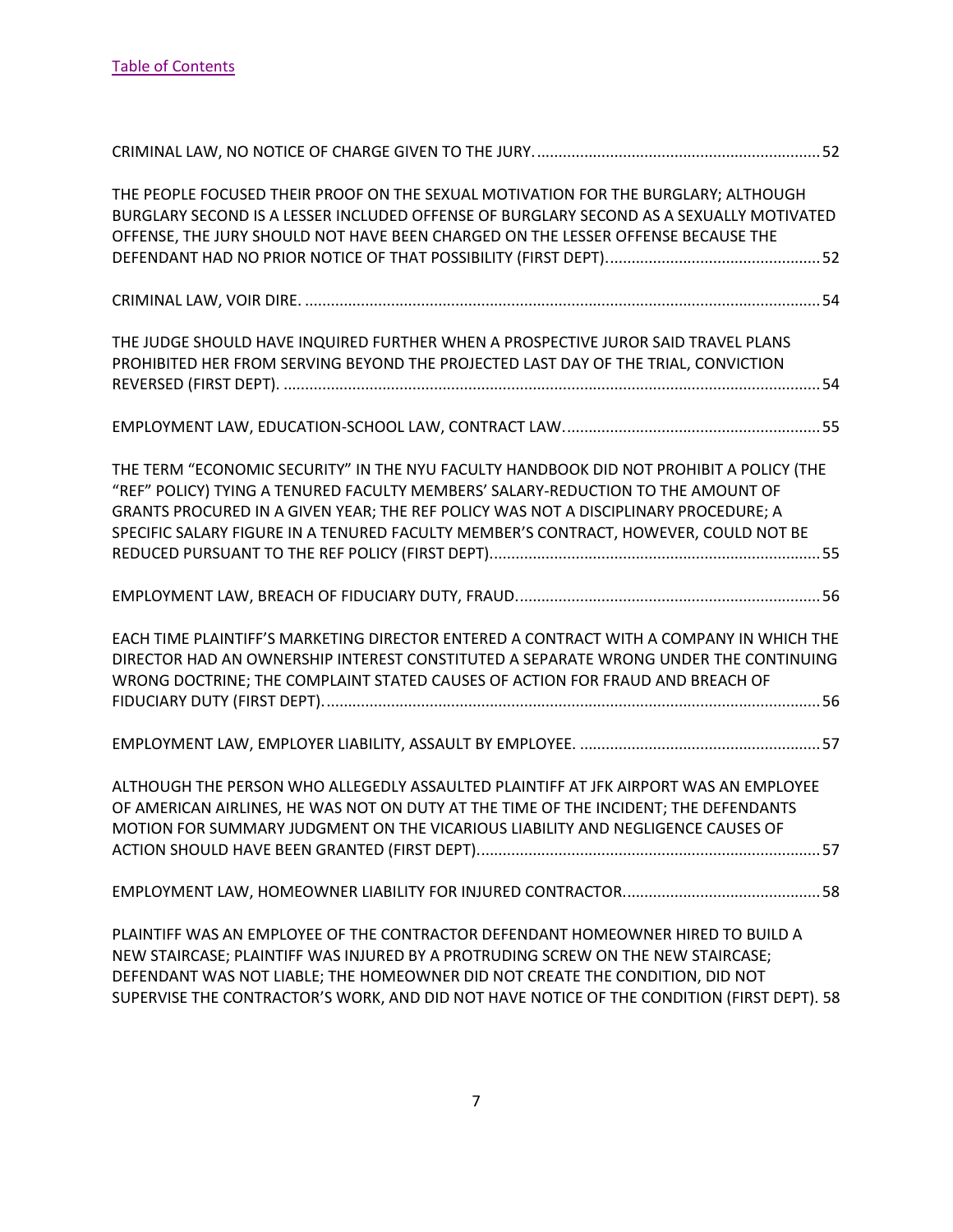| PLAINTIFF'S EMPLOYMENT DISCRIMINATION ACTION SHOULD NOT HAVE BEEN DISMISSED (FIRST DEPT).                                                                                                                                                                          |
|--------------------------------------------------------------------------------------------------------------------------------------------------------------------------------------------------------------------------------------------------------------------|
|                                                                                                                                                                                                                                                                    |
| PLAINTIFF SUFFICIENTLY ALLEGED CAUSES OF ACTION FOR EMPLOYMENT DISMCRIMINATION BASED ON<br>NATIONAL ORIGIN (YEMENI), HOSTILE WORK ENVIRONMENT, AND RETALIATION (FIRST DEPT)60                                                                                      |
|                                                                                                                                                                                                                                                                    |
| CIVIL SERVICE LAW 75-B SERVES THE SAME PURPOSE AS THE EMPLOYMENT ANTI-RETALIATION<br>STATUTES IN THE NEW YORK STATE AND NEW YORK CITY HUMAN RIGHTS LAW; EVEN THOUGH<br>PLAINTIFF HAD RESIGNED AT TIME OF THE SUIT, HIS RETALIATION CAUSE OF ACTION SHOULD NOT HAVE |
|                                                                                                                                                                                                                                                                    |
| THE FALSE IMPRISONMENT CAUSE OF ACTION WAS UNTIMELY BECAUSE IT ACCRUED WHEN<br>DEFENDANT WAS RELEASED UPON ARRAIGNMENT, NOT WHEN HE WAS RELEASED UPON COMPLETION                                                                                                   |
|                                                                                                                                                                                                                                                                    |
| FAMILY COURT DID NOT HAVE JURISDICTION TO MODIFY A SEPARATION AGREEMENT WHICH WAS<br>INCORPORATED BUT NOT MERGED INTO THE JUDGMENT OF DIVORCE; A PLENARY ACTION IS REQUIRED                                                                                        |
|                                                                                                                                                                                                                                                                    |
| EVIDENCE OF MOTHER'S MENTAL ILLNESS AND HER FAILURE TO PROPERLY TREAT IT WAS SUFFICIENT<br>TO SUPPORT A FINDING OF NEGLECT, EVEN IN THE ABSENCE OF PROOF OF A SPECIFIC INSTANCE OF                                                                                 |
|                                                                                                                                                                                                                                                                    |
| DESPITE THE ORDER OF PROTECTION EXCLUDING RESPONDENT FROM THE HOME, THE PETITIONER<br>PRESENTED SUFFICIENT EVIDENCE RESPONDENT WAS A PERSON LEGALLY RESPONSIBLE FOR THE CHILD;<br>PEITIONER DEMONSTRATED RESPONDENT HAD NEGLECTED THE CHILD BY COMMITTING DOMESTIC |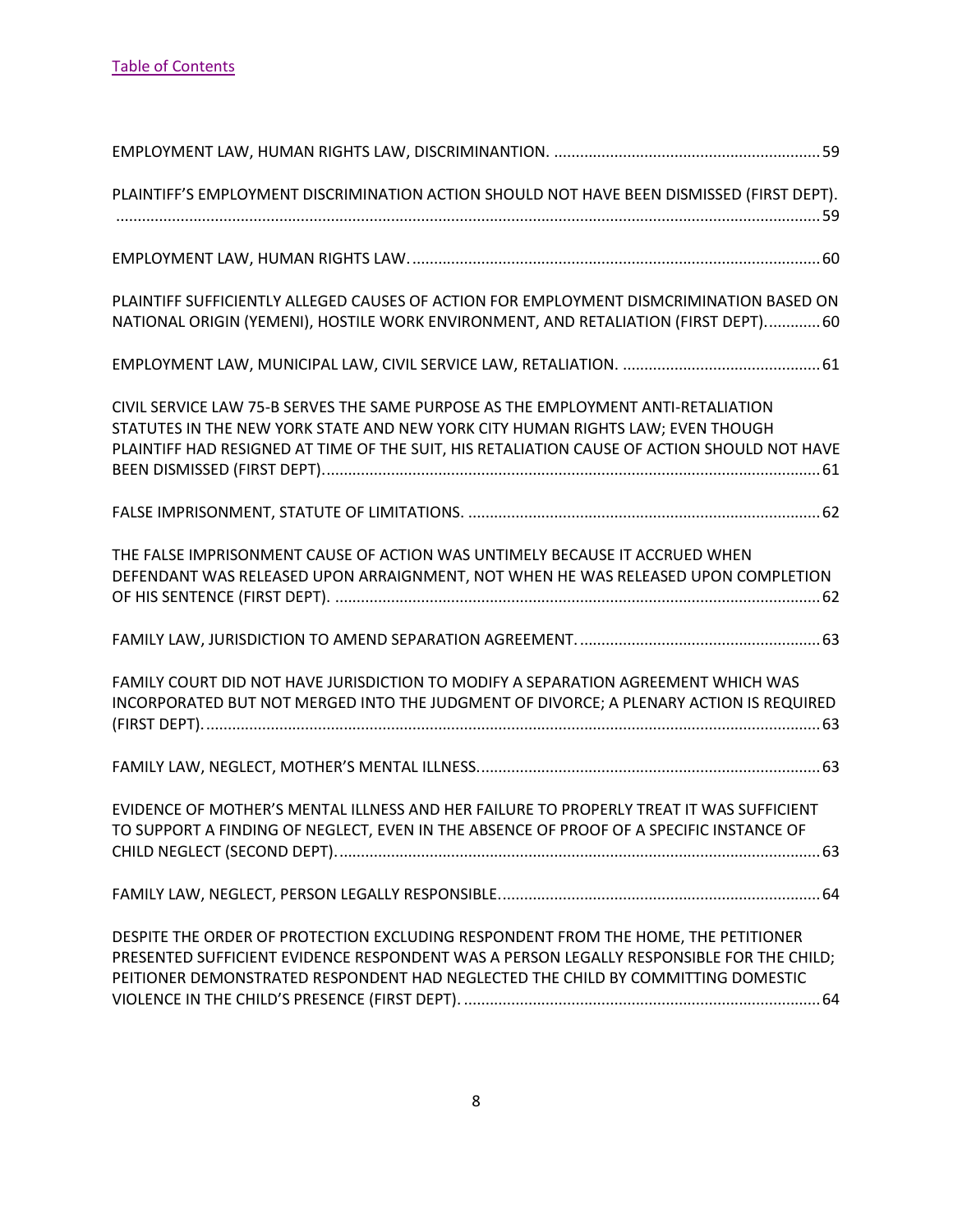| SUPREME COURT SHOULD NOT HAVE ENTERED A DEFAULT JUDGMENT OF DIVORCE AGAINST THE<br>HUSBAND, WHO WAS REPRESENTING HIMSELF, WHEN HE DID NOT APPEAR AT THE INQUEST; BOTH THE<br>COURT AND THE WIFE WERE AWARE THE HUSBAND HAD BEEN DIAGNOSED WITH A SIGNIFICANT         |  |
|----------------------------------------------------------------------------------------------------------------------------------------------------------------------------------------------------------------------------------------------------------------------|--|
| FAMILY LAW, SEXUAL ABUSE, DISCOVERY OF CHILD'S MENTAL HEALTH RECORDS.  66                                                                                                                                                                                            |  |
| IN THIS SEXUAL ABUSE CASE, THE CHILD'S MENTAL HEALTH RECORDS SHOULD BE REVIEWED BY THE<br>JUDGE IN CAMERA TO DETERMINE WHETHER ANY RECORDS ARE RELEVANT TO THE RESPONDENT'S<br>CLAIM THE CHILD FABRICATED THE SEXUAL ABUSE ALLEGATIONS; FAMILY COURT PROPERLY DENIED |  |
|                                                                                                                                                                                                                                                                      |  |
| IN THIS FORECLOSURE ACTION, THE ACCRUAL OF INTEREST SHOULD HAVE BEEN TOLLED DURING THE<br>BANK'S UNEXPLAINED DELAYS IN PROCURING AND ENTERING AN ORDER OF REFERENCE (SECOND                                                                                          |  |
| FREEDOM OF INFORMATION LAW (FOIL), TAXI LICENSES, CRMINAL CONVICTIONS.  68                                                                                                                                                                                           |  |
| PETITIONER SOUGHT RECORDS FROM THE NYC TAXI AND LIMOUSINE COMMISSION (TLC) TO<br>DETERMINE HOW THE COMMISSION WAS HANDLING LICENSE APPLICANTS WITH CRIMINAL<br>CONVICTIONS; THE REQUEST SHOULD NOT HAVE BEEN DENIED; MATTER REMITTED FOR IN CAMERA                   |  |
| HUMAN RIGHTS LAW, MUNICIPAL LAW, BUILDING ACCESS FOR DISABLED PERSONS 69                                                                                                                                                                                             |  |
| THE FACT THAT THE CITY BUILDING CODE DID NOT REQUIRE DISABLED-ACCESS TO THE THIRD FLOOR OF<br>DEFENDANT RESTAURANT DID NOT CONFLICT WITH THE FACT THAT THE HUMAN RIGHTS LAW MAY                                                                                      |  |
|                                                                                                                                                                                                                                                                      |  |
| TO BE ENTITLED TO SUMMARY JUDGMENT BASED ON A PATIENT'S FAILURE TO SHOW UP FOR AN<br>INDEPENDENT MEDICAL EXAMINATION (IME), THE NO-FAULT INSURER MUST SHOW BOTH THAT THE<br>PATIENT DID NOT SHOW UP AND THE REQUEST FOR THE IME AND THE SCHEDULING OF THE IME        |  |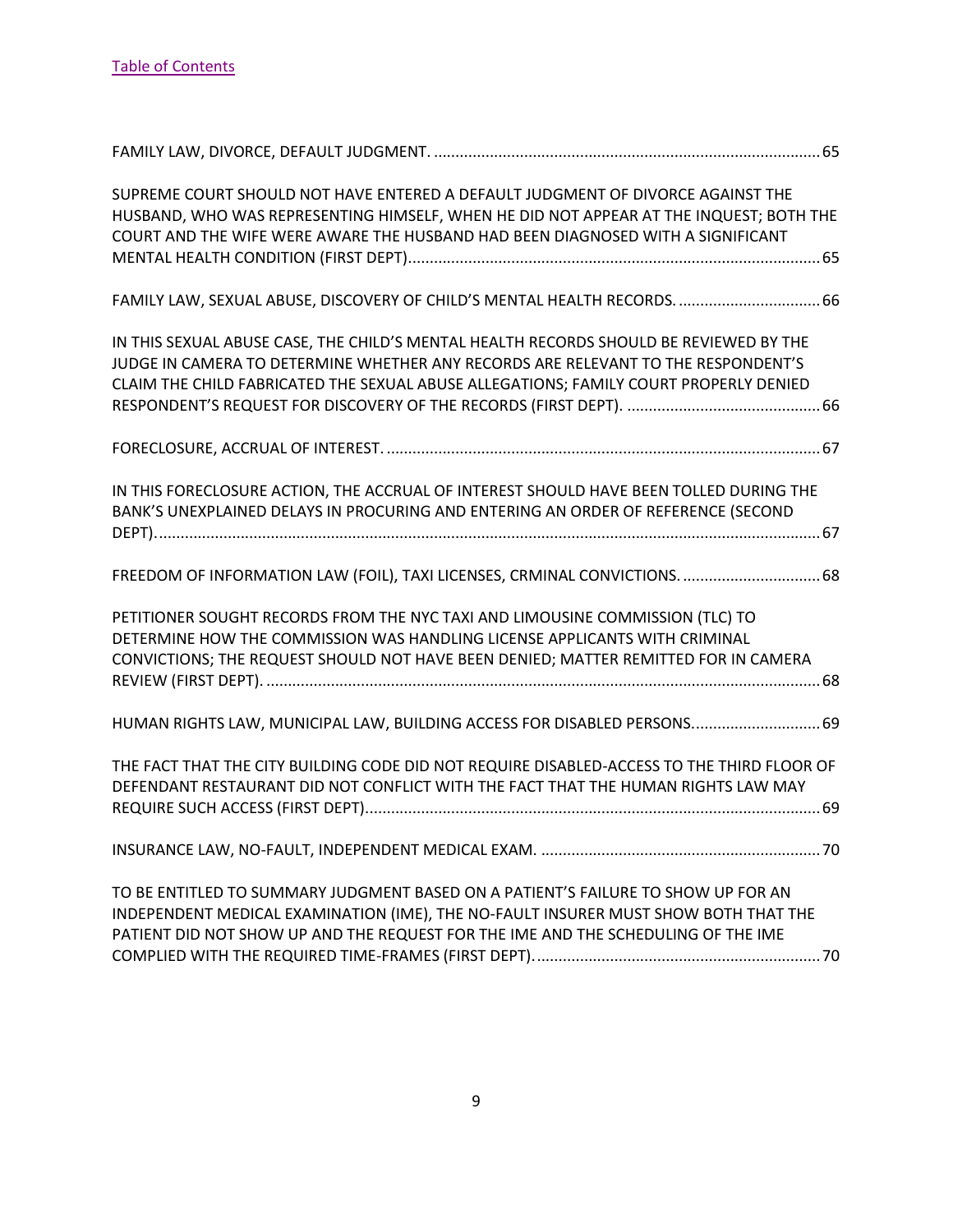| INSURANCE LAW, MUNICIPAL LAW, SOCIAL SERVICES LAW, BASIC ECONOMIC LOSS.  71                                                                                                                                                                                      |
|------------------------------------------------------------------------------------------------------------------------------------------------------------------------------------------------------------------------------------------------------------------|
| THE NYC HUMAN RESOURCES ADMINISTRATION (HRA) WAS NOT ENTITLED TO ANY OF THE PROCEEDS<br>OF PLAINTIFF'S CAR-ACCIDENT SETTLEMENT BECAUSE THE SETTLEMENT DID NOT INCLUDE MEDICAL<br>EXPENSES; PLAINTIFF WAS BARRED FROM RECOVERY OF MEDICAL COSTS BECAUSE HER BASIC |
|                                                                                                                                                                                                                                                                  |
| IN THIS NO-FAULT INSURANCE MATTER, PLAINTIFF INSURER DID NOT DEMONSTRATE COMPLIANCE<br>WITH THE NYCRR SUCH THAT IT WAS ENTITLED TO SUMMARY JUDGMENT BASED UPON THE INSURED'S<br>FAILURE TO APPEAR FOR AN INDEPENDENT MEDICAL EXAMINATION (FIRST DEPT).  72       |
|                                                                                                                                                                                                                                                                  |
| DEFENDANT COMMODITY FUTURES BROKER IS ENTITLED TO COVERAGE UNDER FIDELITY BONDS FOR<br>LOSSES INCURRED BY THE CRIMINAL ACTIONS OF A BROKER AMOUNTING TO \$141 MILLION (FIRST                                                                                     |
|                                                                                                                                                                                                                                                                  |
| DEFENDANT'S EXPERT'S AFFIDAVIT ITSELF RAISED QUESTIONS OF FACT AND WAS OTHERWISE<br>DEFICIENT IN THIS LABOR LAW 240(1) LADDER FALL CASE; DEFENDANT'S MOTION FOR SUMMARY                                                                                          |
|                                                                                                                                                                                                                                                                  |
| PLAINTIFF WAS WALKING UP AN EARTHEN RAMP WHEN HE WAS STRUCK BY AN EXCAVATOR AND<br>ROLLED DOWN THE RAMP; THERE WAS NO "SIGNIFICANT ELEVATION DIFFERENTIAL" SUCH THAT LABOR                                                                                       |
|                                                                                                                                                                                                                                                                  |
| THE WRENCH WHICH FELL AND STRUCK PLAINTIFF COULD HAVE BEEN TETHERED TO THE WORKER WHO<br>DROPPED IT; PLAINTIFF WAS ENTITLED TO SUMMARY JUDGMENT ON HIS LABOR LAW 240(1) CAUSE OF                                                                                 |
|                                                                                                                                                                                                                                                                  |
| A STACK OF SHEETROCK BOARDS WHICH WERE LEANING AGAINST A WALL FELL ON PLAINTIFF; THERE<br>WERE QUESTIONS OF FACT ABOUT WHETHER IT WAS A GRAVITY-RELATED EVENT AND WHETHER THE                                                                                    |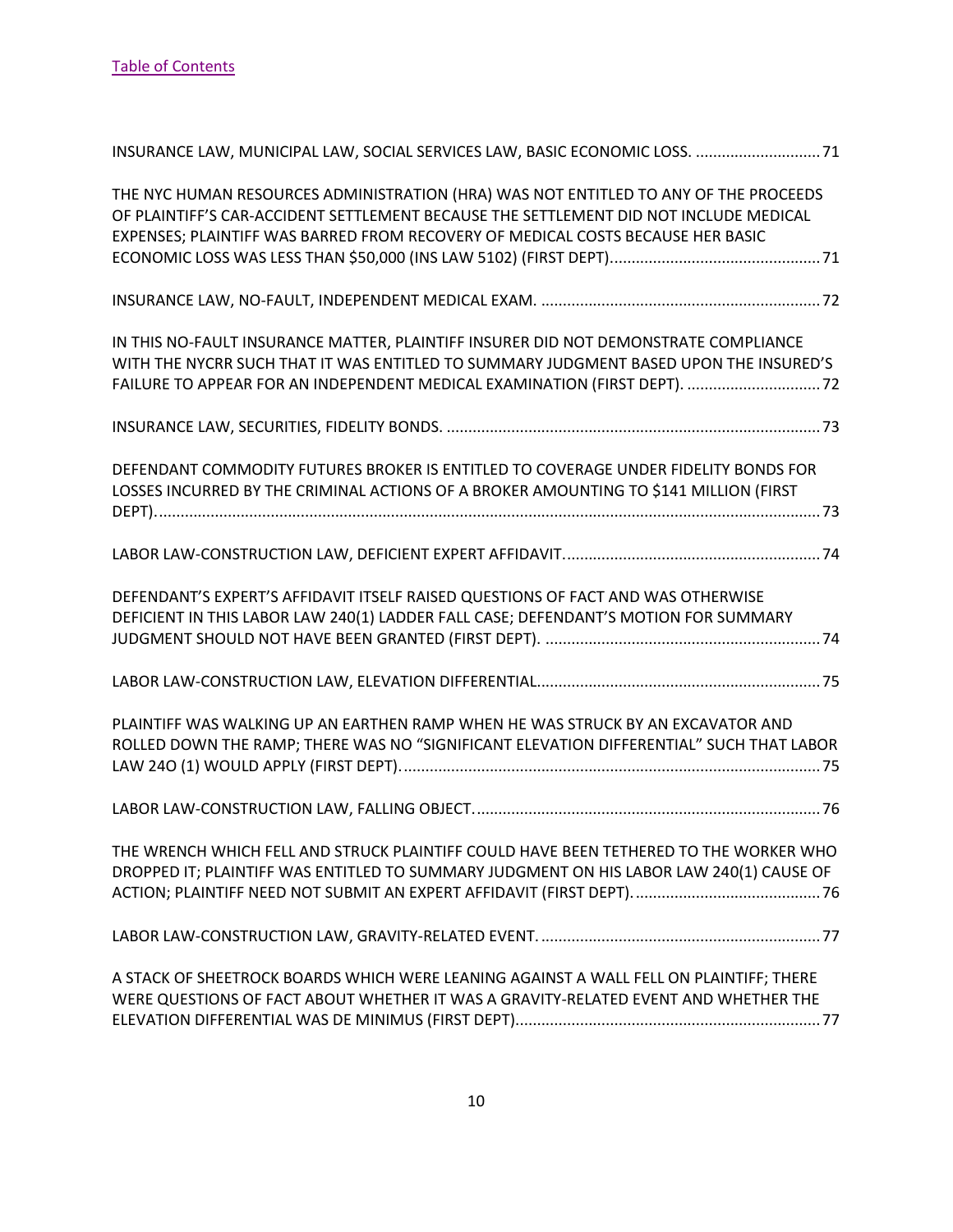| THE DUCT ON THE FLOOR WAS AN INTEGRAL PART OF THE DEMOLITION WORK, THEREFORE LABOR<br>LAW 241 (6) DID NOT APPLY; THE DEFENDANT DID NOT SUPERVISE OR CONTROL PLAINTIFF'S WORK,                                                                                                                                                                          |  |
|--------------------------------------------------------------------------------------------------------------------------------------------------------------------------------------------------------------------------------------------------------------------------------------------------------------------------------------------------------|--|
|                                                                                                                                                                                                                                                                                                                                                        |  |
|                                                                                                                                                                                                                                                                                                                                                        |  |
| THERE WAS NO DIRECT OR CIRCUMSTANTIAL EVIDENCE OF THE CAUSE OF PLAINTIFF'S-DECEDENT'S<br>FALL FROM A LADDER; ONLY A DEFECTIVE OR UNSAFE LADDER GIVES RISE TO LABOR LAW 240(1)<br>LIABILITY; THE TRIER OF FACT WOULD HAVE TO RESORT TO SPECULATION; THE ACTION SHOULD HAVE                                                                              |  |
|                                                                                                                                                                                                                                                                                                                                                        |  |
| THE SCAFFOLD BRACING BAR OVER WHICH PLAINTIFF TRIPPED WAS OPEN AND OBVIOUS AND NOT<br>INHERENTLY DANGEROUS; LABOR LAW 200 AND COMMON LAW NEGLIGENCE CAUSES OF ACTION                                                                                                                                                                                   |  |
|                                                                                                                                                                                                                                                                                                                                                        |  |
| IN THIS SCAFFOLD-FALL CASE, EVIDENCE PLAINTIFF WAS INSTRUCTED TO USE GUARD RAILS ON THE<br>SCAFFOLD BUT DID NOT REQUIRED DENIAL OF PLAINTFF'S MOTION FOR SUMMARY JUDGMENT ON THE                                                                                                                                                                       |  |
|                                                                                                                                                                                                                                                                                                                                                        |  |
| A STAIRWAY CAN BE A "PASSAGEWAY" WITHIN THE MEANING OF THE INDUSTRIAL CODE; THE LABOR<br>LAW 241(6) CAUSE OF ACTION SHOULD NOT HAVE BEEN DISMISSED (FIRST DEPT) 81                                                                                                                                                                                     |  |
|                                                                                                                                                                                                                                                                                                                                                        |  |
| BECAUSE PLAINTIFF HAD TO STAND ON THE GUARDRAILS OF THE MANLIFT TO REACH WHAT HE WAS<br>WORKING ON, THE MANLIFT WAS NOT APPROPRIATE EQUIPMENT; PLAINTIFFS WERE ENTITLED TO<br>SUMMARY JUDGMENT ON THE LABOR LAW 240(1) CAUSE OF ACTION (FIRST DEPT).  82                                                                                               |  |
|                                                                                                                                                                                                                                                                                                                                                        |  |
| NEITHER THE BUILDING OWNER NOR THE PROSPECTIVE BUILDING OWNER HAD SUPERVISORY CONTROL<br>OVER THE PREMISES OR THE WORK, INCLUDING THE WORK OF PLAINTIFF AND HIS CO-WORKER WHO<br>APPARENTLY MOPPED THE FLOOR WHERE PLAINTIFF SLIPPED AND FELL; THE LABOR LAW 200 AND<br>COMMON LAW NEGLIGENCE CAUSES OF ACTION AGAINST THE OWNER AND PROSPECTIVE OWNER |  |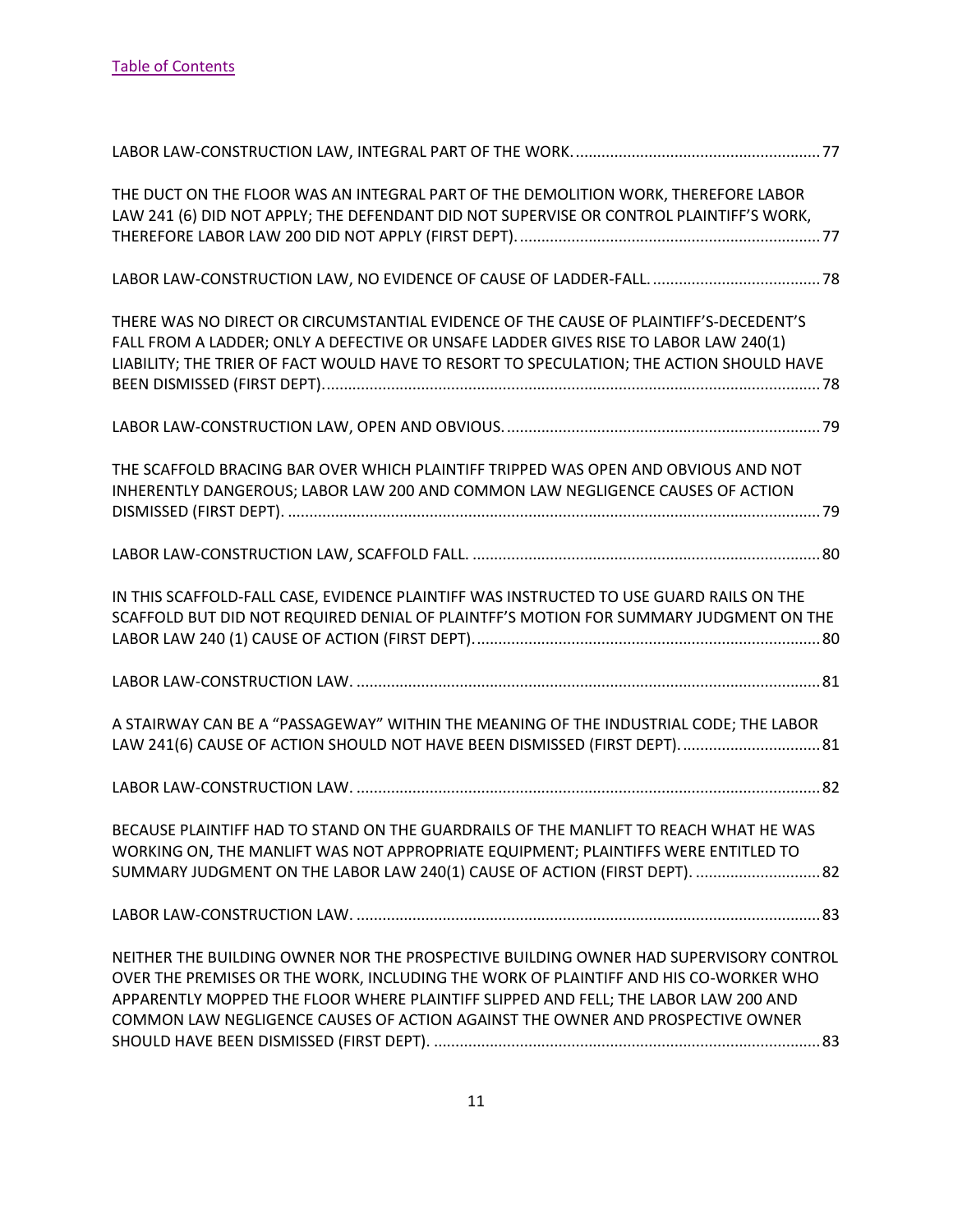| PLAINTIFF SLIPPED AND FELL ON A PLASTIC SHEET PLACED OVER AN ESCALATOR TO PROTECT IT FROM<br>DRIPPING PAINT; PLAINTIFF'S LABOR LAW 241 (6) ACTION DISMISSED; THE PLASTIC COVER WAS NOT A<br>FOREIGN SUBSTANCE; AND THE PLASTIC COVER WAS AN INTEGRAL PART OF THE WORK; TWO-JUSTICE |  |
|------------------------------------------------------------------------------------------------------------------------------------------------------------------------------------------------------------------------------------------------------------------------------------|--|
|                                                                                                                                                                                                                                                                                    |  |
| QUESTION OF FACT WHETHER PLAINTFF SLIPPED AND FELL ON ICE OR SNOW IN AN AREA WHICH HAD<br>BEEN CLEARED SUCH THAT IT CONSTITUTED A "PASSAGEWAY" WITHIN THE MEANING OF THE                                                                                                           |  |
|                                                                                                                                                                                                                                                                                    |  |
| THE SCAFFOLD ON WHICH PLAINTIFF WAS STANDING WAS INSECURE, WHICH IS A VIOLATION OF LABOR<br>LAW 240(1); WHETHER THERE WAS SAFETY EQUIPMENT WHICH WAS NOT USED, EVEN IF PLAINTIFF                                                                                                   |  |
|                                                                                                                                                                                                                                                                                    |  |
| THERE WERE QUESTIONS OF FACT WHETHER PLAINTIFF SLIPPED AND FELL ON ICE AND SNOW IN A<br>"PASSAGEWAY" WITHIN THE MEANING OF THE INDUSTRIAL CODE; THEREFORE DEFENDANT WAS NOT<br>ENTITLED TO SUMMARY JUDGMENT ON THE LABOR LAW 241(6) CAUSE OF ACTION (FIRST DEPT). 87               |  |
| LANDLORD-TENANT, MITIGATION OF DAMAGES, APPLICATION OF SECURITY DEPOSIT 88                                                                                                                                                                                                         |  |
| RECENT CHANGES TO THE STATUTES: (1) REQUIRING A LANDLORD TO MITIGATE DAMAGES WHEN A<br>TENANT ABANDONS A RESIDENTIAL APARTMENT BEFORE THE END OF THE LEASE; AND (2), APPLYNG A                                                                                                     |  |
|                                                                                                                                                                                                                                                                                    |  |
| THE STIPULATION OF SETTLEMENT IN THIS LANDLORD-TENANT ACTION WAS NOT INVALIDATED BY A<br>CHANGE IN THE LAW BASED UPON A COURT OF APPEALS DECISION ISSUED A MONTH AFTER THE<br>STIPULATION; A "MISTAKE OF LAW" DOES NOT INVALIDATE A STIPULATION OF SETTLEMENT (FIRST               |  |
|                                                                                                                                                                                                                                                                                    |  |
| CLASS CERTIFICATION SHOULD NOT HAVE DENIED TENANTS IN THIS RENT-OVERCHARGE ACTION (FIRST                                                                                                                                                                                           |  |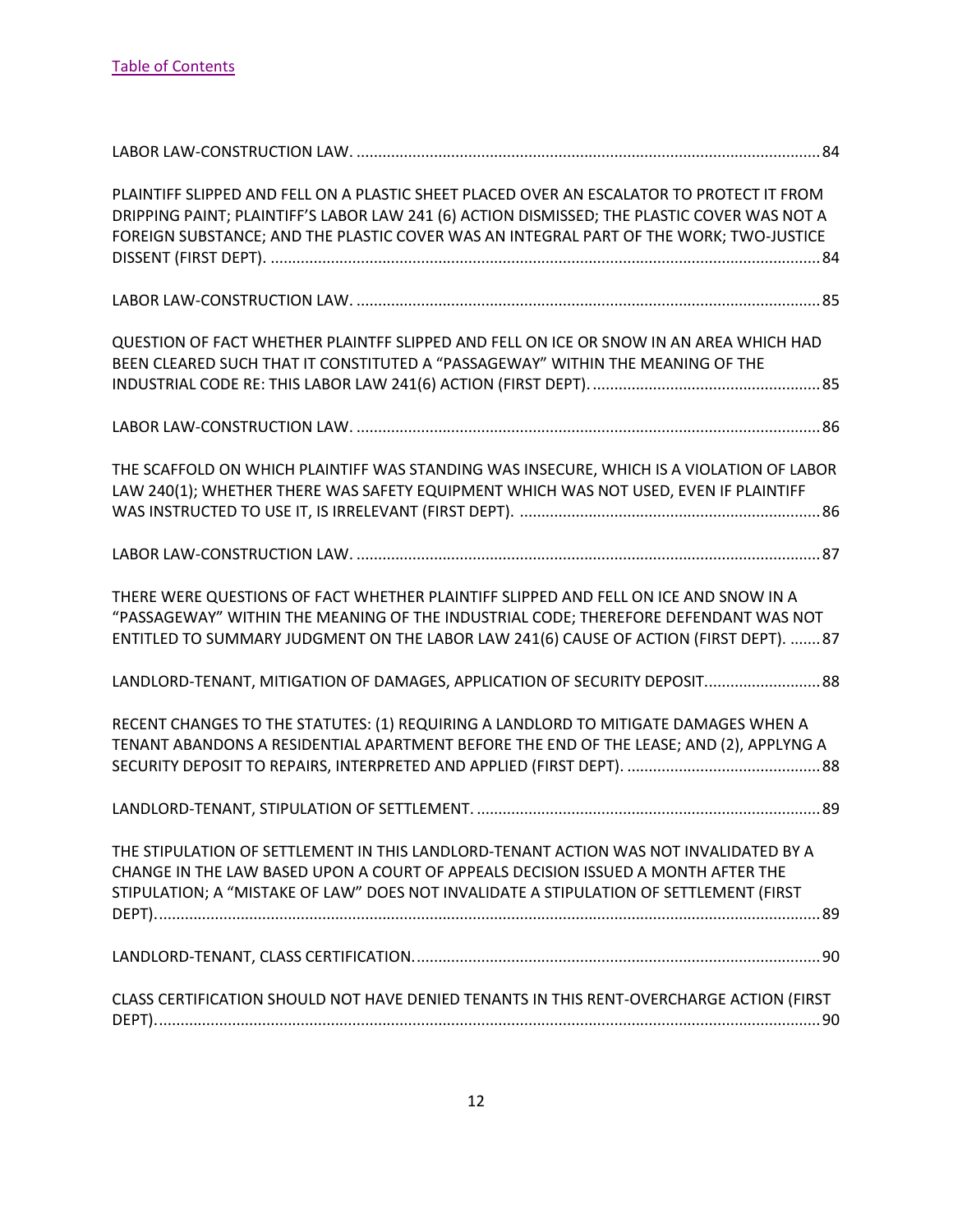| PLAINTIFFS-TENANTS STATED CLAIMS FOR TENANT HARASSMENT, PRIVATE NUISANCE, INTENTIONAL<br>INFLICTION OF EMOTIONAL DISTRESS AND PUNITIVE DAMAGES FOR FAILURE TO PROVIDE ELECTRICITY,                                                                                                                                                                                                                                                              |
|-------------------------------------------------------------------------------------------------------------------------------------------------------------------------------------------------------------------------------------------------------------------------------------------------------------------------------------------------------------------------------------------------------------------------------------------------|
|                                                                                                                                                                                                                                                                                                                                                                                                                                                 |
| TENANTS' CAUSES OF ACTION FOR TENANT (STATUTORY) HARASSMENT, PRIVATE NUISANCE, ASSAULT,<br>BREACH OF THE WARRANTY OF HABITABILITY, AS WELL AS THE CLAIM FOR PUNITIVE DAMAGES,                                                                                                                                                                                                                                                                   |
|                                                                                                                                                                                                                                                                                                                                                                                                                                                 |
| THE LANDLORD'S SUMMARY PROCEEDING WAS PROPERLY BROUGHT IN SUPREME COURT BECAUSE<br>COVID EXECUTIVE ORDERS PROHIBITED BRINGING THE ACTION IN CIVIL COURT; ALTHOUGH SUA<br>SPONTE ORDERS ARE NOT APPEALABLE, THE NOTICE OF APPEAL WAS DEEMED A MOTION FOR LEAVE                                                                                                                                                                                   |
|                                                                                                                                                                                                                                                                                                                                                                                                                                                 |
| PLAINTIFFS' LEGAL MALPRACTICE ACTION SHOULD NOT HAVE BEEN DISMISSED; PLAINTIFFS' 2010<br>BREACH OF A CONDOMINIUM-SALE CONTRACT ACTION WAS DISMISSED ON STATUTE OF FRAUDS<br>GROUNDS; WHEN A WRITTEN CONTRACT SUBSEQUENTLY SURFACED, DEFENDANT ATTORNEYS DID NOT                                                                                                                                                                                 |
| MEDICAL MALPRACTICE, AMENDMENT OF ANSWERS TO ALLEGE PLAINTIFF'S CULPABLE CONDUCT                                                                                                                                                                                                                                                                                                                                                                |
| DEFENDANTS' MOTIONS TO AMEND THEIR ANSWERS IN THIS MED MAL CASE TO ALLEGE PLAINTIFF'S<br>CULPABLE CONDUCT AND COMPARATIVE NEGLIGENCE (RE: HER WEIGHT AND SMOKING) SHOULD HAVE<br>BEEN GRANTED; THE DELAY IN MAKING THE MOTION CAUSED NO PREJUDICE; GOOD CAUSE FOR THE<br>DELAY NEED NOT BE SHOWN; FAILURE TO INCLUDE THE AMENDED PLEADINGS WITH THE MOTION<br>PAPERS AND DEFECTS IN VERIFICATIONS SHOULD HAVE BEEN OVERLOOKED (FIRST DEPT).  95 |
|                                                                                                                                                                                                                                                                                                                                                                                                                                                 |
| THE DEFENDANT OPHTHALMOLOGICAL SURGEON'S MOTION TO SET ASIDE THE PLAINTIFF'S VERDICT IN<br>THIS MEDICAL MALPRACTICE ACTION WAS PROPERLY DENIED; CRITERIA EXPLAINED; PLAINTIFF LOST                                                                                                                                                                                                                                                              |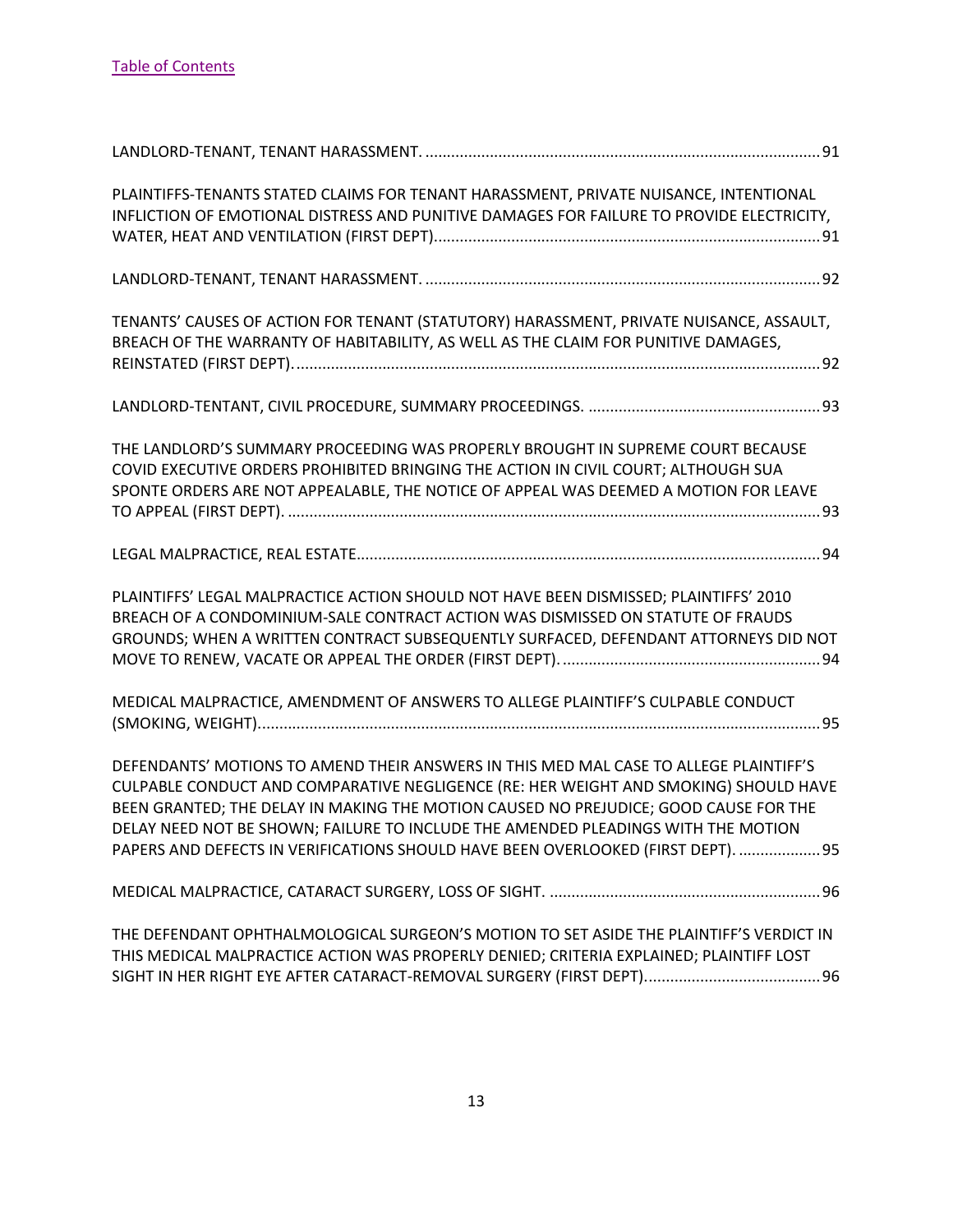| PLAINTIFFS' EXPERT DID NOT ADDRESS THE OPINION OF DEFENDANTS' EXPERT; DEFENDANTS' MOTION<br>FOR SUMMARY JUDGMENT IN THIS MEDICAL MALPRACTICE CASE SHOULD HAVE BEEN GRANTED (FIRST                                                                                                                                                                                        |  |
|--------------------------------------------------------------------------------------------------------------------------------------------------------------------------------------------------------------------------------------------------------------------------------------------------------------------------------------------------------------------------|--|
|                                                                                                                                                                                                                                                                                                                                                                          |  |
| PLANTIFF ALLEGED FAILURE TO DIAGNOSE CANCER IN 2014 IN THIS MEDICAL MALPRACTICE ACTION;<br>DESPITE THE ENACTMENT OF LAVERN'S LAW (CPLR 214-A) IN 2018, WHICH EXTENDED THE STATUTE OF<br>LIMITATIONS FOR FAILURE TO DIAGNOSE CANCER BY VIRTUE OF ITS RETROACTIVE-APPLICATION AND                                                                                          |  |
|                                                                                                                                                                                                                                                                                                                                                                          |  |
| PLAINTIFFS STATED A CAUSE OF ACTION FOR MEDICAL MALPRACTICE BY ALLEGING THE TREATMENT OF<br>PLAINTIFF'S DECEDENT AGAINST THE WISHES OF DECEDENT AND DECEDENT'S HEALTH-CARE AGENTS<br>PROLONGED DECEDENT'S PAIN AND SUFFERING; THE "WRONGFUL LIFE" LINE OF CASES DOES NOT                                                                                                 |  |
|                                                                                                                                                                                                                                                                                                                                                                          |  |
| PLAINTIFF'S VERDICT IN THIS SUBWAY ACCIDENT CASE SHOULD HAVE BEEN SET ASIDE; PLAINTIFF WAS<br>STRUCK BY A TRAIN AND ALLEGED THE ALLOWED SPEED FOR ENTERING A STATION WAS TOO HIGH;<br>DEFENDANT TRANSIT AUTHORITY SHOULD HAVE BEEN ALLOWED TO PRESENT EVIDENCE THAT SPEED<br>STUDIES HAD BEEN CONDUCTED IN SUPPORT OF THE QUALIFIED IMMUNITY DEFENSE (FIRST DEPT). . 100 |  |
|                                                                                                                                                                                                                                                                                                                                                                          |  |
| PLAINTIFFS-PARENTS' CAUSE OF ACTION FOR LOSS OF THEIR INJURED DAUGHTER'S SERVICES SHOULD<br>HAVE BEEN DISMISSED; THE PARENTS DEMONSTRATED ONLY THAT THEIR DAUGHTER PERFORMED<br>SERVICES IN HER EMPLOYMENT AT THE COMPANIES OWNED BY THE PARENTS (FIRST DEPT).  101                                                                                                      |  |
|                                                                                                                                                                                                                                                                                                                                                                          |  |
| THE NOTICE OF CLAIM ACT DOES NOT APPLY TO THE PORT AUTHORITY, WHICH IS A BISTATE ENTITY                                                                                                                                                                                                                                                                                  |  |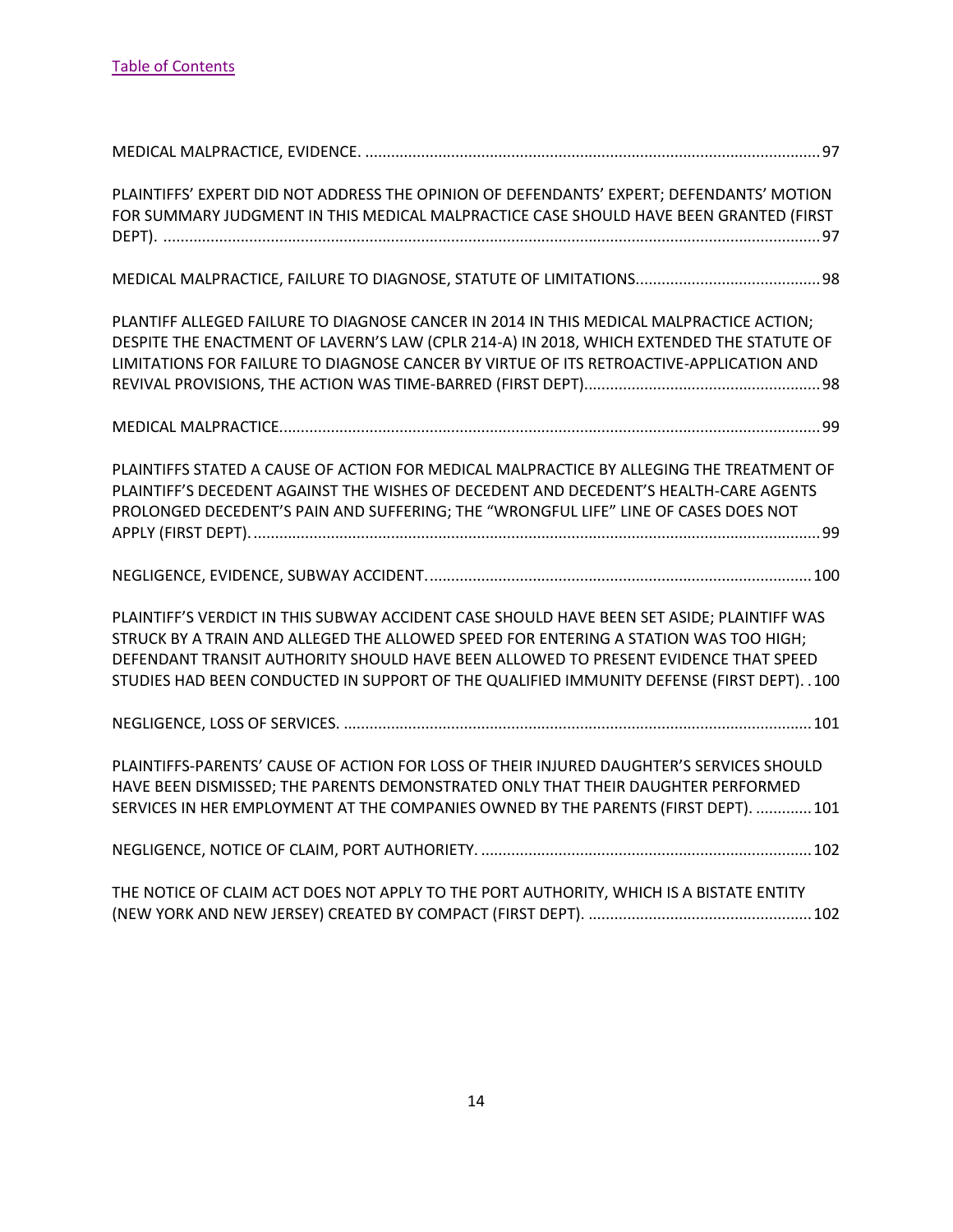| PLAINTIFF TRIPPED AND FELL ON AN UNEVEN MAT WHEN SHE STEPPED OFF THE DEFENDANT'S SKATING<br>RINK; THE ACTION AGAINST THE COMPANY WHICH SOLD AND INSTALLED THE MAT SHOULD HAVE BEEN<br>DISMISSED; THERE WAS NO CONTRACT BETWEEN THE OWNER OF THE SKATING RINK AND THE<br>SELLER/INSTALLER OF THE MAT AND THERE WAS NO EVIDENCE THE SELLER/INSTALLER OF THE MAT |  |
|---------------------------------------------------------------------------------------------------------------------------------------------------------------------------------------------------------------------------------------------------------------------------------------------------------------------------------------------------------------|--|
|                                                                                                                                                                                                                                                                                                                                                               |  |
| PLAINTIFF TESTIFIED SHE DID NOT KNOW WHAT CAUSED HER SLIP AND FALL BUT STATED IN HER<br>AFFIDAVIT IN OPPOSITION TO DEFENDANT'S MOTION FOR SUMMARY JUDGMENT SHE SLIPPED ON ICE;<br>THE AFFIDAVIT CREATED A FEIGNED ISSUE OF FACT; DEFENDANT'S MOTION SHOULD HAVE BEEN                                                                                          |  |
|                                                                                                                                                                                                                                                                                                                                                               |  |
| LESSOR OF THE VEHICLE INVOLVED IN THE REAR-END COLLISION WAS ENTITLED TO SUMMARY<br>JUDGMENT PURSUANT TO THE GRAVES AMENDMENT; SUPREME COURT HAD THE AUTHORITY TO<br>SEARCH THE RECORD AND GRANT SUMMARY JUDGMENT EVEN THOUGH NO MOTION HAD BEEN MADE                                                                                                         |  |
|                                                                                                                                                                                                                                                                                                                                                               |  |
| WILLIAMS, THE DRIVER OF THE VEHICLE IN WHICH PLAINTIFF WAS A PASSENGER, WAS NOT NEGLIGENT<br>IN SLOWING DOWN FOR A WORK CREW AHEAD; THE WILLIAMS CAR WAS STRUCK FROM BEHIND BY A<br>POLICE CAR PURSUING ANOTHER VEHICLE; PLAINTIFF WAS ENTITLED TO SUMMARY JUDGMENT (FIRST                                                                                    |  |
| NEGLIGENCE, PUBLIC HEALTH LAW, WRONGFUL DEATH ACTION AGAINST NURSING HOME.  106                                                                                                                                                                                                                                                                               |  |
| THE WRONGFUL DEATH CAUSE OF ACTION AGAINST DEFENDANT NURSING HOME SHOULD NOT HAVE<br>BEEN DISMISSED; CONFLICTING EXPERT OPINIONS RAISED A QUESTION OF FACT (FIRST DEPT).  106                                                                                                                                                                                 |  |
|                                                                                                                                                                                                                                                                                                                                                               |  |
| THERE WAS A FIDUCIARY RELATIONSHIP BETWEEN THE PARTIES AS PARTNERS AND CO-OWNERS OF A<br>BUSINESS, GIVING RISE TO AN ABSOLUTE RIGHT TO AN ACCOUNTING, NOTWITHSTANDING THE                                                                                                                                                                                     |  |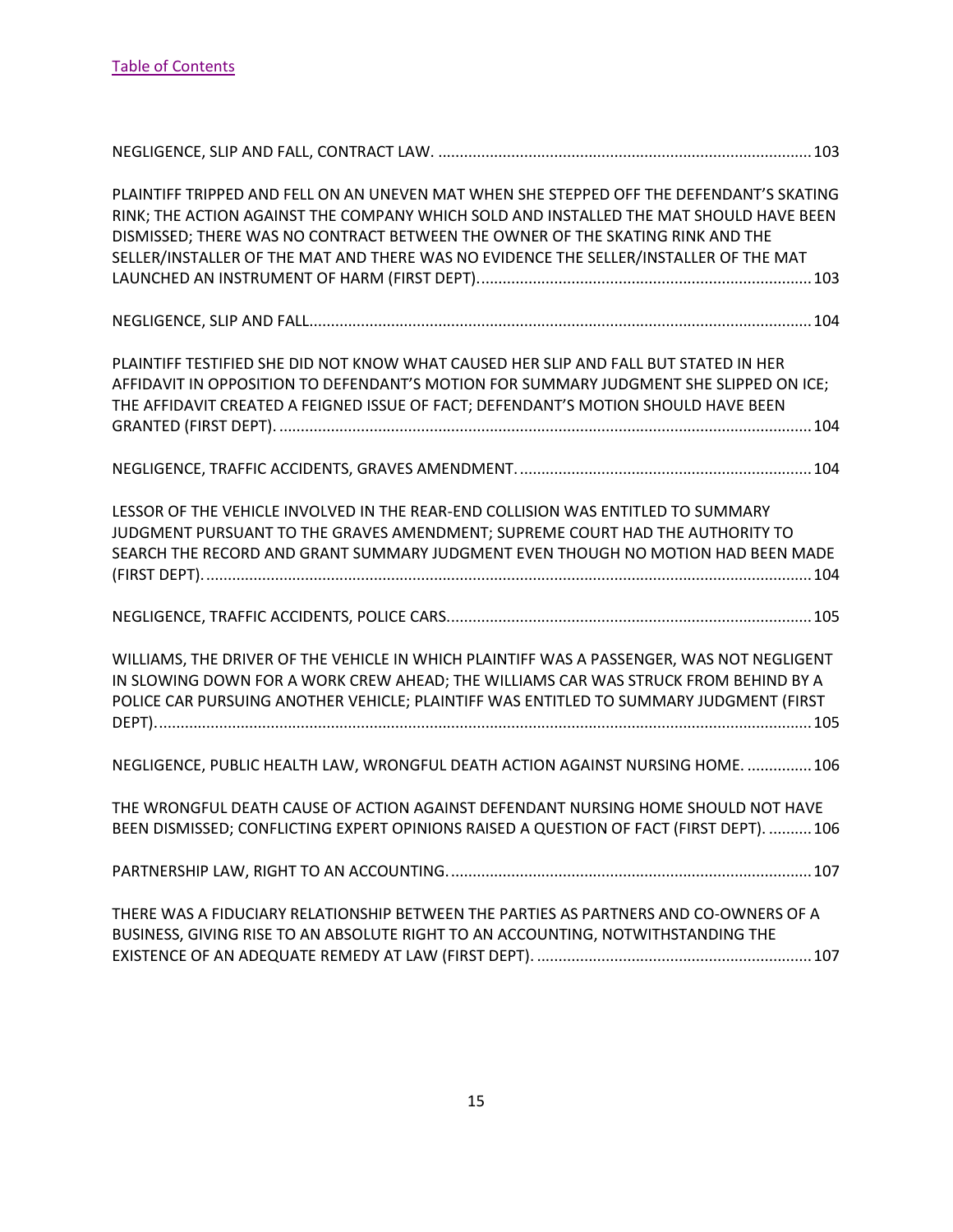| ALTHOUGH PLAINTIFF, WHO WAS INJURED WHILE REPAIRING AN ESCALATOR, COULD NOT IDENTIFY<br>THE CAUSE OF THE ESCALATOR'S SUDDEN START-UP, THE MOTION TO COMPEL HIM TO SUPPLEMENT<br>HIS ANSWERS TO INTERROGATORIES WAS PROPERLY DENIED; PRODUCTS LIABILITY ACTIONS CAN BE<br>PROVEN BY CIRCUMSTANTIAL EVIDENCE; AT THIS STAGE PLAINTIFF CAN TESTIFY UNDER OATH THAT HE                                                                                |  |
|---------------------------------------------------------------------------------------------------------------------------------------------------------------------------------------------------------------------------------------------------------------------------------------------------------------------------------------------------------------------------------------------------------------------------------------------------|--|
|                                                                                                                                                                                                                                                                                                                                                                                                                                                   |  |
| THE COMPLAINT SUFFICIENTLY STATED FACTS AMOUNTING TO A BREACH-OF-FIDUCIARY-DUTY CAUSE<br>OF ACTION AGAINST DEFENDANT REAL ESTATE BROKER, DESPITE PLAINTIFF-SELLER'S CONSENT TO THE<br>BROKER'S "DUAL AGENCY;" IT WAS ALLEGED THE BROKER WAS AWARE THE PROPERTY WAS TO BE<br>SUBDIVIDED AND SOLD BY THE BUYERS FOR THREE TIMES THE PRICE AND SHE WOULD BE THE BUYERS'                                                                              |  |
| REAL PROPERTY ACTIONS AND PROCEEDINGS LAW (RPAPL), LICENSE TO ENTER NEIGHBORING                                                                                                                                                                                                                                                                                                                                                                   |  |
| IN AN ACTION FOR A LICENSE PURSUANT TO RPAPL 881 TO ALLOW PETITIONER ACCESS TO<br>RESPONDENTS' ABUTTING BUILDING TO FACILITATE CONSTRUCTION WORK ON PETITIONER'S BUILDING,<br>RESPONDENTS ARE ENTITLED TO LICENSE FEES, ATTORNEY'S FEES, ENGINEERING FEES, ETC.,<br>ASSOCIATED WITH PROTECTING THEIR BUILDING AND TO COMPENSATE FOR INTERFERERENCE WITH<br>THE USE OF THEIR BUILDING, IRRESPECTIVE OF WHETHER THERE IS ANY DAMAGE TO RESPONDENTS' |  |

#### <span id="page-16-0"></span>AGENCY, CONTRACT LAW.

<span id="page-16-1"></span>THE CONTRACTOR COULD NOT ESCAPE LIABILITY FOR PAYMENT OF THE SUBCONTRACTOR; THE PAY-WHEN-PAID CLAUSE IN THE CONTRACT IS INVALID; NOTHING IN THE CONTRACT INDICATED THE CONTRACTOR WAS ACTING SOLELY AS AN AGENT FOR THE OWNER (FIRST DEPT).

The First Department, in a full-fledged opinion by Justice Moulton, determined defendant Sweet was not an agent such that it could avoid responsibility for paying a subcontractor, Arenson, for the construction work done by Arenson. The First Department further held General Business Law 756-a did not invalidate the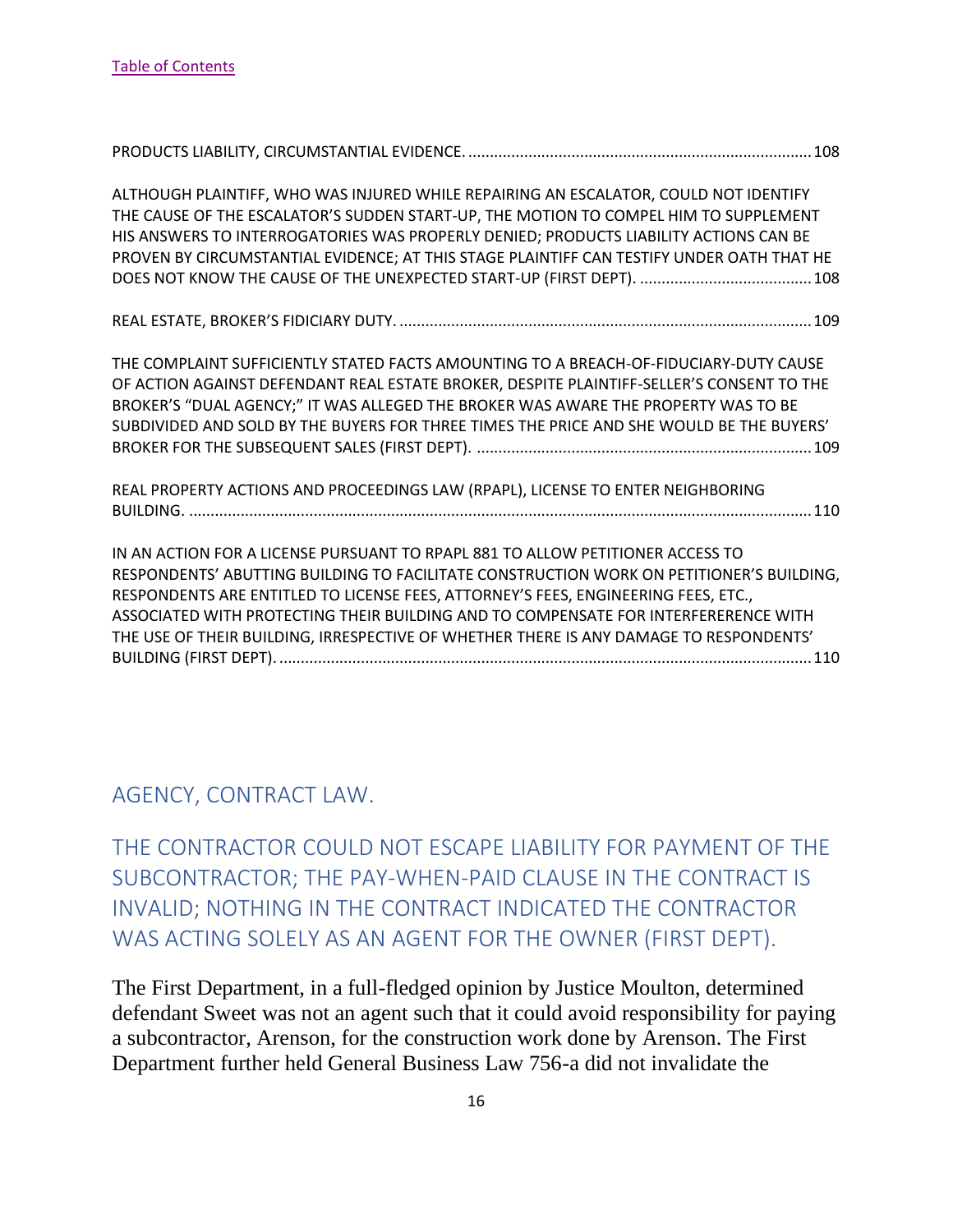precedent prohibiting pay-when-paid clauses like the one in the contract between Sweet and Arenson:

The scope letter, which is on Sweet's letterhead, contains the following clause: "Subcontractor understands that Contractor is acting as an agent for the Owner, and agrees to look only to funds actually received by the Contractor (from the Owner) as payment for the work performed under this Subcontract." [This is the prohibited pay-when-paid clause.] \* \* \*

… Sweet was not an agent for a disclosed principal. The clearest indicator of Sweet's role, its signature, supports this conclusion. The signature line for "Sweet Construction Approval" and the signature do not indicate that Sweet signed the contract as agent on behalf of a disclosed principal or reflect any limitations … . …

In characterizing itself as "only a facilitator of payment" and "merely a conduit" Sweet ignores that the subcontract provides that the work is to be performed pursuant to the "SCC General Requirements." Those requirements, which also appear in the scope letter, provide that Arenson will … indemnify and hold Sweet harmless with respect to Arenson's work; obtain liability insurance in Sweet's favor; and recognize Sweet's authority to issue safety violations and correct unsafe conditions. These general requirements, on their face, apply to Sweet in its own capacity, and not in its capacity as an agent. [Bank of Am., N.A. v ASD Gem](https://nycourts.gov/reporter/3dseries/2022/2022_01379.htm)  [Realty LLC, 2022 NY Slip Op 01379, First Dept 3-3-22](https://nycourts.gov/reporter/3dseries/2022/2022_01379.htm)

#### <span id="page-17-0"></span>APPEALS, FUGITIVE DISENTITLEMENT DOCTRINE.

<span id="page-17-1"></span>ALTHOUGH THE APPELLANT WAS IN JAPAN, THE 1ST DEPARTMENT REFUSED TO DISMISS THE APPEAL PURSUANT TO THE FUGITIVE DISENTITLEMENT DOCTRINE IN THIS FAMILY COURT CIVIL-CONTEMPT MATTER; APPELLANT HAD APPEARED VIRTUALLY IN COURT PROCEEDINGS AND STATED HE WOULD RETURN TO NEW YORK TO COMPLY WITH ANY COURT ORDER (FIRST DEPT).

The First Department refused to dismiss the appeal of this Family Court civil contempt matter pursuant to the fugitive disentitlement doctrine (which authorizes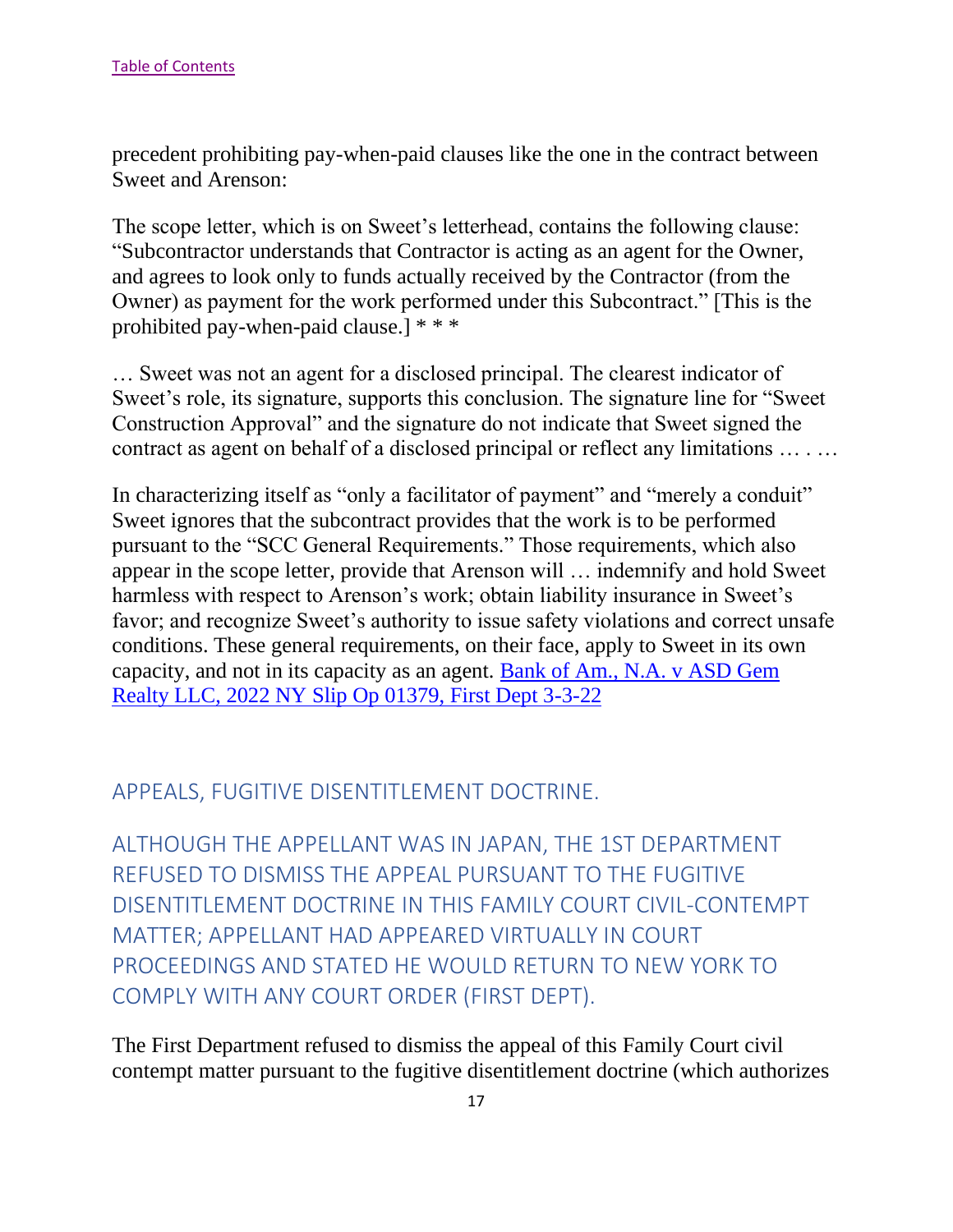the dismissal of an appeal if the appellant has left the jurisdiction). Here father was in Japan:

Although the father is in Japan, we decline to dismiss the appeal pursuant to the fugitive disentitlement doctrine. There is no "nexus" connecting the father's fugitive status and these proceedings … . The father has continued to appear virtually in court, communicate with his counsel, and consent to relief sought by the mother. He has complied with the terms of his probation and submitted an affidavit stating that he will return to New York to comply with any court order. Under these circumstances, we find that the father has not "flout[ed] the judicial process," frustrated the operation of the courts, or prejudiced the mother's rights by leaving the jurisdiction to warrant dismissal of the appeal ... Matter of Hilary C. v [Michael K., 2022 NY Slip Op 01512, First Dept 3-10-22](https://nycourts.gov/reporter/3dseries/2022/2022_01512.htm)

Practice Point: If an appellant leaves the court's jurisdiction (here father went to Japan), the appeal may be dismissed pursuant to the fugitive disentitlement doctrine. The doctrine was not applied in this Family Court civil contempt case because father participated in court proceedings virtually and stated he would return to New York to comply with any court order.

<span id="page-18-0"></span>ARBITRATION, AWARDING RELIEF NOT REQUESTED.

<span id="page-18-1"></span>THE ARBITRATOR EXCEEDED HER POWERS BY AWARDING RELIEF WHICH WAS NOT REQUESTED BY ALL THE PARTIES OR AUTHORIZED BY LAW; PUNITIVE DAMAGES, SANCTIONS AND ATTORNEY'S FEES AWARDS VACATED (FIRST DEPT).

The First Department vacated the arbitrator's award of punitive damages, sanctions and attorney's fees because that relief was not requested by the parties, therefore the arbitrator exceeded her power:

Although the American Arbitration Association (AAA) preprinted form petitioner used allows a claimant to seek other relief, including attorneys' fees, interest, arbitration costs and punitive/exemplary damages, the only boxes that petitioner checked off were for interest and arbitration costs. It did not check the punitive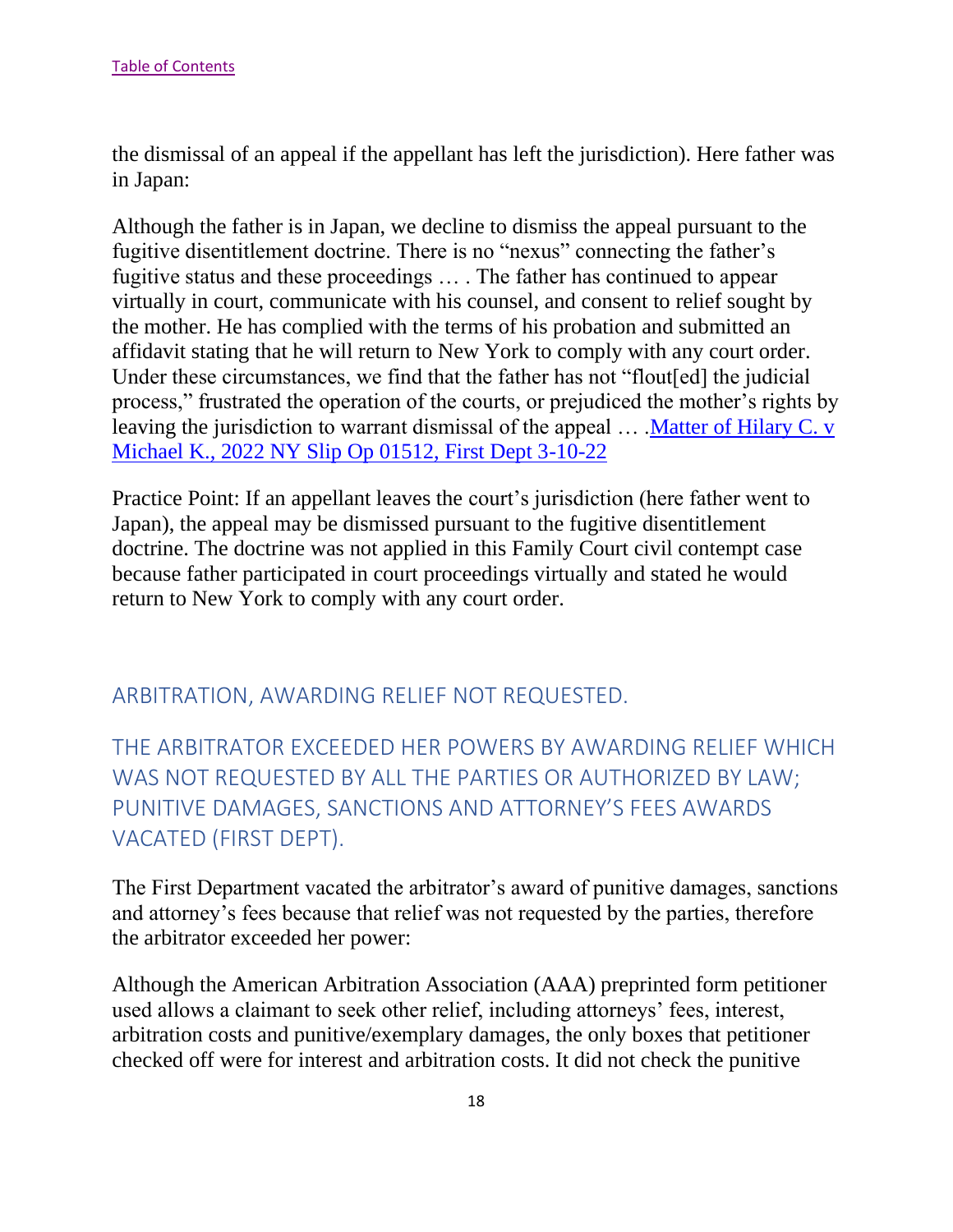damages box or attorneys' fees box, nor indicate anywhere on its demand that it was seeking such relief. Petitioner never amended its demand for arbitration. Nor did it include a prayer for such relief in its subsequently filed post-arbitration memorandum. By granting unrequested relief, the arbitrator exceeded the expressly enumerated limits on her authority by deciding matters that were not before her … .

Although AAA commercial rule 47(d) empowers an arbitrator to award attorneys' fees, this is only "if all parties have requested such an award or it is authorized by law or their arbitration agreement." Here, neither party requested such an award and it is not authorized by law. [Matter of 544 Bloomrest, LLC v Harding, 2022](https://nycourts.gov/reporter/3dseries/2022/2022_00936.htm)  [NY Slip Op 00936, First Dept 2-10-22](https://nycourts.gov/reporter/3dseries/2022/2022_00936.htm)

<span id="page-19-0"></span>ATTORNEYS, CIVIL RIGHTS LAW, DEFAMATION, PRIVILEGE.

<span id="page-19-1"></span>THE PRIVILEGE AFFORDED ATTORNEYS UNDER THE CIVIL RIGHTS LAW RE: ALLEGEDLY DEFAMATORY CLAIMS INCLUDED IN A COMPLAINT (WITH ONE EXCEPTION NOT APPLICABLE HERE) IS ABSOLUTE, EVEN IN THE FACE OF ALLEGATIONS OF MALICE AND BAD FAITH (FIRST DEPT).

The First Department determined the allegedly defamatory claims included in a complaint against plaintiff were absolutely privileged with respect to the attorneys who drafted the complaint.

… [T]here is no evidence to support a claim that defendant attorneys acted with malice against plaintiff, either in the commencement of this case or in the preparation of the papers as well as any dissemination of the papers, which are for public consumption to a reporter. … [T]here are no … issues of fact as to whether defendant attorneys instituted and sought to publicize a "sham" action containing defamatory allegations against plaintiff for the sole or primary purpose of disseminating those defamatory allegations while cloaking them in the privilege that attends certain statements made in connection with proceedings before a court (see Williams v Williams, 23 NY2d 592, 599 [1969]). …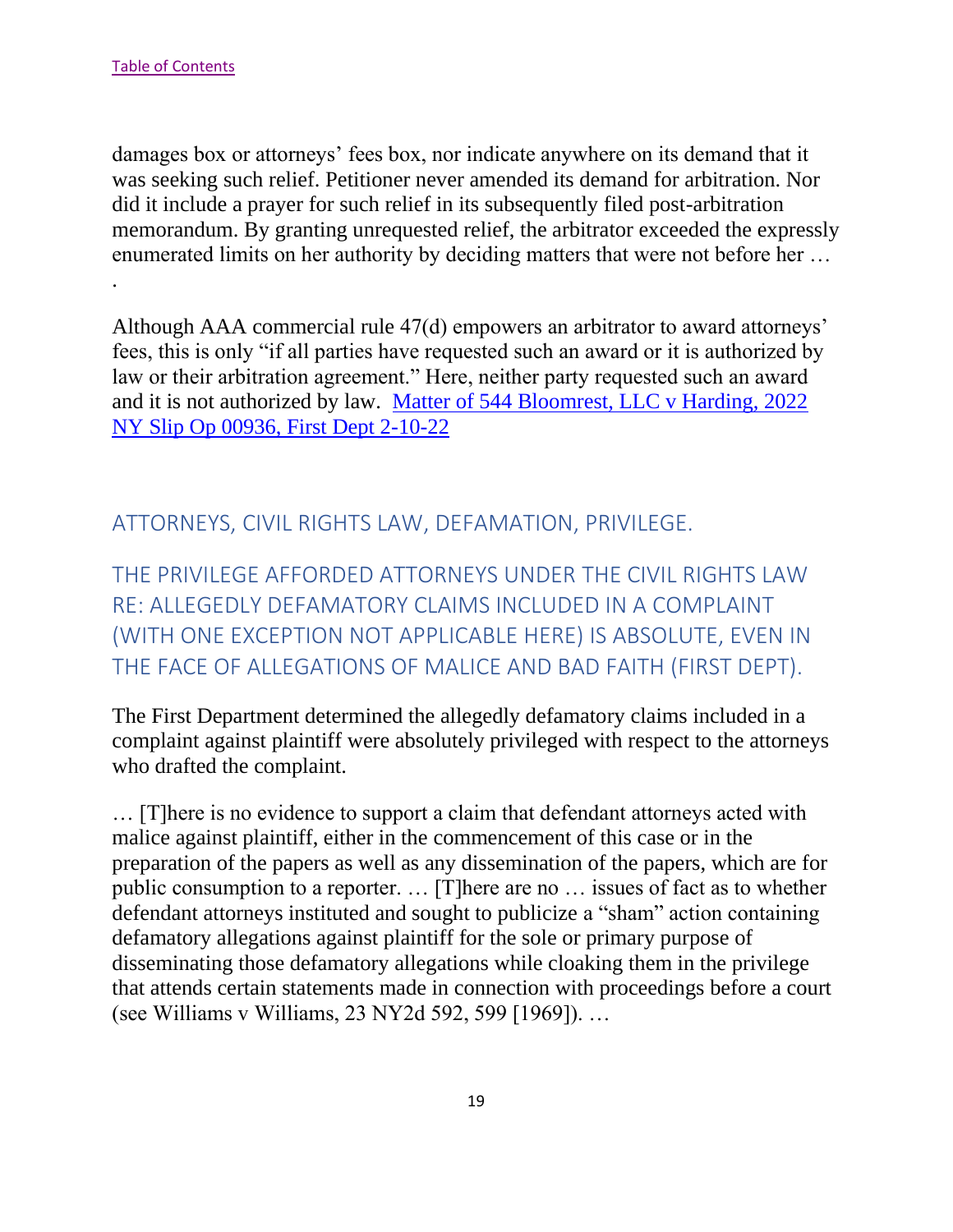In the absence of alleged facts supporting the Williams exception, the privilege under Civil Rights Law § 74 is absolute and applies even where the plaintiff alleges malice or bad faith … . [Weeden v Lukezic, 2022 NY Slip Op 00026, First](https://nycourts.gov/reporter/3dseries/2022/2022_00026.htm)  [Dept 1-4-22](https://nycourts.gov/reporter/3dseries/2022/2022_00026.htm)

## <span id="page-20-0"></span>ATTORNEYS, JUDGES, SANCTIONS.

<span id="page-20-1"></span>THE JUDGE DID NOT FOLLOW PROPER PROCEDURE FOR IMPOSING SANCTIONS, I.E., PLAINTIFF'S COUNSEL WAS ORDERED TO PAY \$10,000 IN COUNSEL FEES TO DEFENDANT'S COUNSEL (FIRST DEPT).

The First Department, reversing Supreme Court, determined the judge did not follow the procedural requirements for imposing sanctions, i.e., \$10,000 in attorney's fees to defendant's counsel, to be paid by plaintiff's counsel:

The motion court's sua sponte award of sanctions against plaintiff's counsel did not satisfy the procedural requirements of the Rules of the Chief Administrator of the Court (22 NYCRR) § 130-1. That section provides that a court may award costs or impose sanctions "upon the court's own initiative, after a reasonable opportunity to be heard" … and "only upon a written decision setting forth the conduct on which the award or imposition is based, the reasons why the court found the conduct to be frivolous, and the reasons why the court found the amount awarded or imposed to be appropriate" … . [DeSouza v Manhattan RX LLC, 2022](https://nycourts.gov/reporter/3dseries/2022/2022_01875.htm)  [NY Slip Op 01875, First Dept 3-17-22](https://nycourts.gov/reporter/3dseries/2022/2022_01875.htm)

Practice Point: Before a judge can impose sanctions, here ordering plaintiff's attorney to pay counsel fees in the amount of \$10,000 to defendant's attorney, the relevant rules in 22 NYCRR 130-1 must be complied with, i.e., affording an opportunity to be heard and issuing a written decision explaining the conduct, why it was found frivolous and the reasons for the amount awarded or imposed.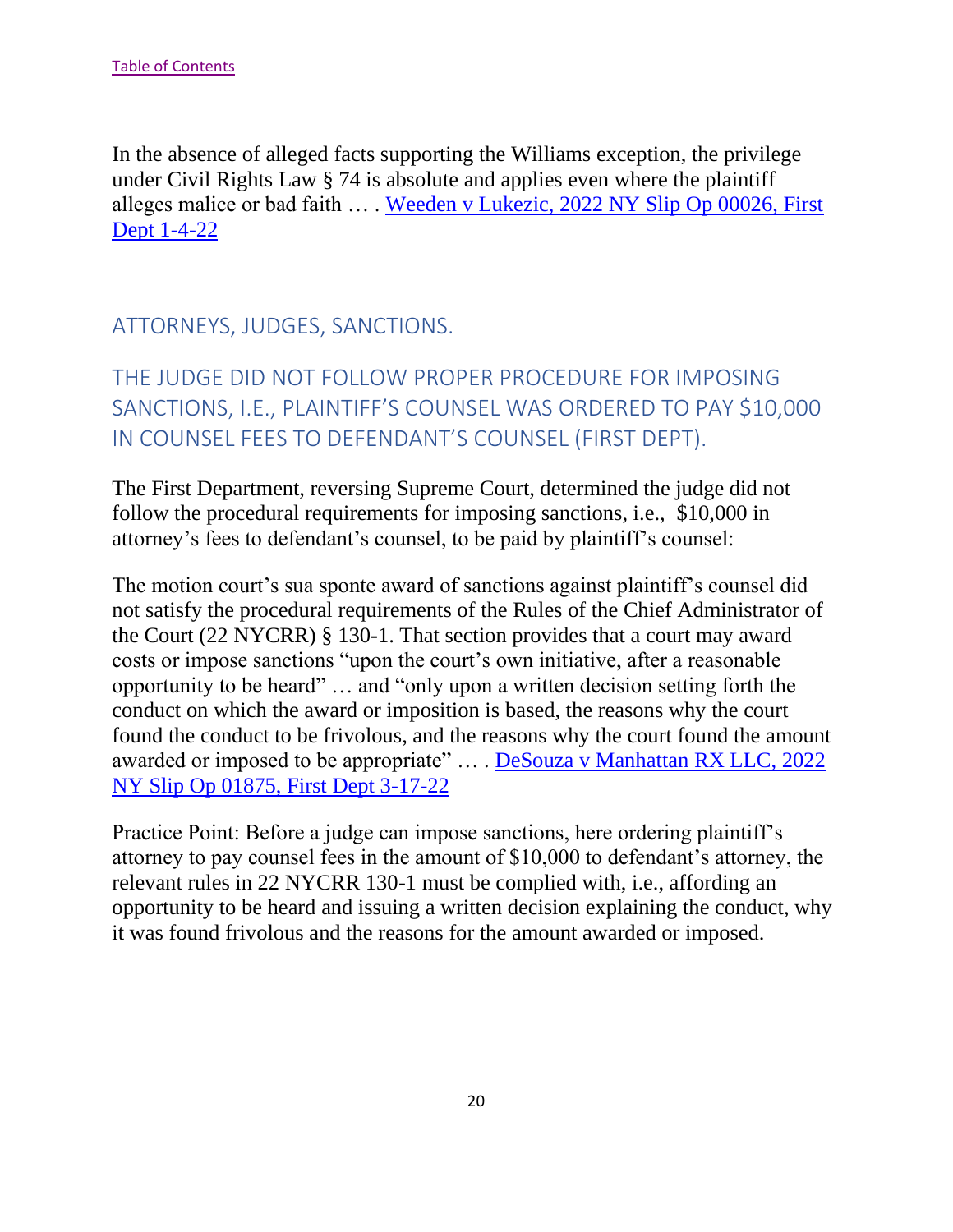### <span id="page-21-0"></span>CIVIL PROCEDURE, CHILD VICTIMS ACT, SUE ANONYMOUSLY.

<span id="page-21-1"></span>THE PLAINTIFFS' REQUEST TO PROCEED ANONYMOUSLY IN THIS CHILD VICTIMS ACT CASE WAS NOT SUPPORTED BY SUFFICIENT EVIDENCE OF ANY HARM WHICH WOULD RESULT FROM USING PLAINTIFFS' LEGAL NAMES IN THE CAPTION (FIRST DEPT).

The First Department, reversing Supreme Court, determined the plaintiffs in this Child Victims Act action should not have been allowed to proceed anonymously. The request was not supported by sufficient evidence of harm which would result from using plaintiff's legal names in the caption:

Several New York courts "have addressed the legislature's intent in enacting the CVA [Child Victims Act] with respect to the use of pseudonyms and concluded that the legislature 'left it up to each alleged victim to determine whether to seek anonymity' . . . [and] 'left it to the courts to assess each individual case'" … . This Court has held that permission to use a pseudonym will not be granted automatically and has noted that the motion court "should exercise its discretion to limit the public nature of judicial proceedings sparingly and then, only when unusual circumstances necessitate it" … . In determining whether to grant a plaintiff's request to proceed anonymously, the motion court must "'use its discretion in balancing plaintiff's privacy interest against the presumption in favor of open trials and against any potential prejudice to defendant'"… . A plaintiff seeking permission to proceed anonymously by employing a pseudonym must provide facts specific to the plaintiff that will allow the motion court to exercise its discretion in an informed manner … .

Here, plaintiffs' motion to allow 33 unnamed plaintiffs to proceed anonymously should have been denied because plaintiffs failed to submit sufficient evidence to support the relief requested. Plaintiffs only submitted a short attorney affirmation, which merely repeated the relief requested in the order to show cause and made a single vague statement that plaintiffs might suffer further mental harm should their identities be revealed. Plaintiffs failed to provide any specific evidence as to why each unnamed plaintiff should be entitled to proceed anonymously … . [Twersky v](https://nycourts.gov/reporter/3dseries/2022/2022_00366.htm)  [Yeshiva Univ., 2022 NY Slip Op 00366, First Dept](https://nycourts.gov/reporter/3dseries/2022/2022_00366.htm) 1-20-22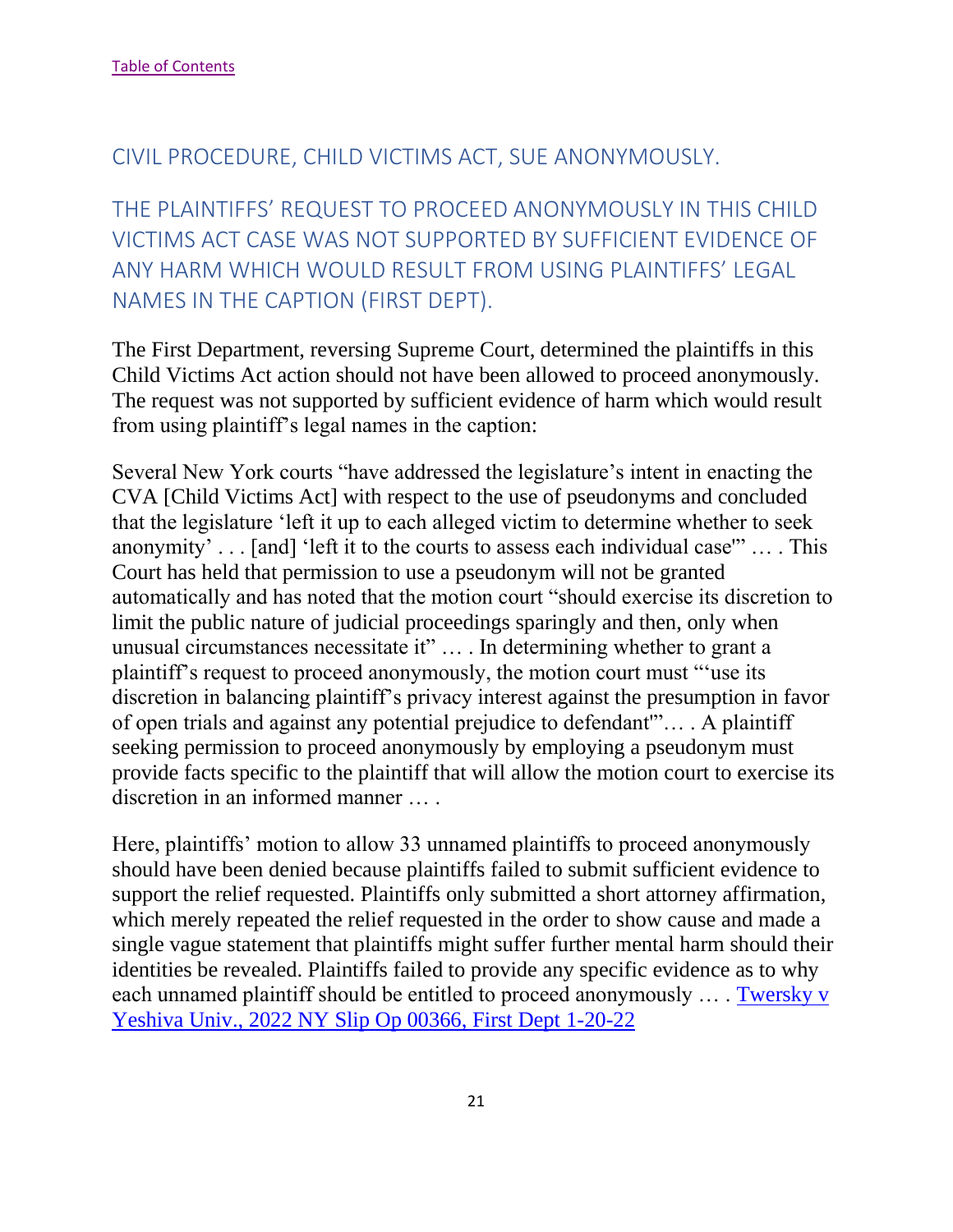<span id="page-22-0"></span>CIVIL PROCEDURE, DEBTOR-CREDITOR, ENFORCEMENT OF CHINESE JUDGMENT.

<span id="page-22-1"></span>SUPREME COURT SHOULD NOT HAVE DISMISSED AN ACTION TO ENFORCE A MONEY JUDGMENT OBTAINED IN THE PEOPLE'S REPUBLIC OF CHINA (PRC) ON THE IMPLICIT GROUND THE DEFENDANTS WERE NOT AFFORDED DUE PROCESS IN THE PRC; THE US STATE DEPARTMENT DOCUMENTS UPON WHICH SUPREME COURT'S RULING WAS BASED DO NOT CONSTITUTE DOCUMENTARY EVIDENCE; THE COMPLAINT SUFFICIENTLY ALLEGED DEFENDANTS HAD AN OPPORTUNITY TO BE HEARD, WERE REPRESENTED BY COUNSEL AND HAD THE OPPORTUNITY TO APPEAL IN THE PRC ACTION (FIRST DEPT).

The First Department, reversing Supreme Court, determined the complaint sufficiently alleged that the money judgment obtained by plaintiff in the People's Republic of China (PRC) comported with the principles of due process. The complaint alleged the defendants had an opportunity to be heard, were represented by counsel, and had a right to appeal the underlying proceeding in the PRC. Plaintiff's action to enforce the foreign judgment should not have been dismissed based upon US State Department reports alleging a lack of judicial independence in the PRC:

The court should not have dismissed the action on the ground that the U.S. State Department's 2018 and 2019 Country Reports on Human Rights Practices (Country Reports) conclusively refuted plaintiff's allegation that the PRC judgment was rendered under a system that comported with the requirements of due process. The Country Reports do not constitute "documentary evidence" under CPLR  $3211(a)(1)$  ... In any event, the reports, which primarily discuss the lack of judicial independence in proceedings involving politically sensitive matters, do not utterly refute plaintiff's allegation that the civil law system governing this breach of contract business dispute was fair. [Shanghai Yongrun Inv. Mgt. Co., Ltd v](https://nycourts.gov/reporter/3dseries/2022/2022_01523.htm)  [Maodong Xu, 2022 NY Slip Op 01523, First Dept 3-10-22](https://nycourts.gov/reporter/3dseries/2022/2022_01523.htm)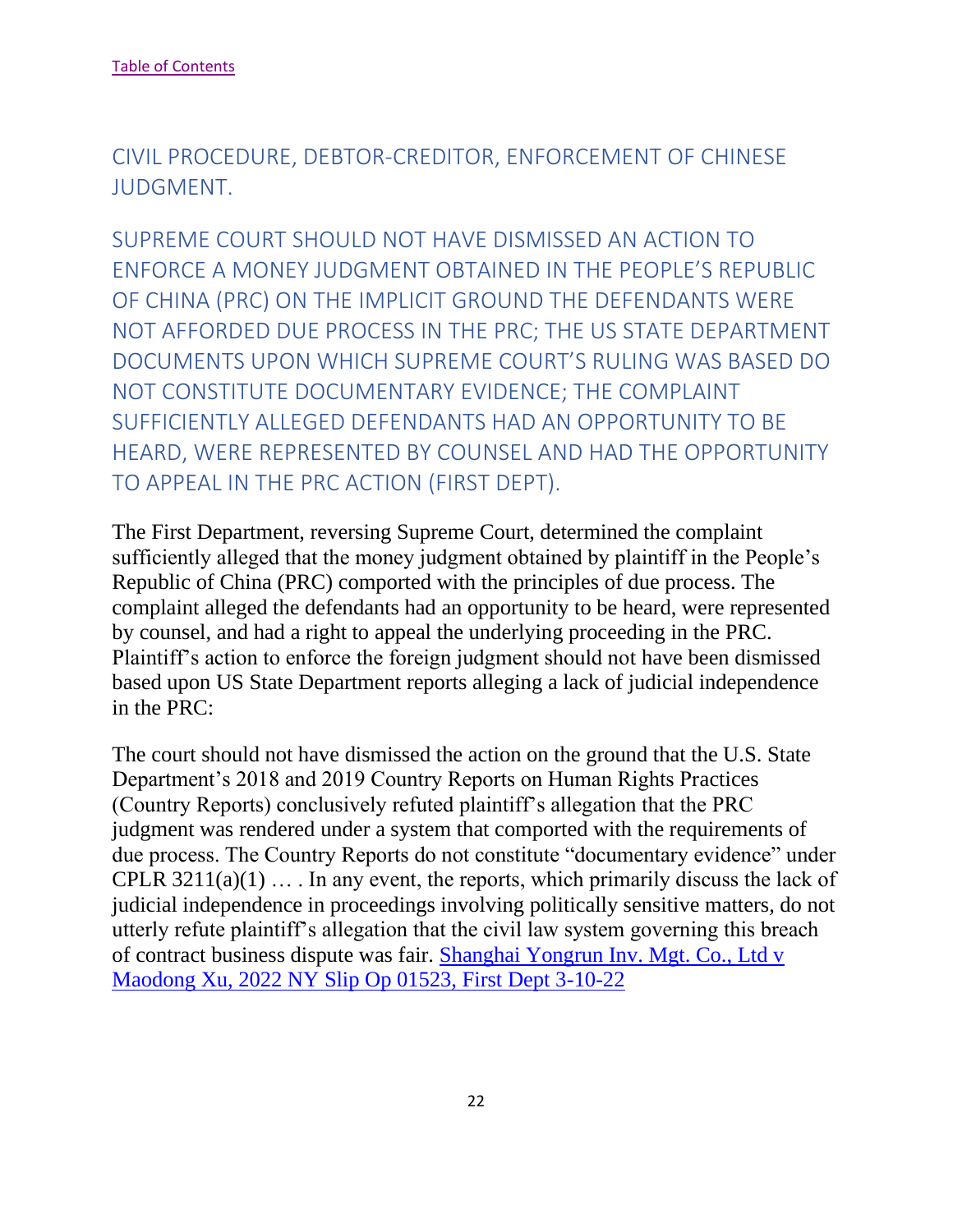#### <span id="page-23-0"></span>CIVIL PROCEDURE, PRE-JOINDER MOTION.

# <span id="page-23-1"></span>A PRE-JOINDER MOTION FOR SUMMARY JUDGMENT MUST BE DENIED (FIRST DEPT).

The First Department, reversing Supreme Court, noted that a pre-joinder motion for summary judgment must be denied:

The Court of Appeals has noted that the rule barring a pre-joinder motion for summary judgment is strictly applied (City of Rochester v Chiarella, 65 NY2d 92, 101 [1985]). While CPLR 3211(c) permits the court, on notice to the parties, to treat a motion to dismiss as a motion for summary judgment before issue is joined, that is not the case here, where [plaintiff] moved directly for summary judgment; thus, a motion for summary judgment brought before a defendant has answered the complaint is premature and must be denied ... . SHG Resources, LLC v SYTR [Real Estate Holdings LLC, 2022 NY Slip Op 00525, First Dept 1-27-22](https://nycourts.gov/reporter/3dseries/2022/2022_00525.htm)

<span id="page-23-2"></span>CIVIL PROCEDURE, STATUTE OF LIMITATIONS DEFENSE.

<span id="page-23-3"></span>ALTHOUGH THE MOTION TO DISMISS ON STATUTE OF LIMITATIONS GROUNDS WAS NOT TIMELY, THE ASSERTION OF THE DEFENSE IN THE REPLY TO THE COUNTERCLAIM WAS TIMELY; THE DEFENSE CAN BE RAISED IN A SUBSEQUENT SUMMARY JUDGMENT MOTION (FIRST DEPT).

The First Department noted that the statute of limitations affirmative defense was timely served in a reply to a counterclaim

[Defendant] NYCTA did not waive its affirmative defense under CPLR 3211(a)(5) because a defense based upon the statute of limitations is waived only if it is neither asserted in a responsive pleading or in a timely motion … . Here the affirmative defense was timely asserted in NYCTA's reply to the counterclaim. The motion to dismiss under CPLR  $3211(a)(5)$ , however, was not timely made, as required under CPLR 3211(e) … . … We note that NYCTA may pursue relief on its statute of limitations defense by way of a summary judgment motion in the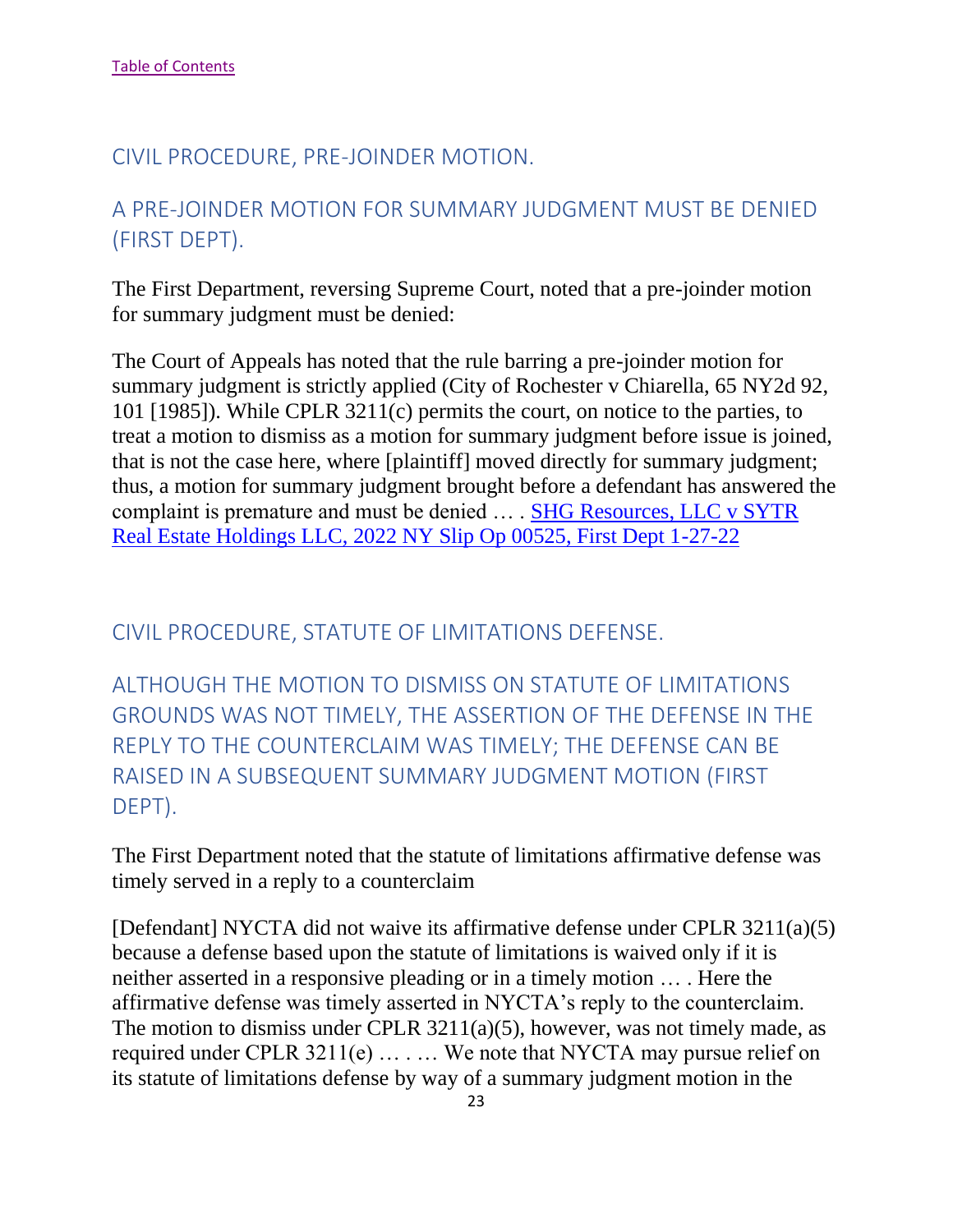normal course of the litigation ... . Han v New York City Tr. Auth., 2022 NY Slip [Op 01737, First Dept 3-15-22](https://nycourts.gov/reporter/3dseries/2022/2022_01737.htm)

Practice Point: Even if it is too late to move to dismiss on statute-of-limitations grounds, if the defense has been timely asserted, it can be the basis of a subsequent summary judgment motion.

#### <span id="page-24-0"></span>CIVIL PROCEDURE, STAY PENDING RESULT IN RELATED FOREIGN ACTION.

<span id="page-24-1"></span>PLAINTIFF STARTED AN ACTION AGAINST DEFENDANT IN NEW YORK; THEN DEFENDANT STARTED AN ACTION AGAINST PLAINTIFF IN ROMANIA; THE RESULTS OF THE ROMANIAN ACTION MAY BE DISPOSITIVE IN THE NEW YORK ACTION; THE NEW YORK ACTION SHOULD HAVE BEEN STAYED PENDING THE OUTCOME OF THE ROMANIAN ACTION, EVEN THOUGH THE NEW YORK ACTION WAS COMMENCED FIRST (FIRST DEPT).

The First Department, reversing Supreme Count, stayed the New York action pending the resolution of a related action brought by the defendant in Romania. the fact that the New York action was commenced first didn't matter:

In March 2021, plaintiff brought this action to recover on a personal guaranty executed by defendant as consideration for a loan by plaintiff to two Romanian companies partly owned by defendant. Two months later, defendant brought suit against the instant plaintiff in Romania, seeking a declaration that the companies' payment obligations under the underlying loan agreements were not enforceable.

… [T]he issues to be decided in the Romanian action are potentially dispositive of this action … . …

Although this action was filed first, chronology is not dispositive, "particularly where both actions are at the earliest stages of litigation" ... . "[T] he practice of determining priorities between pending actions on the basis of dates of filing is a general rule, not to be applied in a mechanical way, regardless of other considerations" … . Here, both actions are in the early stages and were commenced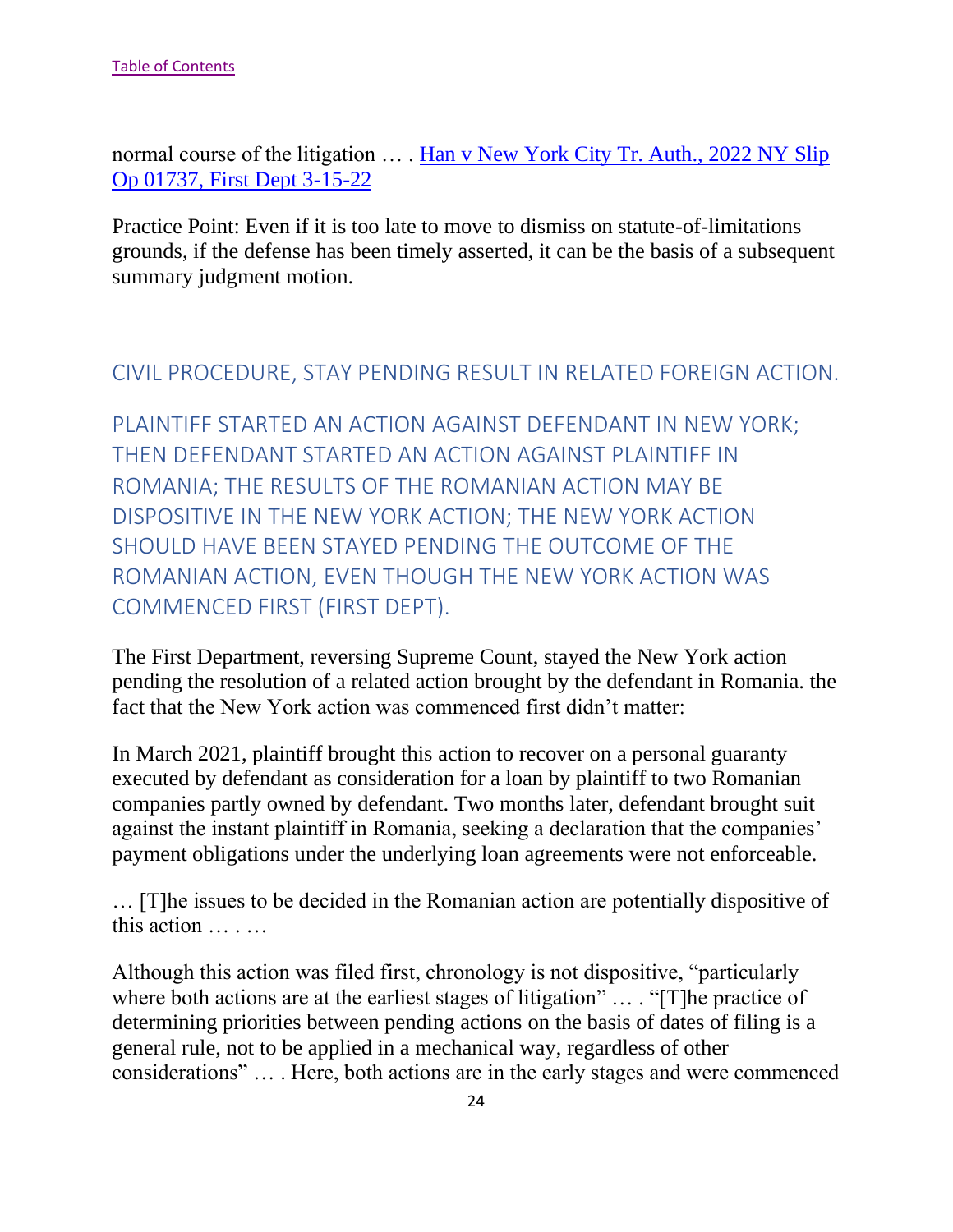reasonably close in time and the later-filed action is more "comprehensive" and involves more parties … . [E D & F Man Sugar Ltd. v Gellert, 2022 NY Slip Op](https://nycourts.gov/reporter/3dseries/2022/2022_00813.htm)  [00813, first Dept 2-8-22](https://nycourts.gov/reporter/3dseries/2022/2022_00813.htm)

### <span id="page-25-0"></span>CIVIL PROCEDURE, CIVIL RIGHTS LAW, ANTI-SLAPP LAW, DEFAMATION.

<span id="page-25-1"></span>THE 2020 AMENDMENTS TO CIVIL RIGHTS LAW 70, THE ANTI-SLAPP LAW, DO NOT APPLY RETROACTIVELY TO THE PLAINTIFF'S PENDING DEFAMATION ACTION AGAINST DEFENDANT (FIRST DEPT).

The First Department, reversing Supreme Court, determined the 2020 amendments to the anti-strategic lawsuit against public participation (anti-SLAPP) law (Civil Rights Law section 70) should not be applied retroactively to cover plaintiff's defamation claims against defendant. Therefore defendant's motion for a ruling that the anti-SLAPP amendments applied retroactively should not have been granted:

… [T]here is insufficient evidence supporting the conclusion that the legislature intended its 2020 amendments to the anti-strategic lawsuit against public participation (anti-SLAPP) law (see Civil Rights Law § 70 et seq.) to apply retroactively to pending claims such as the defamation claims asserted by plaintiffs in this action.

The Court of Appeals has stated, in general terms, that "ameliorative or remedial legislation" should be given "retroactive effect in order to effectuate its beneficial purpose" … . \* \* \* … "[C]lassifying a statute as remedial does not automatically overcome the strong presumption of prospectivity since the term may broadly encompass any attempt to supply some defect or abridge some superfluity in the former law" … . …

In light of …. the factual evidence that the amendments to New York's anti-SLAPP law were intended to better advance the purposes of the legislation by correcting the narrow scope of the prior anti-SLAPP law, we find that the presumption of prospective application of the amendments has not been defeated. The legislature acted to broaden the scope of the law almost 30 years after the law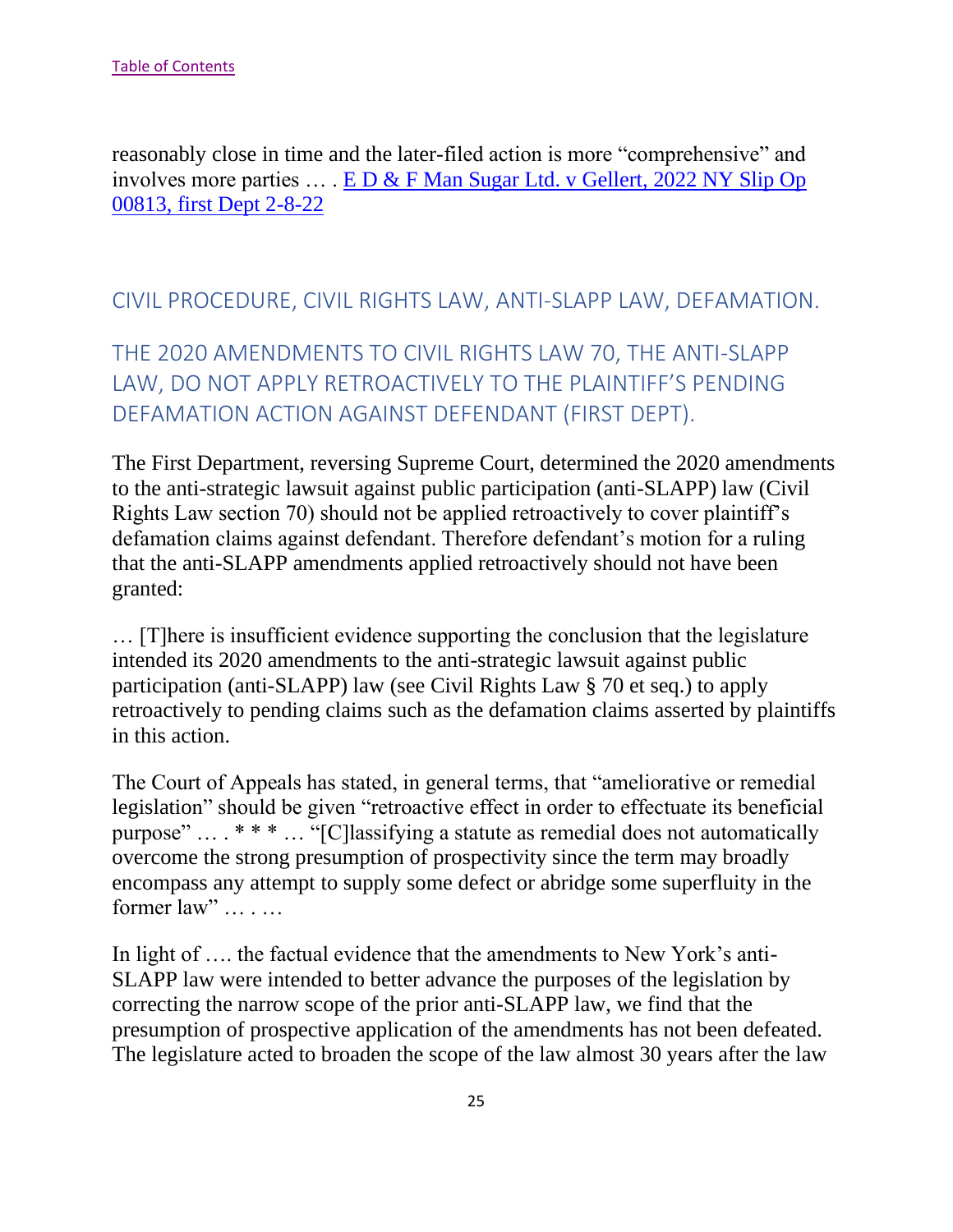was originally enacted, purportedly to advance an underlying remedial purpose that was not adequately addressed in the original legislative language. The legislature did not specify that the new legislation was to be applied retroactively. The fact that the amended statute is remedial, and that the legislature provided that the amendments shall take effect immediately, does not support the conclusion that the legislature intended retroactive application of the amendments. [Gottwald v](https://nycourts.gov/reporter/3dseries/2022/2022_01515.htm)  Sebert, [2022 NY Slip Op 01515, First Dept 3-10-22](https://nycourts.gov/reporter/3dseries/2022/2022_01515.htm)

Practice Point: The fact that a statute is deemed "remedial" in nature does not necessarily support a retroactive application of the statute. Here the 2020 amendments to the anti-SLAPP law, although "remedial," were not applied retroactively to cover plaintiff's pending defamation action against the defendant. The defendant's motion for a ruling applying the amendments retroactively should not have been granted.

## <span id="page-26-0"></span>CIVIL PROCEDURE, CORPORATION LAW, FOREIGN CORPORATIONS, PROPER FORUM.

<span id="page-26-1"></span>ALTHOUGH THIS SHAREHOLDERS' DERIVATIVE ACTION AGAINST A SWISS CORPORATION REQUIRES THE APPLICATION OF SWISS LAW, NEW YORK IS THE PROPER FORUM; MOST ON THE BOARD OF DIRECTORS ARE RESIDENTS OF NEW YORK AND THE ALLEGATIONS IN THE COMPLAINT REFLECT A SUBSTANTIAL NEXUS TO NEW YORK (FIRST DEPT).

The First Department, reversing Supreme Court, determined New York, not Switzerland, was the proper forum for this shareholders' derivative action against a Swiss corporation, despite the need to apply Swiss law:

Defendants did not establish that in the interest of substantial justice, this action should be heard in another forum, namely, Switzerland (see generally CPLR 327[a] …). Adjudication of plaintiffs' claims, which are undisputedly governed by Swiss law, will not place an undue burden on New York courts … . New York courts are frequently called on to apply the laws of foreign jurisdictions and in this case, there is no indication that the relevant law, which is from only one foreign jurisdiction, is in dispute or is distinctly abstruse … . That plaintiffs seek certain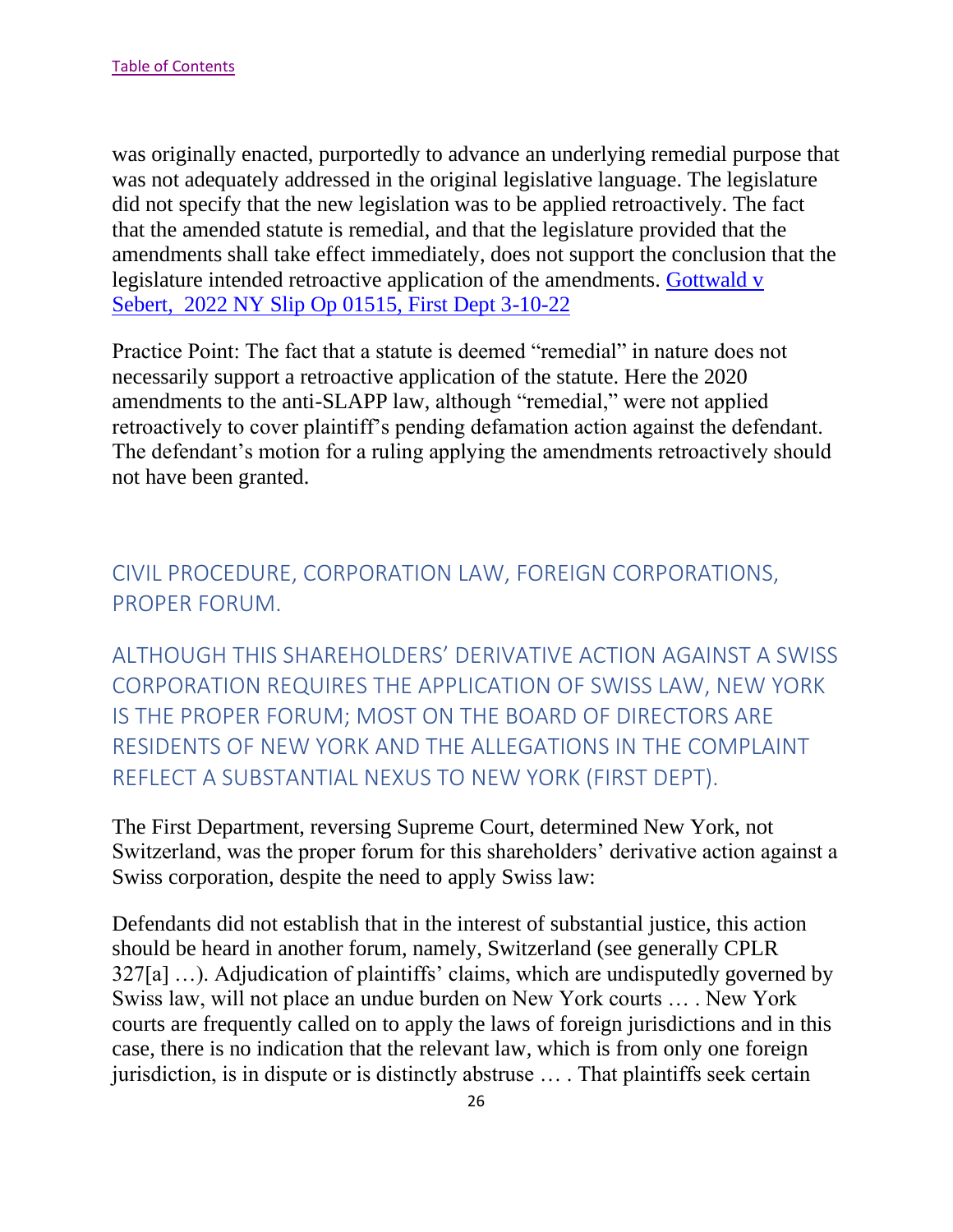nonmonetary relief that may not be available or enforceable in Switzerland does not cut in favor of dismissal because defendants can seek to limit the damages sought and plaintiffs are now willing to withdraw their requests for nonmonetary relief as against [defendant corporation].

Defendants do not claim that litigation in New York will cause them any hardship and although this matter could be litigated in Switzerland, Swiss courts do not permit trial by jury, which could pose some hardship to plaintiffs … . Moreover, most of defendant-board members are residents of New York and none are residents of Switzerland … . The allegations in the complaint make clear that this action has a substantial nexus to New York and at this point, it appears that the majority of the witnesses and evidence will be located in the United States, principally New York … . [Wormwood Capital LLC v Mulleady, 2022 NY Slip Op](https://nycourts.gov/reporter/3dseries/2022/2022_01526.htm)  [01526, First Dept 3-10-22](https://nycourts.gov/reporter/3dseries/2022/2022_01526.htm)

Practice Point: Although this shareholders' derivative action is against a Swiss corporation and requires the application of Swiss law, New York is the proper forum. Most of the directors live in New York, most of the witnesses are in the US and New York, most of the evidence is located in New York, and allegations in the complaint demonstrate a substantial nexus to New York. Defendants did not show they will suffer any prejudice if the suit is heard here.

## <span id="page-27-0"></span>CIVIL PROCEDURE, DEBTOR-CREDITOR.

<span id="page-27-1"></span>IN AN ACTION SEEKING TO ENFORCE A JUDGMENT AGAINST NON-DEBTORS PURSUANT TO CPLR ARTICLE 52, THE PETITIONERS ARE NOT ENTITLED TO A JURY TRIAL; THE ACTION IS EQUITABLE IN NATURE, DESPITE THE DEMAND FOR MONETARY DAMAGES (FIRST DEPT).

The First Department determined petitioner's request for a jury trial in this action seeking to compel non-debtors to make assets accessible for execution should have been stricken. Even though money damages were demanded, the essence of the action is equitable: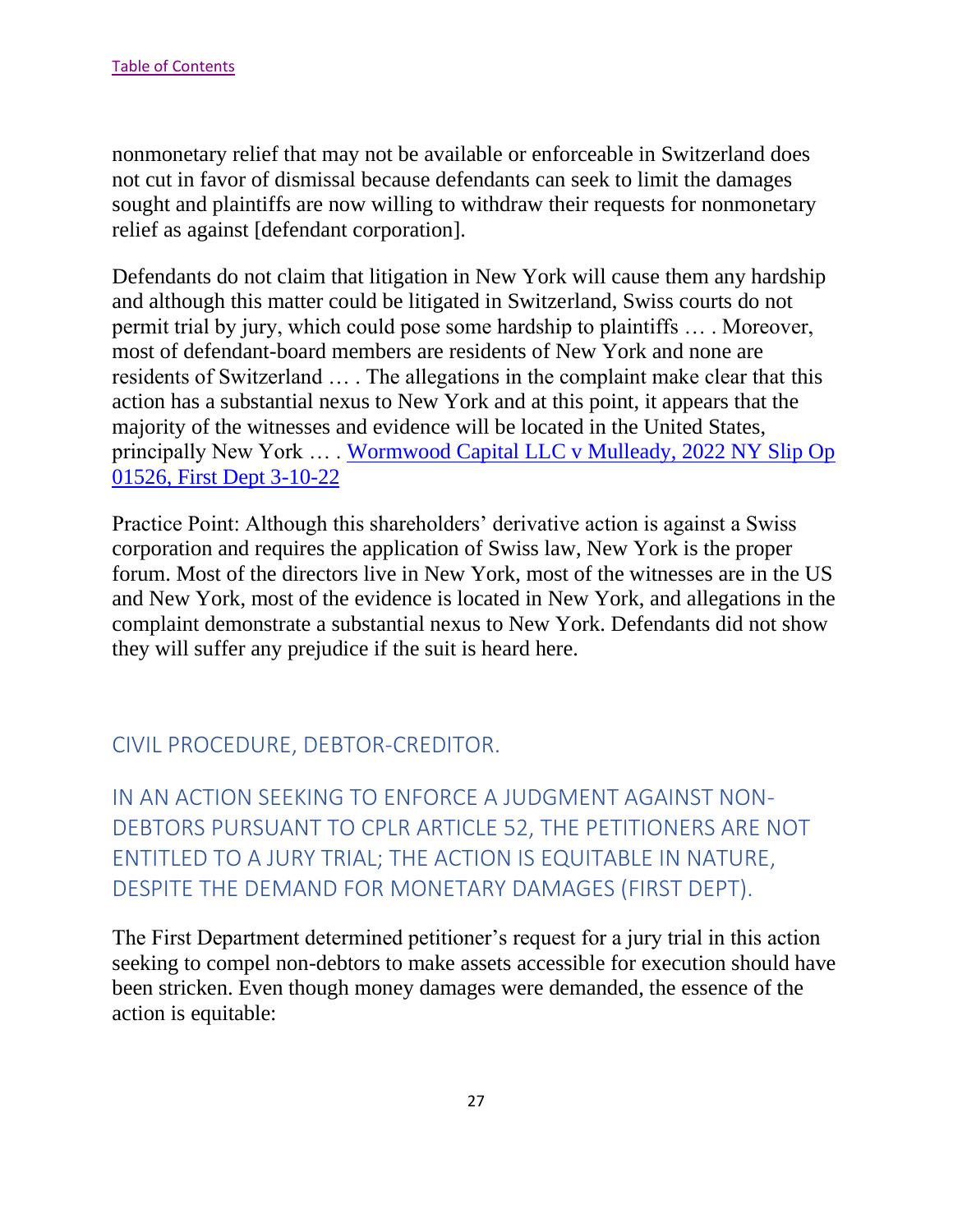Petitioners commenced a "turnover" special proceeding under CPLR article 52 and sought a judgment among other things, "seeking . . 'turnover' of [defendant] NYGFI assets to satisfy [p]etitioners' judgment . . . compelling the non-debtor [r]espondents to disclose, bring within the jurisdiction, and make accessible for execution . . . all cash, income, distributions and funds . . . including all membership interests in limited lability companies . . . and shares in corporations and interests in partnerships . . . and granting the appointment of a CPLR [a]rticle 52 receiver."

… "[A] [p]laintiff is not entitled to a jury trial . . . [when] he seeks to enforce a judgment against a party other than the judgment debtor, which is an equitable claim" … .

… "[T]he rule is fundamental that where a plaintiff seeks legal and equitable relief in respect of the same wrong, his right to trial by jury is lost" … . Moreover, "[i]nclusion of a demand for money damages in the [pleading] does not, in and of itself, guarantee entitlement to a jury trial. Rather, it must be determined whether the main thrust of the action is for legal damages or for equitable relief" … . [Matter](https://nycourts.gov/reporter/3dseries/2022/2022_01525.htm)  [of Uni-Rty Corp. v New York Guangdong Fin., 2022 NY Slip Op 01525, First](https://nycourts.gov/reporter/3dseries/2022/2022_01525.htm)  [Dept 3-10-22](https://nycourts.gov/reporter/3dseries/2022/2022_01525.htm)

Practice Point: An action pursuant to CPLR Article 52 to enforce a judgment against non-debtors is equitable in nature. A jury trial is therefore not available. The demand for money damages (legal relief) did not alter the fact that petitioners are primarily seeking equitable relief.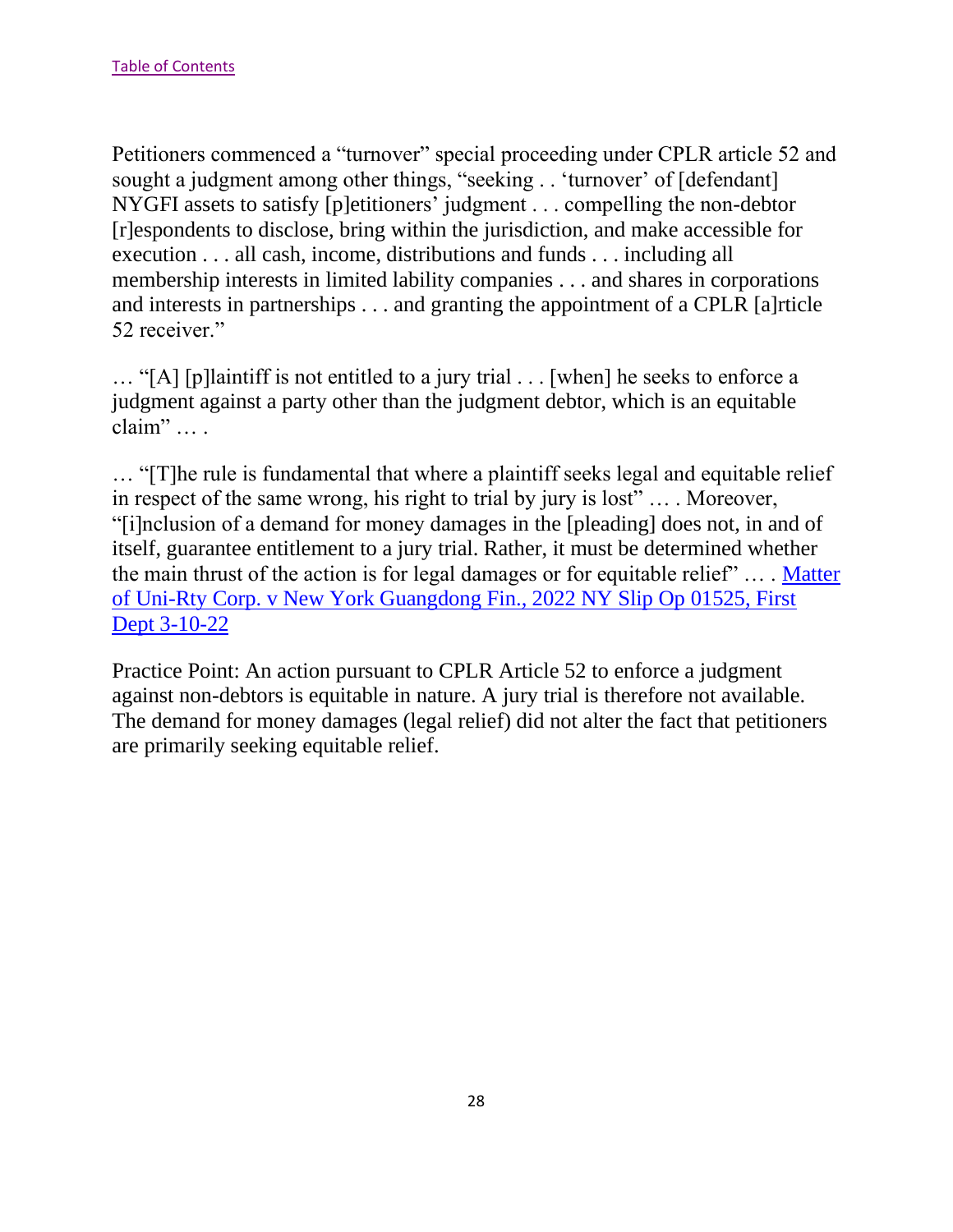# <span id="page-29-0"></span>CIVIL PROCEDURE, FRAUDULENT CONVEYANCE, PLEADING INADEQUATE.

# <span id="page-29-1"></span>COMPLAINT ALLEGATIONS OF A FRAUDULENT CONVEYANCE MADE "UPON INFORMATION AND BELIEF" DO NOT STATE A CAUSE OF ACTION (FIRST DEPT).

The First Department, reversing Supreme Court, determined "upon information and belief" complaint allegations of a fraudulent conveyance did not state a cause of action:

The complaint fails to state a cause of action for constructive fraudulent conveyance under former Debtor and Creditor Law §§ 273 and 274 … . Defendants are members of S. Land Development LLC (S. Land), which previously held title to real property and against which plaintiff obtained a money judgment in 2019 in a related action. Plaintiff alleges that defendants transferred or otherwise encumbered S. Land's assets, rendering it insolvent and precluding plaintiff from being able to collect on the judgment. However, since the allegations are made "upon information and belief," the complaint does not sufficiently allege that any transfers were made without fair consideration or rendered S. Land insolvent … . [L&M 353 Franklyn Ave. LLC v Steinman, 2022 NY Slip Op 00724,](https://nycourts.gov/reporter/3dseries/2022/2022_00724.htm)  [First Dept 2-3-22](https://nycourts.gov/reporter/3dseries/2022/2022_00724.htm)

# <span id="page-29-2"></span>CIVIL PROCEDURE, MISSING EVIDNCE, ADVERSE INFERENCE JURY INSTRUCTION.

<span id="page-29-3"></span>THE TRIAL JUDGE SHOULD HAVE GIVEN THE ADVERSE INFERENCE CHARGE WHICH HAD BEEN ORDERED AS A DISCOVERY SANCTION RE: A MISSING SURVEILLANCE TAPE; JURY VERDICT SET ASIDE (FIRST DEPT).

The First Department, reversing Supreme Court and setting aside the verdict, determined the trial judge should have given the adverse inference charge with respect to a missing video surveillance tape: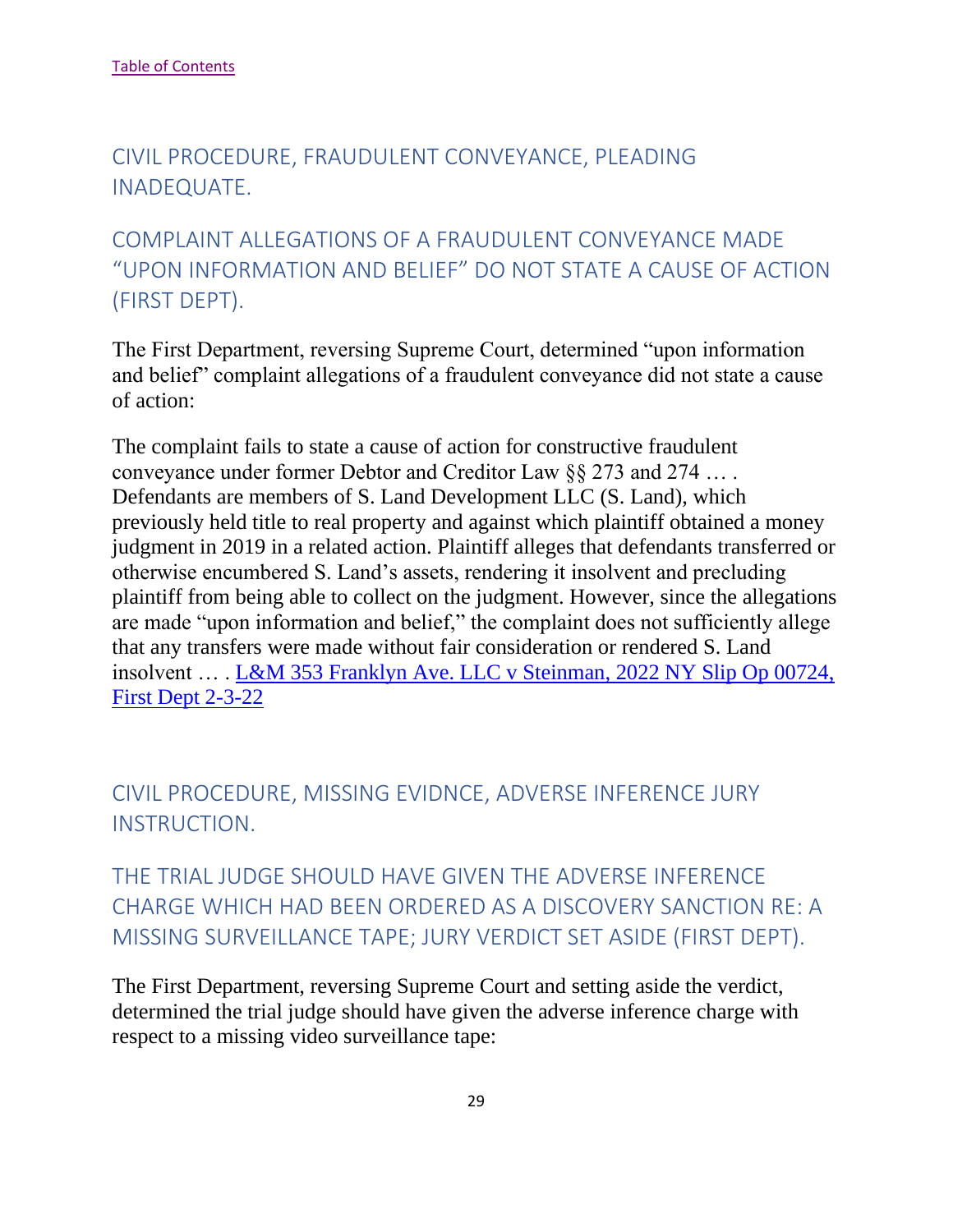… [T]he court erred in declining to give an adverse inference charge with respect to a missing video surveillance tape. An order stating that plaintiff was entitled to such a charge had been issued during discovery upon plaintiff's motion for sanctions pursuant to CPLR 3126. Thus, the adverse inference charge was a discovery sanction, not a prospective evidentiary ruling … . While the verdict is supported by sufficient evidence, that error was not harmless. [Hegbeli v TJX Cos.,](https://nycourts.gov/reporter/3dseries/2022/2022_00502.htm)  [Inc., 2022 NY Slip Op 00502, First Dept 1-27-22](https://nycourts.gov/reporter/3dseries/2022/2022_00502.htm)

### <span id="page-30-0"></span>CIVIL PROCEDURE, MOTION TO RENEW.

# <span id="page-30-1"></span>PLAINTIFFS' MOTION TO RENEW ON THE GROUND THE DEFENDANTS' WINNING ARGUMENT WAS RAISED FOR THE FIRST TIME IN REPLY PAPERS SHOULD HAVE BEEN GRANTED (FIRST DEPT).

The First Department, reversing Supreme Court, determined plaintiffs' motion to renew should have been granted. Defendants' motion to dismiss was improperly granted based upon an argument first raised in reply papers:

The court granted defendants' motion to dismiss … based on defendants' argument raised for the first time in their reply to their motion to dismiss, that [the] operating agreement contained a provision wherein plaintiffs purportedly waived any past, present, and future conflicts of interest. Plaintiffs moved for leave to renew and reargue, claiming that the issue of the waiver provision was improperly raised for the first time in reply, and in substance was contradicted by another section of the operating agreement that provides, among other things, that no one other than the members can enforce any provision of the operating agreement against any member.

The motion to renew should have been granted. Plaintiffs' claim that the waiver issue was improperly raised in defendants' reply provides a reasonable justification for granting the renewal motion … . Upon renewal, defendants' motion should be denied with respect to plaintiffs' breach of fiduciary duty claim … . Dismissal is warranted only where documentary evidence "conclusively establishes a defense to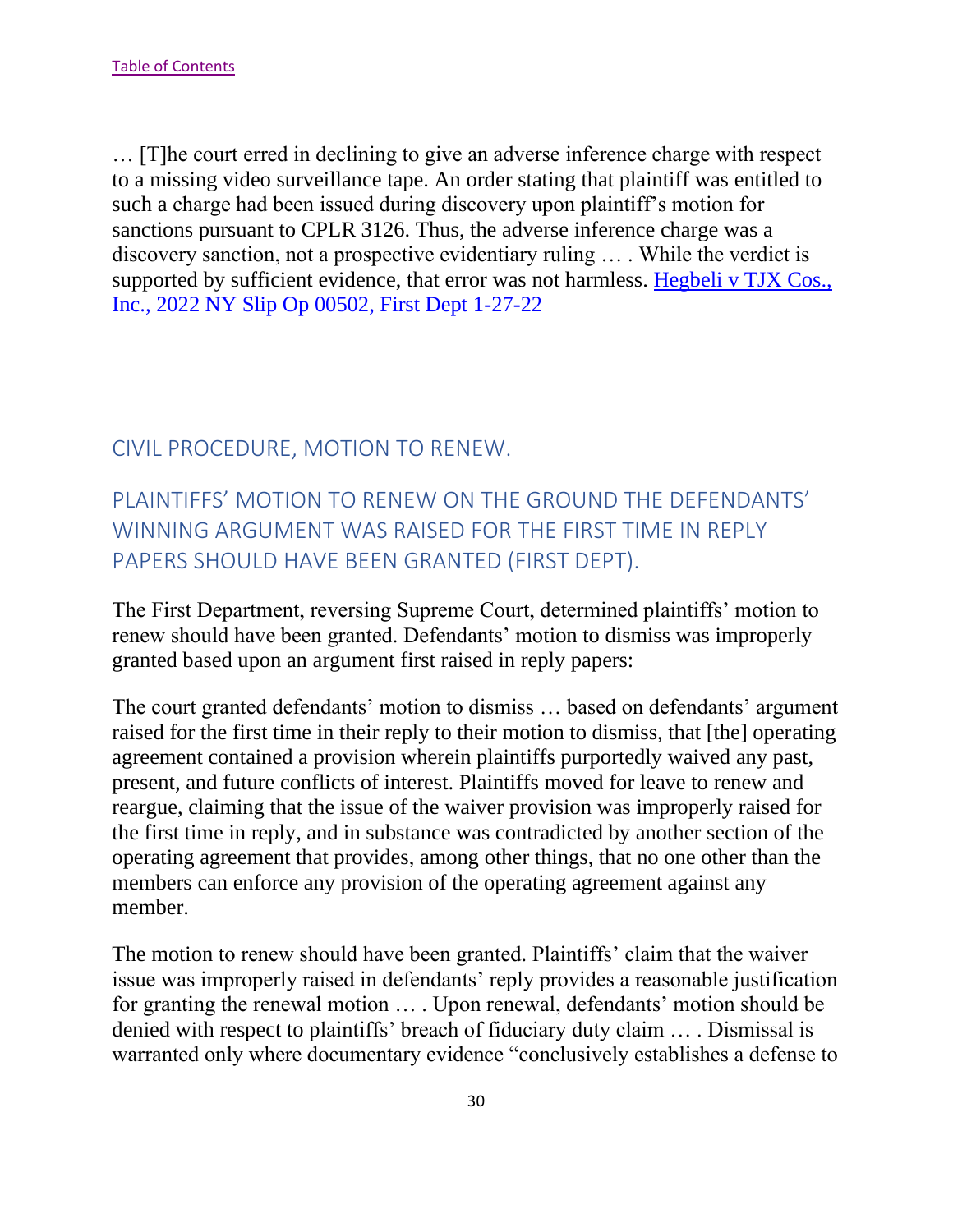the asserted claims as a matter of law" … . [Mehra v Morrison Cohen LLP, 2022](https://nycourts.gov/reporter/3dseries/2022/2022_01396.htm)  [NY Slip Op 01396, First Sept 3-3-22](https://nycourts.gov/reporter/3dseries/2022/2022_01396.htm)

# <span id="page-31-0"></span>CIVIL PROCEDURE, APPEALS, NO APPEAL FROM REFUSAL TO SIGN ORDER TO SHOW CAUSE.

# <span id="page-31-1"></span>IN THIS ARTICLE 78 PROCEEDING, NO APPEAL LIES FROM A JUDGE'S DECLINING TO SIGN AN ORDER TO SHOW CAUSE; THE ONLY REMEDY IS A MOTION TO VACATE THE FINAL JUDGMENT (FIRST DEPT).

The First Department, in this Article 78 proceeding, noted that no appeal lies from a judge's declining to sign an order to show cause. The only remedy is a motion to vacate the final judgment:

No appeal lies from an order declining to sign an order to show cause, since it is an ex parte order that does not decide a motion made on notice (see CPLR 5701[a][2] … ).

No party requests that we consider relief under CPLR 5704(a). In any event, we note that Supreme Court providently exercised its discretion in declining to sign plaintiffs' proposed order to show cause … . Plaintiffs sought to bring on a motion to renew an order that denied the petition and dismissed the proceeding, thus terminating the special proceeding. Renewal is not available under such circumstances … . Instead, an application to vacate a final judgment must be brought pursuant to CPLR 5015 … . This principle applies specifically in the context of a challenge to "a judgment dismissing a CPLR article 78 petition" … . [Matter of Alliance to End Chickens as Kaporos v New York City Police Dept.,](https://nycourts.gov/reporter/3dseries/2022/2022_00041.htm)  [2022 NY Slip Op 00041, First Dept 1-6-22](https://nycourts.gov/reporter/3dseries/2022/2022_00041.htm)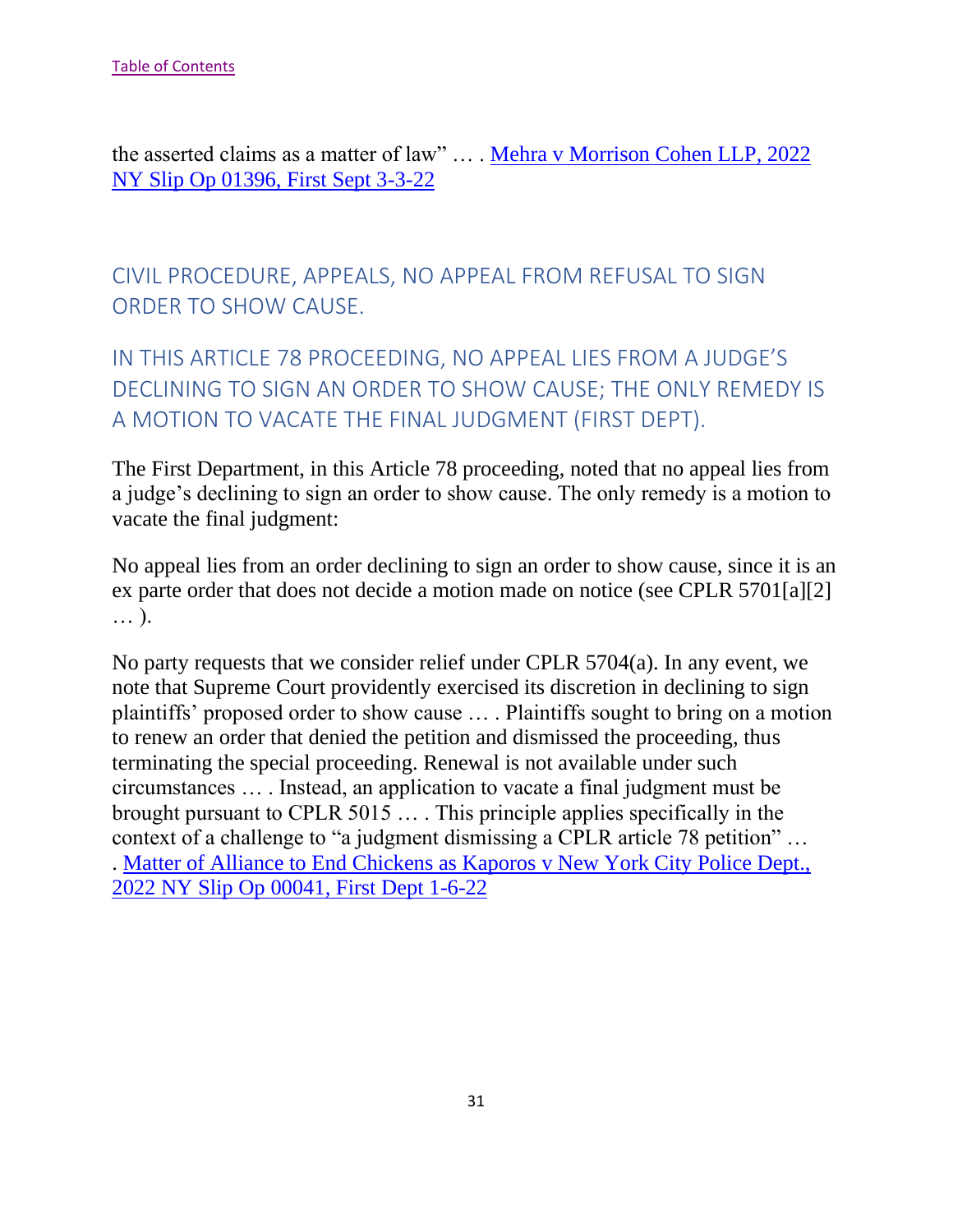<span id="page-32-0"></span>CIVIL PROCEDURE, PRELIMINARY INJUNCTION, DEBTOR-CREDITOR, FRAUD.

<span id="page-32-1"></span>IF PLAINTIFFS IN A FRAUDULENT-CONVEYANCE AND ENFORCEMENT-OF-MONEY JUDGMENT PROCEEDING CAN BE FULLY COMPENSATED BY MONEY DAMAGES, IT IS ERROR TO ISSUE A PRELIMINARY INJUNCTION (FIRST DEPT),

The Frist Department, reversing Supreme Court, determined plaintiffs in this fraudulent conveyance action can be fully compensated by money damages. Therefore the preliminary injunction was not available relief:

In this action to set aside alleged fraudulent conveyances and other relief in aid of enforcement of money judgments, plaintiffs can be fully compensated by a monetary award, and thus an injunction will not issue because no irreparable harm will be sustained in the absence of such relief ... . Medallion Fin. Corp. v [Tsitiridis, 2022 NY Slip Op 02090, First Dept 3-29-22](https://nycourts.gov/reporter/3dseries/2022/2022_02090.htm)

Practice Point: If a plaintiff can be fully compensated by money damages, an injunction is not an available remedy.

## <span id="page-32-2"></span>CONTRACT LAW, DOUBLE RECOVERY.

<span id="page-32-3"></span>DEFENDANT HAD WITHHELD PAYMENT ON THE CONTRACT AS AN OFFSET FOR THE LIQUIDATED DAMAGES PROVISION OF THE CONTRACT; THE AWARD OF LIQUIDATED DAMAGES TO THE DEFENDANT THEREFORE CONSTITUTED A DOUBLE RECOVERY (FIRST DEPT).

The First Department, reversing Supreme Court, determined defendant should not have been awarded summary judgment on the liquidated damages counterclaim because defendant had withheld payment on the contract as an offset to the liquidated damages: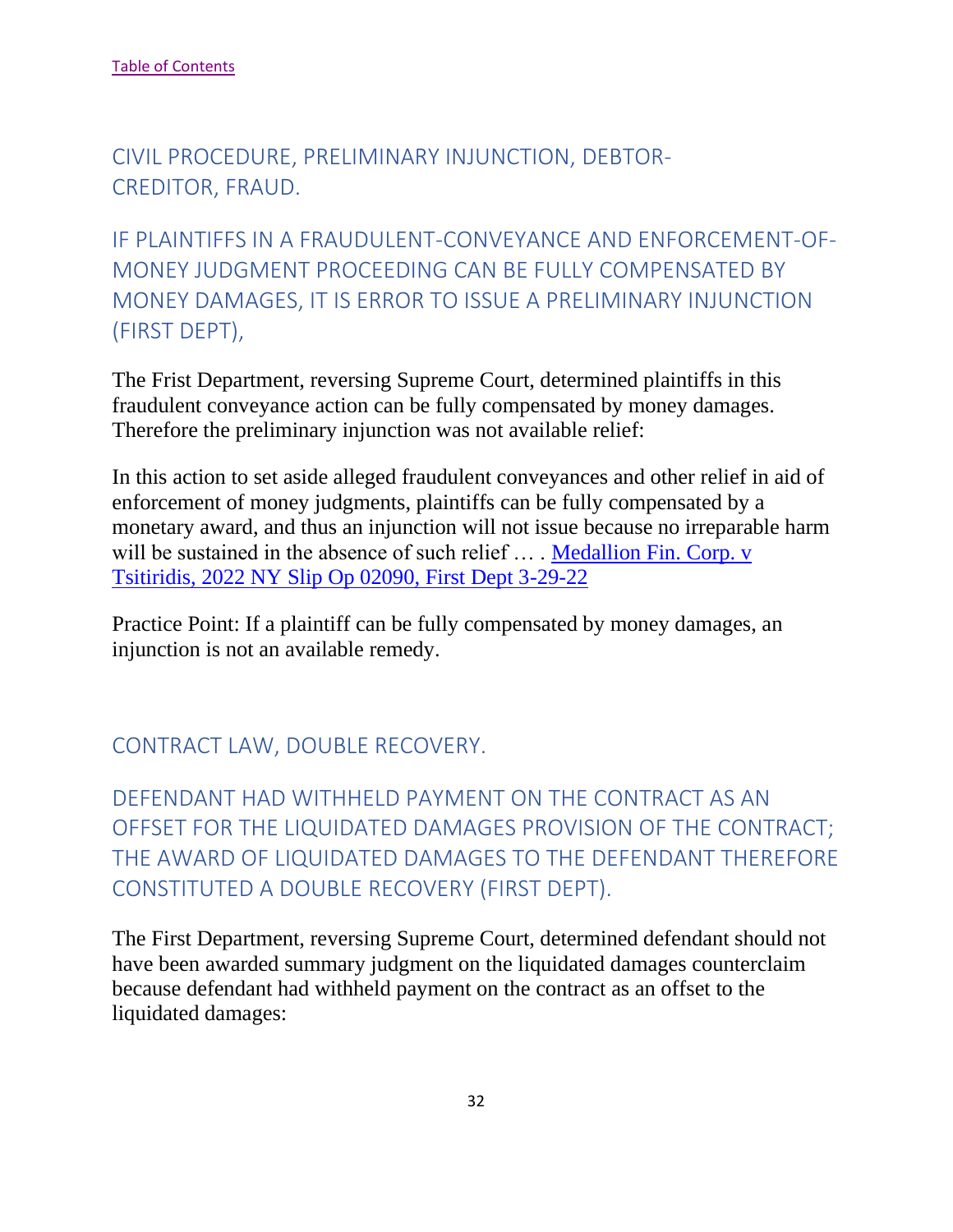Supreme Court should have denied summary judgment in defendant's favor on the liquidated damages counterclaim. To be sure, the liquidated damages provision of the contract, providing for damages of \$100 for each day that plaintiff failed to timely respond to a request for repairs or to complete repairs already begun and \$100 for failing to timely provide a written estimate, was not an unenforceable penalty … . However, to the extent defendant has withheld payment from plaintiff for work performed to offset liquidated damages, the award of liquidated damages constitutes a double recovery. [Summit Rest. Repairs & Sales, Inc. v New York](https://nycourts.gov/reporter/3dseries/2022/2022_00526.htm)  [City Dept. of Educ., 2022 NY Slip Op 00526, First Dept 1-27-22](https://nycourts.gov/reporter/3dseries/2022/2022_00526.htm)

#### <span id="page-33-0"></span>CONTRACT LAW, REMOVAL OF POSTED VIDEOS, VACCINATIONS.

<span id="page-33-1"></span>DEFENDANT VIDEO-HOSTING SERVICE, VIMEO, DID NOT BREACH ITS CONTRACT WITH PLAINTIFF BY REMOVING FIVE VIDEOS POSTED BY PLAINTIFF CLAIMING CHILDHOOD VACCINATION LEADS TO AUTISM; THE COMMUNICATIONS DECENCY ACT AUTHORIZES INTERNET PROVIDERS TO REMOVE "OBJECTIONABLE" MATERIAL (FIRST DEPT).

The First Department, in a full-fledged opinion by Justice Singh, determined defendant video-hosting service, Vimeo, did not breach its contract with plaintiff by removing five videos posted by plaintiff which Vimeo concluded made false or misleading claims about vaccine safety. The videos claimed that childhood vaccines lead to autism:

This appeal concerns whether a video-hosting service may be held liable for its decision to remove videos that it determines violate its terms of service. Defendant Vimeo, Inc. prohibits users from posting videos that make false or misleading claims about vaccine safety. It removed five videos, posted by a commercial user, because the videos claimed that childhood vaccination leads to autism. The user sued, claiming that Vimeo had breached the parties' contract. The motion court held that liability was precluded by section 230 of the Communications Decency Act. We agree. Section 230 prevents lawsuits against Internet service providers for their good-faith decisions to remove content that they consider objectionable. If service providers had to justify those decisions in court, or if plaintiffs could circumvent immunity through unsupported accusations of bad faith, section 230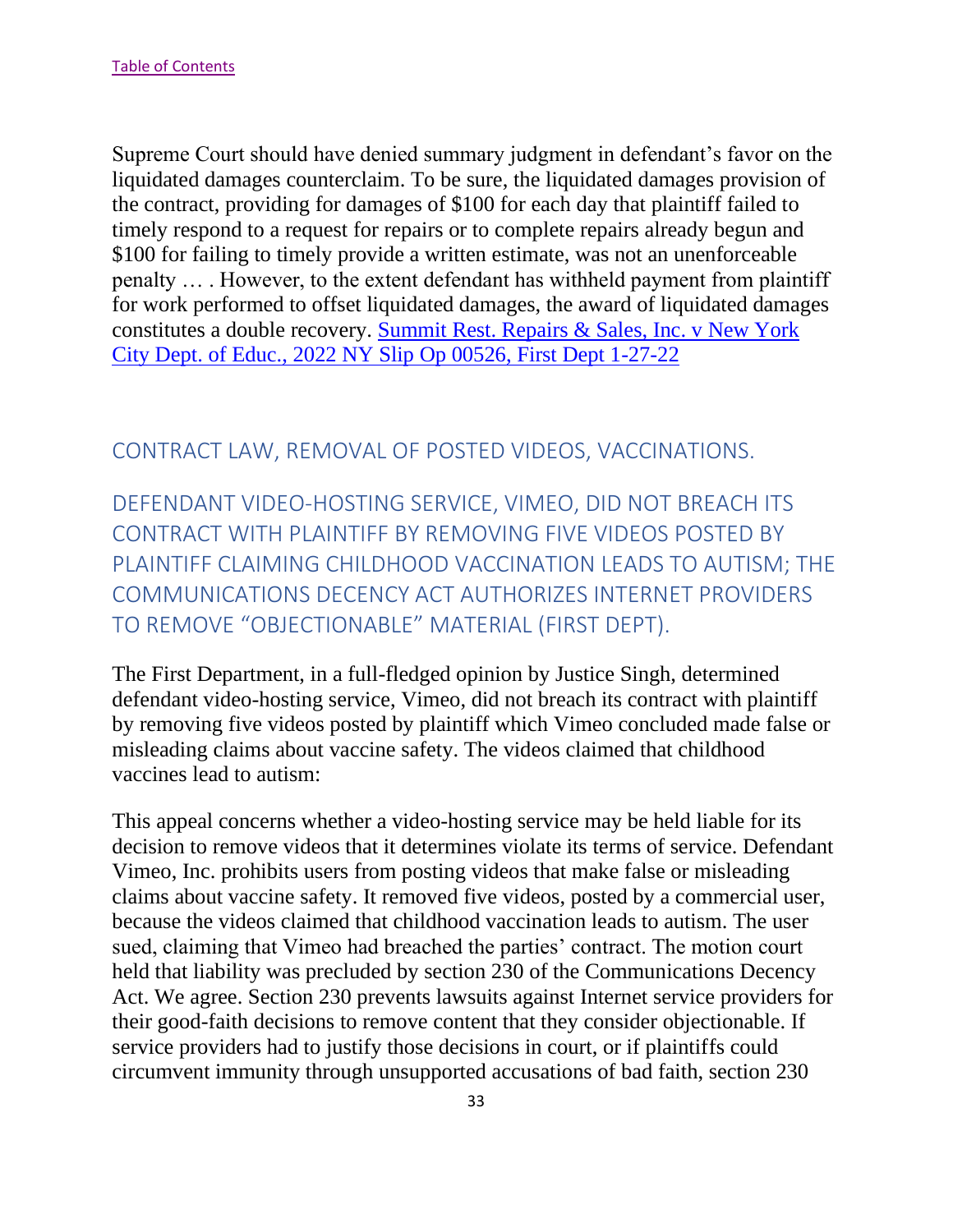would be a dead letter. This is as true for commercial users as for any other plaintiff. Therefore, we affirm dismissal of the complaint.

… [S]ection 230(c)(2) prohibits holding an interactive computer service provider liable for "any action voluntarily taken in good faith to restrict access to or availability of material that the provider . . . considers to be obscene, lewd, lascivious, filthy, excessively violent, harassing, or otherwise objectionable" (47 USC § 230[c][2][A]). [Word of God Fellowship, Inc. v Vimeo, Inc., 2022 NY Slip](https://nycourts.gov/reporter/3dseries/2022/2022_01978.htm)  [Op 01978, First Dept 3-22-22](https://nycourts.gov/reporter/3dseries/2022/2022_01978.htm)

Practice Point: The Communications Decency Act allows Internet providers to take down posted material the providers deem "objectionable." Here a video-hosting service, Vimeo, took down five videos posted by plaintiff which claimed childhood vaccination leads to autism. Plaintiff's breach of contract action was dismissed.

## <span id="page-34-0"></span>CONTRACT LAW, STATUTE OF LIMITATIONS.

<span id="page-34-1"></span>BECAUSE PLAINTIFF ALLEGED THE ORAL CONTRACT WAS ENFORCEABLE EVEN IF THE TRIGGERING EVENT OCCURRED AFTER A YEAR, THE CONTRACT WAS WITHIN THE STATUTE OF FRAUDS AND THEREFORE MUST IN BE WRITING (FIRST DEPT).

The First Department determined the oral contract was within the statute of frauds because it was not susceptible of performance within one year. Plaintiff alleged he was entitled to 50% of the placement fee received by defendant for job candidates he referred to defendant, even if placement was made after a year:

The alleged oral agreement upon which plaintiff sues is within the statute of frauds, since plaintiff contends that when he refers a job candidate to defendant, he is entitled to 50% of the fee defendants receive for placing the candidate, even when the candidate is placed more than a year after plaintiff's referral (General Obligations Law § 5-701[a][1] ... ). As a result, because plaintiff has fully executed the contract while defendant's obligation continues past a one-year period, the contract is not, by its terms, susceptible of performance within one year, and therefore must be in writing to be enforceable … . Although oral agreements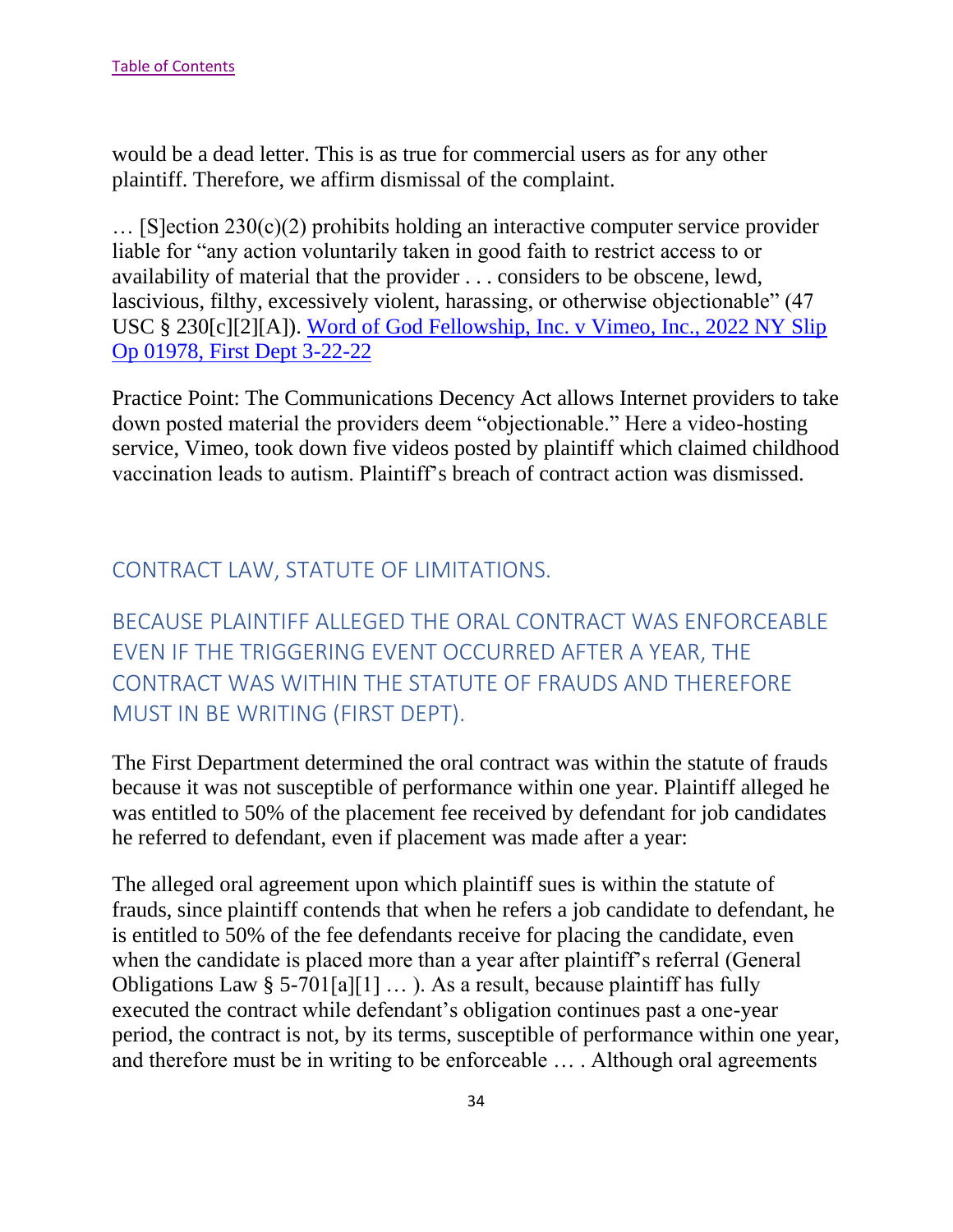that violate the statute of frauds are enforceable where the party to be charged admits having entered into the contract, defendant never admitted that it agreed to pay plaintiff a fee on placements occurring more than a year after a referral … . [Birnbaum v Goldenberg Consulting Group, Inc., 2022 NY Slip Op 00042, First](https://nycourts.gov/reporter/3dseries/2022/2022_00042.htm)  [Dept 1-6-22](https://nycourts.gov/reporter/3dseries/2022/2022_00042.htm)

<span id="page-35-0"></span>CONTRACT LAW, FRAUD.

<span id="page-35-1"></span>THE COMPLAINT DID NOT STATE A CAUSE OF ACTION FOR FRAUD IN THE INDUCEMENT, AS OPPOSED TO AN INSINCERE PROMISE OF FUTURE PERFORMANCE; ALTHOUGH THE ISSUE WAS RAISED IN REPLY AND WAS NOT RAISED BELOW, IT WAS CONSIDERED ON APPEAL BECAUSE IT WAS DETERMINATIVE, DID NOT ALLEGE NEW FACTS, AND COULD NOT HAVE BEEN AVOIDED IF RAISED BELOW (FIRST DEPT).

The First Department, reversing (modifying) Supreme Court, determined the complaint did not support a cause of action for fraud in the inducement. Plaintiff ordered an artistic silk floral display but rejected it when delivered on the ground the display did not match what plaintiff ordered. Defendants refused to refund the money. Although the inadequacy of the fraud in the inducement allegations was first raised in reply, the First Department considered it because it was determinative, did not allege new facts and could not have been avoided if raised below:

As for the fraud in the inducement claim, defendants challenged this claim in their reply brief in Supreme Court. While, normally, arguments set forth for the first time in reply should not be considered … , this Court will consider this argument as it is determinative, does not allege new facts, and is a legal argument on the face of the record that would not have been avoidable if raised in defendants' moving brief below, and because the record is sufficient to resolve the issue … . Here, plaintiff merely alleged that defendants "grossly misrepresented the quality and nature of the Decorations" to induce plaintiff into retaining them and compensating them, and the representations were false when made. This simply alleges "an insincere promise of future performance under the contract, which is insufficient to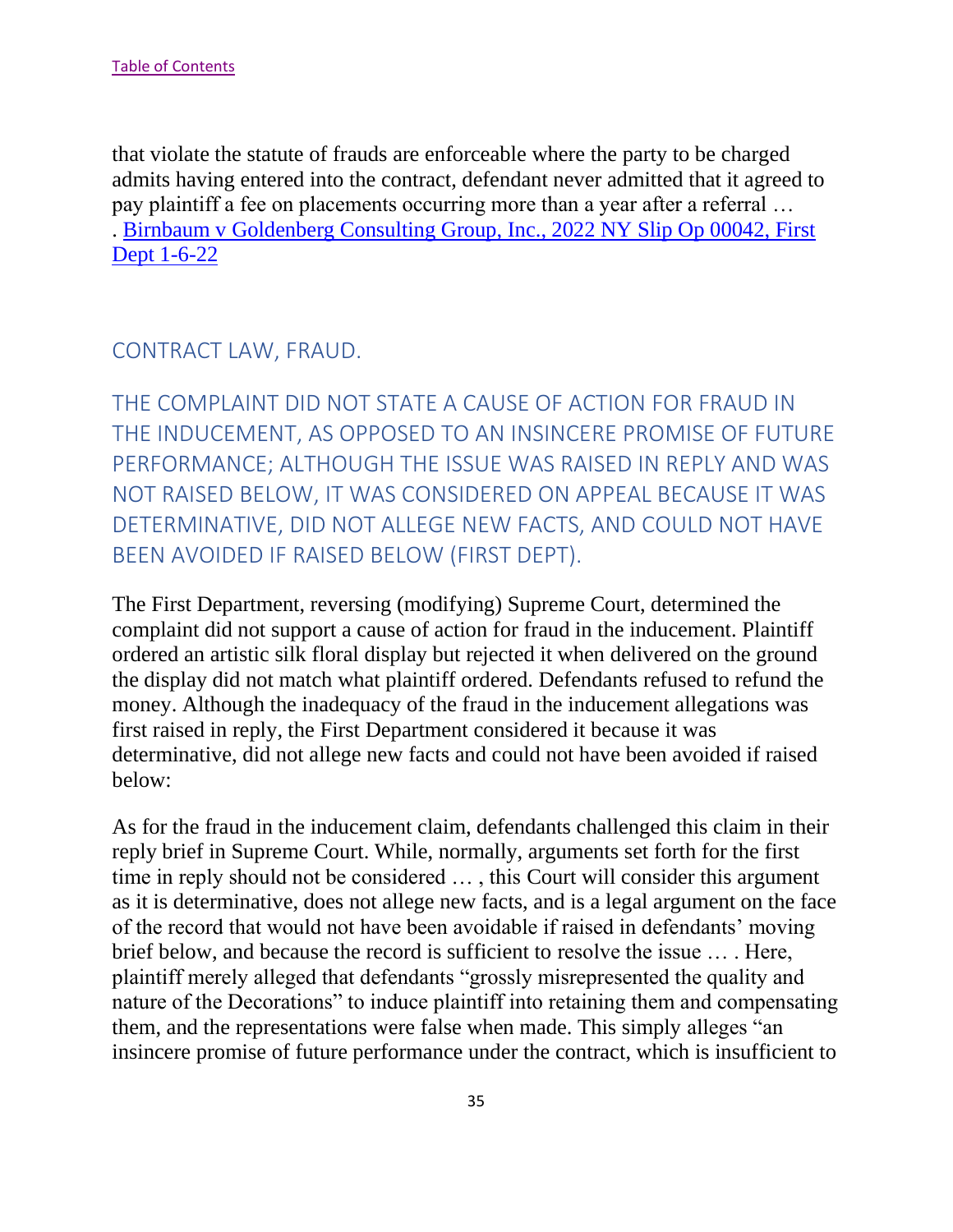plead fraud" … . As such, the fraud in the inducement claim is dismissed. [Newport](https://nycourts.gov/reporter/3dseries/2022/2022_00819.htm)  [E. Inc. v Sviba Floral Decorators, Inc., 2022 NY Slip Op 00819, First Dept 2-8-22](https://nycourts.gov/reporter/3dseries/2022/2022_00819.htm)

### CONTRACT LAW, RELEASES.

SUPREME COURT, IN THE CONTEXT OF A MOTION TO DISMISS, SHOULD NOT HAVE DETERMINED AS A MATTER OF LAW THAT THE DEFENDANTS WERE NOT "AFFILIATES" WITHIN THE MEANING OF THE LANGUAGE OF A RELEASE (FIRST DEPT).

The First Department, reversing (modifying) Supreme Court, determined Supreme Courts should have simply denied the motion to dismiss instead of deciding what parties were included in the term "affiliates" in the release at issue:

Supreme Court erred in finding, as a matter of law, that the word "affiliates" in the release entered into between plaintiffs and Siddiqui could not be read to include defendants Cernich and Huan Tseng … . The word "affiliates" may apply to individuals, and is "not commonly understood to apply only to entities" .... Furthermore, the arbitrator's conclusion, in an earlier arbitration against different parties, that the release did not apply to nonparty Ming Dang does not serve as a conclusive basis for finding that the release did not apply to defendants. Accordingly, the scope of the release language with respect to Cernich and Tseng was ambiguous, and Supreme Court should have simply denied the motion to dismiss without determining the meaning of the release language as a matter of law. [Apollo Mgt., Inc. v Cernich, 2022 NY Slip Op 00964, First Dept 2-15-22](https://nycourts.gov/reporter/3dseries/2022/2022_00964.htm)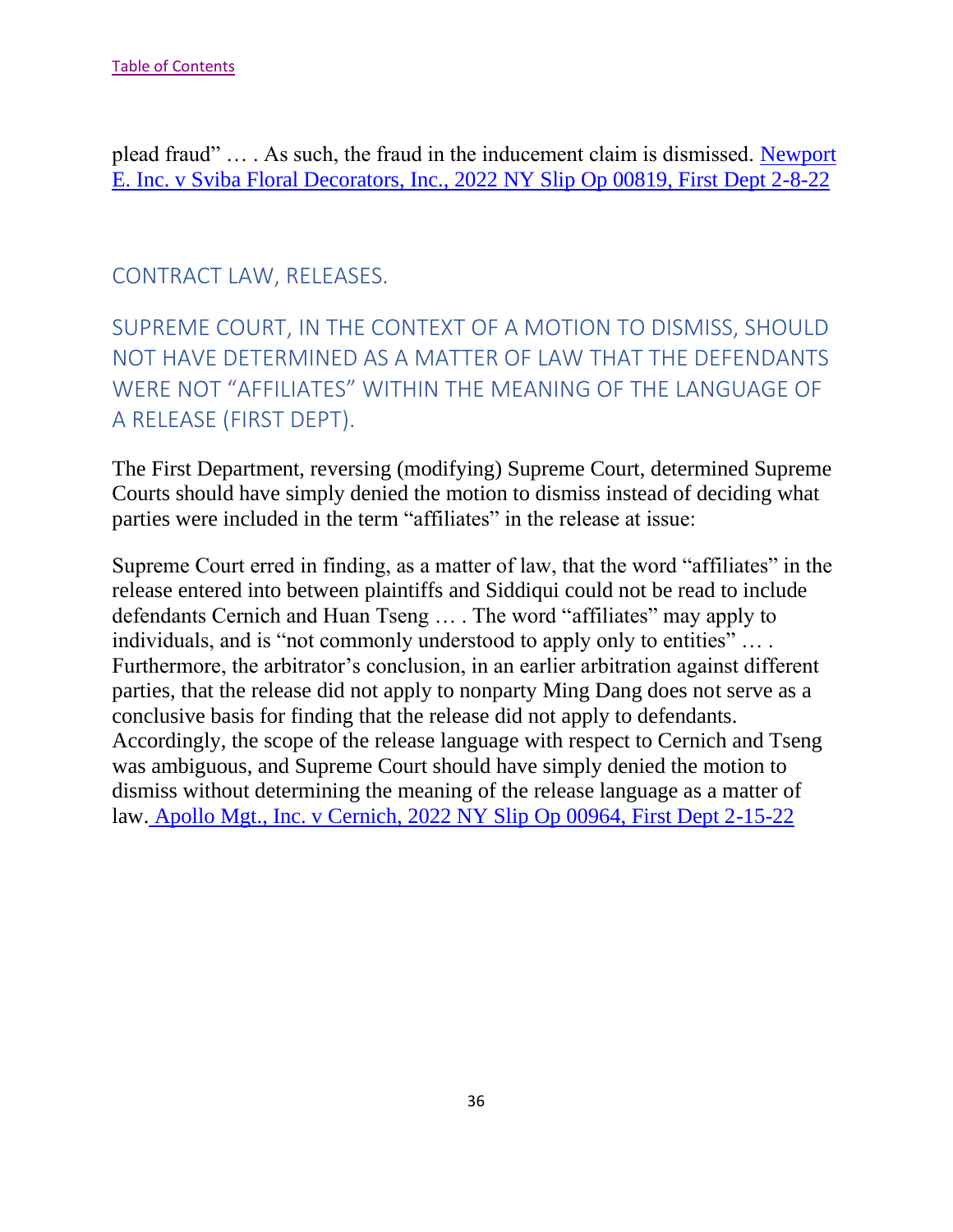#### CONTRACT LAW.

THE BREACH OF IMPLIED COVENANT OF GOOD FAITH AND FAIR DEALING CAUSE OF ACTION SHOULD HAVE BEEN DISMISSED AS DUPLICATIVE OF THE BREACH OF CONTRACT CAUSE OF ACTION; THE APPEAL FROM AN ORDER WHICH WAS NOT THE PRODUCT OF A MOTION ON NOTICE MUST BE DISMISSED (FIRST DEPT).

The First Department, in a full-fledged opinion by Justice Higgitt which is too comprehensive and detailed to fairly summarize here. determined: (1) the cause of action for breach of implied covenant of good faith and fair dealing was duplicative of the breach of contract cause of action; and (2) an appeal from a supplemental order which was not the product of a motion on notice must be dismissed:

The implied covenant of good faith and fair dealing "embraces a pledge that neither party shall do anything that will have the effect of destroying or injuring the right of the other party to receive the fruits of the contract" … , and is breached when a party acts in a manner that deprives the other party of the benefits of the contract (id.). Generally, a breach of the covenant of good faith and fair dealing is a breach of the contract itself … . Therefore, a separate cause of action for breach of the covenant cannot be maintained where, as here, "it is premised on the same conduct that underlies the breach of contract cause of action and is intrinsically tied to the damages allegedly resulting from a breach of the contract" … . Because a breach of the covenant of good faith and fair dealing is a breach of the contract itself, plaintiffs may press their theory that defendants acted in derogation of the covenant in conjunction with their cause of action for breach of the license agreements … . We note that to the extent defendants were entitled to exercise discretion in the manner in which they performed their obligations … , they were, under the covenant (and, by natural extension, under the license agreement itself) prohibited from acting arbitrarily, irrationally, or in bad faith … . …

Defendants' appeal from the supplemental order is dismissed because that order was not the product of a motion on notice (see CPLR 2214); rather, the supplemental order was issued in response to an inquiry from counsel seeking clarity regarding the court's decision and order determining the summary judgment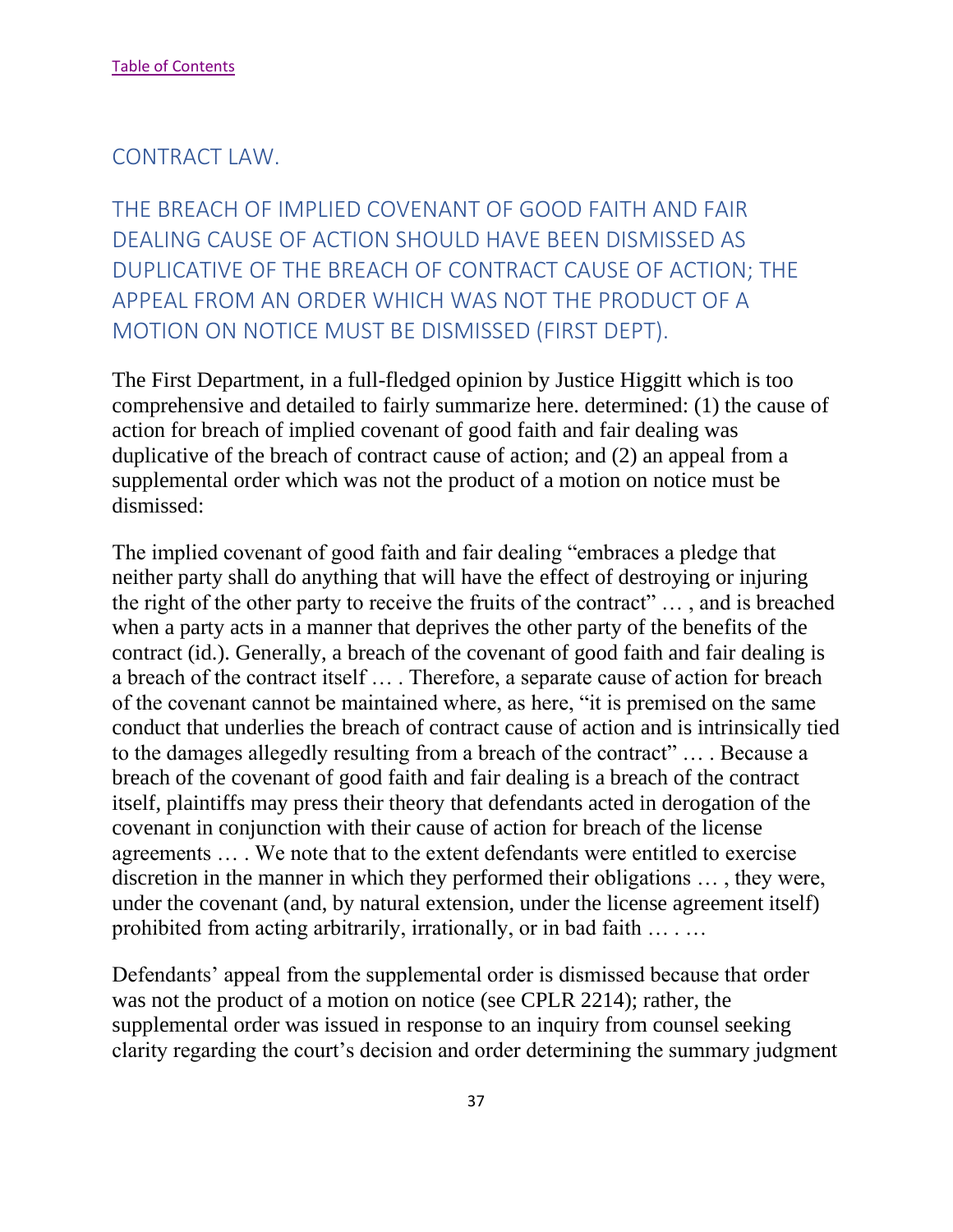motions (see CPLR 5701[a][2] …). [Parlux Fragrances, LLC v S. Carter Enters.,](https://nycourts.gov/reporter/3dseries/2022/2022_01250.htm)  [LLC, 2022 NY Slip Op 01250, First Dept 2-24-22](https://nycourts.gov/reporter/3dseries/2022/2022_01250.htm)

COOPERATIVES, CIVIL PROCEDURE, ATTORNEYS, SANCTIONS.

THE DEPOSITION OF THE NONPARTY MAJORITY SHAREHOLDER IN THE COOPERATIVE REGARDING LEAKS IN THE UNITS WAS PROPER AND SHOULD NOT HAVE BEEN STOPPED AND SUPPRESSED BY THE JUDGE; SANCTIONS AGAINST PLAINTIFF'S ATTORNEY FOR FRIVOLOUS AND UNPROFESSIONAL CONDUCT WERE WARRANTED (FIRST DEPT).

The First Department, reversing Supreme Court, determined the deposition of a witness, Ruth Miller, was proper and the judge should not have ordered the deposition to cease and should not have suppressed the portion of the deposition which had already been taken. Miller was a nonparty majority shareholder in the cooperative and the action concerned leaks in the units. The First Department further determined that sanctions against plaintiff's counsel were warranted:

It was an improvident exercise of discretion for the court to issue a protective order under CPLR 3103(a) barring a continuation of the deposition of nonparty Ruth Miller. Miller is the majority shareholder of the Coop, and therefore is a key figure in the events surrounding plaintiffs' negligence and breach of contract claims regarding leaks in plaintiffs' units. Moreover, Miller was a member of the Board during a period of time when decisions were made about building maintenance, which is a relevant issue in plaintiffs' action. Thus, her testimony is "material and necessary" (CPLR 3101[a] …). …

… [i]t was error for the court to sua sponte issue a suppression order of the testimony previously taken (see CPLR 3103[c]). Defendants made no showing that evidence was improperly or irregularly obtained during the deposition, or that prejudice to a substantial right had accrued through discovery of improperly obtained evidence … . …

… [C]ounsel's behavior at the deposition was frivolous and unprofessional. Among other things, counsel called the witness "a liar" and told her on the record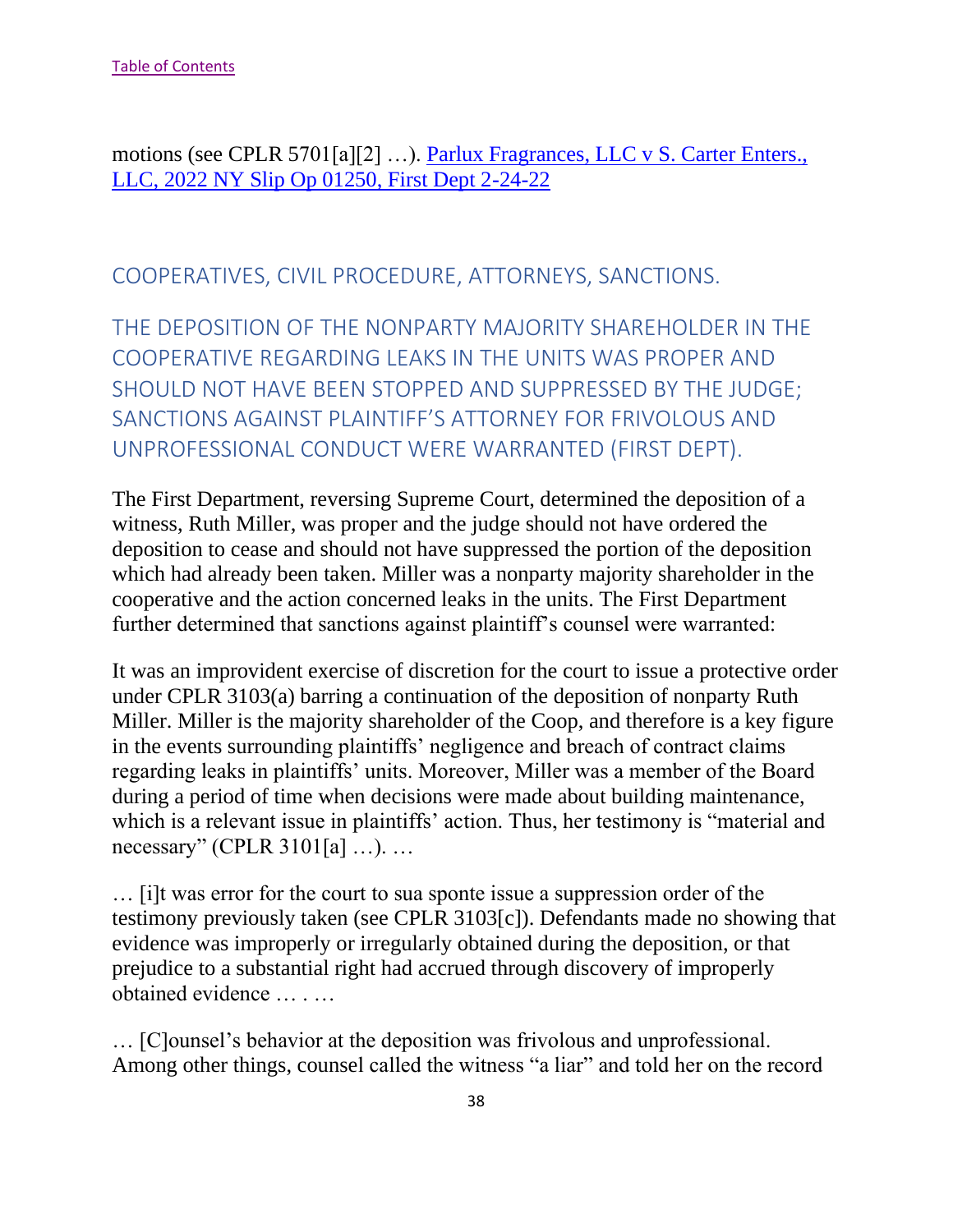that she had done "plenty wrong" and had "plenty to worry about in this case," despite the fact that she is not even a party to the action. Sanctions against counsel are therefore warranted (22 NYCRR 130-1.1 …). [Gendell v 42 W. 17th St. Hous.](https://nycourts.gov/reporter/3dseries/2022/2022_00272.htm)  [Corp., 2022 NY Slip Op 00272, First Dept 1-18-22](https://nycourts.gov/reporter/3dseries/2022/2022_00272.htm)

### CORPORATION LAW, PRE-DISSOLUTION CLAIMS.

# PLAINTIFF, A DISSOLVED CORPORATION, PROPERLY PURSUED CLAIMS AND LIABILITIES WHICH AROSE PRIOR TO DISSOLUTION (FIRST DEPT).

The First Department, reversing Supreme Court, determined plaintiff-dissolvedcorporation properly pursued claims and liabilities which arose prior to dissolution:

A dissolved corporation is permitted to pursue claims and liabilities that arose prior to dissolution as part of the winding up process (Business Corporation Law §§ 1005[a][1]; 1006[a][4]; [b] …). Plaintiff's commencement of this litigation, as well as the settlement of other predissolution claims against defendant, and its use of settlement funds to satisfy its outstanding liabilities in the wage violations case, are expressly contemplated and authorized by Business Corporation Law § 1006(a)(4). Thus, it was error to find that plaintiff's dissolution resulted in it lacking capacity to maintain this action against defendant for work performed before plaintiff was dissolved … .

Contrary to defendant's contention, plaintiff's winding up period has not been so extended as to be considered unreasonable … . [TADCO Constr. Corp. v Dormitory](https://nycourts.gov/reporter/3dseries/2022/2022_00990.htm)  [Auth. of the State of N.Y., 2022 NY Slip Op 00990, First Dept 2-15-22](https://nycourts.gov/reporter/3dseries/2022/2022_00990.htm)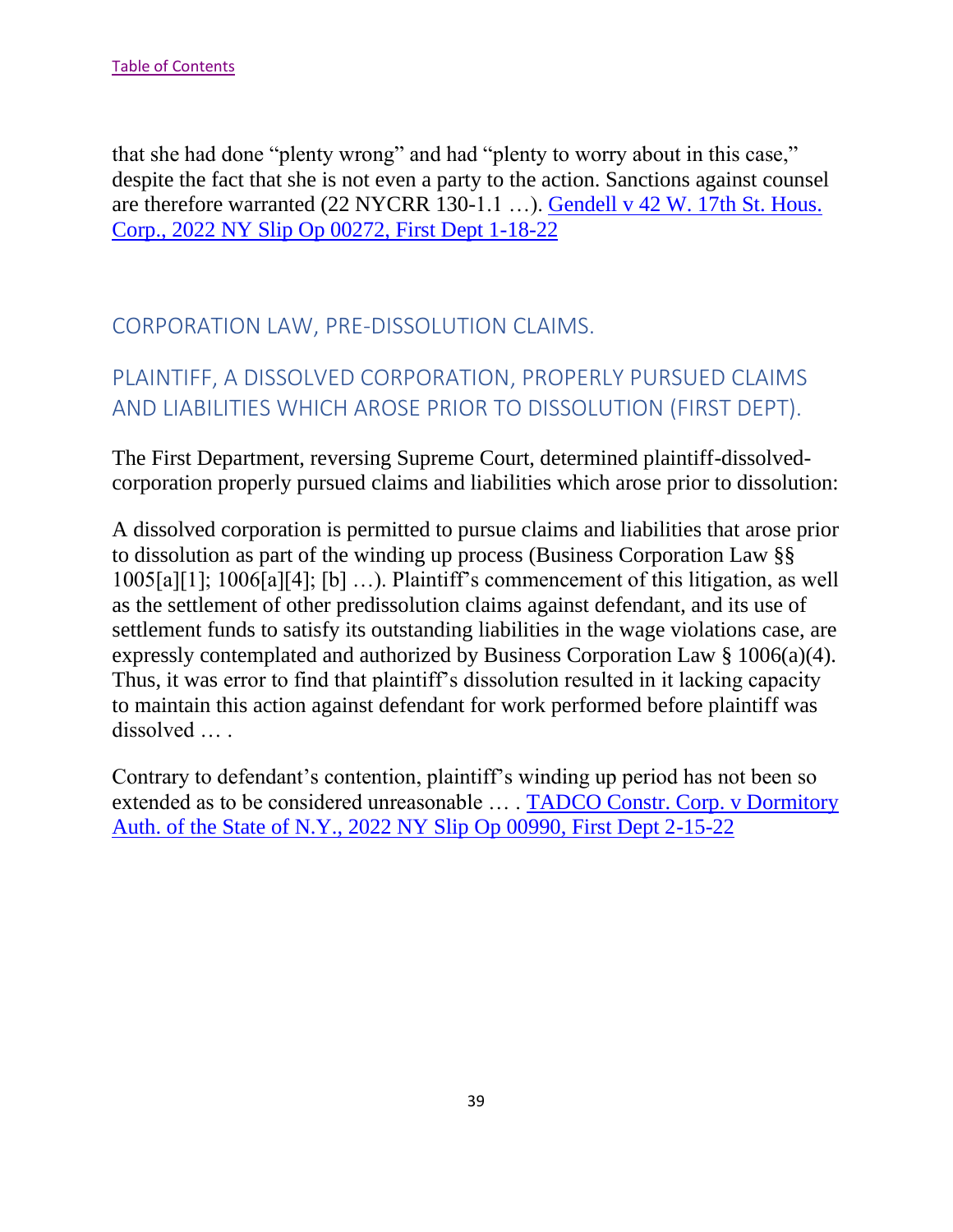#### CRIMINAL LAW, INCLUSORY CONCURRENT COUNTS.

# THE SECOND DEGREE MURDER COUNTS SHOULD HAVE BEEN DISMISSED AS INCLUSORY CONCURRENT COUNTS OF THE FIRST DEGREE MURDER COUNTS (FIRST DEPT).

The First Department noted that the second-degree murder counts must be dismissed as inclusory concurrent counts of the first-degree murder counts:

As the People concede, the second-degree murder counts should be dismissed as inclusory concurrent counts of the first-degree murder counts (see CPL 300.40[3][b]). [People v Ortega, 2022 NY Slip Op 00828, First Dept 2-8-22](https://nycourts.gov/reporter/3dseries/2022/2022_00828.htm)

### CRIMINAL LAW, JUROR MISCONDUCT.

## THE JUROR'S SIMULATION OF THE STABBING IN THE JURY ROOM DID NOT CONSTITUTE JUROR MISCONDUCT (FIRST DEPT).

The First Department determined a juror's use of a piece of cardboard to simulate a stabbing motion with a knife (during deliberations) did not constitute juror misconduct:

… [T]he juror … used a piece of cardboard to simulate a knife and briefly made a stabbing motion in an effort to demonstrate or reenact the crime at issue. Based on the evidence adduced at the hearing, this conduct likewise did not constitute "improper conduct" within the meaning of CPL 330.30(2). "It is well recognized that jurors may conduct a jury room crime reenactment or demonstration provided it involves no more that the jurors' application of everyday experiences, perceptions and common sense to the evidence" … . In light of the trial evidence and the nature of the demonstration, the juror did not become an unsworn witness, or introduce new facts into the deliberations … . Given the location, simplicity, and brief duration of the demonstration … , as well as the hearing testimony of the jurors who testified that the demonstration had no effect on their deliberations … , the demonstration did not prejudice a substantial right of defendant …. **[People v](https://nycourts.gov/reporter/3dseries/2022/2022_00017.htm)  [Hubbard, 2022 NY Slip Op 00017, First Dept 1-4-22](https://nycourts.gov/reporter/3dseries/2022/2022_00017.htm)**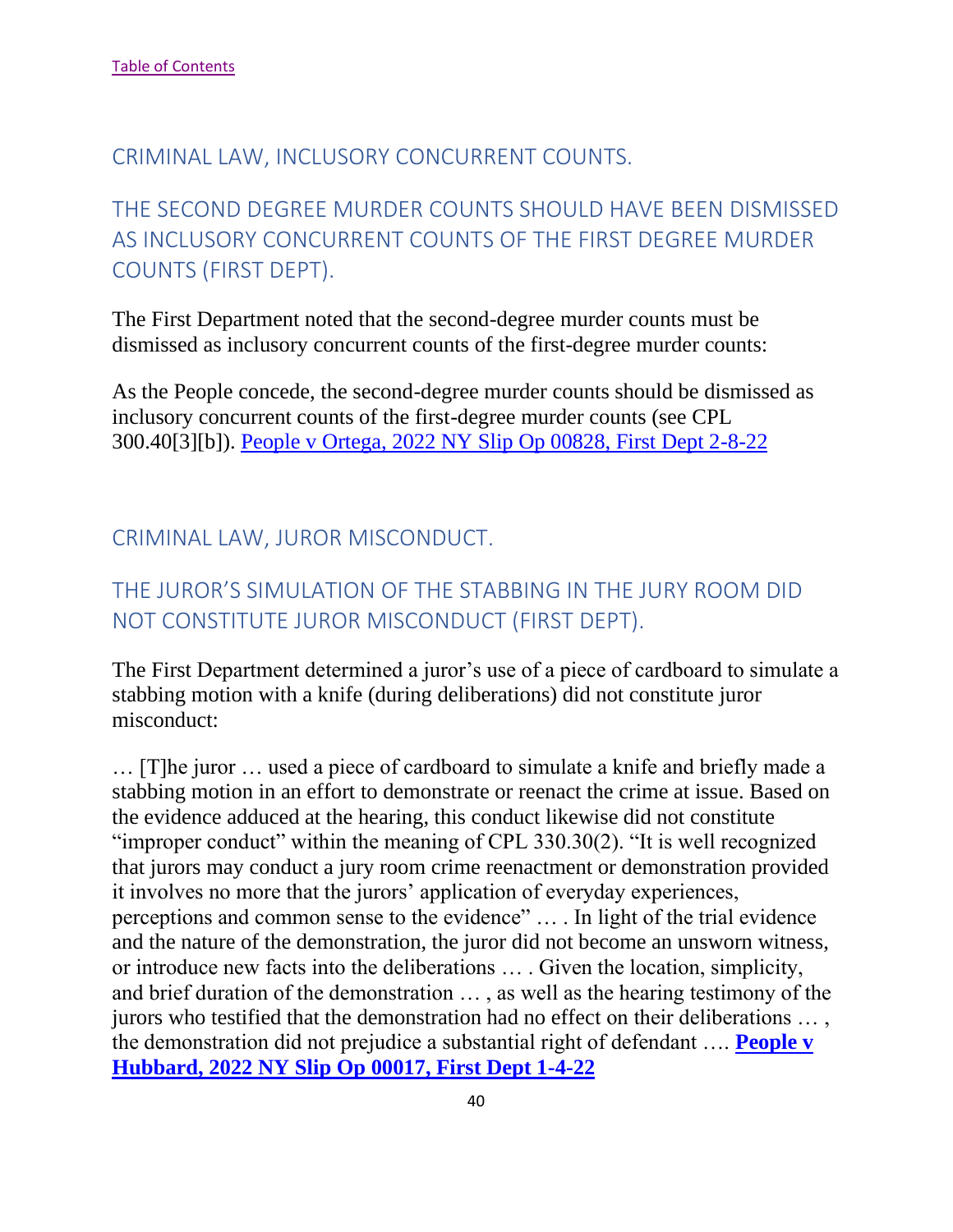### CRIMINAL LAW, LESSER INCLUDED OFFENSES.

THIRD-DEGREE POSSESSION OF A CONTROLLED SUBSTANCE (PENAL LAW 220.16 (12)) IS NOT A LESSER INCLUDED OFFENSE OF THIRD-DEGREE POSSESSION OF A CONTROLLED SUBSTANCE (PENAL LAW 220.16 (1)); GUILTY PLEA VACACTED (FIRST DEPT).

The First Department, reversing Supreme Court and vacating defendant's guilty plea, determined defendant pled to an offense which was not a lesser included offense of any offense in the indictment:

… [W]here the indictment charges two or more offenses in separate counts, a defendant may enter a plea of guilty to one or more of the offenses charged and/or lesser included offenses thereof" … . "For plea purposes only, lesser included offenses include not only those qualifying as such under the general statutory definition of lesser included crimes (CPL 1.20[37]), but also the specifically enumerated extensions of the lesser included offense concept, set forth in CPL  $220.20(1)(a)-(k)'' \dots$ 

Third-degree possession of a controlled substance in violation of Penal Law § 220.16(12) is not a lesser included offense of third-degree possession in violation of Penal Law § 220.16(1). The former subsection was not charged in the indictment, does not qualify as a lesser included offense under the general statutory definition, and is not included in the class of crimes that are deemed lesser included offenses of criminal possession of a controlled substance pursuant to CPL 220.20(1)(i) … . [People v Acosta, 2022 NY Slip Op 00509, First Dept 1-27-22](https://nycourts.gov/reporter/3dseries/2022/2022_00509.htm)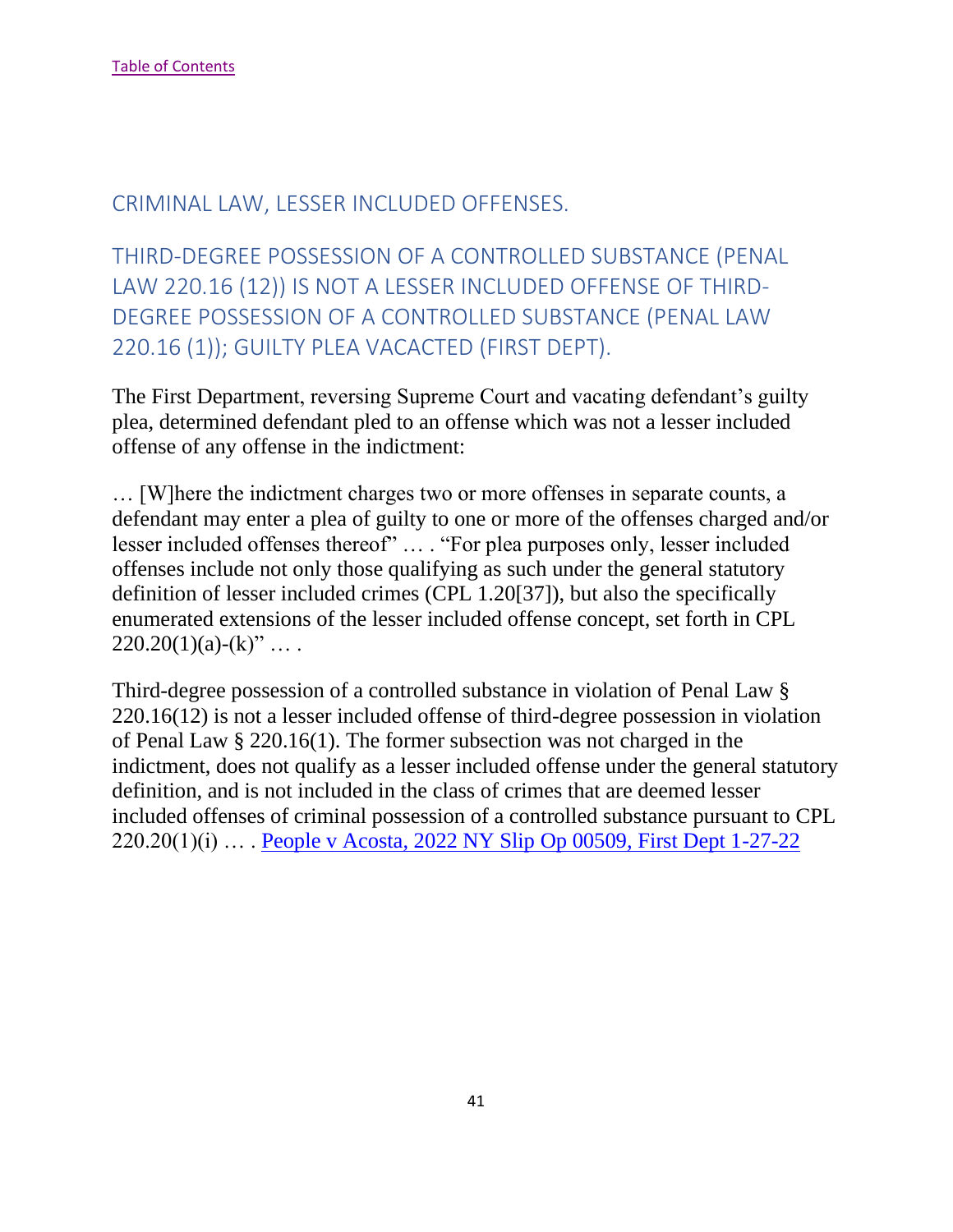### CRIMINAL LAW, RIGHT TO REPRESENT ONESELF.

DEFENDANT'S REPEATED REQUESTS TO REPRESENT HIMSELF WERE NOT ADEQUATELY ADDRESSED BY THE THREE JUDGES TO WHOM THE REQUESTS WERE MADE; CONVICTION REVERSED AND NEW TRIAL ORDERED (FIRST DEPT).

The First Department, reversing defendant's conviction and ordering a new trial, determined defendant's repeated requests to represent himself had not been properly addressed by the three calendar judges to whom the requests were made:

"The denial of defendant's repeated requests to proceed pro se deprived defendant of his right to represent himself and requires reversal of his conviction" … . Although defendant made repeated unequivocal requests to proceed pro se, the calendar courts hearing these applications repeatedly deferred making a ruling. To the extent that these courts can be viewed as having denied the applications on the ground that defendant was disruptive, this was inappropriate because defendant's only outbursts were the product of his frustration at not receiving a ruling on his rightful applications … . Furthermore, defendant was clearly fit to proceed to trial and fit to waive counsel … . The fact that defendant's request to proceed pro se was based in part on his disagreements with counsel did not, standing alone, justify the denial of his request … . Defendant expressly stated that he wanted to represent himself, whether or not the court assigned new counsel. People v Goodwin, 2022 [NY Slip Op 00281, First Dept 1-18-22](https://nycourts.gov/reporter/3dseries/2022/2022_00281.htm)

#### CRIMINAL LAW, SPEEDY TRIAL.

THE SIX-YEAR DELAY, DURING WHICH DEFENDANT WAS INCARCERATED, DEPRIVED DEFENDANT OF HIS RIGHT TO A SPEEDY TRIAL; THE MURDER AND ASSAULT CONVICTIONS AFTER TRIAL REVERSED (FIRST DEPT).

The First Department, reversing defendant's murder and assault convictions after trial, determined defendant have been deprived of his right to a speedy. It was presumed that the delay of six years, during which defendant was incarcerated,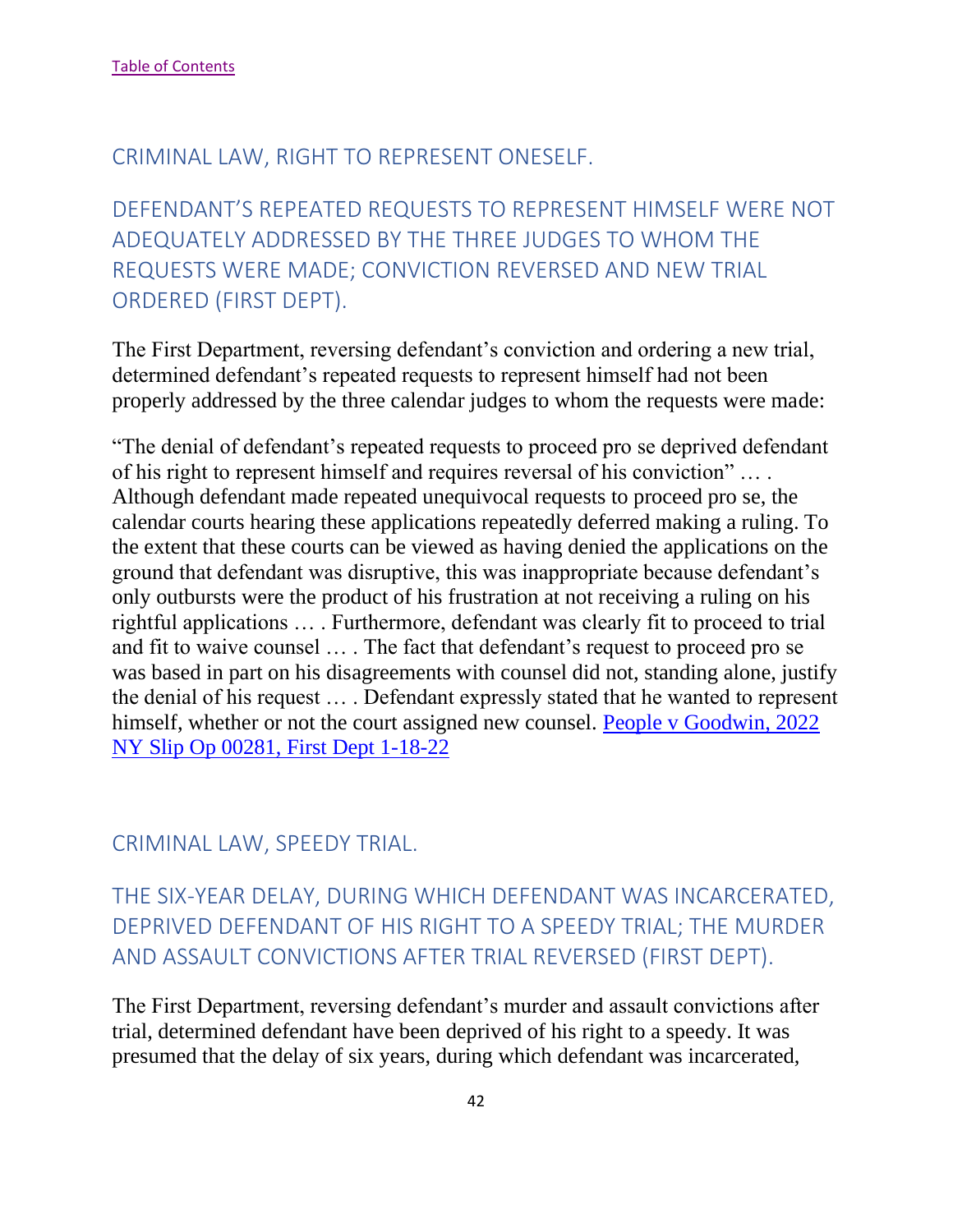prejudiced the defense. The prosecution failed to demonstrate good cause for the delay:

"Where there has been extended delay, it is the People's burden to establish good cause" … . Following defendant's January 2011 arraignment, this case was reassigned to successive Assistant District Attorneys. After the case was assigned to the third and final prosecutor in mid-2014, he waited about one year before seeking to obtain a DNA sample from defendant to be compared with DNA recovered from a plastic cup found outside the garage in which the shootings occurred during a party. That motion was denied because there was no nexus between the cup and the shootings, and because defendant's admitted attendance at the party was undisputed. The People argue that their delay was justified by the reluctance of a retired detective to testify; they cite a note from the detective's doctor stating that he was medically unfit to be cross-examined and argue that the detective was a necessary witness because he conducted the lineup in which the surviving victim identified defendant as the assailant. However, this detective ultimately did not testify at the suppression hearing or trial, and the suppression court credited the hearing testimony of the surviving victim, who knew defendant, and denied the motion to suppress the identification based on that testimony. Moreover, it is undisputed that the retired detective was not needed to introduce defendant's statements, which were introduced through another detective at trial. [People v McDonald, 2022 NY Slip Op 02099, First Dept 3-29-22](https://nycourts.gov/reporter/3dseries/2022/2022_02099.htm)

Practice Point: Here the defendant's murder and assault convictions after trial were reversed because defendant was deprived of his right to a speedy trial. Defendant was incarcerated during the six-year delay, which raised the presumption the defense was prejudiced by the delay. In addition the People were not able to show a good cause for the delay. The People claimed a detective's poor health precluded him from testifying, but the detective's testimony was not necessary.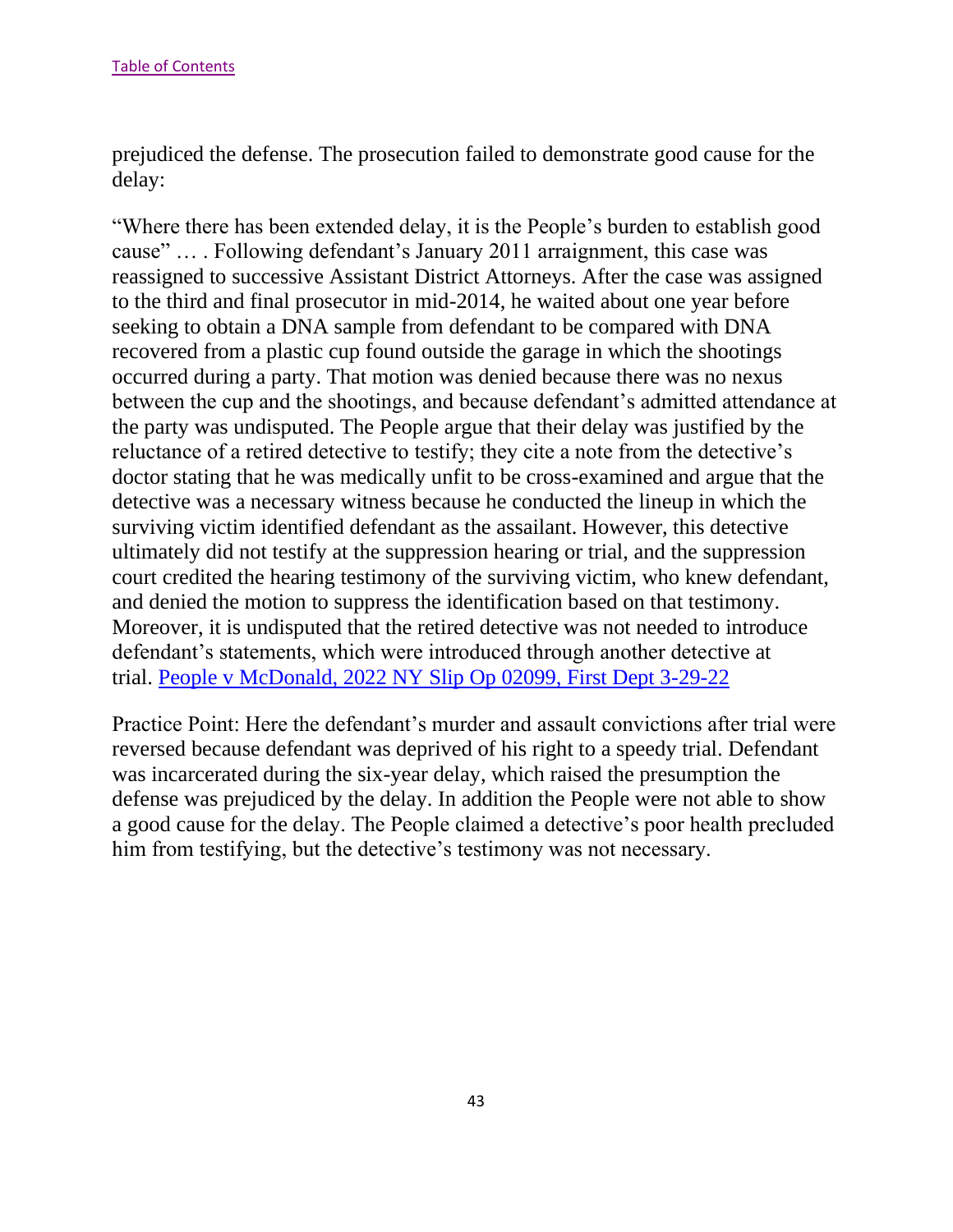#### CRIMINAL LAW, APPEALS.

AN APPELLATE COURT CANNOT DETERMINE A SUPPRESSION MOTION BASED ON TRIAL EVIDENCE; THE TRIAL EVIDENCE REVEALED THE SEARCH OF DEFENDANT'S APARTMENT MAY HAVE BEEN UNLAWFUL; BASED UPON THE LIMITED INFORMATION AVAILABLE TO DEFENDANT WHEN THE SUPPRESSION MOTION WAS MADE, THE ALLEGATION THE POLICE DID NOT HAVE PERMISSION TO ENTER WAS ENOUGH TO WARRANT A PROBABLE CAUSE HEARING; MATTER REMITTED (FIRST DEPT).

The First Department, in a full-fledged opinion by Justice Pitt, reversing Supreme Court's denial of a probable cause hearing, determined the evidence revealed for the first time at trial called into serious question whether the search of defendant's apartment was unlawful. Prior to trial the information provided to defendant gave the impression the apartment was entered and searched pursuant to a warrant. At trial the police testified they entered the apartment two hours before the search warrant was issued. The defendant was convicted of drug possession. The suppression motion stated the police entered the apartment without defendant's permission. Given the limited and misleading information available to the defendant at the time the suppression motion was made, the allegations in the motion were sufficient to warrant a probable cause hearing. The appeal was held in abeyance and the matter was sent back for the hearing:

… [T]he Appellate Division "may not make its own finding of an independent source based upon trial testimony" … . Thus, we cannot hold that the denial of the Mapp/Dunaway hearing was proper, and the claim unpreserved, due to legal arguments pertaining to the lawfulness of the search and based on evidence adduced at trial, well after the lower court ruled on the motion to suppress.

… [H]ere, the trial testimony is being used solely to determine the context of defendant's motion, the extent of her lack of access to information …, and the extent of information withheld from the motion court prior to making its decision to summarily deny defendant's motion. … [W]e find that defendant's motion should not have been summarily denied pursuant to CPL 710.60, and a hearing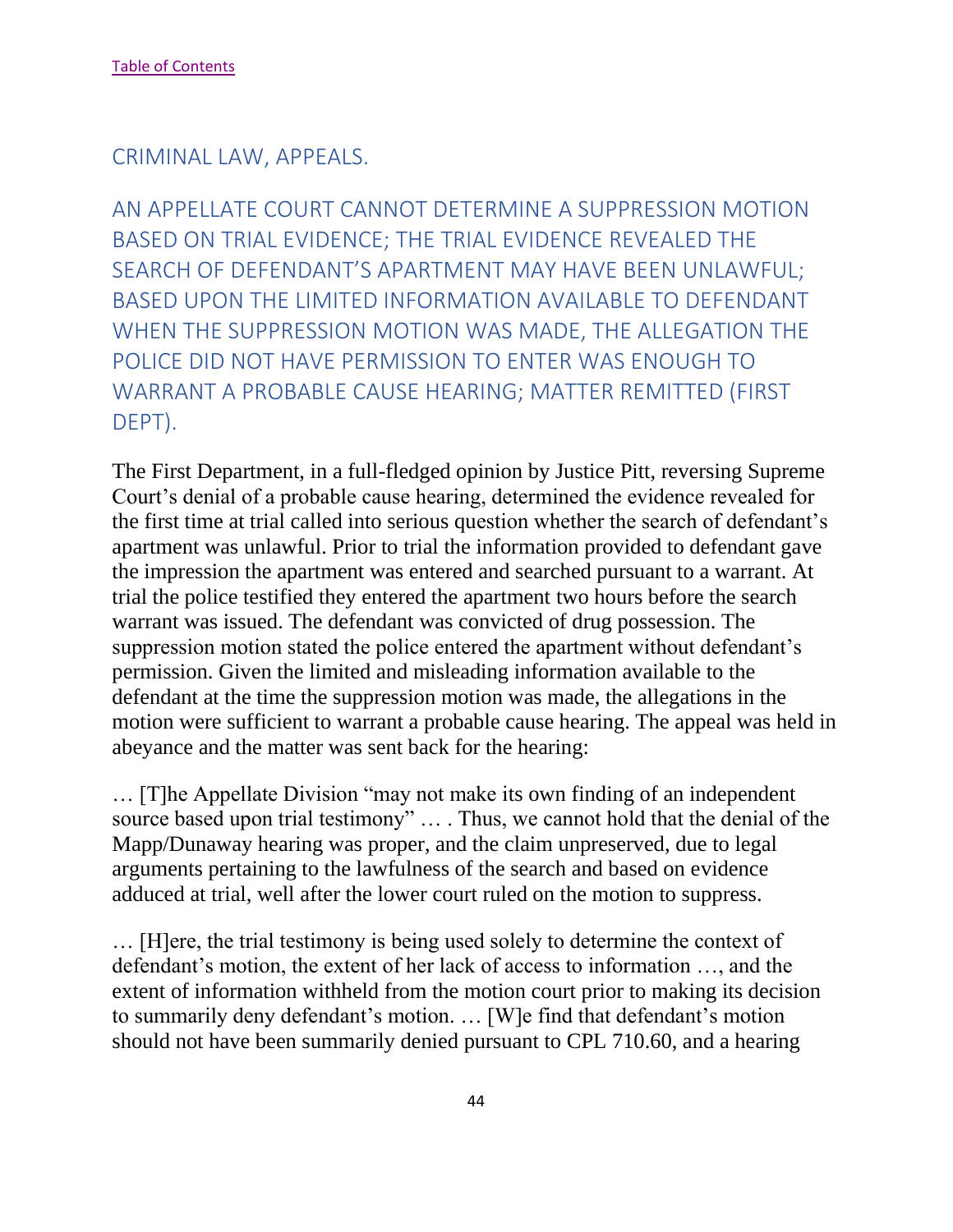should have been conducted to make the necessary findings of fact. [People v](https://nycourts.gov/reporter/3dseries/2022/2022_00383.htm)  [Esperanza, 2022 NY Slip Op 00383, First Dept 1-25-22](https://nycourts.gov/reporter/3dseries/2022/2022_00383.htm)

CRIMINAL LAW, APPEALS, BENCH TRIAL, REVERSAL ON EVIDENTIARY ERRORS.

IN A RARE REVERSAL OF A BENCH TRIAL ON EVIDENTIARY GROUNDS, THE 1ST DEPT DETERMINED FOUR OUT-OF-COURT STATEMENTS ALLEGEDLY MADE BY THE VICTIM IN THIS SEXUAL-OFFENSE CASE SHOULD NOT HAVE BEEN ADMITTED UNDER THE "EXCITED UTTERANCE" OR "PROMPT OUTCRY" THEORIES; THE COURT NOTED THAT ONLY THE FACT OF THE COMPLAINT, NOT THE ACCOMPANYING DETAILS, ARE ADMISSIBLE AS A "PROMPT OUTCRY" (FIRST DEPT).

The First Department, reversing defendant's conviction after a nonjury trial, determined four out-of-court statements made by the alleged victim in this sexualoffense case should not have been admitted a "excited utterances." Although two of the statements were "prompt outcries," under that theory only the fact of a complaint, not the details (as provided here) are admissible:

… [T]he trial court admitted four statements made by the alleged victim following the incident, reasoning that they were admissible both as excited utterances and prompt outcries. This was error. The alleged victim's out-of-court statements did not qualify as excited utterances and should not have been admitted for their substance under that hearsay exception … . Although two of the four statements were correctly admitted under the alternative theory that they constituted prompt outcries, under this exception, "only the fact of a complaint, not its accompanying details" is admissible … . It is clear from the record that the trial court considered all four hearsay statements for their substance, and thus, there can be no presumption that the court, as the finder of fact, considered only competent evidence … .. Given the People's strong reliance on the hearsay statements to prove its case, and the court's indication that it intended to review the written statement that was in evidence during deliberation, we cannot say that "the proof of the defendant's guilt, without reference to the error, is overwhelming" and that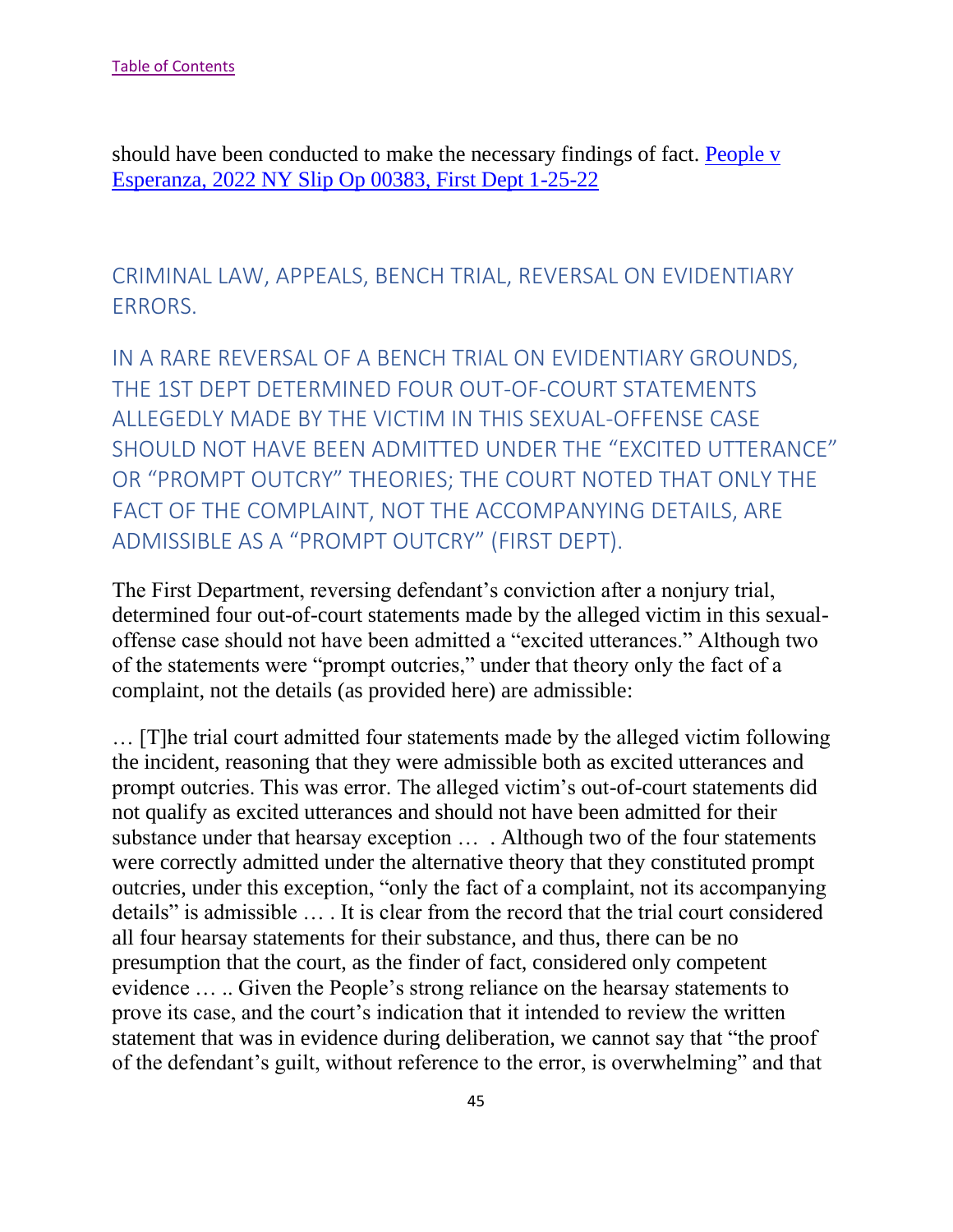the error was therefore harmless … . [People v Gideon, 2022 NY Slip Op 01746,](https://nycourts.gov/reporter/3dseries/2022/2022_01746.htm)  [First Dept 3-15-22](https://nycourts.gov/reporter/3dseries/2022/2022_01746.htm)

Practice Point: In this nonjury sexual-offense prosecution the court erred by admitting out-of-court statements by the alleged victim under the "prompt outcry" theory. Only the fact of the complaint is admissible, not the accompanying details.

#### CRIMINAL LAW, BURLARY.

# THE HOSPITAL FROM WHICH LAPTOPS WERE STOLEN WAS NOT A "DWELLING" WITHIN THE MEANING OF THE BURGLARY STATUTE (FIRST DEPT).

The First Department, reversing two of defendant's burglary convictions, determined the hospital from which laptops were stolen was not a "dwelling" as that term is used in the burglary statutes:

Defendant's convictions under counts three and four of the indictment, regarding the 2017 thefts of laptop computers from the Physicians & Surgeons Building at Columbia University Medical Center, were not supported by legally sufficient evidence of the "dwelling" element of burglary in the second degree (see Penal Law § 140.00[3]). There was no evidence that patients stayed overnight in this building. The People's reliance on Penal Law § 140.00(2) is unavailing, because no "unit" within the building is a dwelling. Although the building was part of a large campus covering several blocks, there was insufficient evidence that this building provided defendant with ready access via connecting elevators, stairwells, or corridors to other buildings, where hospital patients stayed overnight and which was, in any event, at a considerable distance … . [People v Brown, 2022 NY Slip](https://nycourts.gov/reporter/3dseries/2022/2022_02205.htm)  [Op 02205, First Dept 3-31-22](https://nycourts.gov/reporter/3dseries/2022/2022_02205.htm)

Practice Point: Here a hospital from which laptops had been stolen was not a "dwelling" as that term is used in the burglary statutes.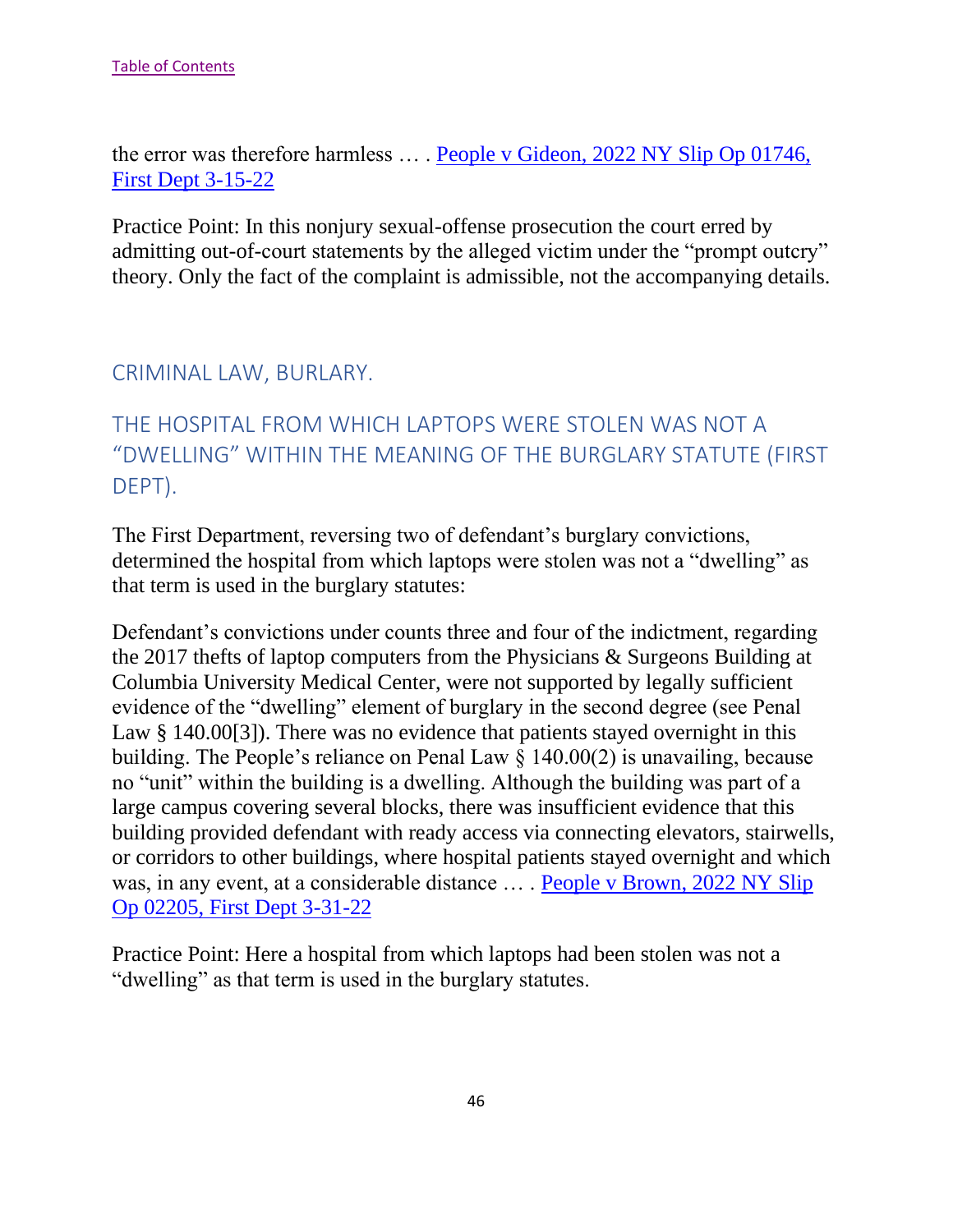# CRIMINAL LAW, DEPRAVED INDIFFERENCE MURDER, TRAFFIC ACCIDENTS.

# DEPRAVED INDIFFERENCE MURDER CONVICTION AFFIRMED; DURING A POLICE CHASE, DEFENDANT DROVE THE WRONG WAY ON A HIGHWAY AND CRASHED HEAD-ON INTO AN ONCOMING CAR (FIRST DEPT).

The First Department determined the evidence supported defendant's depraved indifference murder conviction stemming from his driving the wrong way on a highway and crashing into an oncoming car during a police chase:

While fleeing from the police, defendant drove 14 blocks against oncoming traffic on the West Side Highway, a major roadway, despite openings in the median between the north and southbound lanes, while running several red lights and driving onto the curb and sidewalk. Additionally, defendant did not avail himself of parking lots and driveways on the west side of the Highway, where he could have pulled off to avoid any collision with an oncoming vehicle. Heading north, the Highway merges into, and becomes, the Henry Hudson Parkway at the intersection of 57th Street. Instead of utilizing the last available opportunity to turn into the north bound lanes, defendant made the decision to continue driving in the wrong direction and entered onto the Parkway. It is unrefuted that the Parkway had no breaks in the median through which he could return to the northbound lanes and that oncoming cars were going even faster there than on the Highway because the speed limit increased from 35 mph to 50 mph. After he got on the Parkway, defendant remained in the lane immediately to the left of the concrete barrier separating the northbound and southbound lanes, made no effort to change lanes or to swerve to avoid oncoming vehicles and made no effort to stop or slow down, despite the fact that he was now on a parkway. He continued driving this way on the Parkway for seven blocks at which time he collided, head-on, with a vehicle driving in the proper direction in the southbound lane. [People v Herrera, 2022 NY](https://nycourts.gov/reporter/3dseries/2022/2022_00949.htm)  [Slip Op 00949, First Dept 2-10-22](https://nycourts.gov/reporter/3dseries/2022/2022_00949.htm)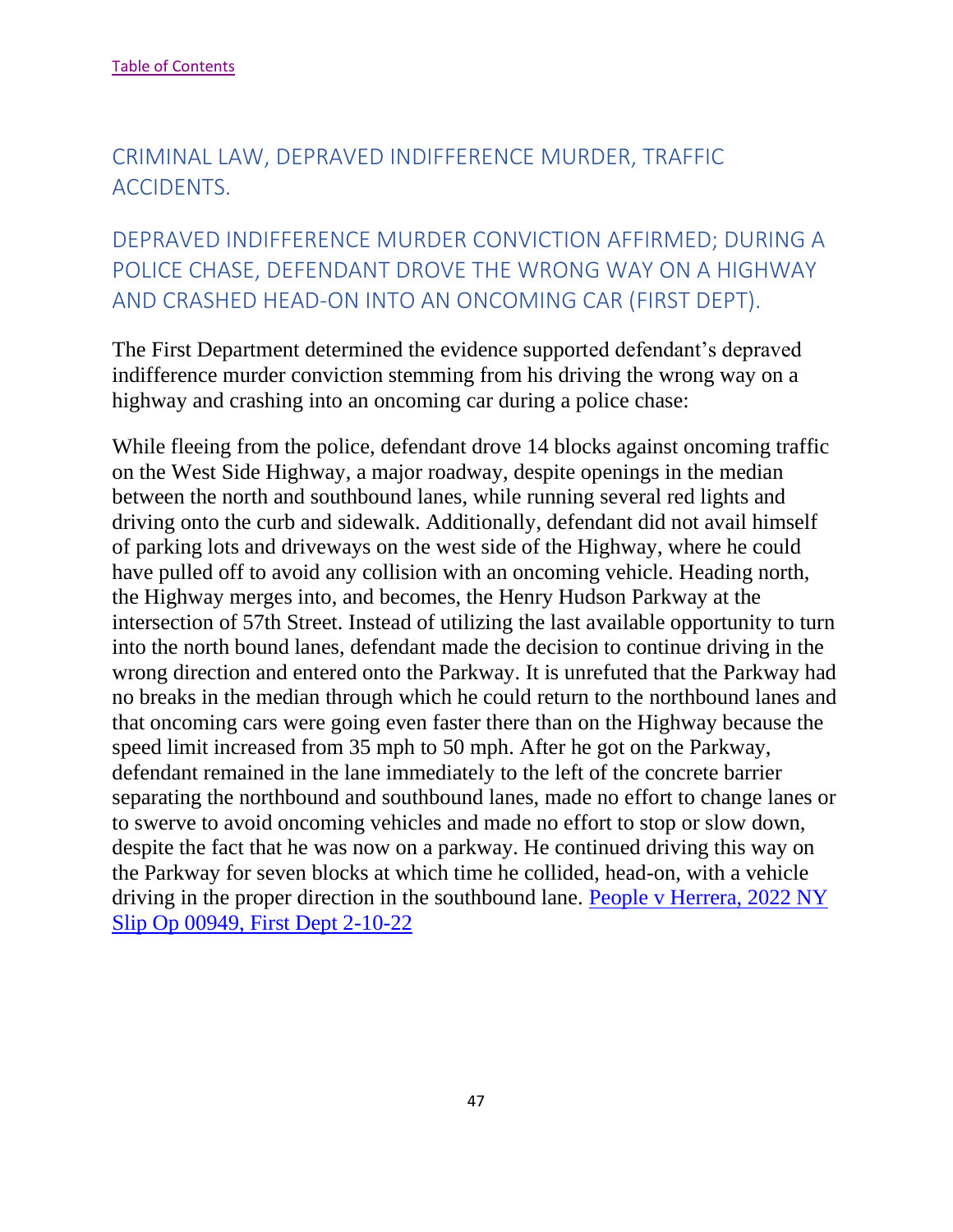CRIMINAL LAW, ERRONEOUS AMENDMENT OF INDICTMENT DURING TRIAL.

THE INDICTMENT CHARGED DEFENDANT WITH ASSAULT SECOND AND ATTEMPTED ASSAULT SECOND BUT DID NOT ALLEGE THE USE OF A DEADLY WEAPON OR A DANGEROUS INSTRUMENT; THE PEOPLE'S THEORY AT TRIAL WAS DEFENDANT USED A PVC PIPE AS A DEADLY WEAPON OR A DANGEROUS INSTRUMENT; BUT, TO CORRECT THE FLAWED INDICTMENT, THE JUDGE, A DAY BEFORE THE END OF THE TRIAL, AMENDED THE INDICTMENT TO CHARGE ASSAULT THIRD AND ATTEMPTED ASSUALT THIRD; THE AMENDMENT PREJUDICED THE DEFENDANT (FIRST DEPT).

The First Department, in a full-fledged opinion by Justice Oing, vacating defendant's conviction with leave to resubmit, determined the indictment should not have been amended at the end of the trial to charge defendant with assault third and attempted assault third, instead of assault second and attempted assault second as originally charged in the indictment. The indictment did not allege the use of a deadly weapon or dangerous instrument. The last minute amendment was an effort to correct that charging flaw. However the People's theory, before the grand jury and at trial, was defendant used a PVC pipe as a deadly weapon or a dangerous instrument. But, because of the amendment, the jury was not asked to consider the deadly weapon or dangerous instrument element:

An indictment may be amended to correct "matters of form, time, place, names of persons and the like" (CPL 200.70[1]). An amendment must not "change the theory or theories of the prosecution as reflected in the evidence before the grand jury . . . or otherwise tend to prejudice the defendant on the merits" (CPL  $200.70[1]$ ...

… [N]otice could not have been given, because the indictment's deficiency was not discovered until one day before the trial concluded. This unorthodox correction is not the kind of procedure sanctioned under CPL 200.70 or 300.50. The amendment was therefore not a mere correction of a "misnomer" of the offense in the accusatory clauses of the indictment … . …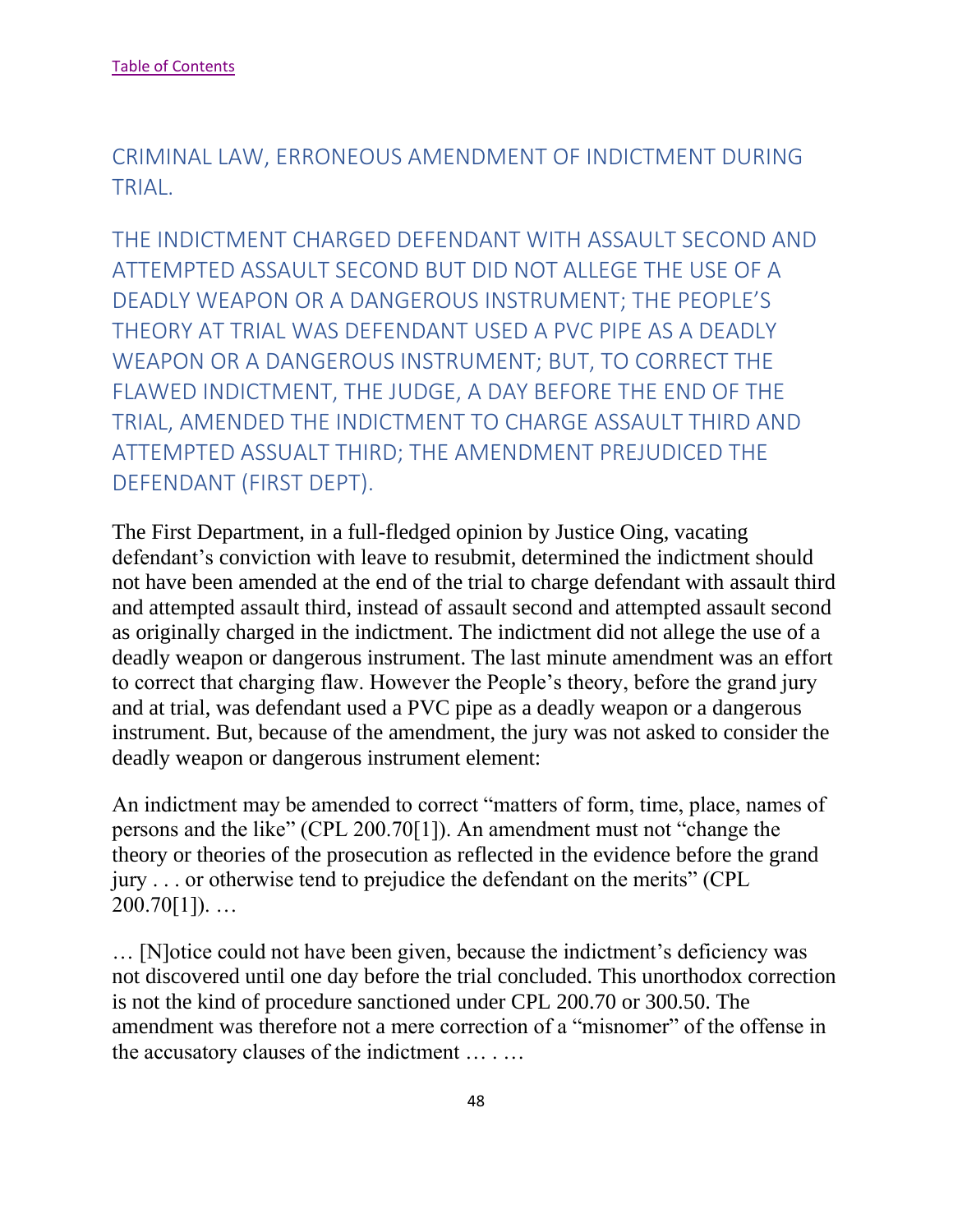… [D]efendant was prejudiced by the amendment. The People's theory before the grand jury was that Bari's injuries were caused by the use of a dangerous instrument, i.e., the bike rental sign. The prosecutor in her opening statement made references to the bike rental sign. She did so in her summation even after the court deleted the original second-degree hate crimes and replaced them with third-degree hate crimes. Further, on the People's case, the prosecutor elicited testimony from Bari to support this theory. Thus, the People tried the case from inception to conclusion, and defendant mounted a defense, on the theory that a deadly weapon or a dangerous instrument was used in the commission of the hate crimes. On the last day of the trial, however, the court amended the indictment and charged the jury with variations of third-degree assault, which do not require proof of the existence of a deadly weapon or a dangerous instrument. Thus, after hearing evidence of a dangerous instrument throughout the trial, the jury received instructions that did not require it to find that the People had proven the existence of a dangerous instrument beyond a reasonable doubt to convict defendant of the third-degree hate crimes or the third-degree assault. This result was an impermissible change in the theory of the prosecution. [People v Winston, 2022 NY](https://nycourts.gov/reporter/3dseries/2022/2022_02080.htm)  [Slip Op 02080, First Dept 3-24-22](https://nycourts.gov/reporter/3dseries/2022/2022_02080.htm)

Practice Point: Here the indictment was flawed because it charged assault second but did not allege use of a deadly weapon or a dangerous instrument. The People's theory at trial was that defendant used a PVC pipe as a deadly weapon or a dangerous instrument. A day before the end of the trial, the judge amended the indictment to charge assault third. The amendment was improper and prejudiced the defendant.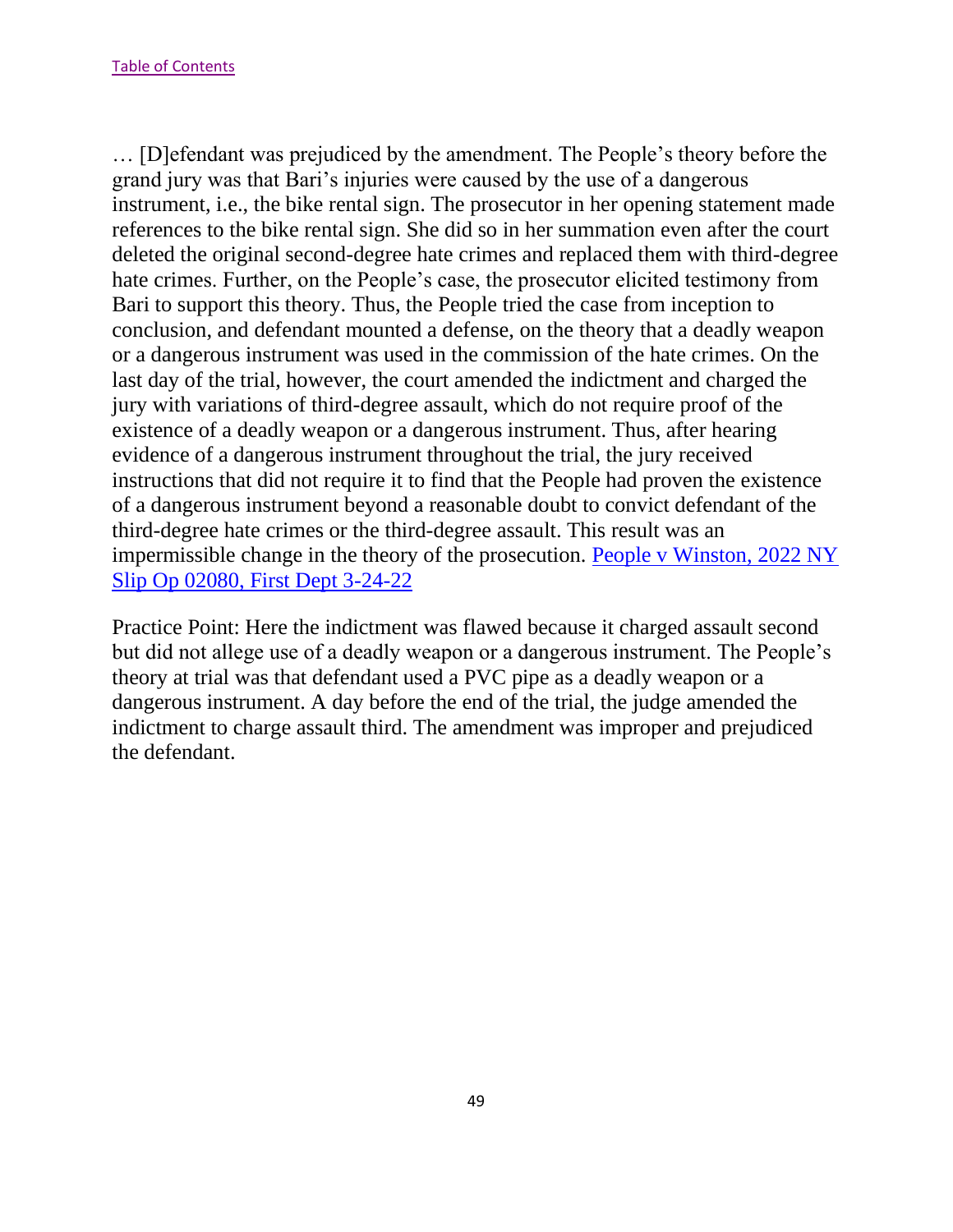### CRIMINAL LAW, EVIDENCE, UNTIMELY DISCLOSURE.

GIVEN THE INITIAL LACK OF DISCLOSURE BY THE PEOPLE AND DEFENDANT'S RESPONSES ONCE THE PEOPLE DISCLOSED THE TRANSMISSION WHICH LED TO HIS ARREST, DEFENDANT ALLEGED SUFFICIENT FACTS TO WARRANT A MAPP/DUNAWAY HEARING (FIRST DEPT).

The First Department, reversing Supreme Court, determined defendant had alleged sufficient facts to warrant a hearing on whether the police had probable cause to arrest him:

… [D]efendant's motion challenged the constitutional adequacy of "any transmitted description on which the seizing officers relied in detaining and arresting the defendant."

Defendant's access to information was limited, because … the People … did not disclose "by either voluntary discovery or otherwise, . . . the description radioed by the purchasing officer to the arresting officer" … . Indeed, … the People did not even specifically aver that such a communication occurred. … [T]he absence of factual allegations regarding the content of a transmission from the undercover to the arresting officer did not render defendant's motion deficient. …

[D]efendant made allegations of facts within his knowledge that … were pertinent to defendant's argument that probable cause to arrest him was lacking. … [D]efendant described his own appearance at the time of arrest to the extent of stating that he was a 44-year-old black man, and that there was nothing "particularly distinctive about his appearance" that would tend to "preclude the possibility of misidentification." This description allowed for a comparison between defendant's self-description and the transmitted description, once that description was disclosed. [People v Fleming, 2022 NY Slip Op 00360, First Dept](https://nycourts.gov/reporter/3dseries/2022/2022_00360.htm)  [1-20-22](https://nycourts.gov/reporter/3dseries/2022/2022_00360.htm)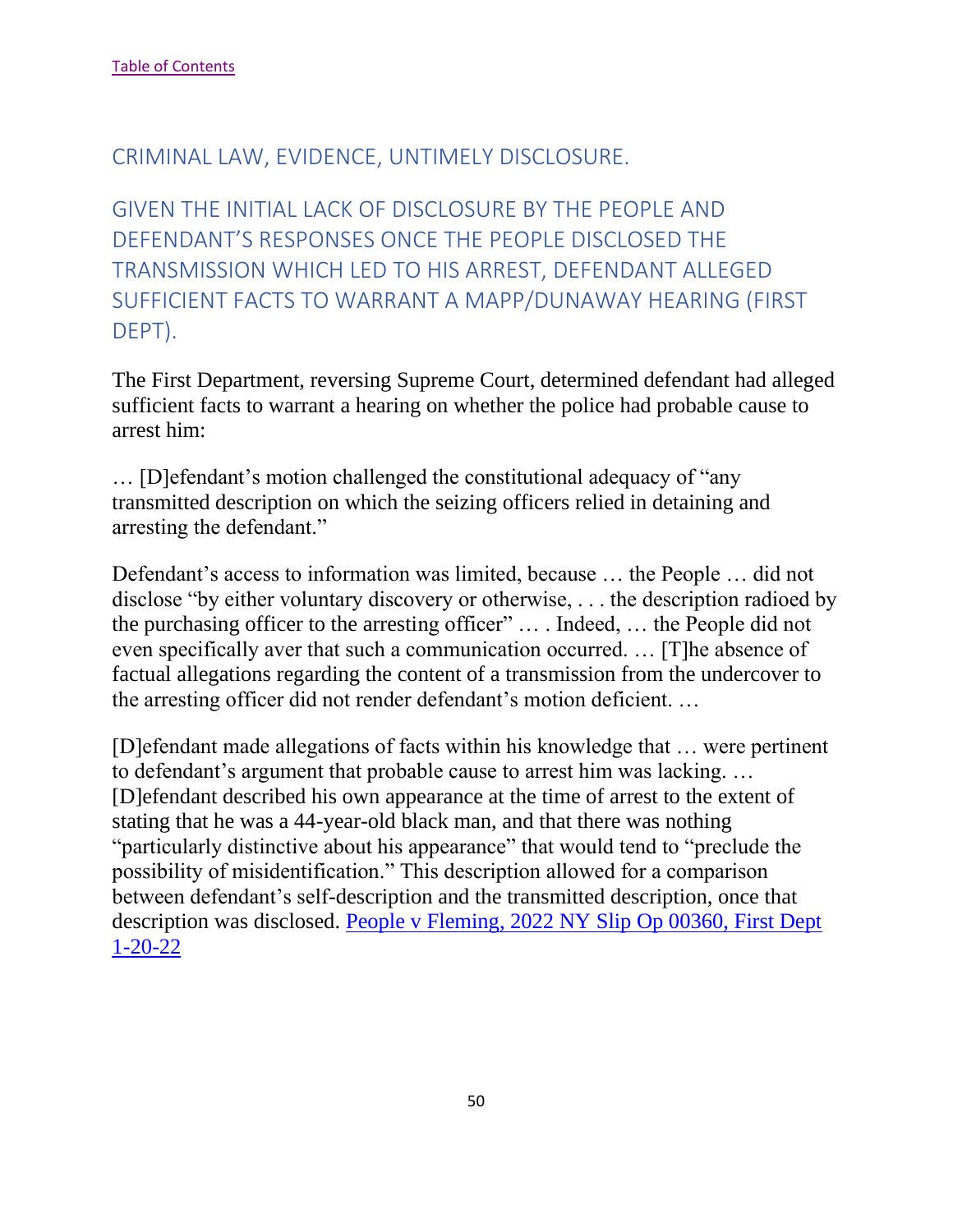# CRIMINAL LAW, GOOD FAITH EFFORT TO COMPLY WITH PLEA AGREEMENT.

# DEFENDANT MADE GOOD FAITH EFFORTS TO COMPLY WITH THE TERMS OF HER PLEA AGREEMENT; SENTENCE REDUCED AND CONVICTION MODIFIED IN THE INTEREST OF JUSTICE (FIRST DEPT).

The First Department, reducing defendant's sentence and modifying her conviction in the interest of justice, determined defendant had made good faith efforts to complete the anger-management program that was part of her plea agreement:

… [D]efendant entered into a plea agreement whereby she would plead guilty to second-degree assault, third-degree assault and endangering the welfare of a child, and the case would be adjourned for one year to allow her to complete a 12-week anger management program. If defendant completed the program, complied with an order of protection and had no new arrests, the People would allow her to withdraw her guilty plea to second-degree assault, and she would be sentenced to conditional discharges on the two misdemeanor convictions. Despite defendant's diligent, repeated efforts to complete an anger management program, legitimate issues such as her inability to arrange childcare for her two young children after her 75-year-old grandmother, who had been caring for the children while defendant attended the sessions, broke her hip, prevented her from attending all the sessions. She enrolled in the program three times, each time beginning from the start, but could not complete the 12 weeks. At the time of sentencing, she had found, enrolled in and almost completed a different program close to her home with a schedule that allowed her to work and pick up her children after school. Although she did not complete the anger management program, defendant satisfied the remaining terms of the plea agreement. Under these circumstances, in the interests of justice we accordingly reduce the conviction and modify the sentence … . [People v Perez, 2022 NY Slip Op 01104, Second Dept 2-17-22](https://nycourts.gov/reporter/3dseries/2022/2022_01104.htm)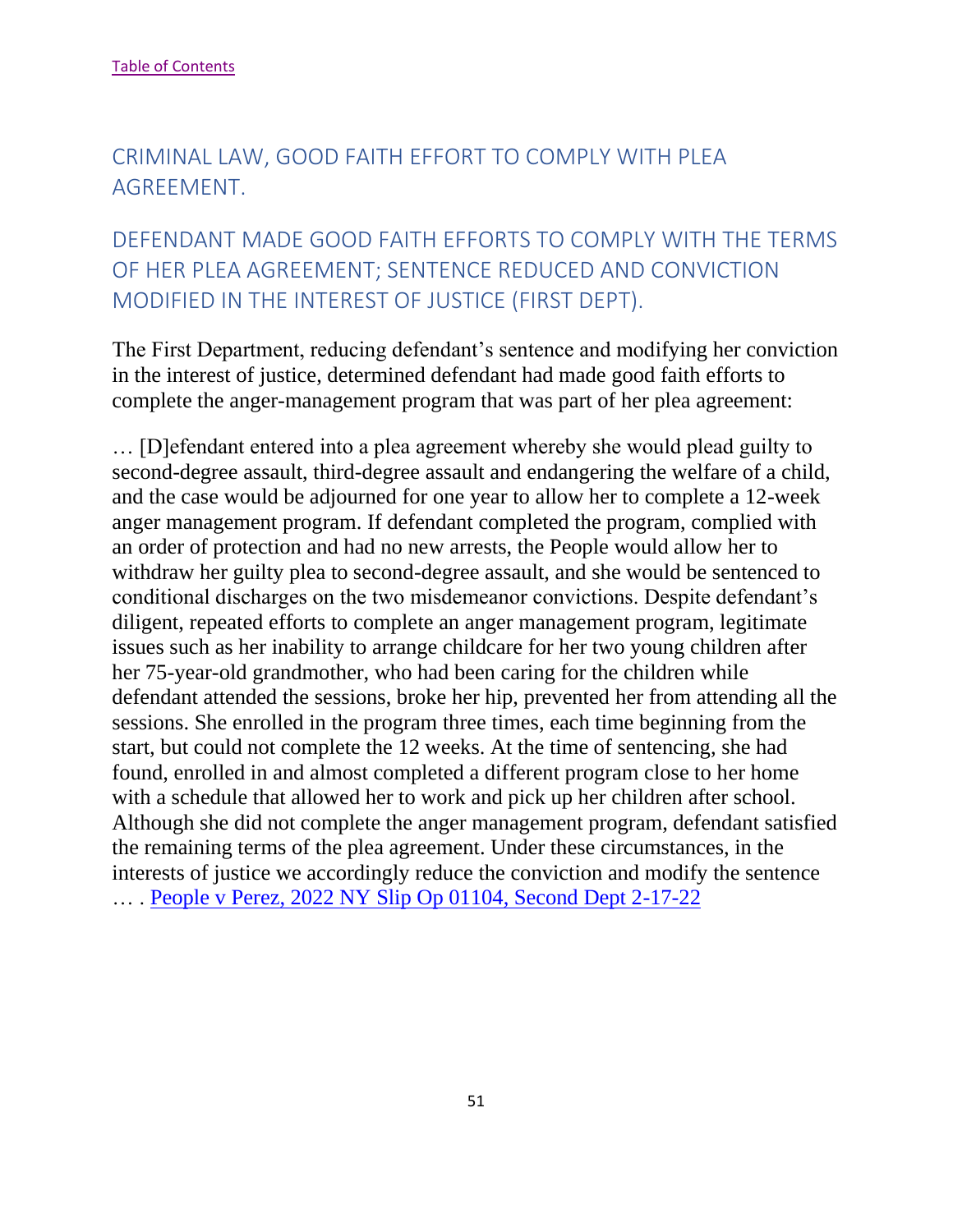#### CRIMINAL LAW, INEFFECTIVE ASSISTANCE, RISK OF DEPORATION.

DEFENDANT DID NOT RECEIVE EFFECTIVE ASSISTANCE OF COUNSEL; COUNSEL SAID A GUILTY PLEA MAY RESULT IN DEPORTATION WHEN DEPORTATION WAS MANDATORY (FIRST DEPT).

The First Department determined defendant did not receive effective assistance of counsel because he was told pleading guilty may result in deportation when deportation was mandatory:

The existing record sufficiently demonstrates that defendant was deprived of effective assistance of counsel (see Padilla v Kentucky, 559 US 356, 369, 374 [2010]) when his attorney failed to advise him that his guilty plea to a drug-related felony would result in mandatory deportation, and merely stated that "this may and probably will affect his immigration status" … . The appeal is held in abeyance to afford defendant the opportunity to move to vacate his plea upon a showing that there is a reasonable probability that he would not have pleaded guilty had he been made aware of the deportation consequences of his plea. [People v Acosta, 2022](https://nycourts.gov/reporter/3dseries/2022/2022_00737.htm)  [NY Slip Op 00737, First Dept 2-3-22](https://nycourts.gov/reporter/3dseries/2022/2022_00737.htm)

#### CRIMINAL LAW, NO NOTICE OF CHARGE GIVEN TO THE JURY.

THE PEOPLE FOCUSED THEIR PROOF ON THE SEXUAL MOTIVATION FOR THE BURGLARY; ALTHOUGH BURGLARY SECOND IS A LESSER INCLUDED OFFENSE OF BURGLARY SECOND AS A SEXUALLY MOTIVATED OFFENSE, THE JURY SHOULD NOT HAVE BEEN CHARGED ON THE LESSER OFFENSE BECAUSE THE DEFENDANT HAD NO PRIOR NOTICE OF THAT POSSIBILITY (FIRST DEPT).

The First Department, dismissing the burglary second count, determined the People's request to instruct the jury on burglary second as a lesser included offense of burglary second as a sexually motivated offense should not have been granted. Although burglary second is a lesser included offense of burglary second as a sexually motivated offense, the People's case focused only on the sexual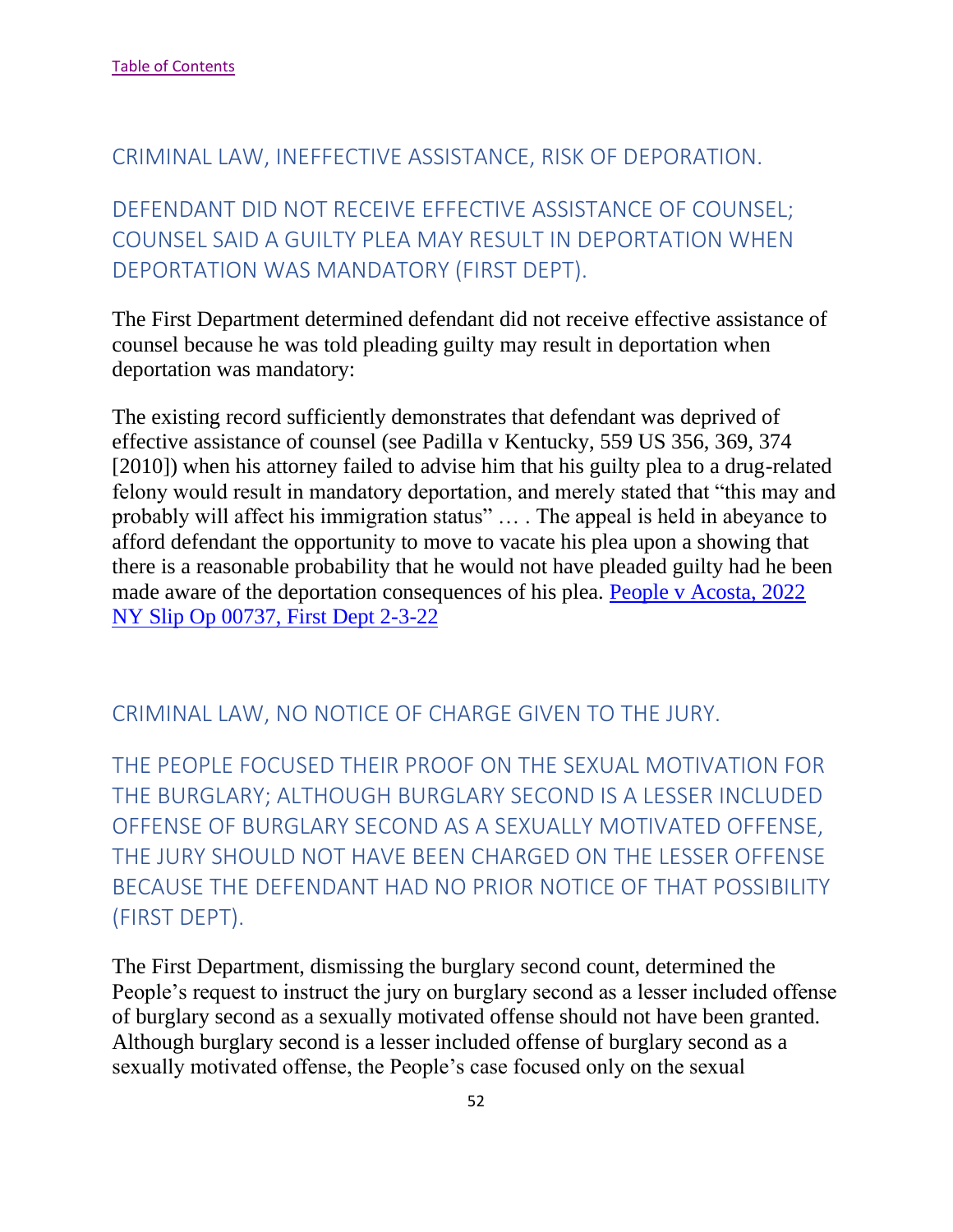motivation. Defendant therefore did not have notice the jury would consider burglary second:

… [T]he court improperly charged the lesser-included offense because the People, through the way they presented their case, deprived defendant of notice of the possibility that the jury would be asked to consider a lesser-included. In People v Barnes (50 NY2d 375 [1980]), the Court of Appeals observed that, where the People in a burglary case limit to a particular crime the act that the defendant intended to commit while unlawfully in a building, "the court is obliged to hold the prosecution to this narrower theory alone" … . \* \* \*

In opposing defendant's pretrial motion to sever certain charges in the indictment from the others, the People focused exclusively on defendant's sexual harassment of the complainant, and on his grabbing the arm and pulling the shirt of another woman he encountered in the dorm. In making an application for the admission of certain Molineux evidence, the prosecutor focused only on the theory that defendant entered the dorm to satisfy his own sexual urges. And, in his opening statement, the prosecutor stated that defendant "knowingly and unlawfully entered the private area of a dorm to do exactly what he had been doing minutes prior — to grab, to grope and to harass the young women who lived there." Further, the prosecutor downplayed the behavior defendant displayed towards some men he saw in the lobby of the dorm, stating that "the evidence will show that he was substantially motivated by his desire to abuse women when he passed that turnstile and unlawfully entered the private area of the dorm." [People v Seignious, 2022 NY](https://nycourts.gov/reporter/3dseries/2022/2022_00948.htm)  [Slip Op 00948, First Dept 2-10-22](https://nycourts.gov/reporter/3dseries/2022/2022_00948.htm)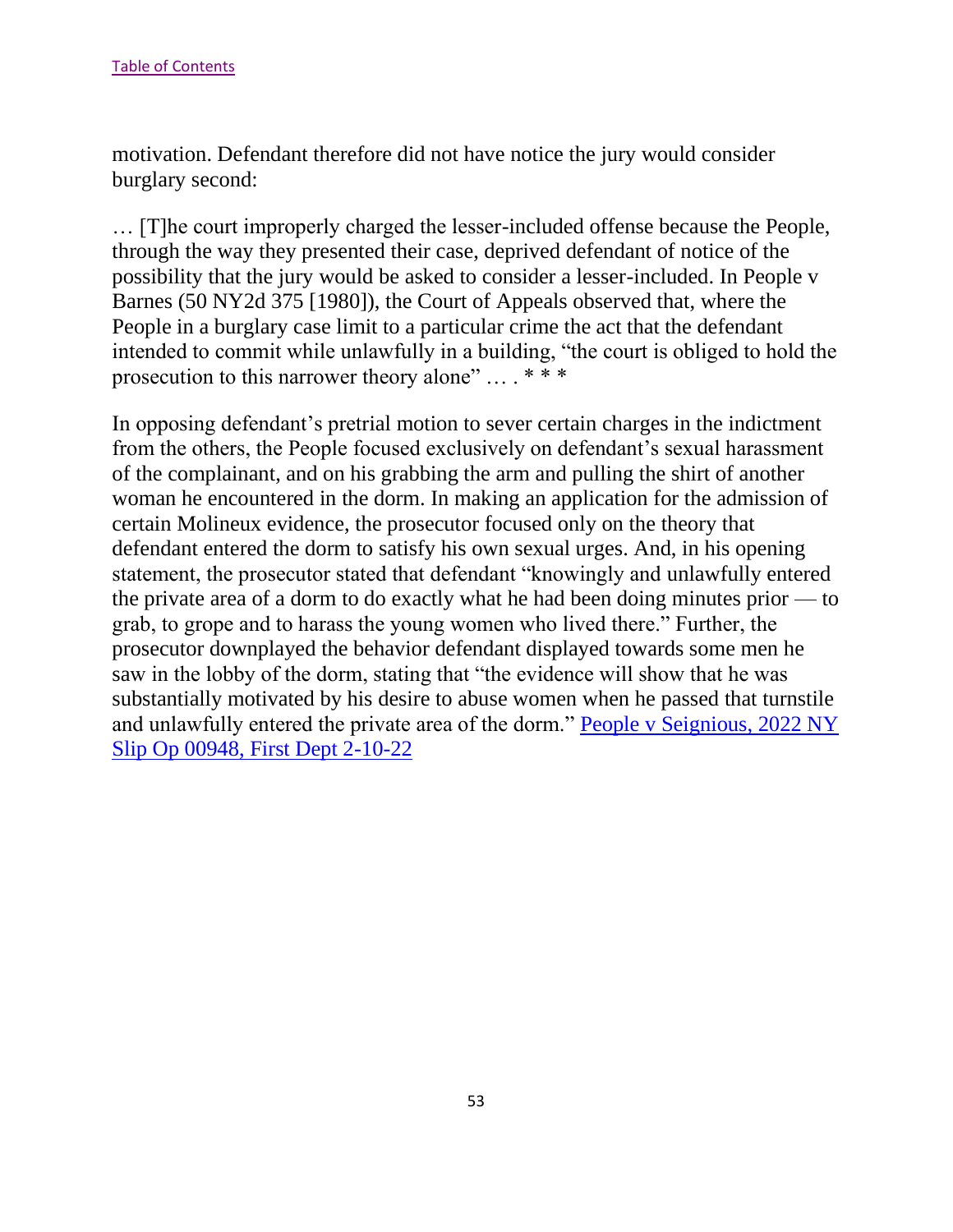#### CRIMINAL LAW, VOIR DIRE.

# THE JUDGE SHOULD HAVE INQUIRED FURTHER WHEN A PROSPECTIVE JUROR SAID TRAVEL PLANS PROHIBITED HER FROM SERVING BEYOND THE PROJECTED LAST DAY OF THE TRIAL, CONVICTION REVERSED (FIRST DEPT).

The First Department, reversing defendant's conviction, determined the judge should have inquired further when a prospective juror said travel plans prohibited her from serving beyond the projected last day of the trial:

During jury selection, the court advised the panel that the trial could last until April 17, 2018. The panelist at issue stated that she "absolutely" could not serve on April 18, because she had irrevocable travel plans for that day. When defense counsel said that "we are starting to get closer to the 16th, 17th," and asked whether she "may not be able to give [her] best attention" if "we started moving in that direction," the panelist said, "Yes." Counsel challenged this panelist for cause because of the concern that she would have difficulty focusing on the trial due to her travel constraints. In the alternative, counsel sought to question this panelist further. The court denied the challenge because it believed that the trial "should never even get that close." Defendant was compelled to exercise his final peremptory challenge against this panelist. The court should have granted defendant's request for further inquiry to determine her ability to serve … . Given that her travel plans precluded her from serving a single day beyond the court's estimated outer limit for the trial, the panelist gave the impression that she would have difficulty focusing on the trial, as she stated, and that, if selected, she might have been biased in favor of reaching a verdict quickly ... . People v Bowman, [2022 NY Slip Op 02208, First Dept 3-31-22](https://nycourts.gov/reporter/3dseries/2022/2022_02208.htm)

Practice Point: Here a prospective juror had firm travel plans and therefore could not serve beyond the projected last day of the trial. The judge should have inquired further when defense counsel suggested she may have difficulty focusing on the trial. The juror may have been biased in favor of a quick verdict. Defense counsel used a peremptory challenge; new trial ordered.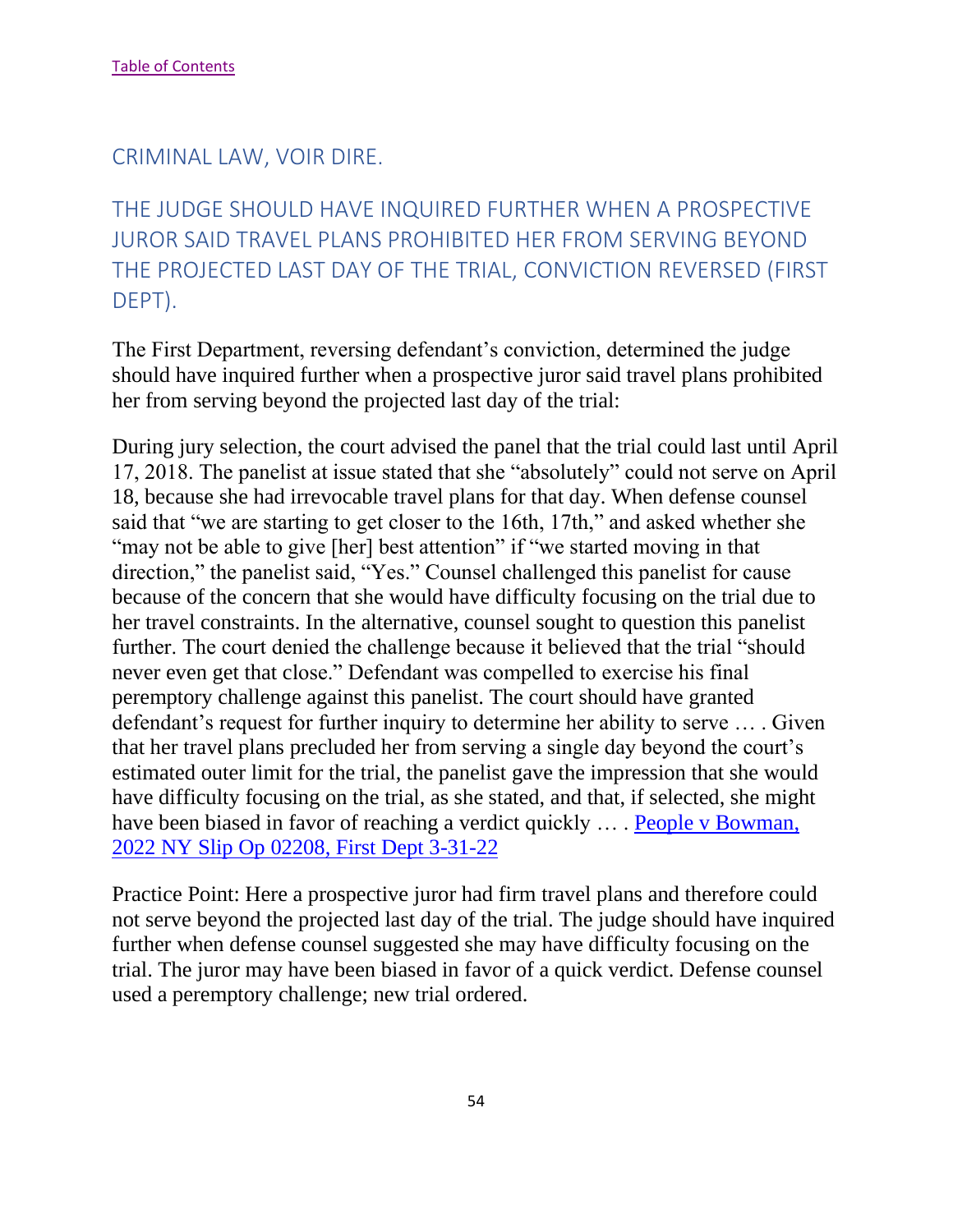## EMPLOYMENT LAW, EDUCATION-SCHOOL LAW, CONTRACT LAW.

THE TERM "ECONOMIC SECURITY" IN THE NYU FACULTY HANDBOOK DID NOT PROHIBIT A POLICY (THE "REF" POLICY) TYING A TENURED FACULTY MEMBERS' SALARY-REDUCTION TO THE AMOUNT OF GRANTS PROCURED IN A GIVEN YEAR; THE REF POLICY WAS NOT A DISCIPLINARY PROCEDURE; A SPECIFIC SALARY FIGURE IN A TENURED FACULTY MEMBER'S CONTRACT, HOWEVER, COULD NOT BE REDUCED PURSUANT TO THE REF POLICY (FIRST DEPT).

The First Department, in a full-fledged opinion by Justice OIng, modifying Supreme Court, determined: (1) the term "economic security" in the faculty handbook was prefatory language that did not prohibit the university (NYU) from tying salary reductions for tenured faculty to the amount of grant-money procured by a faculty member (the REF policy); (2) the salary reductions were not part of disciplinary procedure; and (3) the provision in the contract with one of the faculty members, Samuels, setting his salary at a specific amount prohibited the salary reductions tied to grants as to him:

Assuming that the term "economic security" gives rise to contractual rights, we reject the argument advanced by the Professors and amici curiae that "economic security" is an ambiguous term of art and that custom and usage in academia define it as prohibiting retroactive salary reductions pursuant to such policies as the REF Policy. \* \* \*

A faculty member's failure to comply with the REF Policy is simply not conduct that is subject to discipline. \* \* \*

We find that NYU breached the terms of the "2001 Contract" when it reduced Professor Samuels's salary pursuant to the REF Policy and that he is entitled to summary judgment on this claim. [Monaco v New York Univ., 2022 NY Slip Op](https://nycourts.gov/reporter/3dseries/2022/2022_01125.htm)  [01125, First Dept 2-22-22](https://nycourts.gov/reporter/3dseries/2022/2022_01125.htm)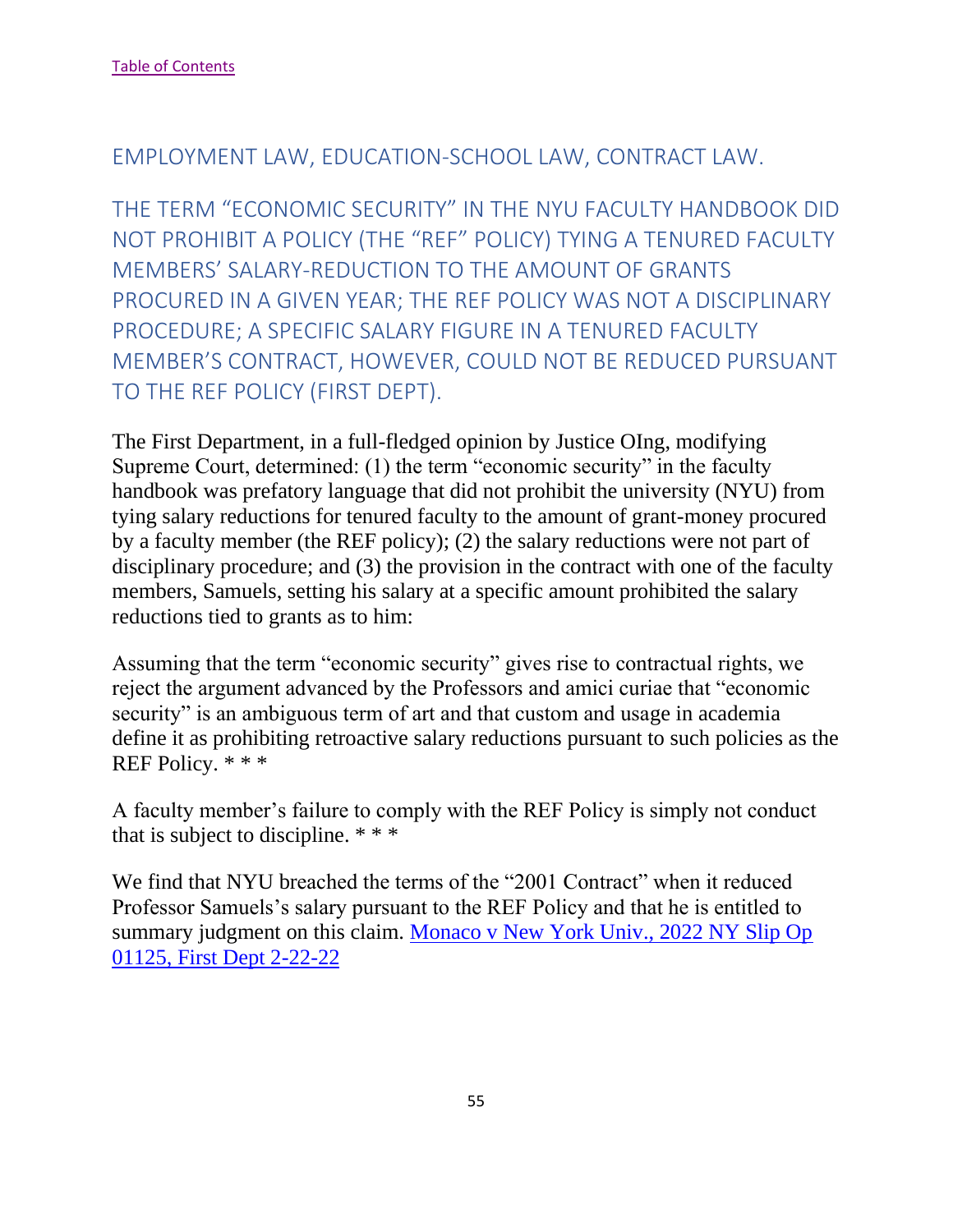### EMPLOYMENT LAW, BREACH OF FIDUCIARY DUTY, FRAUD.

EACH TIME PLAINTIFF'S MARKETING DIRECTOR ENTERED A CONTRACT WITH A COMPANY IN WHICH THE DIRECTOR HAD AN OWNERSHIP INTEREST CONSTITUTED A SEPARATE WRONG UNDER THE CONTINUING WRONG DOCTRINE; THE COMPLAINT STATED CAUSES OF ACTION FOR FRAUD AND BREACH OF FIDUCIARY DUTY (FIRST DEPT).

The First Department, reversing (modifying) Supreme Court, determined the continuing wrong doctrine applied to each time defendant hired Exit for video editing services within six years of filing the complaint. In addition, the complaint stated a cause of action for breach of a fiduciary duty:

This action arises from the conduct of plaintiff's former director of marketing, Taufiq, in repeatedly contracting with Exit Editorial, Inc. (Exit), owned by Tristan Kneschke (together with Exit, the Exit defendants), for video editing services. Plaintiff claims that Taufiq falsely represented to it that he negotiated with Exit at arms length and that Exit's prices were reasonable, when in fact its prices were well above market rate, he had an ownership interest in Exit, and he received a cash finder's fee for each contract with Exit.

Plaintiff's allegations and supporting affidavits were sufficient to permit an inference that a separate exercise of judgment, and thus a separate wrong, was committed each time Exit was hired, thereby enabling application of the continuing wrong doctrine … . \* \* \*

The breach of fiduciary duty claim against Taufiq should be reinstated, as an agent has a duty to make full disclosure to its principal of any conflicts of interest and there is no requirement of justifiable reliance for such a claim … [.Manipal Educ.](https://nycourts.gov/reporter/3dseries/2022/2022_02200.htm)  [Ams., LLC v Taufiq, 2022 NY Slip Op 02200, First Dept 3-31-22](https://nycourts.gov/reporter/3dseries/2022/2022_02200.htm)

Practice Point: An allegation that an employee entered contracts on behalf of his employer with a company of which the employee was a part-owner, without so informing his employer, supports causes of action for fraud and breach of fiduciary duty. Each contract constituted a separate wrong pursuant to the continuing wrong doctrine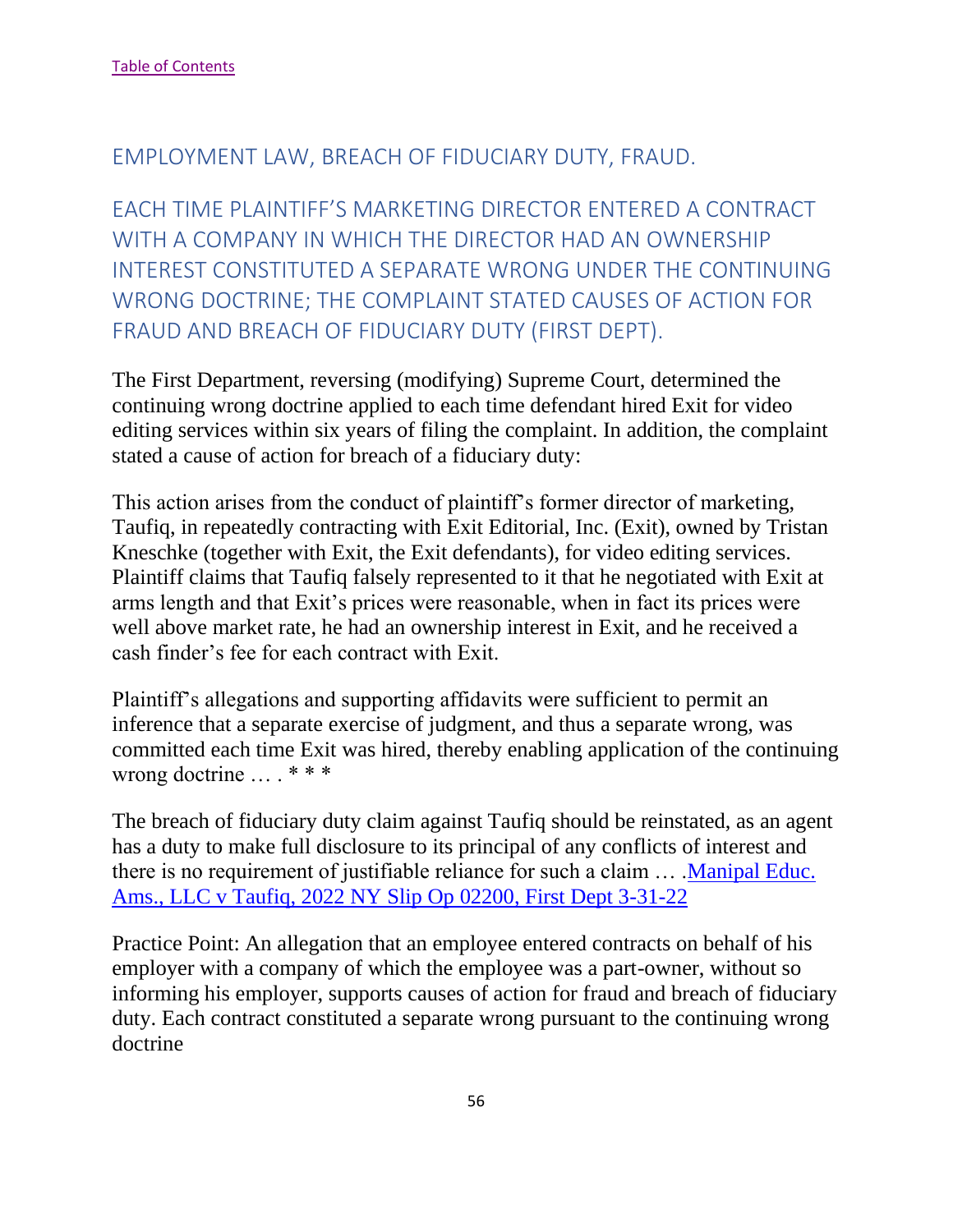### EMPLOYMENT LAW, EMPLOYER LIABILITY, ASSAULT BY EMPLOYEE.

ALTHOUGH THE PERSON WHO ALLEGEDLY ASSAULTED PLAINTIFF AT JFK AIRPORT WAS AN EMPLOYEE OF AMERICAN AIRLINES, HE WAS NOT ON DUTY AT THE TIME OF THE INCIDENT; THE DEFENDANTS MOTION FOR SUMMARY JUDGMENT ON THE VICARIOUS LIABILITY AND NEGLIGENCE CAUSES OF ACTION SHOULD HAVE BEEN GRANTED (FIRST DEPT).

The First Department, reversing Supreme Court, determined defendants' motion for summary judgment in this vicarious liability, negligent hiring and supervision and premises liability action should have been granted. Plaintiff was allegedly assaulted by Miles, who worked for American Airlines, at JFK airport (owned by defendant Port Authority). Plaintiff sued under respondeat superior and negligence theories. Miles testified he was not on duty at the time of the incident:

Under the doctrine of respondeat superior, an employer may be held vicariously liable for intentional torts committed by employees acting within the scope of their employment, as long as those acts were "generally foreseeable and a natural incident of the employment" … . Where the material facts are not in dispute, the question whether respondeat superior liability attaches is one of law and can be determined on a motion for summary judgment … . Here the threshold question is whether Miles was even working, or under the direction of American, at the time of the incident. … [D]efendants attached the deposition transcript of Miles, who testified that he was not working at the time of the incident. This was sufficient to at least satisfy defendants' prima facie burden … .

Because the testimony of Miles, who, notably, is not a party to this action, was that he was not on duty when the altercation occurred, defendants shifted the burden on the issue of respondeat superior. Moreover, Miles's testimony about his job responsibilities — escorting planes in and out, and loading and unloading luggage — established prima facie that the foreseeability element of respondeat superior liability was not present. The alleged assault bore no connection to plaintiff's work duties, and thus was not "in furtherance of any employer-related goal whatsoever" Summors v Port Auth. of N.Y. & N.J., 2022 NY Slip Op 01891, First [Dept 3-17-22](https://nycourts.gov/reporter/3dseries/2022/2022_01891.htm)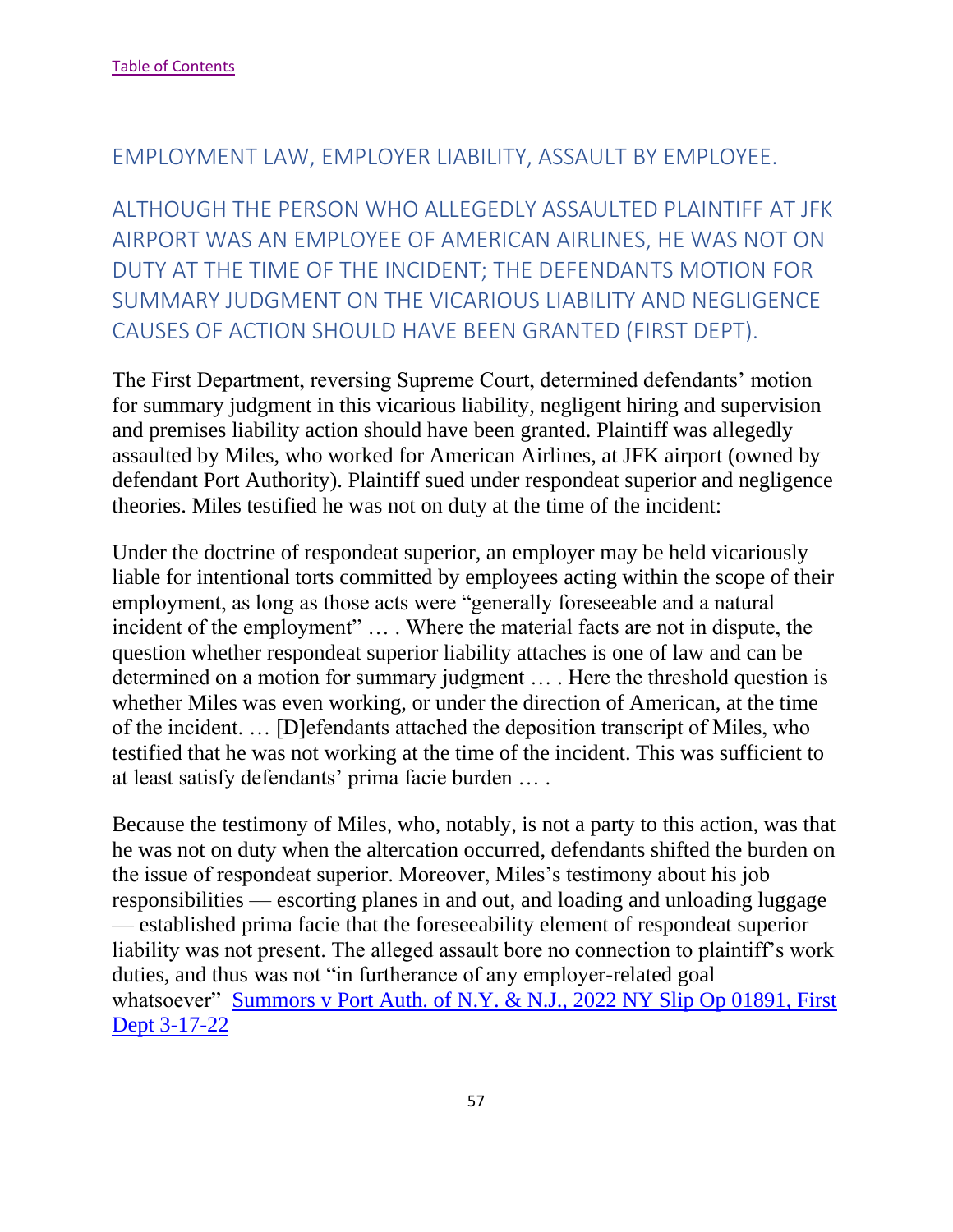Practice Point: An American Airlines employee allegedly assaulted plaintiff at JFK airport. The defendants demonstrated the American Airlines employee was not on duty at the time of the incident, which was deemed fatal to respondeat superior (vicarious) liability.

# EMPLOYMENT LAW, HOMEOWNER LIABILITY FOR INJURED CONTRACTOR.

PLAINTIFF WAS AN EMPLOYEE OF THE CONTRACTOR DEFENDANT HOMEOWNER HIRED TO BUILD A NEW STAIRCASE; PLAINTIFF WAS INJURED BY A PROTRUDING SCREW ON THE NEW STAIRCASE; DEFENDANT WAS NOT LIABLE; THE HOMEOWNER DID NOT CREATE THE CONDITION, DID NOT SUPERVISE THE CONTRACTOR'S WORK, AND DID NOT HAVE NOTICE OF THE CONDITION (FIRST DEPT).

The First Department, reversing Supreme Court, determined defendant homeowner was not liable to plaintiff, an employee of the contractor defendant hired to replace a staircase. Plaintiff was injured by a protruding screw attached to the new staircase:

… [D]efendant established prima facie that he did not create the allegedly unsafe condition in the unfinished staircase … . Although defendant testified that he tried to repair the old staircase before hiring the contractor, the uncontradicted evidence showed that the contractor removed the old staircase and that plaintiff was injured on a screw attached to the new staircase. The new staircase was built entirely by the contractor.

… [P]laintiff's testimony that defendant gave the contractor instructions on where to place the staircase and general instructions on how he wanted the construction to proceed does not, without more, raise a triable issue of fact as to whether defendant created the condition. On the contrary, the mere retention of general supervisory powers over an independent contractor, as opposed to the giving of specific directions on how to do the work, cannot form a basis for the imposition of liability against the principal …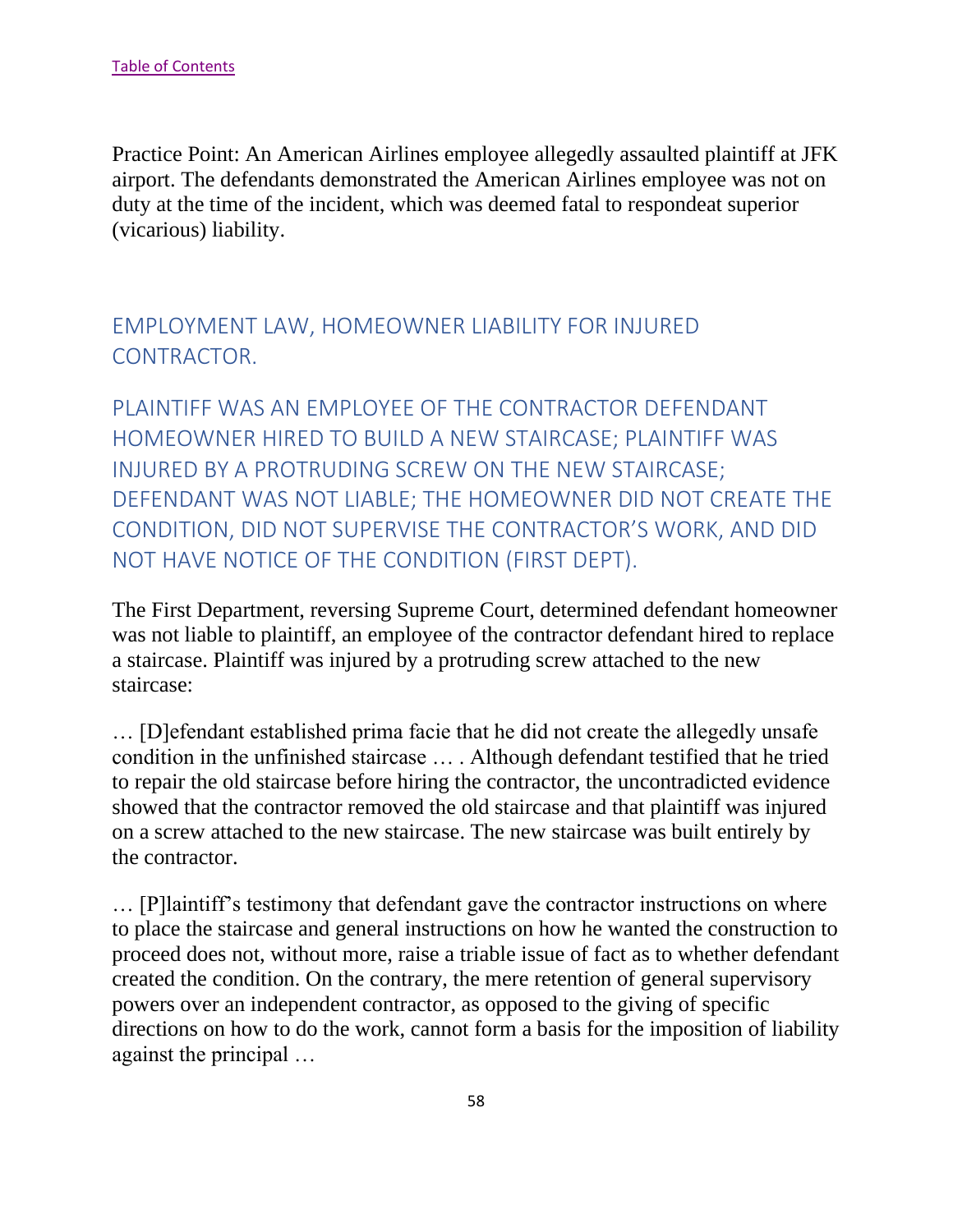There is … no evidence in the record that defendant had actual or constructive notice of the condition in the unfinished staircase, as the protruding screw was not visible and apparent, nor is there any evidence showing that it existed for a sufficient length of time before the accident to permit defendant to discover and remedy it … . [Lara v Kadir, 2022 NY Slip Op 00504, First Dept 1-27-22](https://nycourts.gov/reporter/3dseries/2022/2022_00504.htm)

### EMPLOYMENT LAW, HUMAN RIGHTS LAW, DISCRIMINANTION.

## PLAINTIFF'S EMPLOYMENT DISCRIMINATION ACTION SHOULD NOT HAVE BEEN DISMISSED (FIRST DEPT).

The First Department, reversing Supreme Court, determined there were triable issues of fact in this employment discrimination case:

Plaintiff, an African American female, raises triable issues of fact whether her October 2017 termination (adverse employment action) was in retaliation for her verbal complaints (protected activity) concerning racist comments defendant Annie Liu allegedly uttered at work … . A question of fact exists as to whether plaintiff complained in July or August 2017. If plaintiff's testimony is credited, the time frame between the discriminatory comments, plaintiff's complaints, and her firing is evidence of a causal connection between the protected activity and her termination two months later … . Contrary to defendants' argument, it is unclear from the record whether an intervening event occurred to dispel an inference of a causal relationship. Moreover, issues of fact also exist as to whether defendants' proffered explanation for terminating plaintiff's employment was pretextual … . [Cancel v Global Fertility & Genetics, Inc., 2022 NY Slip Op 00811, First Dept 2-](https://nycourts.gov/reporter/3dseries/2022/2022_00811.htm) [8-22](https://nycourts.gov/reporter/3dseries/2022/2022_00811.htm)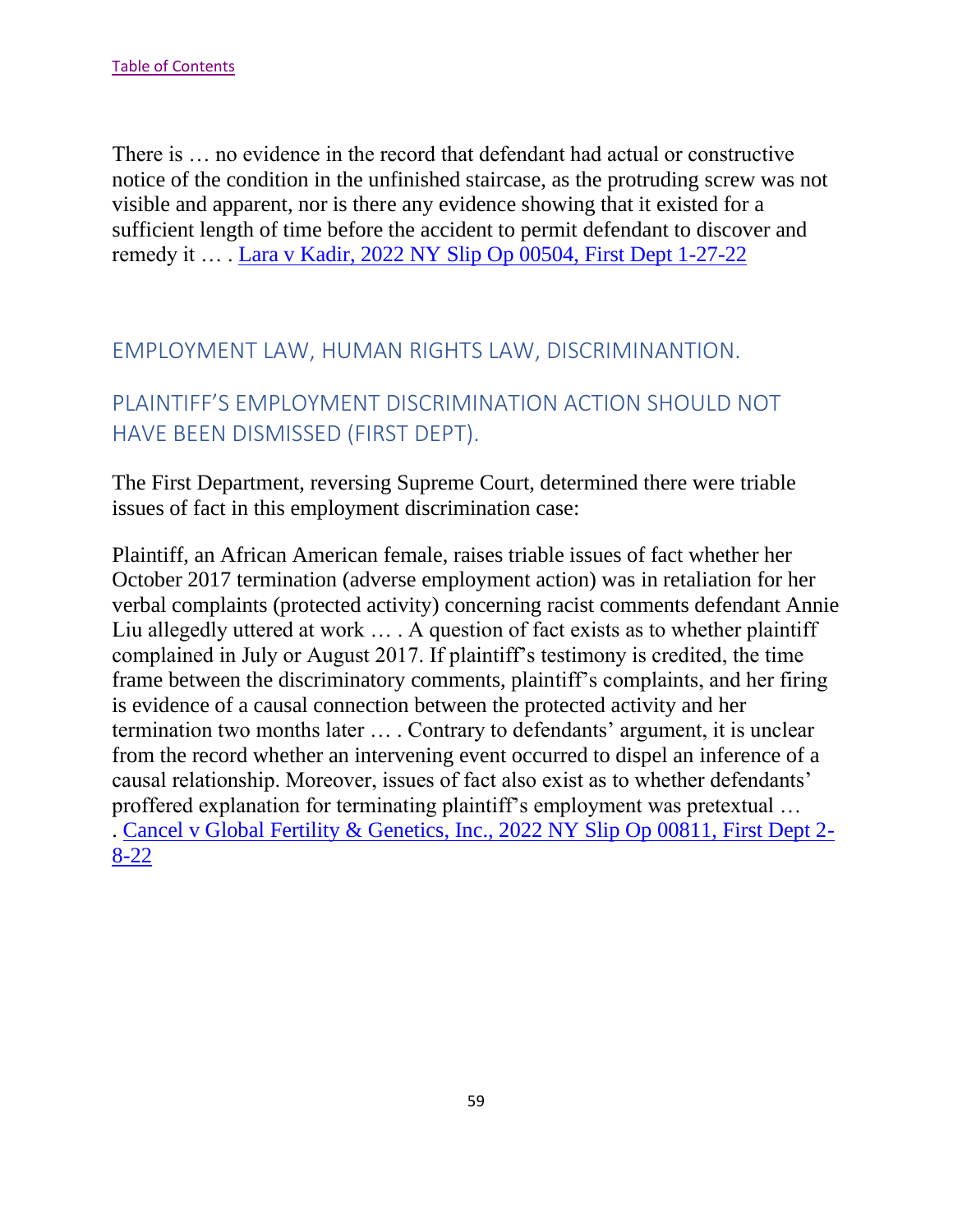#### EMPLOYMENT LAW, HUMAN RIGHTS LAW.

PLAINTIFF SUFFICIENTLY ALLEGED CAUSES OF ACTION FOR EMPLOYMENT DISMCRIMINATION BASED ON NATIONAL ORIGIN (YEMENI), HOSTILE WORK ENVIRONMENT, AND RETALIATION (FIRST DEPT).

The First Department, reversing Supreme Court, determined plaintiff stated claims for (1) employment discrimination on the basis of national origin )Yemeni), (2) hostile work environment, and (3) retaliation:

[Plaintiff's] assertion that he was denied a promotion to sergeant on at least two occasions adequately supports … his claim [for discrimination on the basis of national origin] ... ... [H] is allegations that a coworker made derogatory remarks about Yemenis in the presence of his supervisors, that such remarks were ignored or condoned, and that non-Yemeni campus peace officers, who were less qualified than he, were promoted to the sergeant position, supports the fourth element of his claim, i.e. that the adverse action occurred under circumstances giving rise to an inference of discrimination … . …

Plaintiff has also stated a cause of action for hostile work environment, as his coworker's multiple derogatory remarks about Yemenis, sometimes made in the presence of plaintiff's supervisors, along with the allegedly unfounded write-ups, unfavorable assignments, and denial of a promotion, were sufficiently severe and pervasive to support that cause of action … . Plaintiff also alleges that defendants knew about the comments and failed to take appropriate action … .

Plaintiff has sufficiently alleged retaliation by showing that: (1) he engaged in protected activity in December 2016 when he filed a complaint stating that his supervisor was discriminating against him, (2) defendants were aware that he participated in such activity, (3) he was denied a promotion in February and May 2017, and (4) there is a causal connection between the protected activity and the adverse action … . [Alshami v City Univ. of N.Y., 2022 NY Slip Op 02053, First](https://nycourts.gov/reporter/3dseries/2022/2022_02053.htm)  [Dept 3-24-22](https://nycourts.gov/reporter/3dseries/2022/2022_02053.htm)

Practice Point: This decision describes the allegations of employment discrimination (Human Rights Law) for (1) discrimination on the basis of national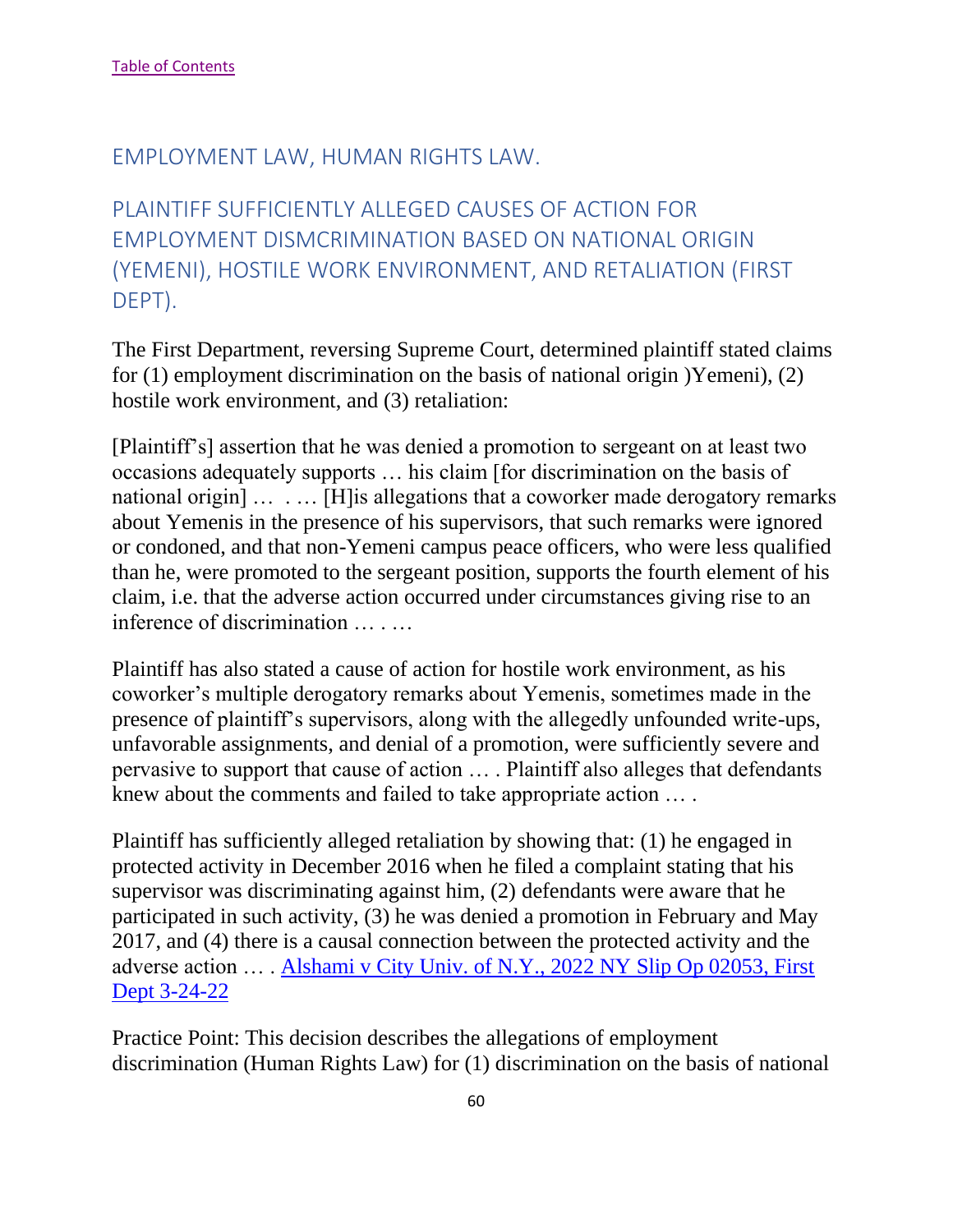origin (Yemeni), (2) hostile work environment, and (3) retaliation which are sufficient to survive a motion to dismiss.

### EMPLOYMENT LAW, MUNICIPAL LAW, CIVIL SERVICE LAW, RETALIATION.

CIVIL SERVICE LAW 75-B SERVES THE SAME PURPOSE AS THE EMPLOYMENT ANTI-RETALIATION STATUTES IN THE NEW YORK STATE AND NEW YORK CITY HUMAN RIGHTS LAW; EVEN THOUGH PLAINTIFF HAD RESIGNED AT TIME OF THE SUIT, HIS RETALIATION CAUSE OF ACTION SHOULD NOT HAVE BEEN DISMISSED (FIRST DEPT).

The First Department, reversing Supreme Court, determined plaintiff's retaliation claim pursuant to Civil Service Law 75-b should not have been dismissed. Plaintiff, an employee of the NYC Department of Buildings (DOB), alleged he was denied a job because of a poor reference allegedly made in retaliation for his reporting a conflict of interest to the City's Department of Investigation. At the time plaintiff brought this action he had retired, but his retirement did not preclude his Civil Service Law cause of action:

… [W]e reject the motion's court determination that Civil Service Law § 75-b does not apply to actions taken by a public employer after an employee has resigned. Civil Service Law § 75-b prohibits a public employer from dismissing or taking any "other disciplinary or other adverse personnel action against a public employee regarding the employee's employment" because the employee discloses information of either (1) a violation of rule or law, which presents a substantial and specific danger to public health and safety, or (2) improper governmental action ... . Section 75-b serves a purpose similar to that of other anti-retaliation statutes, including the New York State Human Rights Law (Executive Law § 296) and the New York City Human Rights Law (Administrative Code of City of NY § 8-107), in that they "'remediat[e] adverse employment actions which, if allowed, would undermine important public policy'" … . Thus, an analogous reading of the term "employee" under Civil Service Law § 75-b to include former employees alleging post-employment retaliation for reports made in the course of their prior employment, is appropriate … . Moreover, blacklisting and providing negative references to an individual's prospective employers in retaliation for prior reports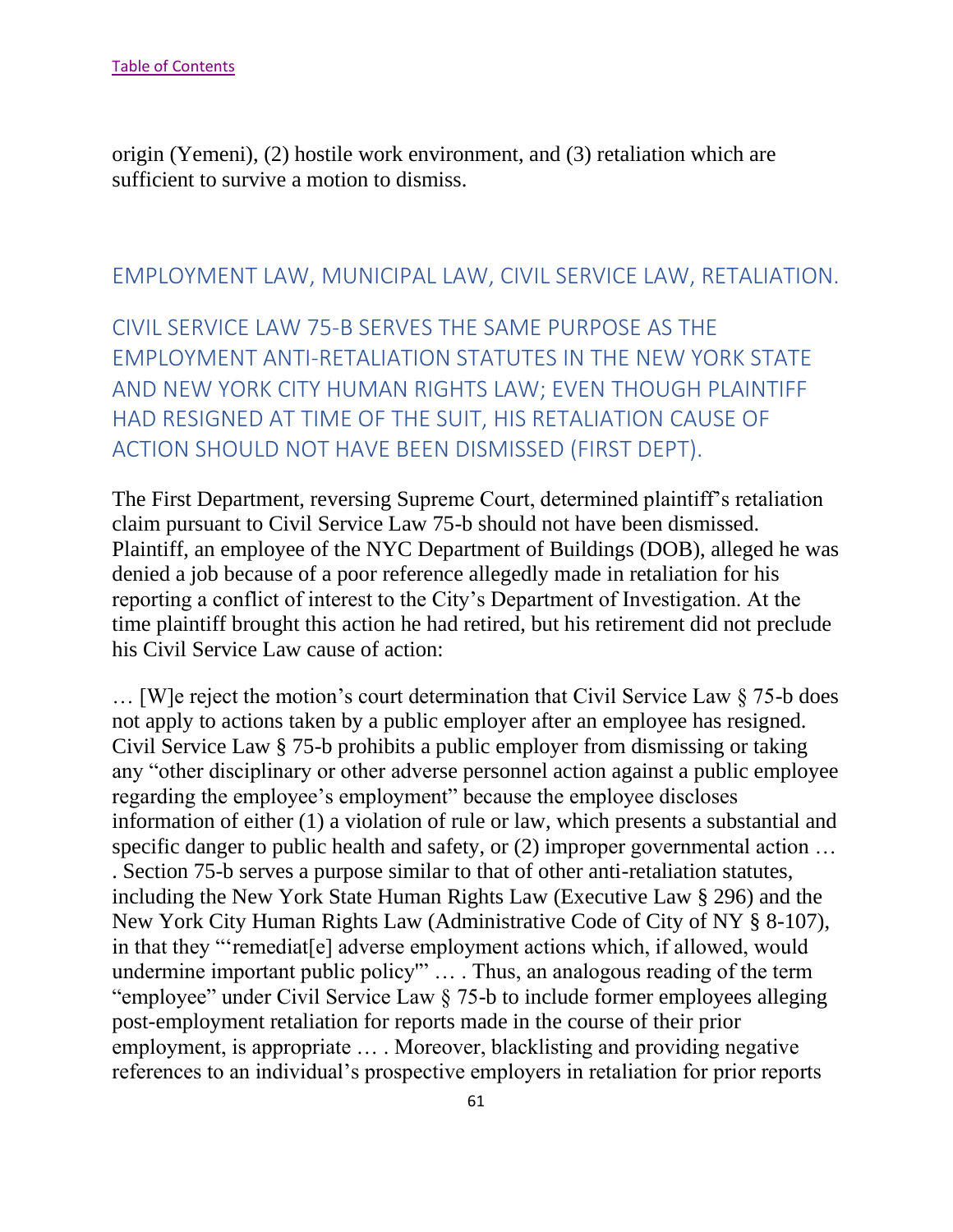of government misconduct may constitute adverse personnel action under the statute, in the same way that the State Human Rights Law has been found to cover such acts … . [DaCosta v New York City Dept. of Bldgs., 2022 NY Slip Op 01963,](https://nycourts.gov/reporter/3dseries/2022/2022_01963.htm)  [First Dept 3-22-22](https://nycourts.gov/reporter/3dseries/2022/2022_01963.htm)

Practice Point: Civil Service Law 75-b serves the same purpose as the employment anti-retaliation statutes in the New York State and New York City Human Rights Law. The NYC employee's Civil Service Law 75-b cause of action, alleging he was given a poor reference in retaliation for reporting a conflict of interest, should not have been dismissed, even though he had resigned at the time the suit was filed.

FALSE IMPRISONMENT, STATUTE OF LIMITATIONS.

THE FALSE IMPRISONMENT CAUSE OF ACTION WAS UNTIMELY BECAUSE IT ACCRUED WHEN DEFENDANT WAS RELEASED UPON ARRAIGNMENT, NOT WHEN HE WAS RELEASED UPON COMPLETION OF HIS SENTENCE (FIRST DEPT).

The First Department, reversing (modifying) Supreme Court, determined that the false imprisonment cause of action was untimely because it accrued when plaintiff was released upon arraignment, not when he was released after completing his sentence:

Contrary to the motion court's finding, the statute of limitations began to run not on the date on which plaintiff was released from incarceration, having completed his sentence, but on the date of his arraignment, when he was released on his own recognizance … . False imprisonment consists of detention without legal process and ends once the accused is held pursuant to legal process, such as arraignment … . Plaintiff's incarceration following his conviction is not part of his false imprisonment claim and thus is not relevant to determining the date of expiration of the limitations period for the claim. [Butler v City of New York, 2022 NY Slip](https://nycourts.gov/reporter/3dseries/2022/2022_00810.htm)  [Op 00810, First Dept 2-8-22](https://nycourts.gov/reporter/3dseries/2022/2022_00810.htm)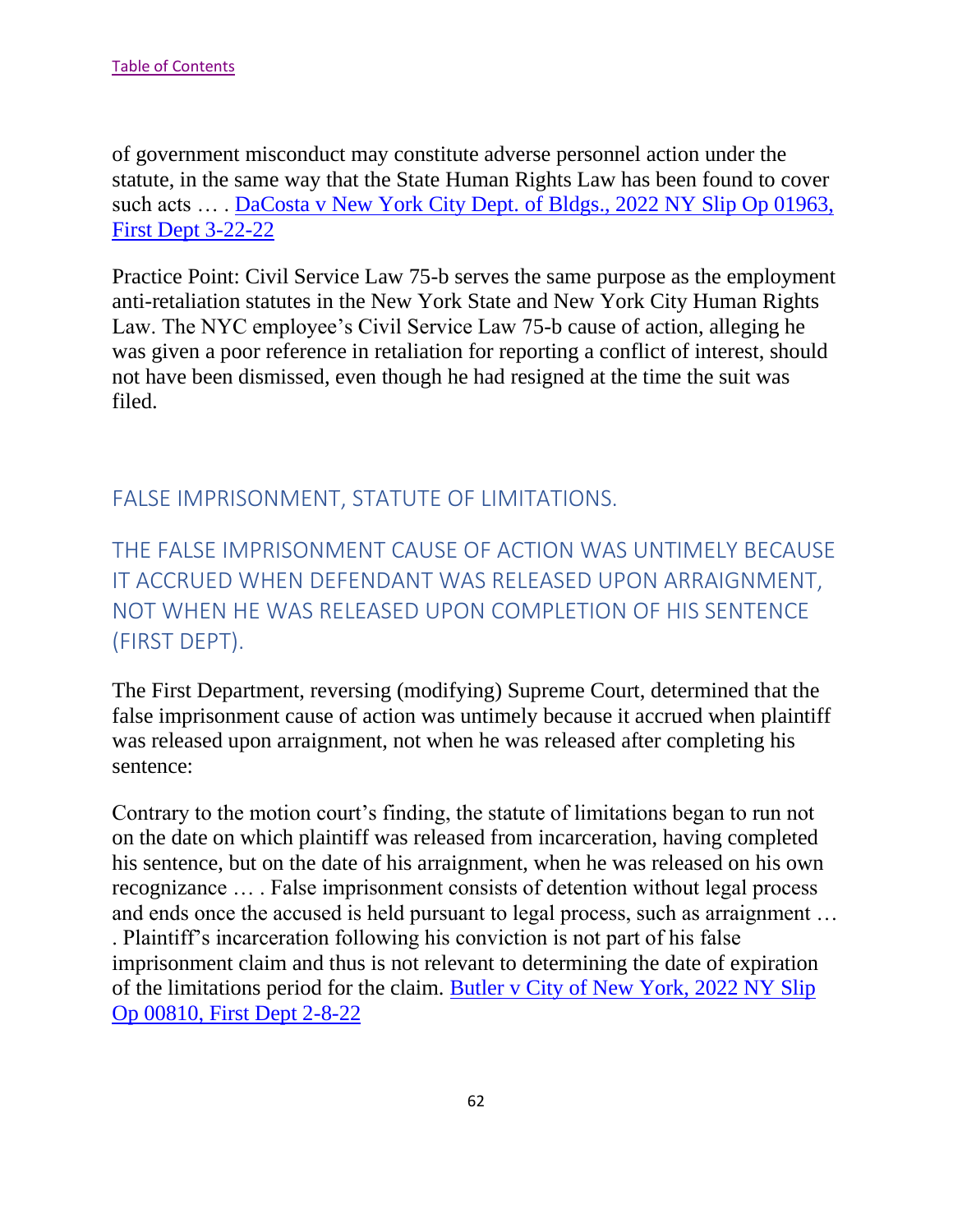### FAMILY LAW, JURISDICTION TO AMEND SEPARATION AGREEMENT.

FAMILY COURT DID NOT HAVE JURISDICTION TO MODIFY A SEPARATION AGREEMENT WHICH WAS INCORPORATED BUT NOT MERGED INTO THE JUDGMENT OF DIVORCE; A PLENARY ACTION IS REQUIRED (FIRST DEPT).

The First Department, reversing (modifying) Family Court, determined Family Court did not have jurisdiction to modify the separation agreement by putting a cap on the child-support/spousal-support credit father was entitled to for his payment of the mortgage and apartment expenses:

A stipulation of settlement which is incorporated but not merged into the parties' judgment of divorce may be reformed only in a plenary action … . Family Court does not have jurisdiction to modify a separation agreement … . Under the terms of the parties' stipulation of settlement, the father is entitled to pay his \$2,100 in monthly child support directly to the mortgagee of the parties' former marital apartment. However, the Family Court erred in capping the father's credit against support arrears at \$25,200 per year based on this provision. Although Family Court found that there was no similar provision with respect to spousal support, in fact the parties' stipulation permits the father to also deduct the payment of apartment expenses, including the mortgage, from his spousal support. Accordingly, Family Court improperly amended the stipulation by imposing an annual maximum credit to which the father is entitled based solely on his child support obligation. [Matter](https://nycourts.gov/reporter/3dseries/2022/2022_01391.htm)  [of Deborah K. v Richard K., 2022 NY Slip Op 01391, First Dept 3-3-22](https://nycourts.gov/reporter/3dseries/2022/2022_01391.htm)

FAMILY LAW, NEGLECT, MOTHER'S MENTAL ILLNESS.

EVIDENCE OF MOTHER'S MENTAL ILLNESS AND HER FAILURE TO PROPERLY TREAT IT WAS SUFFICIENT TO SUPPORT A FINDING OF NEGLECT, EVEN IN THE ABSENCE OF PROOF OF A SPECIFIC INSTANCE OF CHILD NEGLECT (SECOND DEPT).

The Second Department, reversing Family Court, determined the Administration for Children's Services (ACS) presented sufficient proof to support a finding of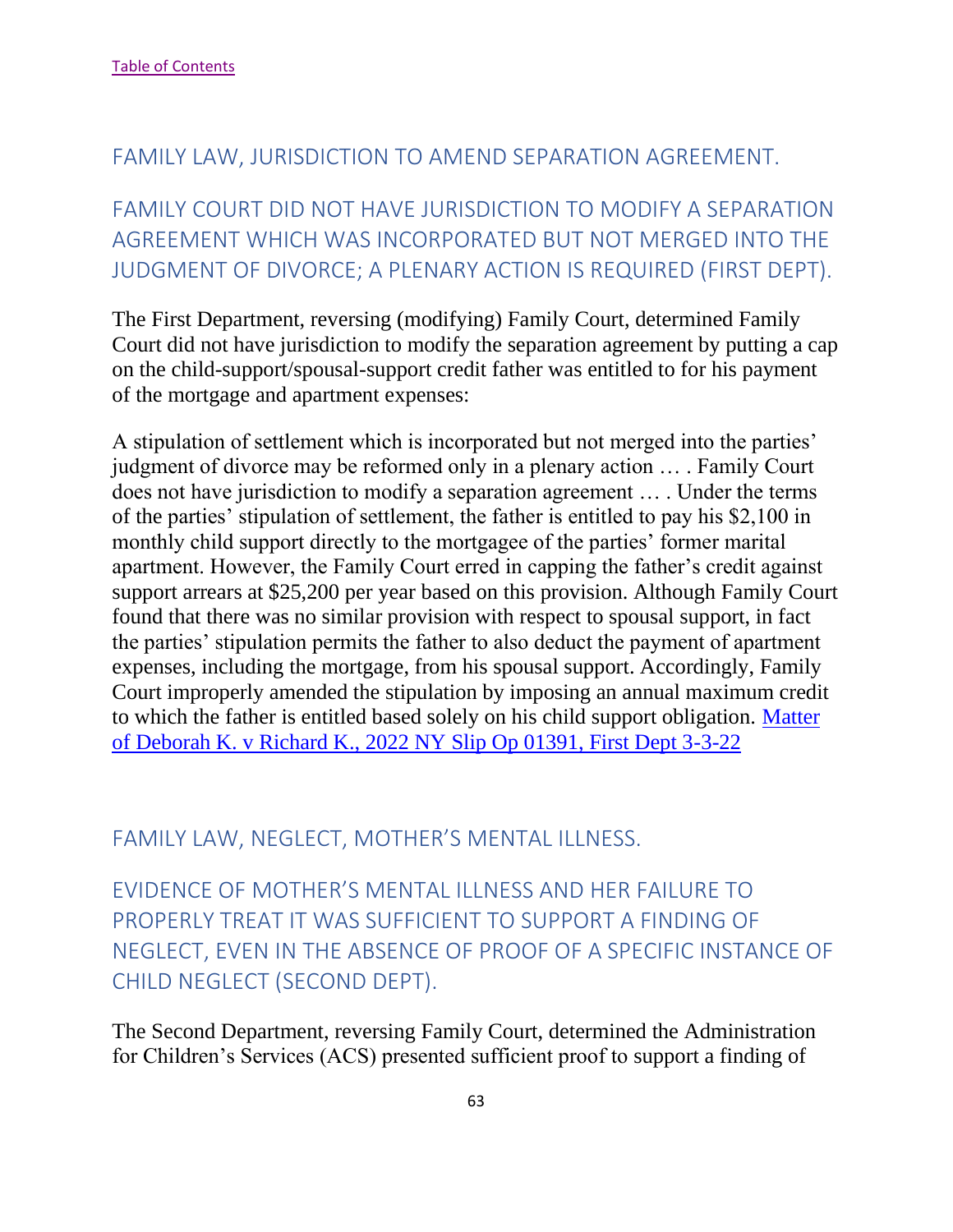neglect based upon mother's mental illness (schizophrenia) which mother failed to properly treat. Evidence of an actual instance of child neglect is not necessary:

"Even though evidence of a parent's mental illness, alone, is insufficient to support a finding of neglect of a child, such evidence may be part of a neglect determination when the proof further demonstrates that the parent's condition creates an imminent risk of physical, mental, or emotional harm to the child" … . "Indeed, even when a child has not been actually impaired, a finding of neglect is appropriate to prevent imminent impairment, which is an independent and separate ground on which a neglect finding may be based" … . In such cases, the court is not required to wait until a child has already been harmed before it enters a neglect finding … . Proof of a parent's "ongoing mental illness and the failure to follow through with aftercare medication is a sufficient basis for a finding of neglect where such failure results in a parent's inability to care for [his or] her child in the foreseeable future" … . [Matter of Khaleef M. S.-P. \(Khaleeda](https://nycourts.gov/reporter/3dseries/2022/2022_02124.htm) M. S.), 2022 NY [Slip Op 02124, Second Dept 3-30-22](https://nycourts.gov/reporter/3dseries/2022/2022_02124.htm)

Practice Point: Here the Second Department determined proof of mother's mental illness and her failure to properly treat it was sufficient to support a finding of child neglect, even the absence of a specific instance of child neglect.

FAMILY LAW, NEGLECT, PERSON LEGALLY RESPONSIBLE.

DESPITE THE ORDER OF PROTECTION EXCLUDING RESPONDENT FROM THE HOME, THE PETITIONER PRESENTED SUFFICIENT EVIDENCE RESPONDENT WAS A PERSON LEGALLY RESPONSIBLE FOR THE CHILD; PEITIONER DEMONSTRATED RESPONDENT HAD NEGLECTED THE CHILD BY COMMITTING DOMESTIC VIOLENCE IN THE CHILD'S PRESENCE (FIRST DEPT).

The First Department, reversing Family Court, determined the evidence demonstrated respondent was a person legally responsible (PLR) for the child and respondent neglected the child by committing domestic violence in the child's presence: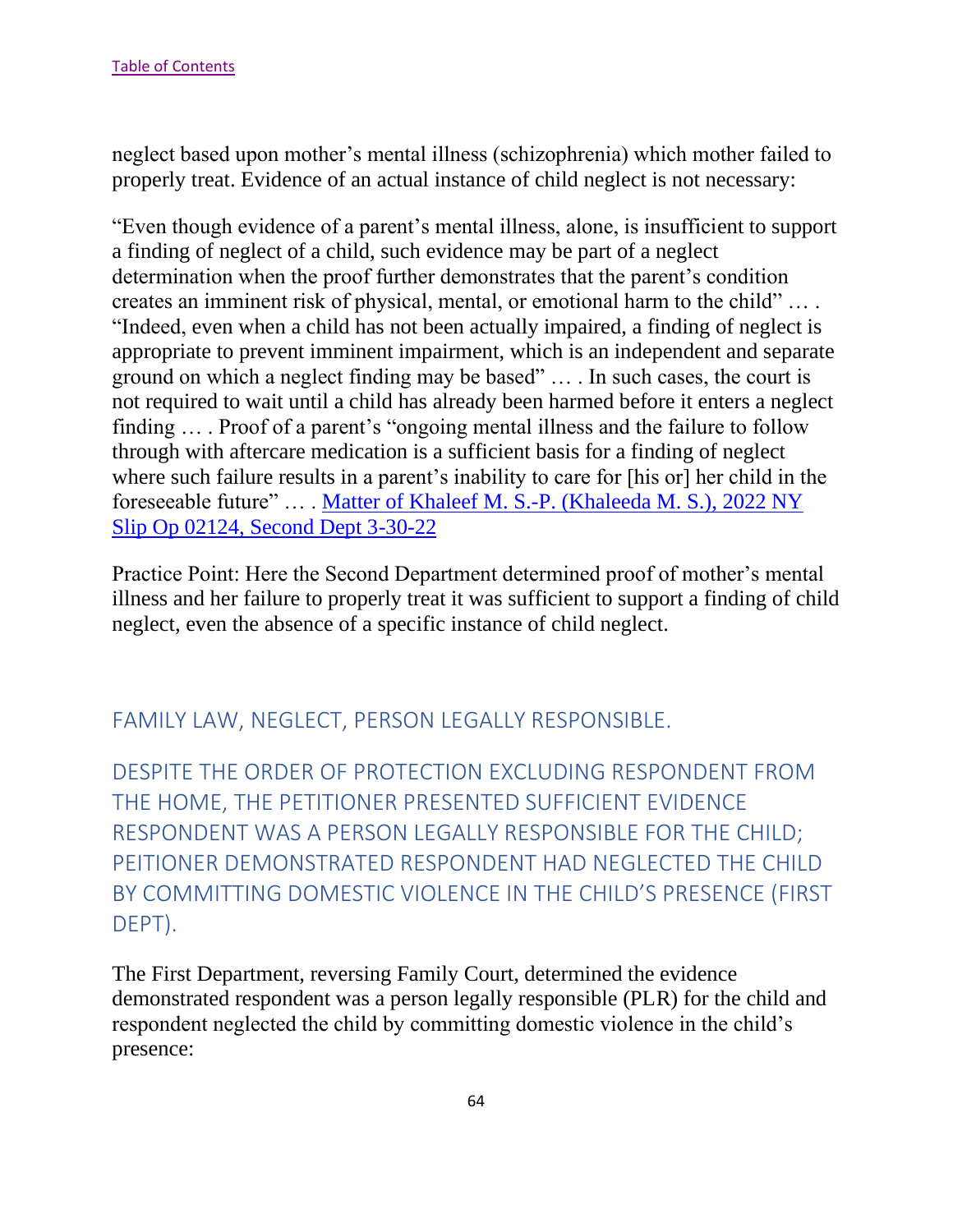Petitioner demonstrated by a preponderance of the evidence that respondent was a person legally responsible (PLR) for the subject child, as well as for the child's three older siblings. Respondent and the children's mother were in a romantic relationship and lived together before the child was born, and they both represented to caseworkers that respondent was the child's biological father. There is evidence that, although he was excluded from the home because of an order of protection against him, respondent maintained communication with the mother and slept at the home at least on occasion, sharing the mother's bed. Respondent failed to appear or testify to dispute the evidence that he was the child's biological father or a PLR for him … . The fact that respondent was excluded from the household before the child's birth as a result of having committed acts of excessive corporal punishment against the child's eldest sibling does not outweigh the evidence that demonstrates that he is a PLR for the child … . The finding that respondent is a PLR for the child is further supported by his failure to appear in court, "allowing the court to draw a negative inference against him" … . [Matter of Tristian B.](https://nycourts.gov/reporter/3dseries/2022/2022_00498.htm)  [\(Winston B.\), 2022 NY Slip Op 00498, First Dept 1-27-22](https://nycourts.gov/reporter/3dseries/2022/2022_00498.htm)

## FAMILY LAW, DIVORCE, DEFAULT JUDGMENT.

SUPREME COURT SHOULD NOT HAVE ENTERED A DEFAULT JUDGMENT OF DIVORCE AGAINST THE HUSBAND, WHO WAS REPRESENTING HIMSELF, WHEN HE DID NOT APPEAR AT THE INQUEST; BOTH THE COURT AND THE WIFE WERE AWARE THE HUSBAND HAD BEEN DIAGNOSED WITH A SIGNIFICANT MENTAL HEALTH CONDITION (FIRST DEPT).

The First Department, reversing Supreme Court, determined the judgment of divorce should not have been entered after the husband, who was representing himself, failed to appear at an inquest. Both the court and his wife were aware he had been diagnosed with a mental health condition, resulting in episodes when he could not care for himself or protect his interests:

… [A]t the conclusion of the inquest, the court explicitly acknowledged that the husband's absence was likely attributable to his mental health. Thus, before entering judgment upon the husband's default, there should have been an inquiry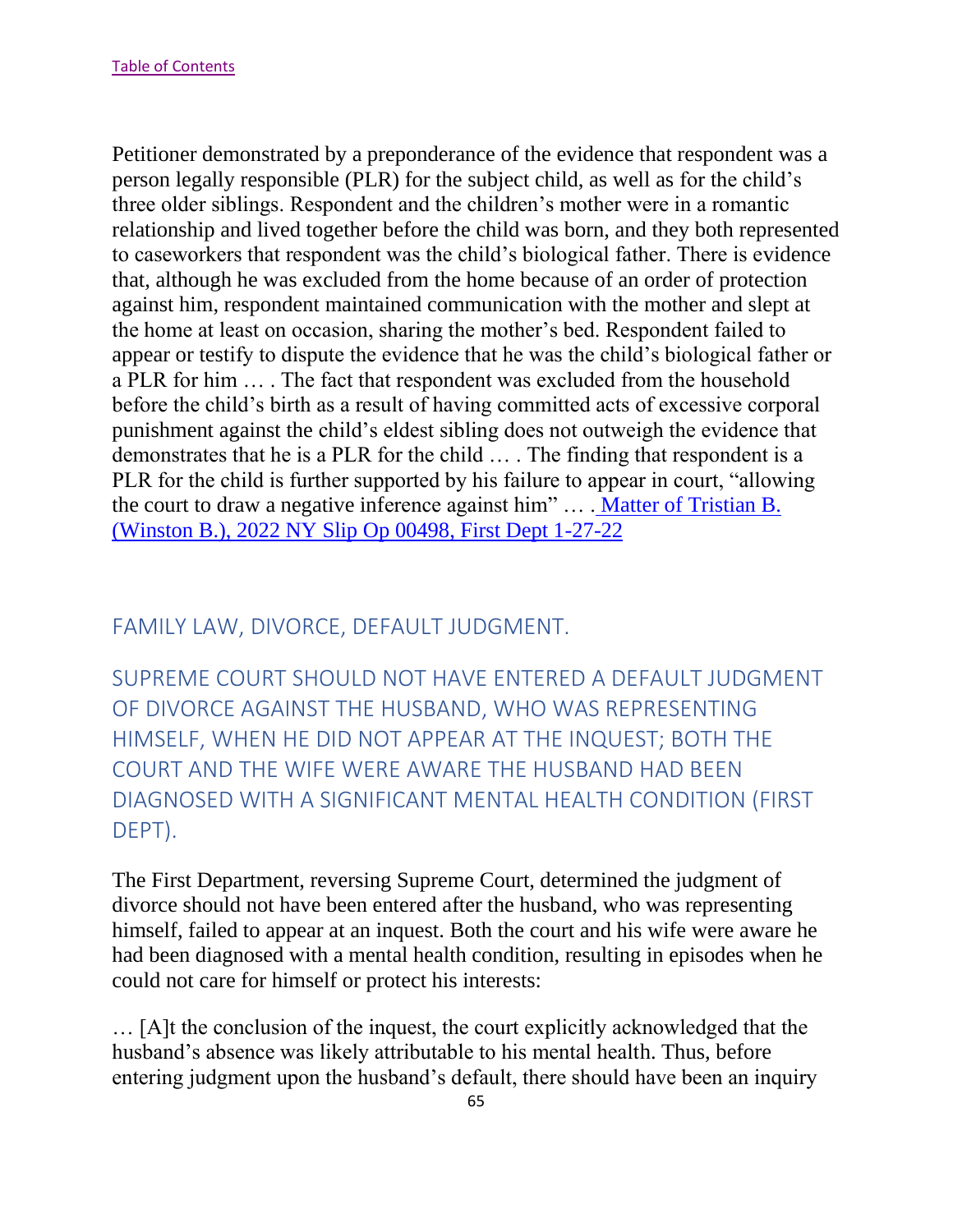into whether a guardian ad litem was necessary (see CPLR 1201, 1203 …). Because there was no inquiry, the judgment must be vacated and the matter remanded for further proceedings, including, if necessary, an inquiry into the husband's current capacity ... . Richard v Buck, 2022 NY Slip Op 02101, First [Dept 3-29-22](https://nycourts.gov/reporter/3dseries/2022/2022_02101.htm)

Practice Point: Here both the court and the wife were aware the husband, who was representing himself and did not appear at the inquest, suffered from a significant mental health condition. The default judgment of divorce should not have been entered. The judgment was vacated. If necessary, Supreme Court should hold a hearing to determine the husband's capacity.

## FAMILY LAW, SEXUAL ABUSE, DISCOVERY OF CHILD'S MENTAL HEALTH RECORDS.

IN THIS SEXUAL ABUSE CASE, THE CHILD'S MENTAL HEALTH RECORDS SHOULD BE REVIEWED BY THE JUDGE IN CAMERA TO DETERMINE WHETHER ANY RECORDS ARE RELEVANT TO THE RESPONDENT'S CLAIM THE CHILD FABRICATED THE SEXUAL ABUSE ALLEGATIONS; FAMILY COURT PROPERLY DENIED RESPONDENT'S REQUEST FOR DISCOVERY OF THE RECORDS (FIRST DEPT).

The First Department, reversing (modifying) Family Court, held the judge properly denied discovery of the child's mental health records in this sexual abuse proceeding, but the judge should review the records in camera to determine if any records support respondent's position that the child fabricated the sexual abuse allegations:

Confidential mental health records may only be disclosed upon a finding by a court that "the interests of justice significantly outweigh the need for confidentiality" (Mental Hygiene Law § 33.13[c][1]). Pursuant to Family Court Act § 1038(d), the court must conduct a balancing test to weigh "the need of the [moving] party for the discovery to assist in the preparation of the case" against "any potential harm to the child [arising] from the discovery" … .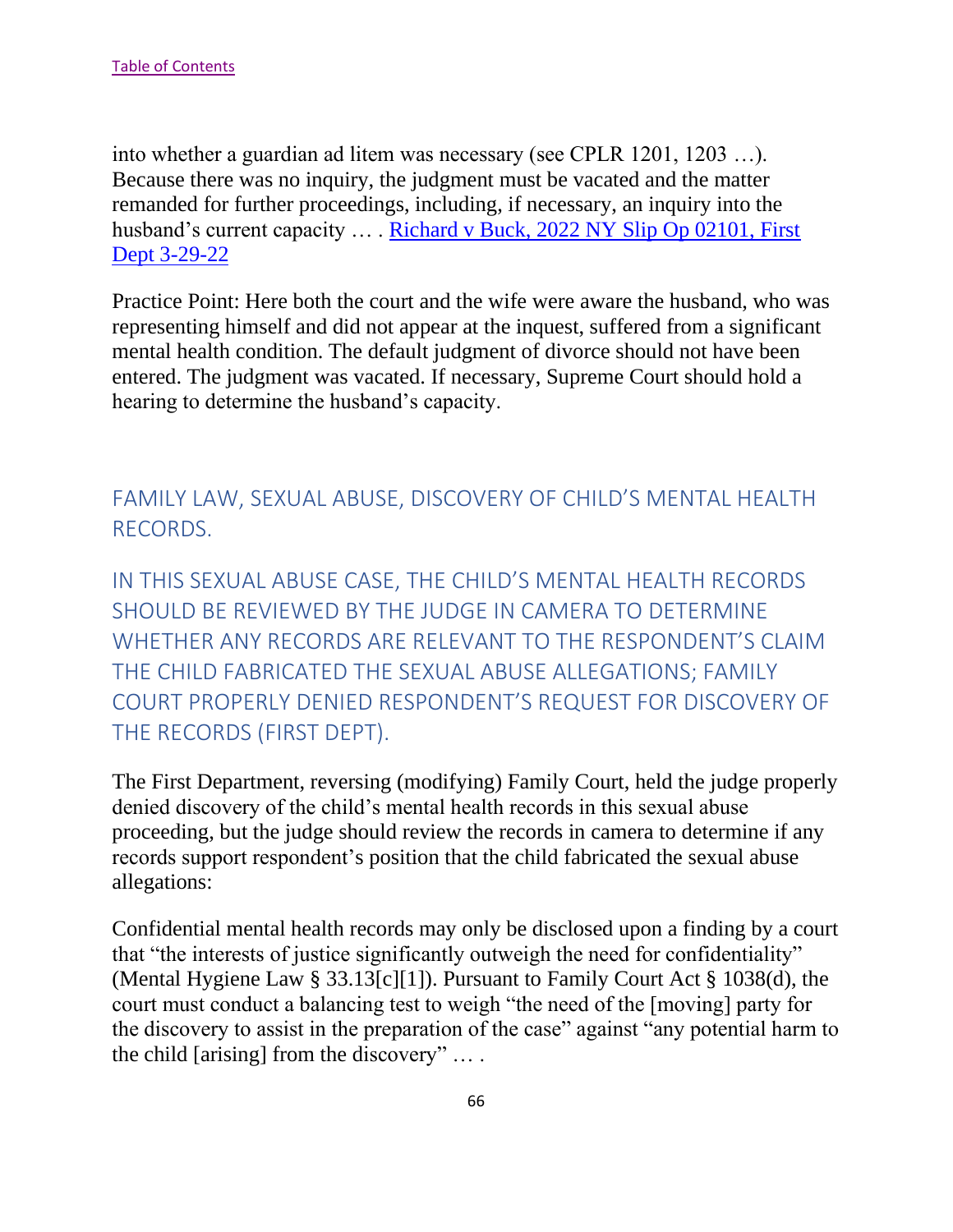… [G]iven respondent's need to prepare his defense, his right to impeach the child's credibility as she is likely to be a witness, and the child's diminished interest in the confidentiality of older records from an institution that is not currently providing services to her, we find that an in camera review of the … records is warranted … . …

… [W]e find that the Family Court properly denied his request for those records … . Were a court to grant such a request on the sparse showing in this case, virtually every child's therapy records would be subject to exposure. [Matter of Briany T.](https://nycourts.gov/reporter/3dseries/2022/2022_00629.htm)  [\(Justino G.\), 2022 NY Slip Op 00629, First Dept 2-1-22](https://nycourts.gov/reporter/3dseries/2022/2022_00629.htm)

### FORECLOSURE, ACCRUAL OF INTEREST.

IN THIS FORECLOSURE ACTION, THE ACCRUAL OF INTEREST SHOULD HAVE BEEN TOLLED DURING THE BANK'S UNEXPLAINED DELAYS IN PROCURING AND ENTERING AN ORDER OF REFERENCE (SECOND DEPT).

The Second Department, reversing (modifying) Supreme Court, determined the accrual of interest should have been tolled during the bank's unexplained delays in procuring and entering an order or reference:

Supreme Court properly found that the nearly 17-month delay in the plaintiff's service of the notice of entry of the order of reference entered April 30, 2014, was excessive … . However, it improvidently exercised its discretion in tolling the accrual of interest for only one year, as it should have been tolled for the entire period from April 30, 2014, through September 9, 2015. In addition, the court should have also tolled the accrual of interest for the time periods in which the plaintiff made two motions for an order of reference after its initial motion for an order of reference was denied for administrative reasons … . The tolling of the accrual of interest during these time periods is not … penalizing the plaintiff for losing its motions, but is instead a response to the plaintiff's unexplained delay in prosecuting the action by failing to promptly move for relief after the denial of its first and second motions. … [A]fter the plaintiff's first motion for an order of reference was denied in August 2011, it failed to move again until February 2013. After the second motion was denied in September 2013, the plaintiff did not make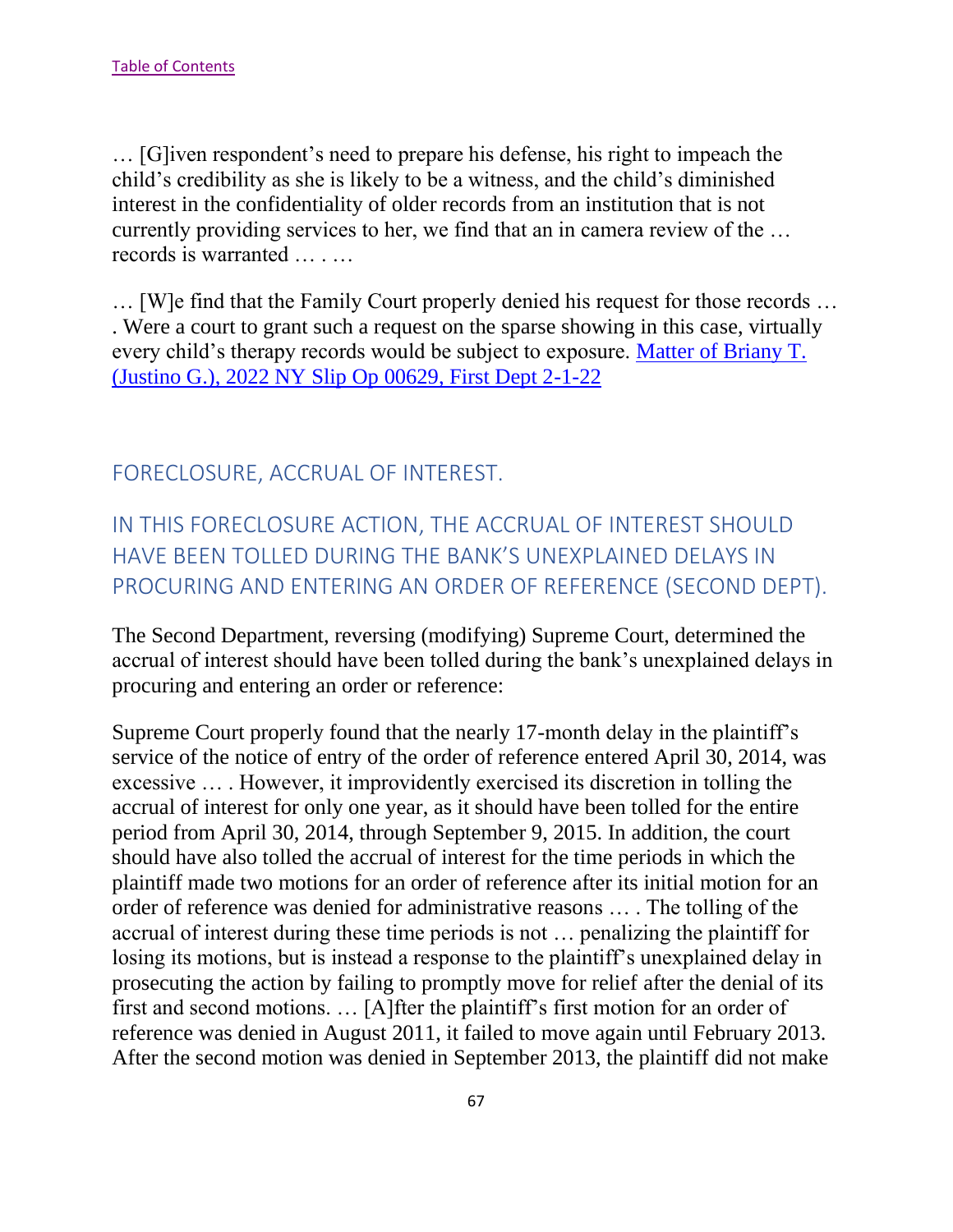its third motion until February 2014. [Deutsche Bank Natl. Trust Co. v Ould-](https://nycourts.gov/reporter/3dseries/2022/2022_00167.htm)[Khattri, 2022 NY Slip Op 00167, Second Dept 1-12-22](https://nycourts.gov/reporter/3dseries/2022/2022_00167.htm)

FREEDOM OF INFORMATION LAW (FOIL), TAXI LICENSES, CRMINAL CONVICTIONS.

PETITIONER SOUGHT RECORDS FROM THE NYC TAXI AND LIMOUSINE COMMISSION (TLC) TO DETERMINE HOW THE COMMISSION WAS HANDLING LICENSE APPLICANTS WITH CRIMINAL CONVICTIONS; THE REQUEST SHOULD NOT HAVE BEEN DENIED; MATTER REMITTED FOR IN CAMERA REVIEW (FIRST DEPT).

The First Department, reversing Supreme Court, determined petitioner's request for records from the NYC Taxi and Limousine Commission (TLC), including fitness interview decisions (FID"s) should not have been denied. The matter was remitted to Supreme Court for an in camera review of the records:

The Driver's Privacy Protection Act (DPPA) (18 USC § 2721 et seq.) does not impose a blanket prohibition on disclosure of all motor vehicle records. Instead, the law restricts disclosure of "personal information," which includes personal identifiers of the type that petitioner agrees should be redacted. Moreover, even as to such personal information, the DPPA still expressly provides for disclosure in various circumstances, such as for research purposes, where the personal information will not be further disclosed … . Motor vehicle records under the DPPA are thus not the kind of records as to which production is absolutely prohibited, as long as they are redacted … .

The record is not clear as to what extent it is possible to anonymize production of the TLC fitness interview decisions (FIDs), which petitioner seeks in order to assess whether the TLC has been applying fair standards in its decision making on licensing determinations with respect to people with one or more criminal convictions … . [Matter of Brooklyn Legal Servs. v New York City Taxi &](https://nycourts.gov/reporter/3dseries/2022/2022_00809.htm)  [Limousine Commn., 2022 NY Slip Op 00809, First Dept 2-8-22](https://nycourts.gov/reporter/3dseries/2022/2022_00809.htm)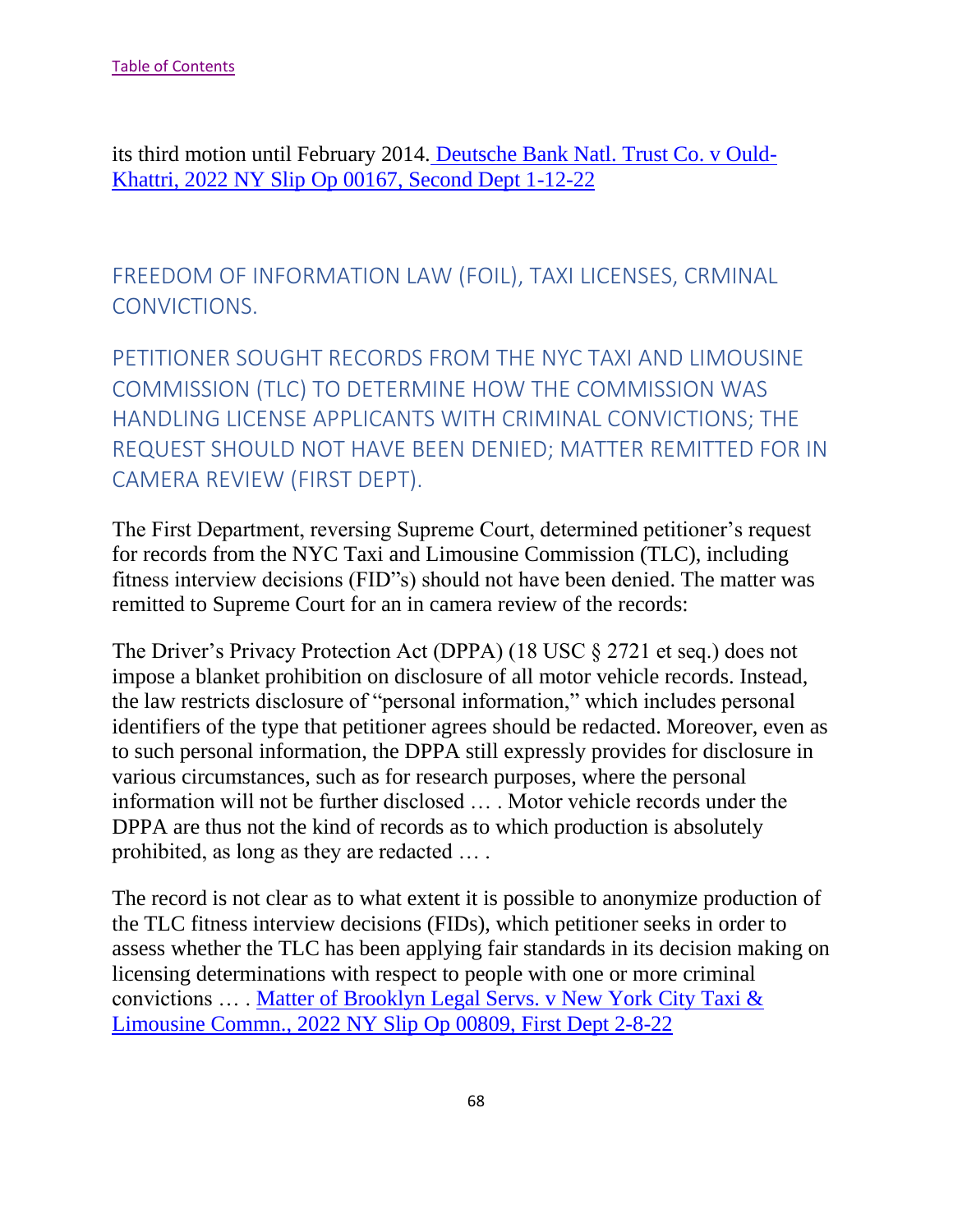HUMAN RIGHTS LAW, MUNICIPAL LAW, BUILDING ACCESS FOR DISABLED PERSONS.

THE FACT THAT THE CITY BUILDING CODE DID NOT REQUIRE DISABLED-ACCESS TO THE THIRD FLOOR OF DEFENDANT RESTAURANT DID NOT CONFLICT WITH THE FACT THAT THE HUMAN RIGHTS LAW MAY REQUIRE SUCH ACCESS (FIRST DEPT).

The First Department, reversing Supreme Court, determined plaintiff, a disabled wheelchair user, had standing to bring a discrimination action against defendant restaurant alleging the third floor of the restaurant was not accessible. The fact that the NYC Building Code did not require disabled-access to the third floor based on the square-footage did not conflict with the Human Rights Law which may require access:

The Building Code and disability discrimination laws serve different purposes and can easily be enforced and harmonized. The Building Code serves foremost to ensure safety in construction and maintenance of structures. The accessibility provision at issue simply states that no disabled access is required for building areas which measure less than 2,500 square feet. The provision does not prohibit building owners from providing such access — it simply provides that, for purposes of the Building Code, no such access is required.

The disability discrimination laws are designed, as pertinent here, to ensure that disabled persons have reasonable access to public accommodations. While the Building Code might not require disabled access under the circumstances present here, this does not mean that more may not be required under the State and City Human Rights Laws' (HRLs) disability discrimination provisions. In this, there is no conflict. To the extent there is any tension between the Building Code's provisions and the HRLs, such tension may be remedied by the rule of reasonableness which is an integral component of the HRLs' requirement that disabled persons be reasonably accommodated (see Executive Law § 296[c][i]; Administrative Code of City of NY § 8-107[15][b]). [Jones v McDonald's Corp.,](https://nycourts.gov/reporter/3dseries/2022/2022_00814.htm)  [2022 NY Slip Op 00814, First Dept 2-8-22](https://nycourts.gov/reporter/3dseries/2022/2022_00814.htm)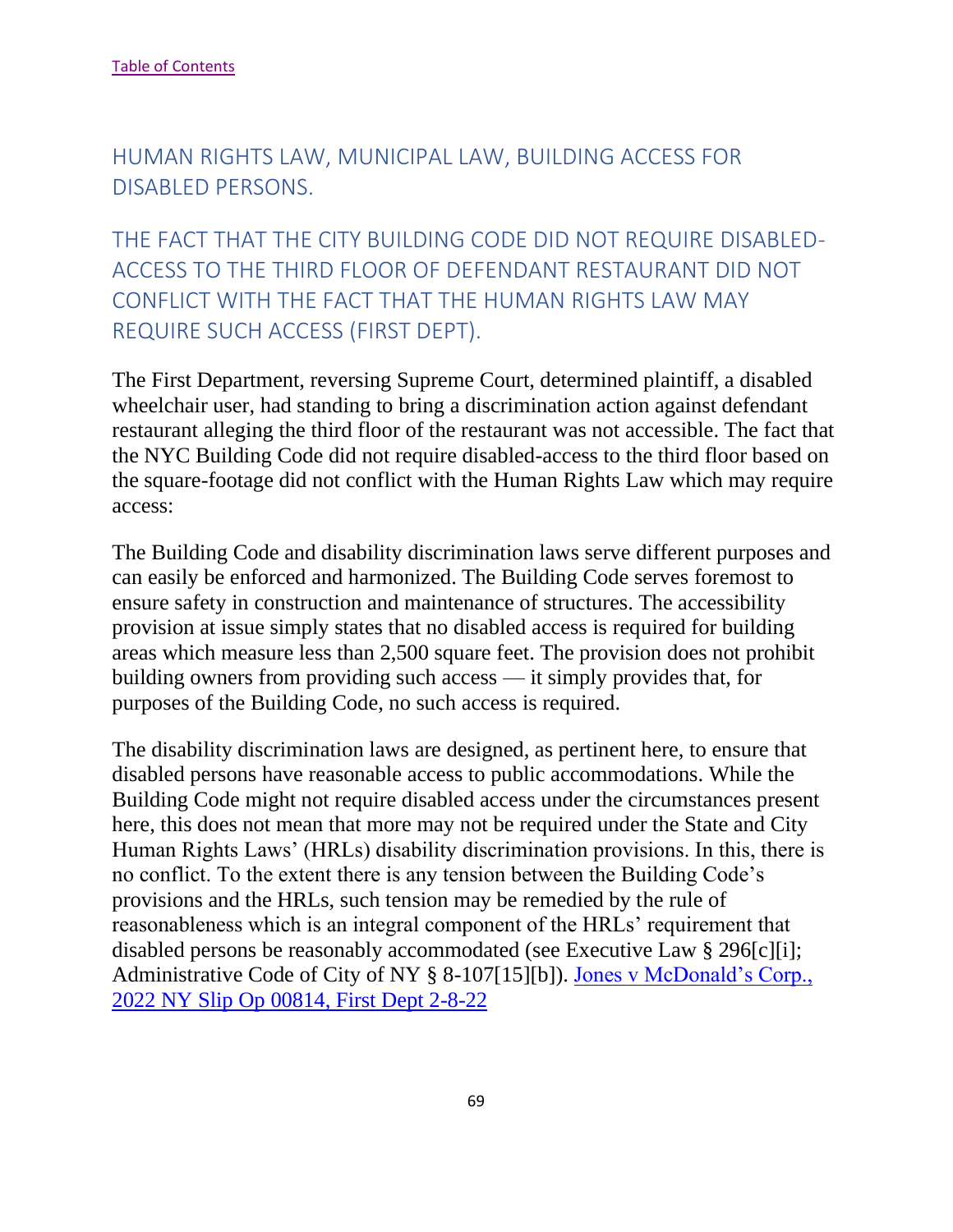#### INSURANCE LAW, NO-FAULT, INDEPENDENT MEDICAL EXAM.

TO BE ENTITLED TO SUMMARY JUDGMENT BASED ON A PATIENT'S FAILURE TO SHOW UP FOR AN INDEPENDENT MEDICAL EXAMINATION (IME), THE NO-FAULT INSURER MUST SHOW BOTH THAT THE PATIENT DID NOT SHOW UP AND THE REQUEST FOR THE IME AND THE SCHEDULING OF THE IME COMPLIED WITH THE REQUIRED TIME-FRAMES (FIRST DEPT).

The First Department, reversing Supreme Court, determined plaintiff-insurer's motion for summary judgment in this no-fault insurance action should not have been granted. Although an insurer need not pay no-fault claims if the patient did not appear for an independent medical examination (IME), in order to warrant an award of summary judgment the insurer must demonstrate compliance with the required time frames for requesting and scheduling the IME:

The failure to appear for a properly scheduled independent medical examination (IME) requested by the insurer "when, and as often as, it may reasonably require is a breach of a condition precedent to coverage under the no-fault policy" and vitiates coverage ab initio … . However, to meet its prima facie burden for summary judgment where it has denied a claim for no-fault benefits based on a patient's failure to appear for an IME, the insurer must establish that it requested IMEs in accordance with the procedures and time frames set forth in the no-fault implementing regulations and that the patient did not appear … . Because it is impossible to discern from the record in each case here whether plaintiff complied with the requisite time frames requiring it to request IMEs within 15 days of receiving appellants' claims and scheduling the IMEs for within 30 days of receiving their claims (11 NYCRR 65-3.5[b],[d] ), plaintiff failed to establish its prima facie entitlement to summary judgment … . [American Tr. Ins. Co. v](https://nycourts.gov/reporter/3dseries/2022/2022_00963.htm)  [Martinez, 2022 NY Slip Op 00963, First Dept 2-15-22](https://nycourts.gov/reporter/3dseries/2022/2022_00963.htm)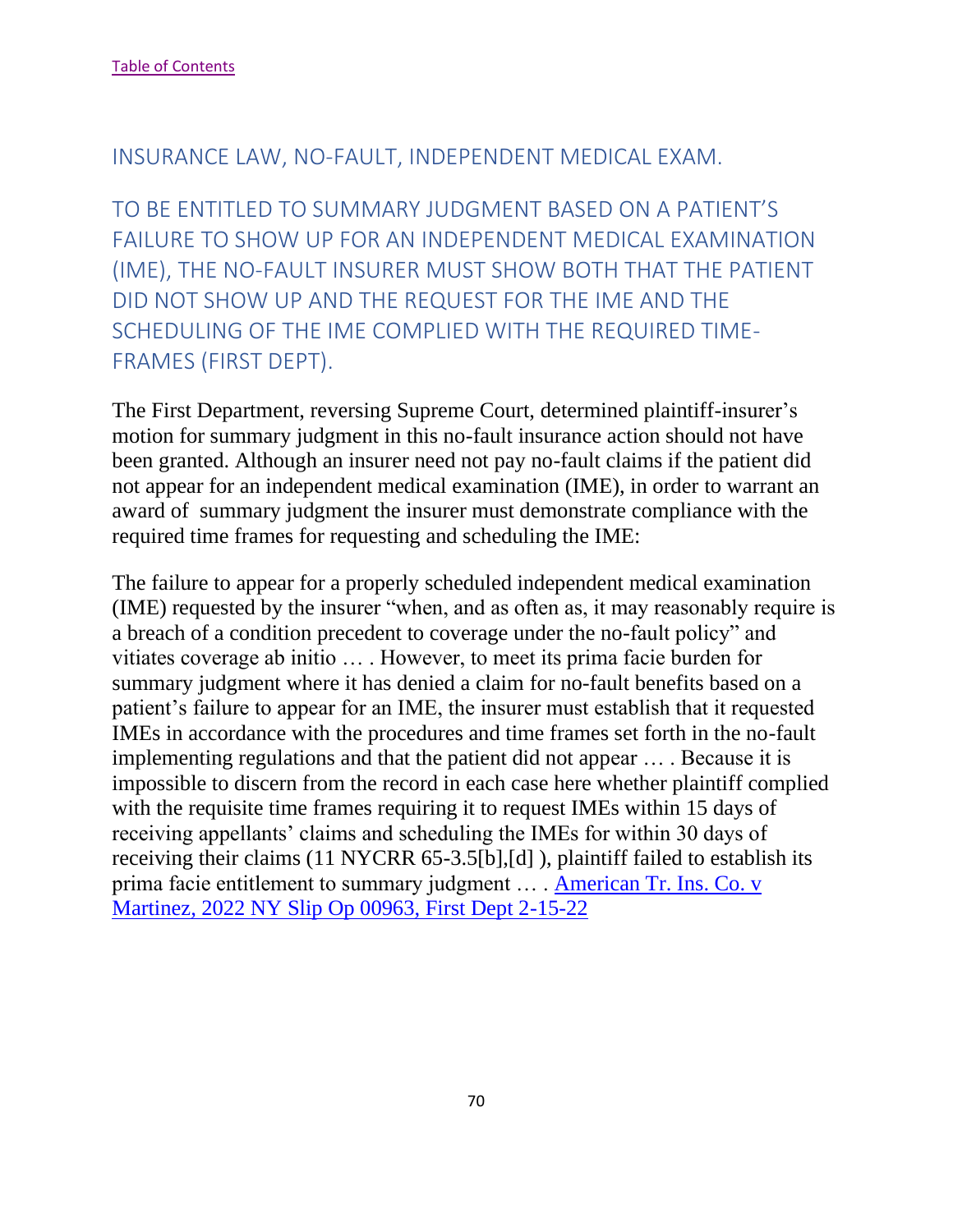INSURANCE LAW, MUNICIPAL LAW, SOCIAL SERVICES LAW, BASIC ECONOMIC LOSS.

THE NYC HUMAN RESOURCES ADMINISTRATION (HRA) WAS NOT ENTITLED TO ANY OF THE PROCEEDS OF PLAINTIFF'S CAR-ACCIDENT SETTLEMENT BECAUSE THE SETTLEMENT DID NOT INCLUDE MEDICAL EXPENSES; PLAINTIFF WAS BARRED FROM RECOVERY OF MEDICAL COSTS BECAUSE HER BASIC ECONOMIC LOSS WAS LESS THAN \$50,000 (INS LAW 5102) (FIRST DEPT).

The First Department, reversing Supreme Court, determined no part of plaintiff's automobile accident settlement was available to satisfy a medical lien held by the NYC Human Resources Administration (HRA) because the settlement did not include medical expenses:

HRA asserted a lien on the proceeds of plaintiff's settlement of an action arising out of an automobile accident in an amount representing the total amount of the medical bills it paid in connection with the treatment of the injuries plaintiff sustained in the accident (see Social Services Law § 104-b). However, plaintiff was barred from suing for medical expenses, because her basic economic losses were less than \$50,000 (see Insurance Law § 5102[a]). Moreover, in light of the particular record before us, no portion of the proceeds of the settlement represents medical expenses, and HRA may not recover any portion of the proceeds for its medical costs … . [Marmol v Mutino, 2022 NY Slip Op 00970, First Dept 2-15-22](https://nycourts.gov/reporter/3dseries/2022/2022_00970.htm)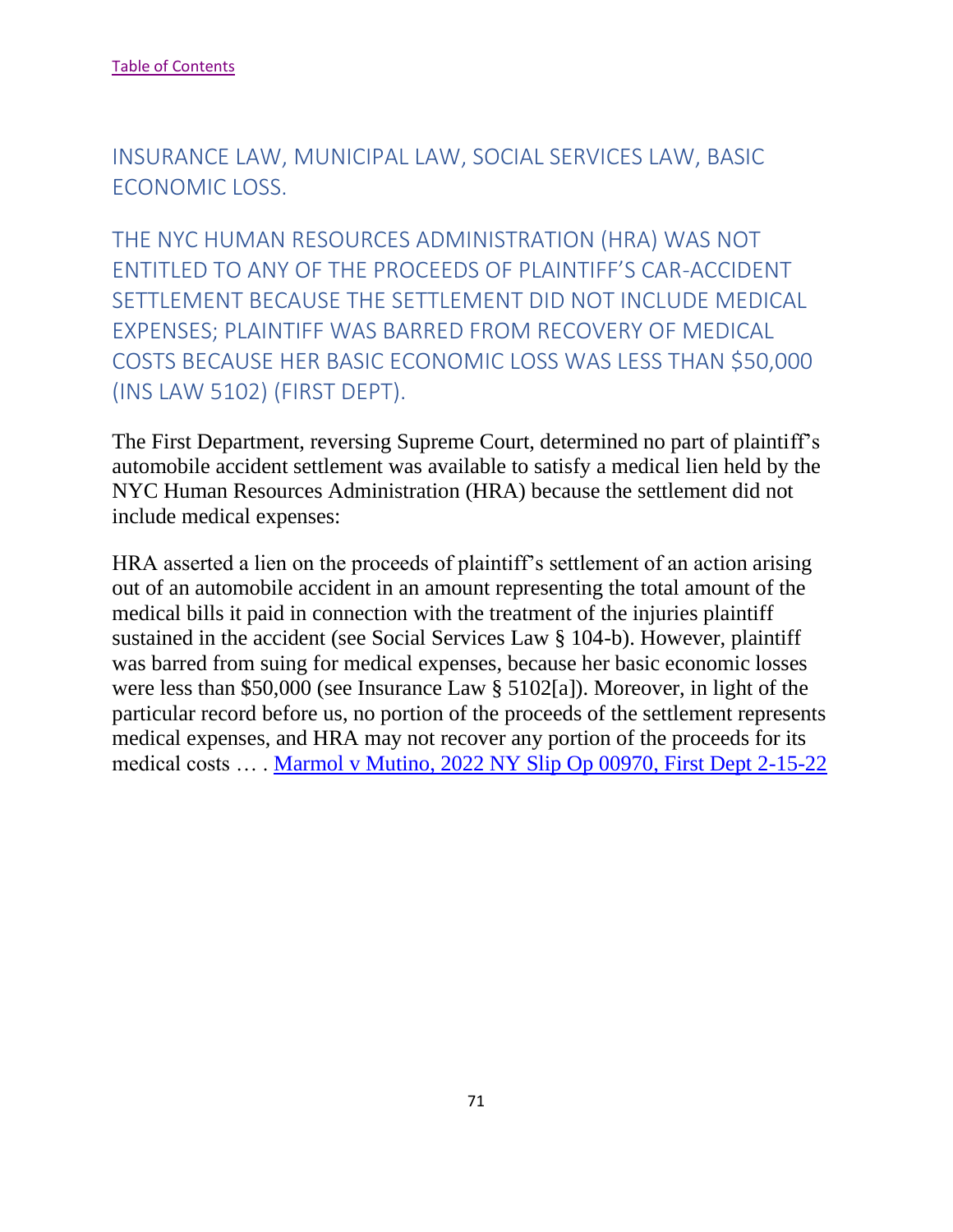#### INSURANCE LAW, NO-FAULT, INDEPENDENT MEDICAL EXAM.

IN THIS NO-FAULT INSURANCE MATTER, PLAINTIFF INSURER DID NOT DEMONSTRATE COMPLIANCE WITH THE NYCRR SUCH THAT IT WAS ENTITLED TO SUMMARY JUDGMENT BASED UPON THE INSURED'S FAILURE TO APPEAR FOR AN INDEPENDENT MEDICAL EXAMINATION (FIRST DEPT).

The First Department, reversing Supreme Court, determined plaintiff insurer did not demonstrate it was entitled to summary judgment based upon the insured's failure to appear for an independent medical examination (IME):

[Plaintiff insurer's] its motion papers did not demonstrate that it sustained its burden of showing that it complied with New York State no-fault regulations (11 NYCRR § 65-3.5[b], [d]) governing the timeframes for scheduling IMEs ... .. Specifically, plaintiff did not establish that it timely requested the IMEs under the applicable no-fault regulations, since plaintiff's motion papers did not establish the dates of the verification forms that it received from the medical provider defendants; therefore, it is not possible to determine whether plaintiff sent the appropriate notices within 15 business days or 30 calendar days of receiving the forms, as required under (11 NYCRR) § 65-3.5(b) and (d) … [American Tr. Ins.](https://nycourts.gov/reporter/3dseries/2022/2022_01871.htm)  [Co. v Alcantara, 2022 NY Slip Op 01871, First Dept 3-17-22](https://nycourts.gov/reporter/3dseries/2022/2022_01871.htm)

Practice Point: An insurer must show compliance with the regulatory timeframes for scheduling an independent medical examination (IME) before it will be entitled to summary judgment based on an insured's failure to appear at an IME.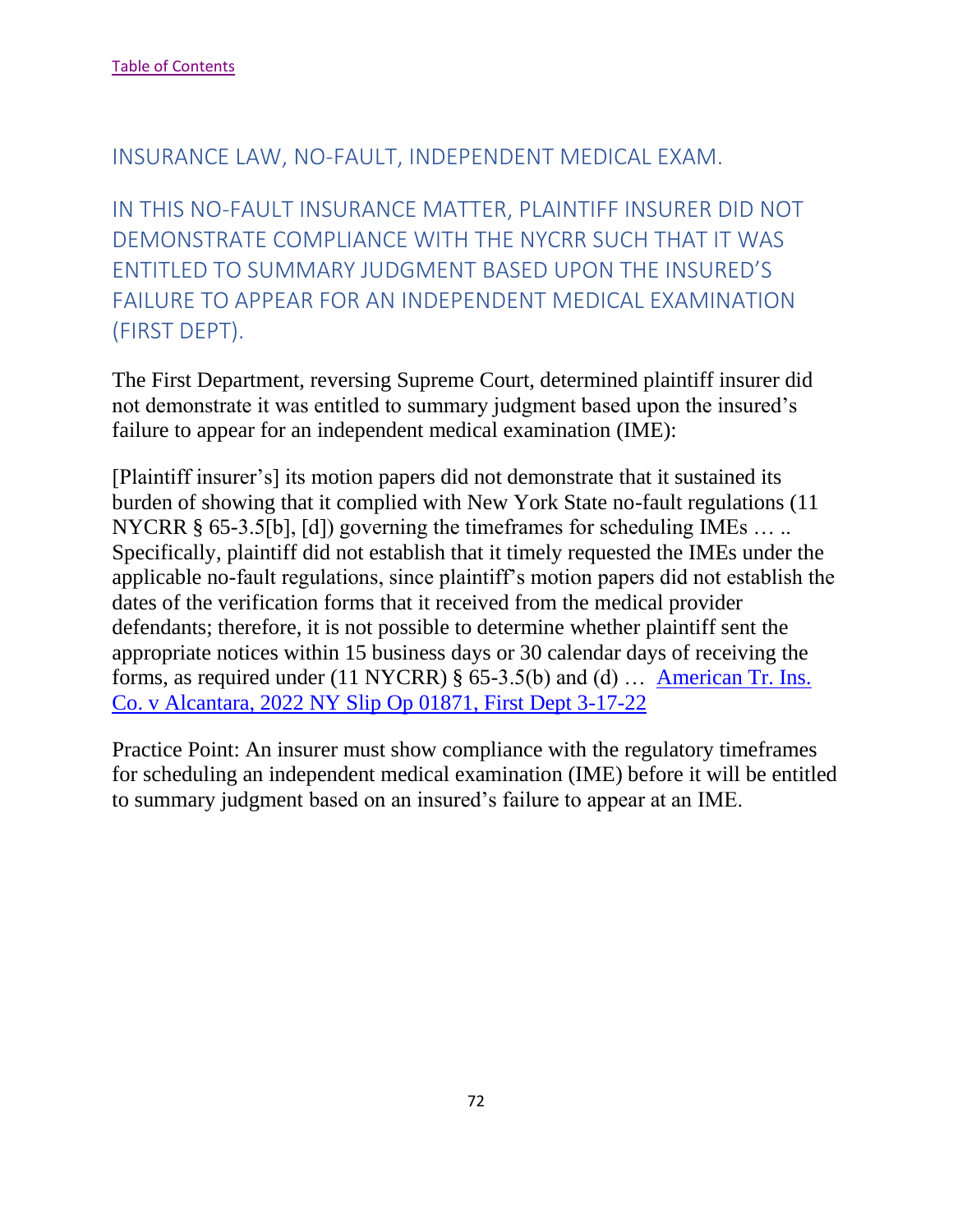## INSURANCE LAW, SECURITIES, FIDELITY BONDS.

# DEFENDANT COMMODITY FUTURES BROKER IS ENTITLED TO COVERAGE UNDER FIDELITY BONDS FOR LOSSES INCURRED BY THE CRIMINAL ACTIONS OF A BROKER AMOUNTING TO \$141 MILLION (FIRST DEPT).

The First Department, reversing (modifying) Supreme Court, in a full-fledged opinion by Justice Kapnick, determined defendant MF Global was entitled to coverage under fidelity bonds for losses incurred by the criminal actions of a broker, Dooley, for which Dooley was ordered to pay restitution to MF Global in the amount of \$141 million:

This 2009 declaratory judgment action involves a \$141 million insurance coverage dispute between plaintiffs New Hampshire Insurance Company, Liberty Mutual Insurance Company, and Axis Reinsurance Company (Insurers) and defendant, commodity futures broker MF Global Finance USA, Inc. (MF Global). New Hampshire issued the primary bond insurance policy to MF Global's predecessor and Liberty Mutual and Axis Reinsurance each issued excess financial institution bonds, covering the same policy period and incorporating the provisions and terms of the primary bond. Defendant MF Global seeks coverage under those bonds for a trading loss incurred in February 2008 by Evan Brent Dooley, a broker for MF Global, who in 2012 pleaded guilty to exceeding speculative position limits in violation of 7 USC §§ 6a and 13(a)(5). Dooley was sentenced to five years' imprisonment and one year of supervised release and was ordered to pay restitution of over \$141 million to MF Global upon release from prison.

… [W]e hold that defendant is covered under the fidelity bonds for its loss and is entitled to summary judgment in its favor…. . [New Hampshire Ins. Co. v MF](https://nycourts.gov/reporter/3dseries/2022/2022_01880.htm)  [Global Fin. USA Inc., 2022 NY Slip Op 01880, First Dept 3-17-22](https://nycourts.gov/reporter/3dseries/2022/2022_01880.htm)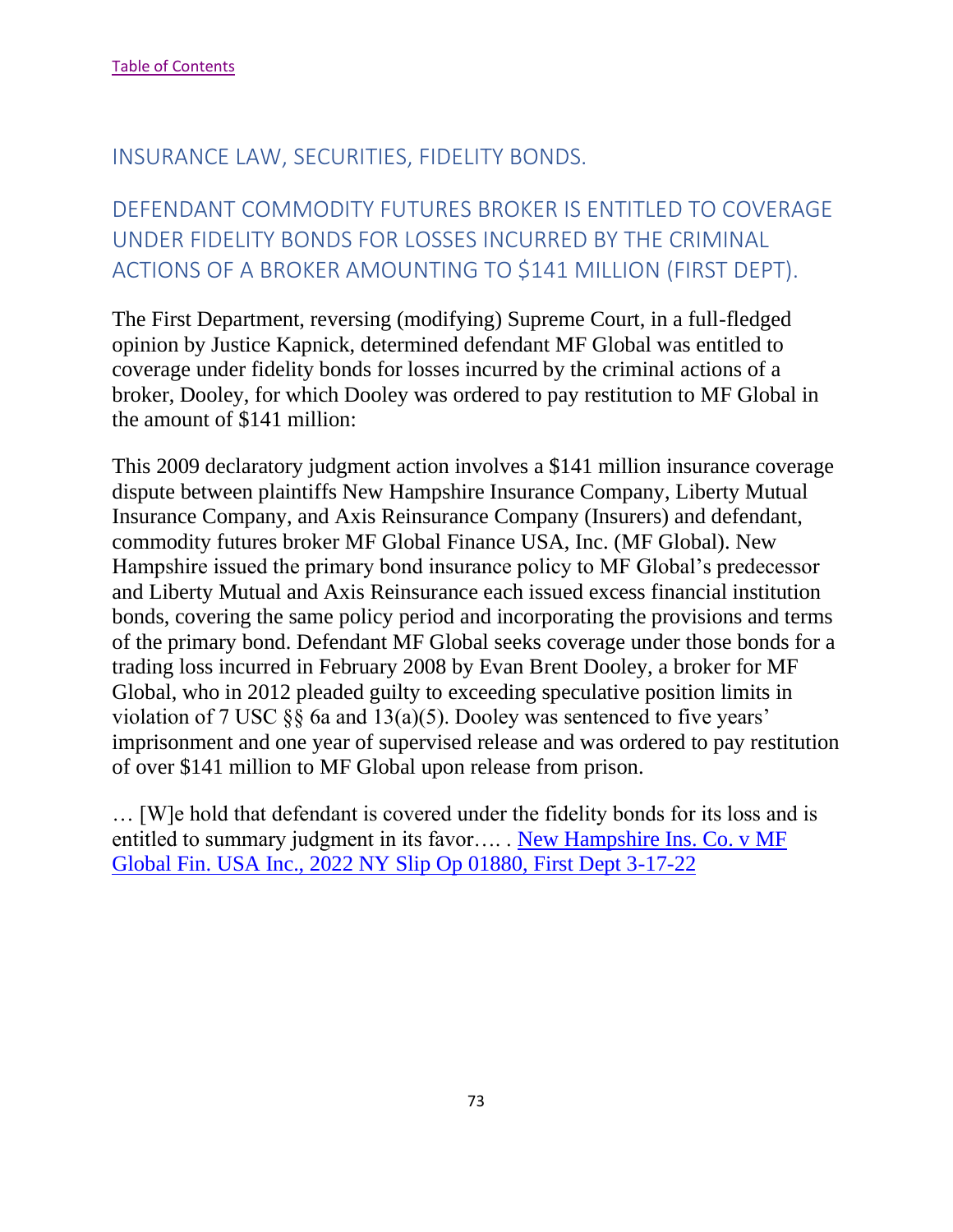#### LABOR LAW-CONSTRUCTION LAW, DEFICIENT EXPERT AFFIDAVIT.

DEFENDANT'S EXPERT'S AFFIDAVIT ITSELF RAISED QUESTIONS OF FACT AND WAS OTHERWISE DEFICIENT IN THIS LABOR LAW 240(1) LADDER FALL CASE; DEFENDANT'S MOTION FOR SUMMARY JUDGMENT SHOULD NOT HAVE BEEN GRANTED (FIRST DEPT).

The First Department, reversing Supreme Court, determined plaintiff's Labor Law 240(1) cause of action should not have been dismissed. Plaintiff alleged he fell off a ladder while cleaning glass with an extension pole. The court noted that the defendant's expert affidavit was deficient and itself raised questions of fact precluding summary judgment in favor of the defendant:

Summary dismissal of the Labor Law § 240(1) claim is precluded by issues of fact as to whether plaintiff was exposed to an elevation-related risk "attendant to his work [of washing windows] as it was intended to be performed" ... . Plaintiff testified that he performed the work using an extension pole with a squeegee attached to one end, while both of his feet were on the rung one or two steps below the top of a 12-foot ladder. Plaintiff was unable to estimate the height of the glass except that it was more than 15 feet above the floor, but he stated that he could not have cleaned the glass while standing on the floor because he would not have been able to apply sufficient force to the glass. \* \* \*

The [defendant's] expert's statements raised issues of fact as to his own credibility in opining that plaintiff could have cleaned all of the glass while standing on the floor and plaintiff's description of the supplies he needed to use and did use in performing the work. [Durasno v 680 Fifth Ave. Assoc., L.P., 2022 NY Slip Op](https://nycourts.gov/reporter/3dseries/2022/2022_01413.htm)  [01413, First Dept 3-8-22](https://nycourts.gov/reporter/3dseries/2022/2022_01413.htm)

Practice Point: Here the defendant's expert's affidavit failed to address all of the allegations made by plaintiff in this Labor Law 240(1) ladder-fall case and raised issues as to the expert's credibility. Defendant's motion for summary judgment should not have been granted.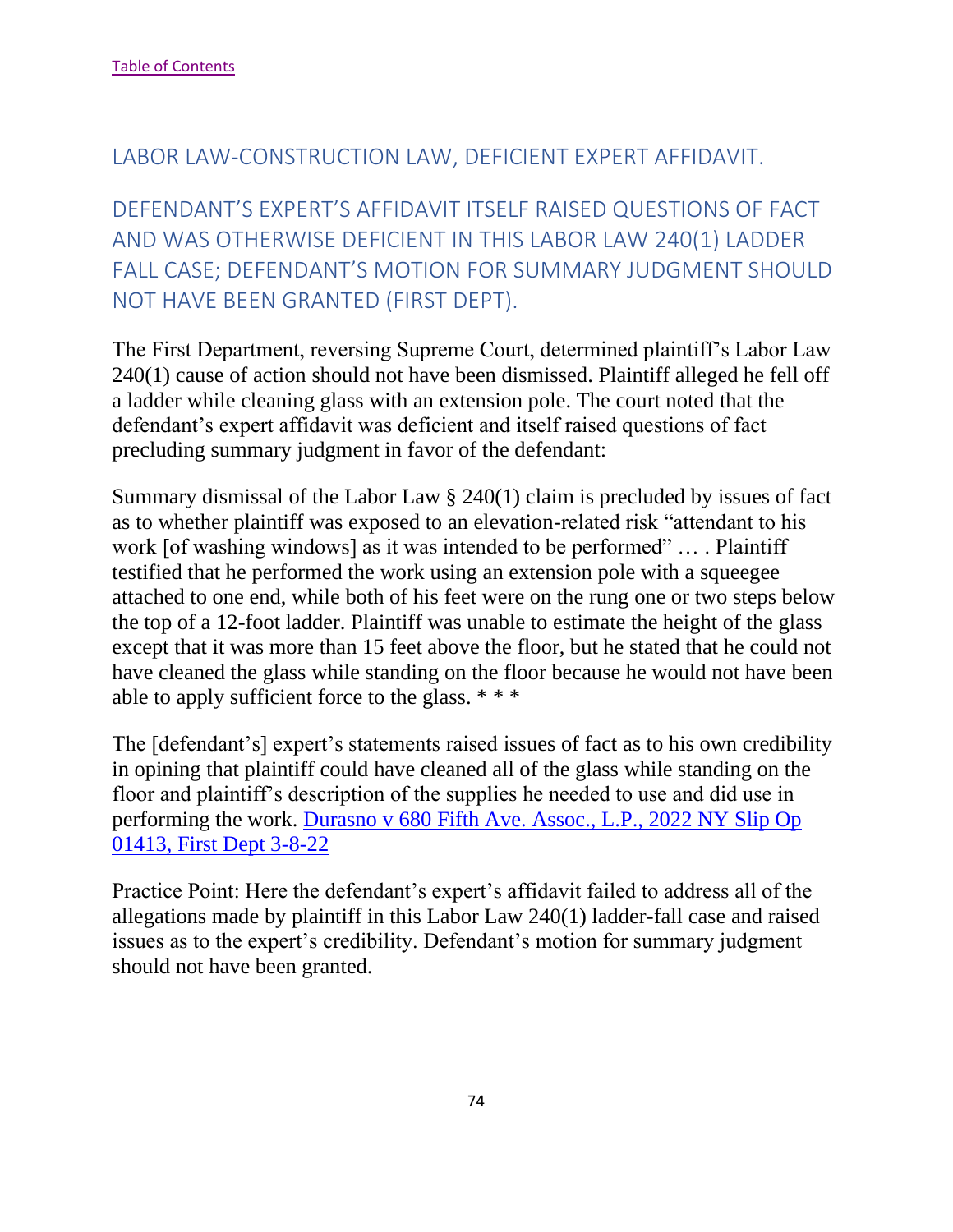#### LABOR LAW-CONSTRUCTION LAW, ELEVATION DIFFERENTIAL.

PLAINTIFF WAS WALKING UP AN EARTHEN RAMP WHEN HE WAS STRUCK BY AN EXCAVATOR AND ROLLED DOWN THE RAMP; THERE WAS NO "SIGNIFICANT ELEVATION DIFFERENTIAL" SUCH THAT LABOR LAW 24O (1) WOULD APPLY (FIRST DEPT).

The First Department, reversing (modifying) Supreme Court, determined the circumstances of plaintiff's injury did not fit the "elevation-related" element of a Labor Law 240(1) cause of action. Plaintiff was walking up an earthen ramp when he was struck by an excavator and rolled down the ramp:

Labor Law § 240(1) is inapplicable to this case because plaintiff's injuries were not "the direct consequence of a failure to provide adequate protection against a risk from a physically significant elevation differential" … . Plaintiff was struck by an excavator; the fact that at the time he was bringing debris up an earthen ramp, or that he rolled down the ramp after being struck, does not give rise to a cause of action pursuant to Labor Law § 240(1) … . [Herrera v Kent Ave. Prop. III LLC,](https://nycourts.gov/reporter/3dseries/2022/2022_01738.htm)  [2022 NY Slip Op 01738, First Dept 3-15-22](https://nycourts.gov/reporter/3dseries/2022/2022_01738.htm)

Practice Point: Plaintiff was walking up an earthen ramp when he was struck by an excavator and rolled down the ramp. There was no failure to provide equipment to protect against an elevation-related hazard such that Labor Law 240 (1) would apply.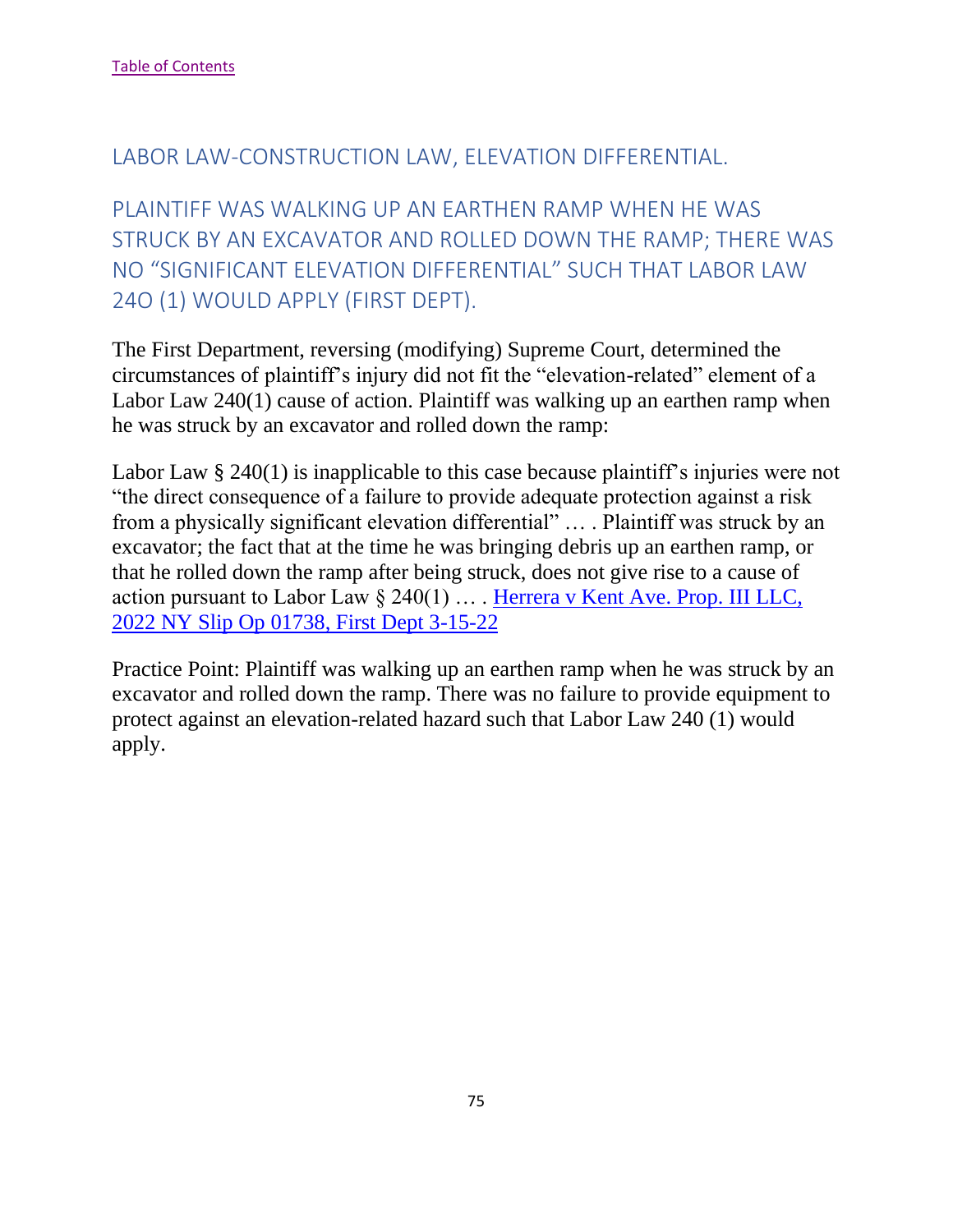#### LABOR LAW-CONSTRUCTION LAW, FALLING OBJECT.

THE WRENCH WHICH FELL AND STRUCK PLAINTIFF COULD HAVE BEEN TETHERED TO THE WORKER WHO DROPPED IT; PLAINTIFF WAS ENTITLED TO SUMMARY JUDGMENT ON HIS LABOR LAW 240(1) CAUSE OF ACTION; PLAINTIFF NEED NOT SUBMIT AN EXPERT AFFIDAVIT (FIRST DEPT).

The First Department, reversing Supreme Court, determined plaintiff's motion for summary judgment on the Labor Law 240(1) cause of action should have been granted. A wrench slipped out of a co-worker's hand and fell 10 or 15 feet striking plaintiff. Defendant's expert opinion that the wrench could not be tethered to a wall missed the point that the wrench could be tethered to the worker. Plaintiff was not required to submit an expert opinion:

Plaintiff is entitled to summary judgment on the Labor Law § 240(1) claim based on [defendant] NYCHA's failure to provide an adequate safety device to protect him from falling objects that were required to be secured … . Third-party defendant Vestar, Inc.'s expert opinion that the wrench "could not have been functionally employed if it was secured/tethered on the parapet wall" completely misses the point, since the wrench could have been tethered to the worker. … [T]he accident report … made the recommendation "to use tethering devices while working from heights," to prevent reoccurrence of such an accident … . Contrary to NYCHA's and Vestar's contention, plaintiff was not required to proffer an expert affidavit … . [Rincon v New York City Hous. Auth., 2022 NY Slip Op](https://nycourts.gov/reporter/3dseries/2022/2022_00639.htm)  [00639, First Dept 2-1-22](https://nycourts.gov/reporter/3dseries/2022/2022_00639.htm)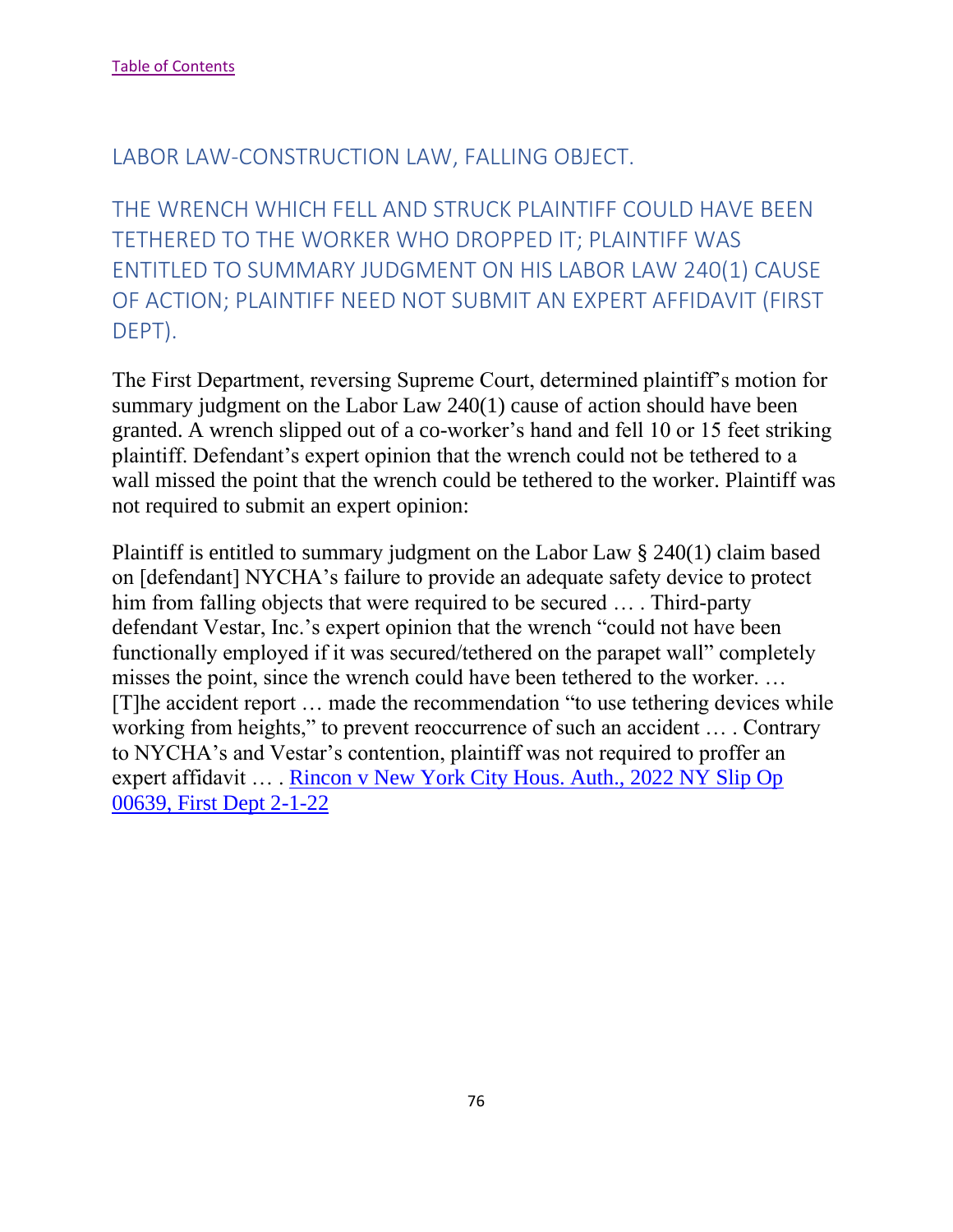#### LABOR LAW-CONSTRUCTION LAW, GRAVITY-RELATED EVENT.

A STACK OF SHEETROCK BOARDS WHICH WERE LEANING AGAINST A WALL FELL ON PLAINTIFF; THERE WERE QUESTIONS OF FACT ABOUT WHETHER IT WAS A GRAVITY-RELATED EVENT AND WHETHER THE ELEVATION DIFFERENTIAL WAS DE MINIMUS (FIRST DEPT).

The First Department, reversing (modifying) Supreme Court, determined there was a question of fact whether plaintiff could recover for injuries under Labor Law 240(1). A stack of 25 to 30 sheetrock boards which had been leaning against a wall fell on him. The court noted that the Labor Law 241(6) cause of action was properly dismissed because the incident happened in an apartment, not a "passageway:"

… [T]he record presents issues of fact as to whether plaintiff's injuries flowed directly from the application of the force of gravity to the sheetrock, whether the elevation differential was de minimis, and whether the combined weight of the sheetrock panels could generate a significant amount of force as it fell … . [Kuylen](https://nycourts.gov/reporter/3dseries/2022/2022_01419.htm)  [v KPP 107th St., LLC, 2022 NY Slip Op 01419, First Dept 3-8-22](https://nycourts.gov/reporter/3dseries/2022/2022_01419.htm)

Practice Point: A stack of sheetrock boards which had been leaning against a wall fell on plaintiff. There were questions of fact re: whether the accident was covered by Labor Law 240(1) as a gravity-related event where the elevation differential was not de minimus.

### LABOR LAW-CONSTRUCTION LAW, INTEGRAL PART OF THE WORK.

THE DUCT ON THE FLOOR WAS AN INTEGRAL PART OF THE DEMOLITION WORK, THEREFORE LABOR LAW 241 (6) DID NOT APPLY; THE DEFENDANT DID NOT SUPERVISE OR CONTROL PLAINTIFF'S WORK, THEREFORE LABOR LAW 200 DID NOT APPLY (FIRST DEPT).

The First Department, reversing Supreme Court, determined the air duct which caused plaintiff's fall was part of the demolition work plaintiff's employer was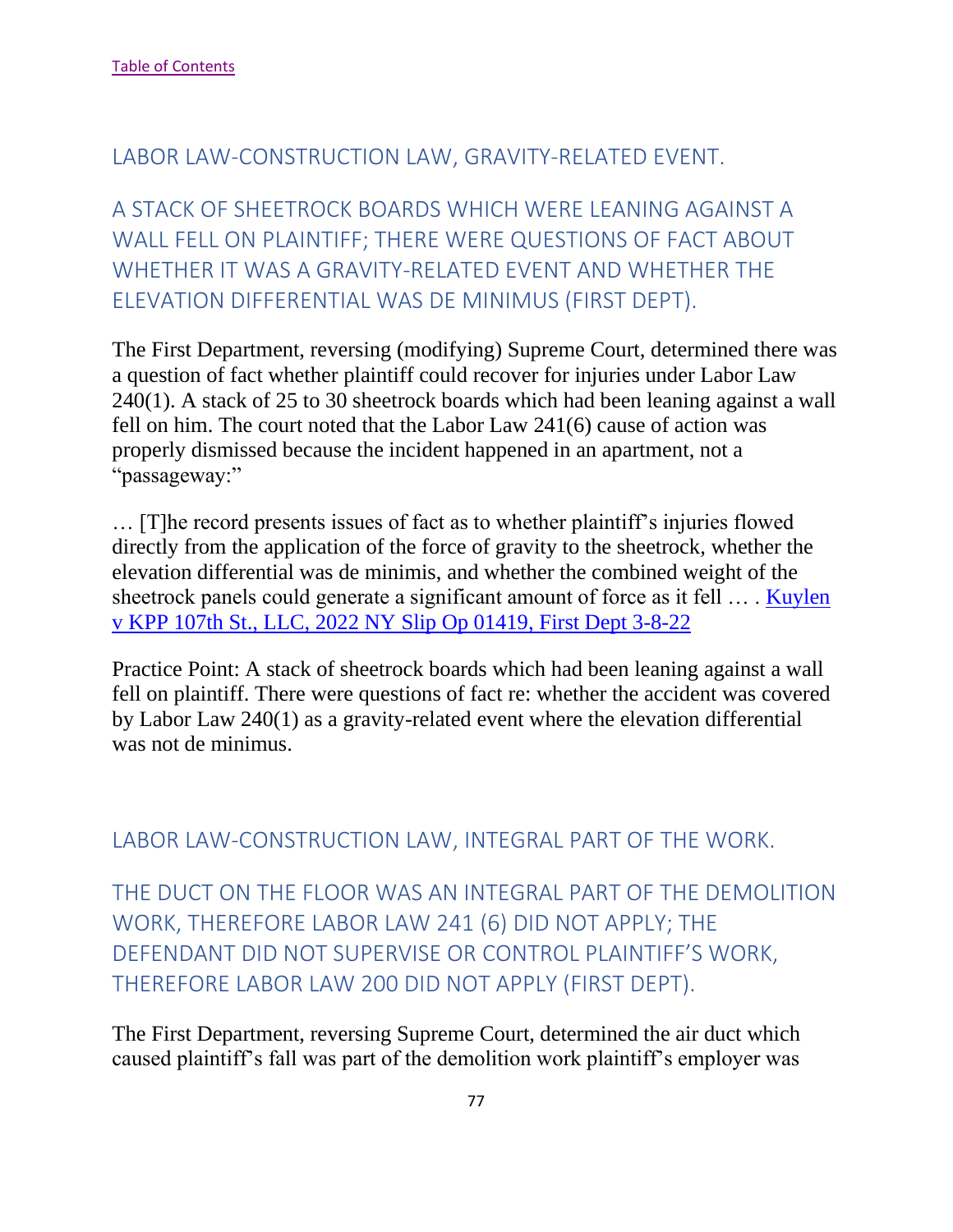hired to perform. Therefore Labor Law 241(6) was not applicable. In addition, Labor Law 200 did not apply to the defendant who did not supervise or control plaintiff's work:

Plaintiff fell after trying to climb over an air duct that was left on the floor as part of the demolition work his employer was subcontracted to perform. Accordingly, the air duct constituted an integral part of the work, and 12 NYCRR 23-1.7(e)(2) as a predicate for the Labor Law  $\S$  241(6) claim is inapplicable ... . Contrary to plaintiff's contention, defendant properly raised its "integral part" argument in its moving papers.

Defendant cannot be held liable under Labor Law § 200, because the presence of the air duct on the floor was a condition created by the means and methods of the work performed by plaintiff or his employer, and the record demonstrates that defendant had only general supervisory authority over the construction site and did not control plaintiff's work … . Plaintiff testified that he received instructions only from his employer's foremen … . [Mateo v Iannelli Constr. Co. Inc., 2022 NY Slip](https://nycourts.gov/reporter/3dseries/2022/2022_00010.htm)  [Op 00010, First Dept 1-4-22](https://nycourts.gov/reporter/3dseries/2022/2022_00010.htm)

LABOR LAW-CONSTRUCTION LAW, NO EVIDENCE OF CAUSE OF LADDER-FALL.

THERE WAS NO DIRECT OR CIRCUMSTANTIAL EVIDENCE OF THE CAUSE OF PLAINTIFF'S-DECEDENT'S FALL FROM A LADDER; ONLY A DEFECTIVE OR UNSAFE LADDER GIVES RISE TO LABOR LAW 240(1) LIABILITY; THE TRIER OF FACT WOULD HAVE TO RESORT TO SPECULATION; THE ACTION SHOULD HAVE BEEN DISMISSED (FIRST DEPT).

The First Department, reversing Supreme Court, determined plaintiff-decedent's Labor Law 240(1) and 241(6) causes of action should have been dismissed. Plaintiff's decedent fell from a ladder, but there were no witnesses and no evidence of the cause of the fall. The trier of fact would have been forced to speculate about whether the ladder was defective in some way: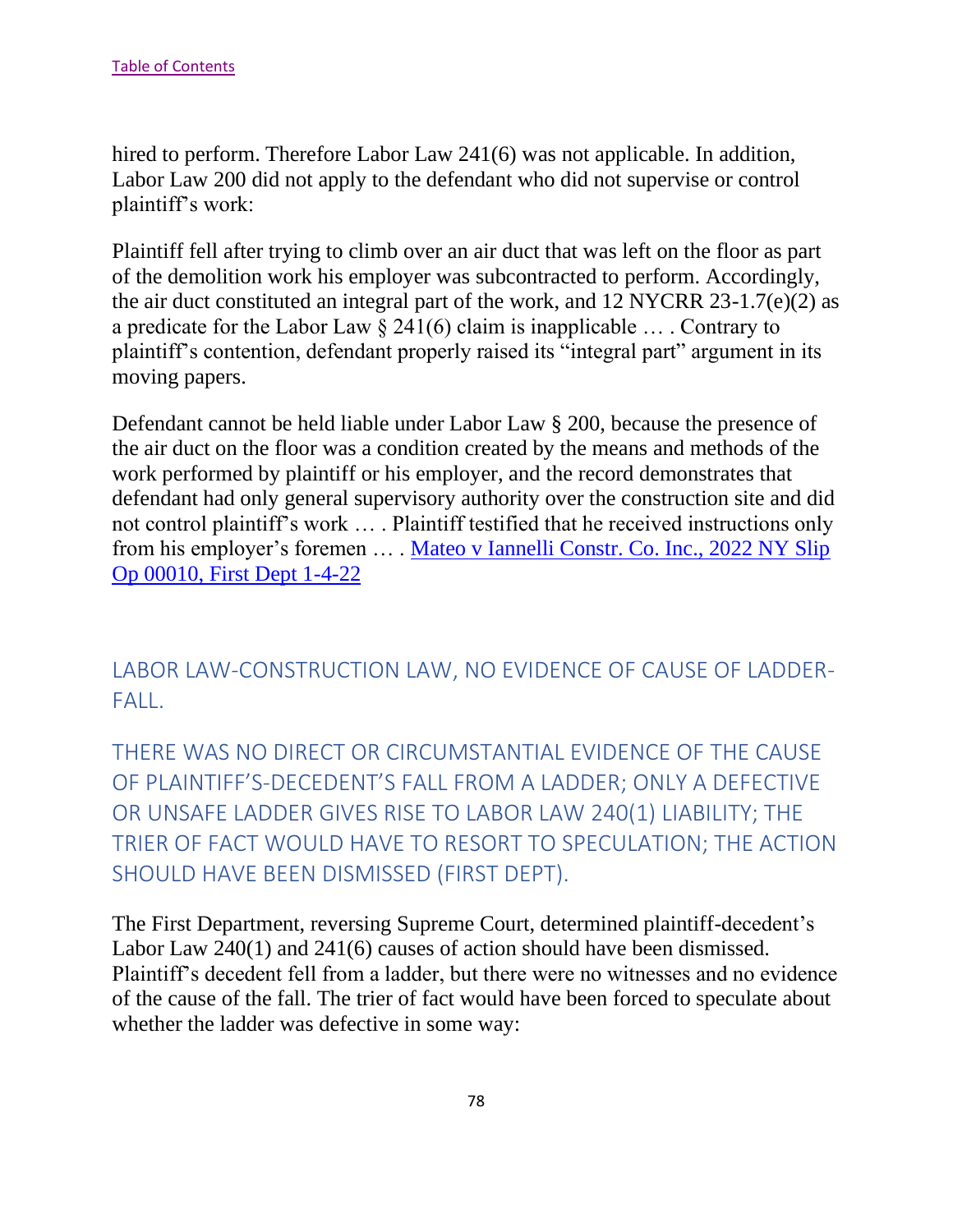[Defendants] Casur and 124 Ridge established their prima facie entitlement to judgment as a matter of law by demonstrating that no one was in a position to establish the cause of the accident, as there was no direct or circumstantial evidence as to how the accident happened … . In opposition, plaintiff failed to raise a triable issue of fact. Since the accident may well have been caused by a misstep or loss of balance, rather than by a defective or improperly secured ladder, any determination by the trier of fact as to the cause of the accident would be based upon speculation … . The Noseworthy doctrine (see Noseworthy v City of New York, 298 NY 76, 80-81 [1948])is not applicable to this case, since Casur and 124 Ridge's knowledge as to the cause of the accident is no greater than plaintiff's … [Public Adm'r of Queens County v 124 Ridge LLC, 2022 NY Slip Op 01522,](https://nycourts.gov/reporter/3dseries/2022/2022_01522.htm)  [First Dept 3-10-22](https://nycourts.gov/reporter/3dseries/2022/2022_01522.htm)

Practice Point: Falling from a ladder does not automatically trigger Labor Law 240(1) liability. There must be proof the ladder was defective or failed to protect the plaintiff in some way. Here there was no proof of the cause of plaintiff's decedent's fall so the action should have been dismissed.

## LABOR LAW-CONSTRUCTION LAW, OPEN AND OBVIOUS.

THE SCAFFOLD BRACING BAR OVER WHICH PLAINTIFF TRIPPED WAS OPEN AND OBVIOUS AND NOT INHERENTLY DANGEROUS; LABOR LAW 200 AND COMMON LAW NEGLIGENCE CAUSES OF ACTION DISMISSED (FIRST DEPT).

The First Department, reversing Supreme Court, determined the scaffold-bracing bar over which plaintiff tripped was open and obvious and not inherently dangerous. Therefore the Labor Law 200 and common law negligence causes of action should have been dismissed:

… [T]he horizontal cross-bracing bar affixed to the scaffold, about 14 inches above the ground, which plaintiff tripped over while attempting to step over it, was open and obvious, and not inherently dangerous … . Plaintiff, a carpenter for 28 years, testified that the cross-bracing was readily observable, he was aware of its presence, having stepped over it without incident on four to six prior occasions,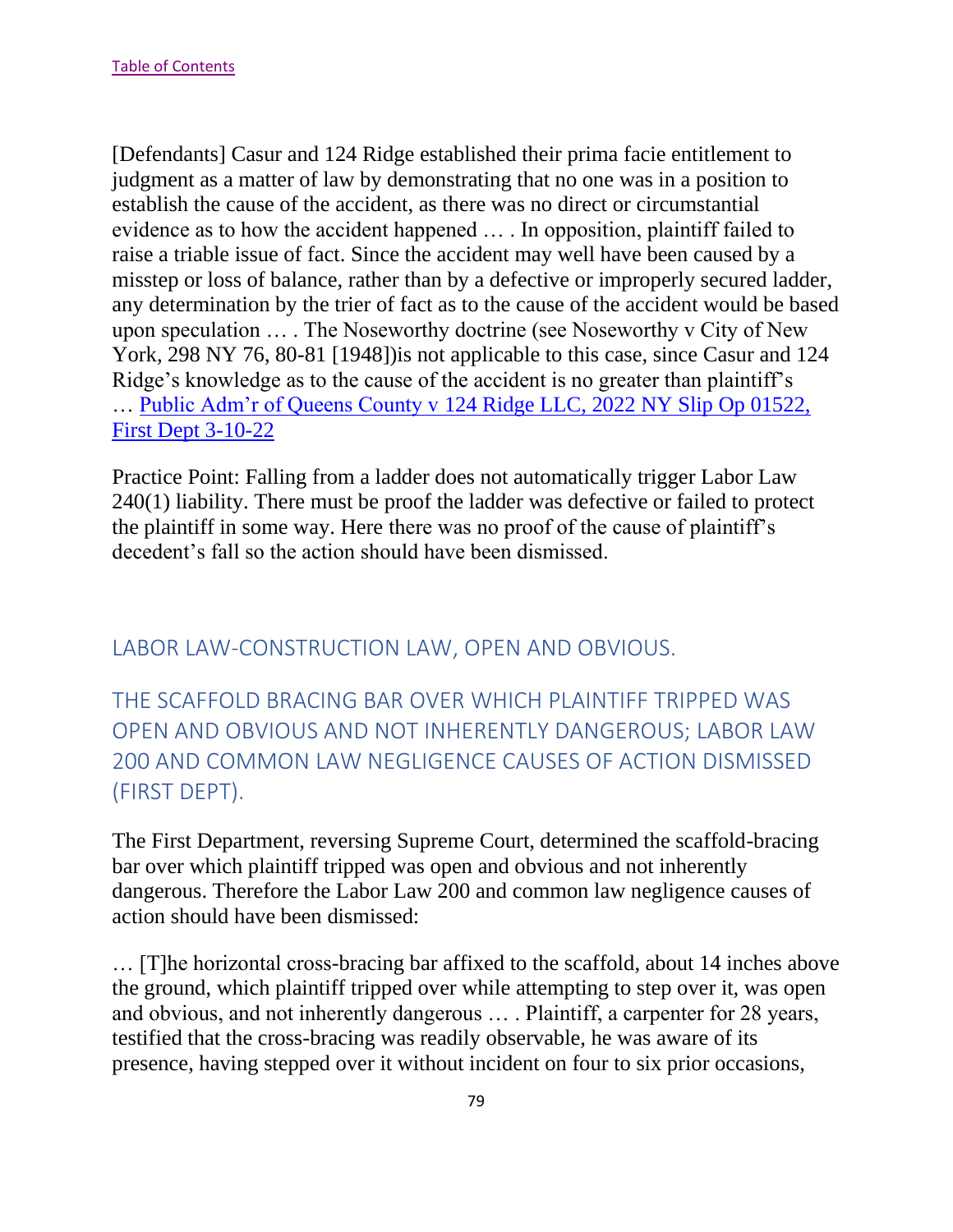and that the bar was stationary and secure and did not move or shift when his foot struck it.

Plaintiff's own imprudent act of attempting to climb over the cross-bracing bar, rather than use the available openings in the scaffold without bars, was the sole proximate cause of his injury … . Plaintiff was admittedly aware that a safer method was available to him, and instead chose not to use it … . [Peranzo v WFP](https://nycourts.gov/reporter/3dseries/2022/2022_00147.htm)  [Tower D Co. L.P., 2022 NY Slip Op 00147, First Dept 1-11-22](https://nycourts.gov/reporter/3dseries/2022/2022_00147.htm)

LABOR LAW-CONSTRUCTION LAW, SCAFFOLD FALL.

IN THIS SCAFFOLD-FALL CASE, EVIDENCE PLAINTIFF WAS INSTRUCTED TO USE GUARD RAILS ON THE SCAFFOLD BUT DID NOT REQUIRED DENIAL OF PLAINTFF'S MOTION FOR SUMMARY JUDGMENT ON THE LABOR LAW 240 (1) CAUSE OF ACTION (FIRST DEPT).

The First Department determined Supreme Court properly denied plaintiff's motion for summary judgment in this scaffold-fall case. Defendants raised a question of fact with evidence plaintiff was instructed to use guard rails on the scaffold but did not:

… [T]hrough the testimony that plaintiff declined to use guardrails even though he was instructed to do so and even though guardrails were available, [defendants] raised an issue of fact as to whether plaintiff was the sole proximate of his accident, thus rendering summary judgment in his favor inappropriate … . Although the field supervisor did not witness the accident, he attested that he arrived on the scene as plaintiff was getting into the ambulance and proceeded straightaway to the worksite, where he found the Baker scaffold that plaintiff had been using to be in good condition, but the guardrails that plaintiff had been instructed to use leaning up against a nearby wall. [Vargas v 1166 LLC, 2022 NY](https://nycourts.gov/reporter/3dseries/2022/2022_00528.htm)  [Slip Op 00528, 1-27-22](https://nycourts.gov/reporter/3dseries/2022/2022_00528.htm)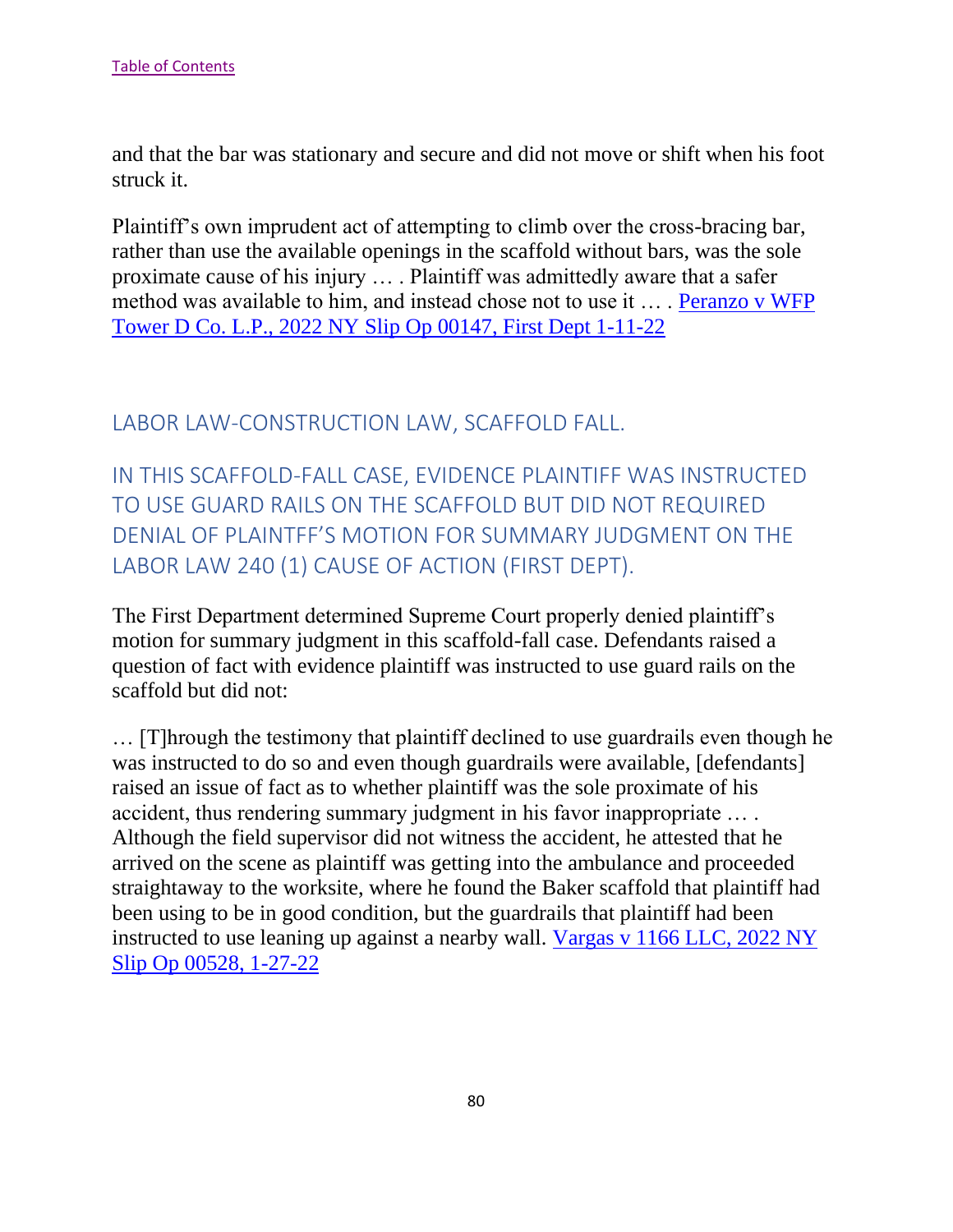# A STAIRWAY CAN BE A "PASSAGEWAY" WITHIN THE MEANING OF THE INDUSTRIAL CODE; THE LABOR LAW 241(6) CAUSE OF ACTION SHOULD NOT HAVE BEEN DISMISSED (FIRST DEPT).

The First Department, reversing (modifying) Supreme Court, determined that a stairway where plaintiff fell could be a "passageway" within the meaning of the Industrial Code. Therefore the Labor Law 241(6) cause of action should not have been dismissed:

For purposes of the applicability of Industrial Code (12 NYCRR) § 23-1.7(d), a staircase may constitute a passageway when that staircase is the sole access to the work site ... . Here, plaintiff and his coworkers were required to use the loading dock entrance, where they would check in with security and go down to the basement level; from the basement, the workers proceeded to the floors where construction was ongoing. Although workers had the option of using a single-stop elevator to gain access to the basement, plaintiff's uncontradicted testimony showed that the workers used the staircase, not the elevator. At the time of plaintiff's accident, he was with several coworkers, all of whom had just checked in with the security guard and were using the staircase. CJS offered no evidence that any of the workers for any of the contracted trades used the single-stop elevator for purposes other than delivering construction material. Under these circumstances, where the staircase on which plaintiff fell the way in which the workers generally accessed the basement level, the staircase was a passageway for Labor Law § 241(6) purposes … . [Tolk v 11 W. 42 Realty Invs., L.L.C., 2022 NY](https://nycourts.gov/reporter/3dseries/2022/2022_00150.htm)  [Slip Op 00150, First Dept 1-11-22](https://nycourts.gov/reporter/3dseries/2022/2022_00150.htm)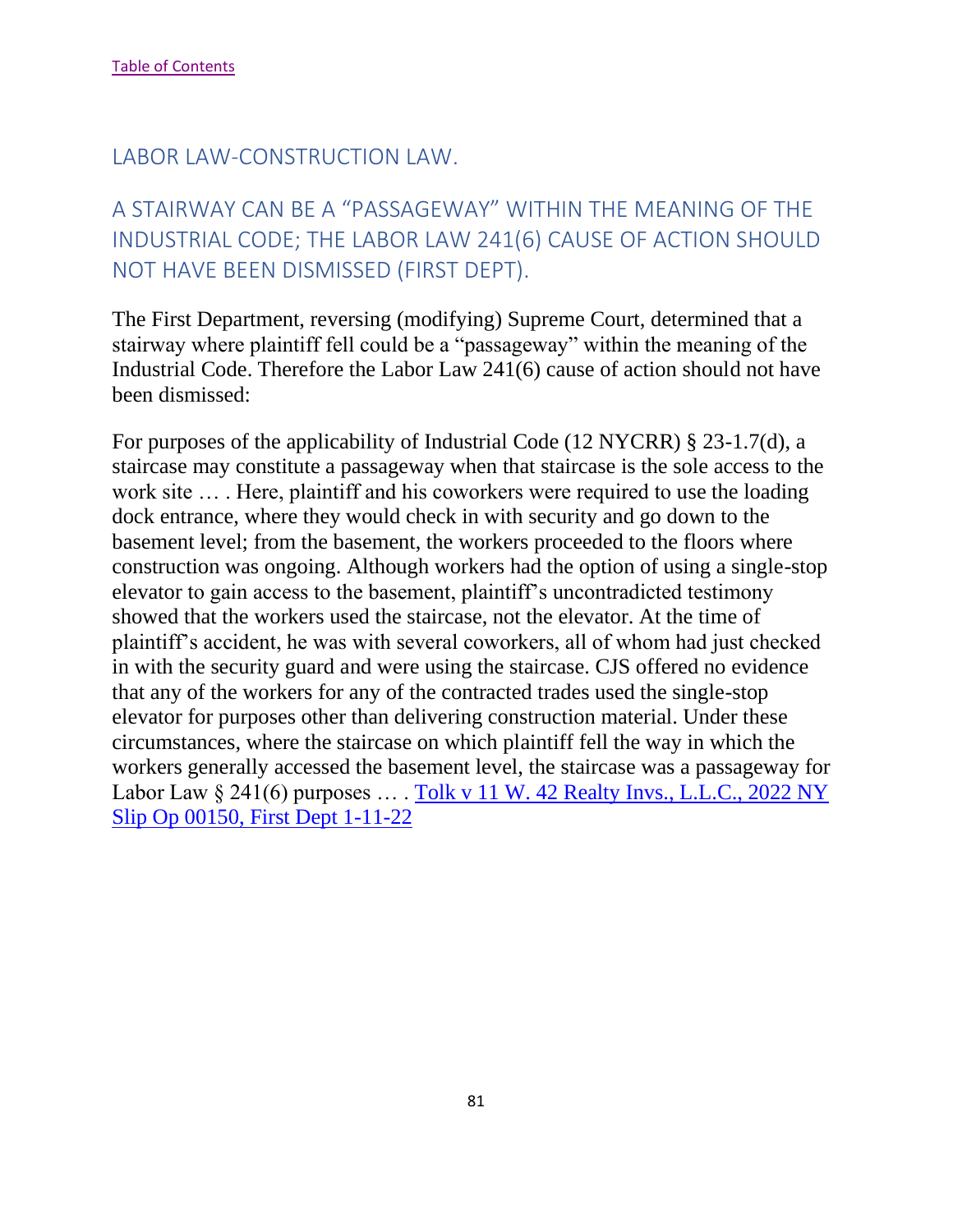BECAUSE PLAINTIFF HAD TO STAND ON THE GUARDRAILS OF THE MANLIFT TO REACH WHAT HE WAS WORKING ON, THE MANLIFT WAS NOT APPROPRIATE EQUIPMENT; PLAINTIFFS WERE ENTITLED TO SUMMARY JUDGMENT ON THE LABOR LAW 240(1) CAUSE OF ACTION (FIRST DEPT).

The First Department, reversing Supreme Court, determined plaintiff was entitled to summary judgment on his Labor Law 240(1) cause of action. Plaintiff had to stand on the guardrails of a manlift to reach what he was working on. He received an electric shock and fell:

Plaintiffs should be granted summary judgment as to defendants' liability under the statute. The record demonstrates that plaintiff Matthew S. Healy (plaintiff) fell from the guardrails of a manlift after sustaining an electric shock. Plaintiff was required to stand on the manlift's guardrails because HVAC ductwork prevented him from raising the manlift to the area in which he needed to work. Thus, the manlift was "inappropriate for the task at hand in light of the configuration of the building" and failed to afford plaintiff adequate protection pursuant to the statute … .Healy v BOP One N. [End LLC, 2022 NY Slip Op 01388, First Dept 3-3-22](https://nycourts.gov/reporter/3dseries/2022/2022_01388.htm)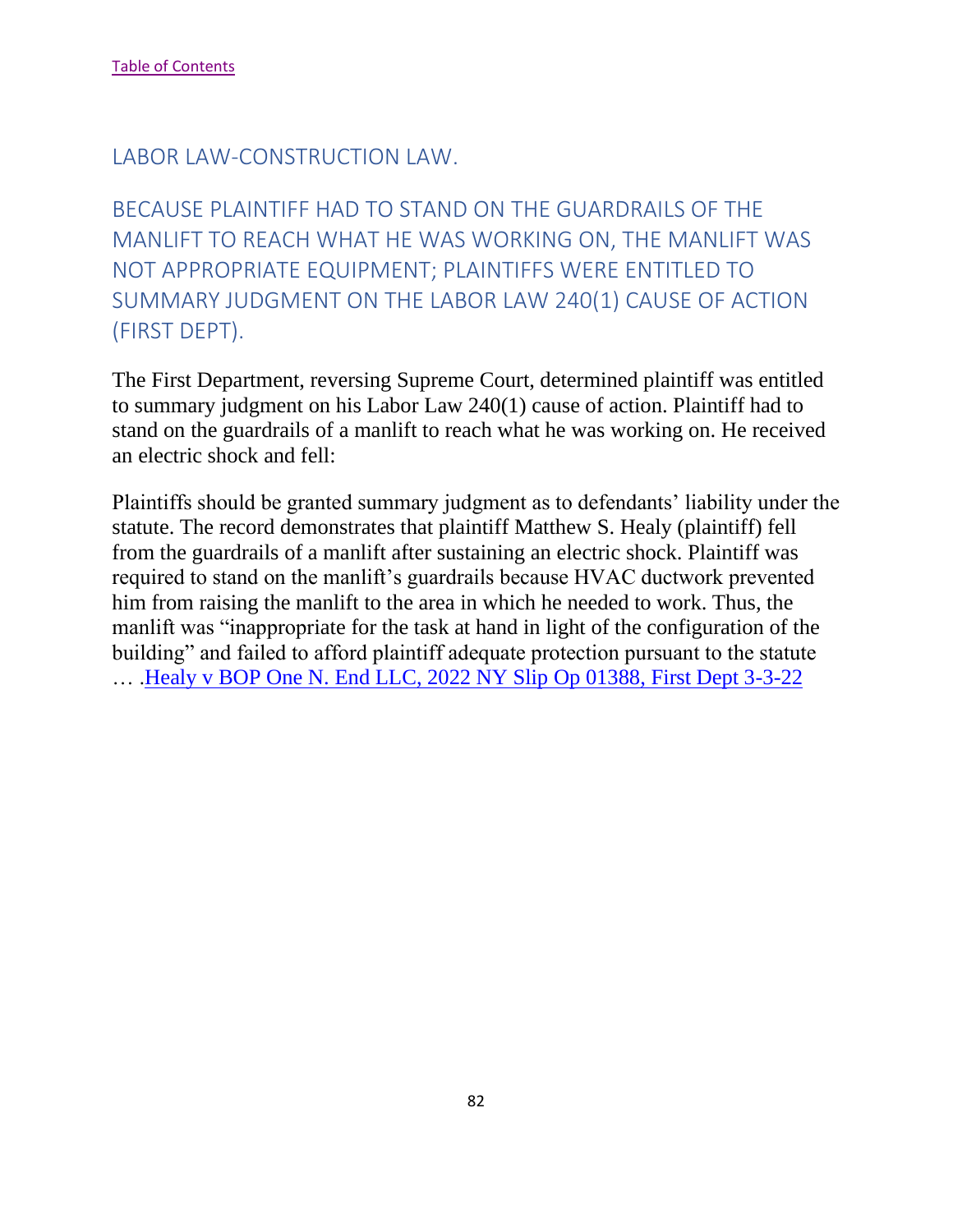NEITHER THE BUILDING OWNER NOR THE PROSPECTIVE BUILDING OWNER HAD SUPERVISORY CONTROL OVER THE PREMISES OR THE WORK, INCLUDING THE WORK OF PLAINTIFF AND HIS CO-WORKER WHO APPARENTLY MOPPED THE FLOOR WHERE PLAINTIFF SLIPPED AND FELL; THE LABOR LAW 200 AND COMMON LAW NEGLIGENCE CAUSES OF ACTION AGAINST THE OWNER AND PROSPECTIVE OWNER SHOULD HAVE BEEN DISMISSED (FIRST DEPT).

The First Department, reversing (modifying) Supreme Court, determined the Labor Law 200 and common law negligence causes of action against the building owner (Grand) and the prospective purchaser of the building (Empire) should have been dismissed. Plaintiff slipped and fell on a wet floor which apparently had just been mopped by a co-worker. Neither Grand nor Empire had general supervisory authority over the premises and did not supervise or control the work of plaintiff or the co-worker:

The building was owned by defendant Grand but was under a contract of sale to defendant Empire, with a closing date of February 1, 2017. Under the contract of sale, Empire was given access to the premises prior to closing to perform renovations and to stage and lease the apartments. Empire hired plaintiff's employer Infinity to act as general contractor for the renovations. According to the record, Empire did not have any employees at the premises on the date of the accident and did not supervise Infinity's work. Grand had no employees or agents at the premises full time, but an employee of a company related to Grand would occasionally visit the building to check that there were no problems and that everything was clean. The employee visited the building approximately four or five times, approximately twice in the four months prior to the accident, and once during construction. No one employed by Grand regularly supervised the construction ongoing at the premises. [Arnold v Empire 326 Grand LLC, 2022 NY](https://nycourts.gov/reporter/3dseries/2022/2022_00965.htm)  [Slip Op 00965, First Dept 2-15-22](https://nycourts.gov/reporter/3dseries/2022/2022_00965.htm)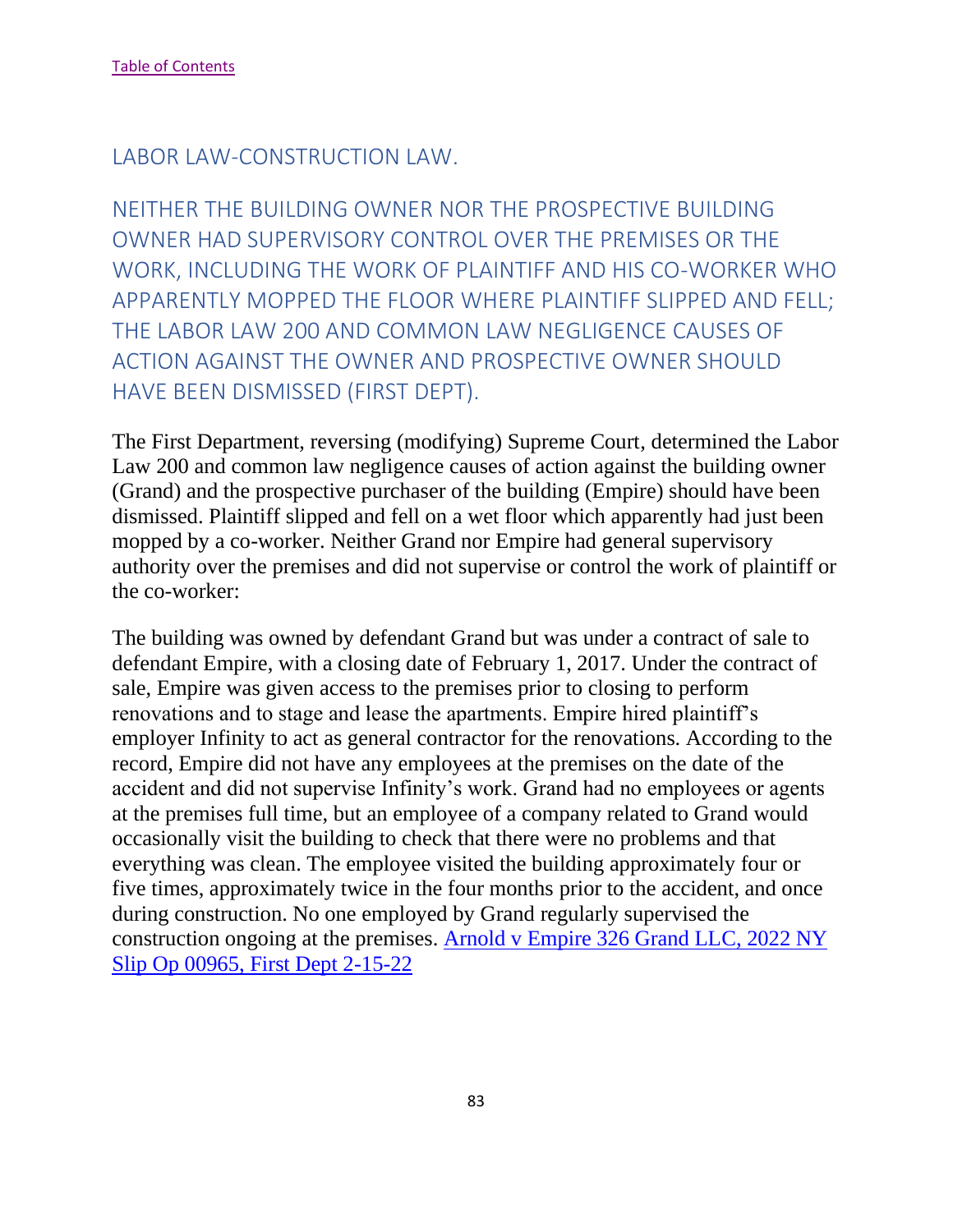PLAINTIFF SLIPPED AND FELL ON A PLASTIC SHEET PLACED OVER AN ESCALATOR TO PROTECT IT FROM DRIPPING PAINT; PLAINTIFF'S LABOR LAW 241 (6) ACTION DISMISSED; THE PLASTIC COVER WAS NOT A FOREIGN SUBSTANCE; AND THE PLASTIC COVER WAS AN INTEGRAL PART OF THE WORK; TWO-JUSTICE DISSENT (FIRST DEPT).

The First Department, reversing Supreme Court, over an extensive two-justice dissent, determined two provisions of the Industrial Code did not apply to this slip and fall on a plastic covering used to protect an escalator from dripping paint. The code provision requiring areas to be kept free of slippery "foreign substances" did not apply. And both code provisions were inapplicable because the condition was an integral part of the work being performed:

Sensibly interpreted, the heavy-duty plastic covering is not similar in nature to the foreign substances listed in the regulation, i.e., ice, snow, water or grease … . …

… [T]he covering was part of the staging conditions of the area plaintiff was tasked with painting, making it integral to his work. Therefore, even if the regulation arguably contemplates plastic sheeting to be a slipping hazard, under the factual circumstances here, the integral to the work defense bars plaintiff's reliance on 12 NYCRR 23-1.7(d). …

… [T]he Supreme Court and the dissent incorrectly find liability pursuant to Industrial Code Section 23-1.7(e)(1). This section is inapplicable for the same reasons stated above with respect to Industrial Code Section 23-1.7 (d), namely that the plastic covering was an integral part of the work being performed … . [Bazdaric v Almah Partners LLC, 2022 NY Slip Op 02189. First Dept 3-31-22](https://nycourts.gov/reporter/3dseries/2022/2022_02189.htm)

Practice Point: Plaintiff slipped and fell on a plastic sheet placed to protect an escalator from dripping paint. The Labor Law 241(6) action was dismissed because (1) the plastic sheet was not a slippery foreign substance within the meaning of the Industrial Code and (2) the plastic sheet was an integral part of the work performed to which the Industrial Code does not apply.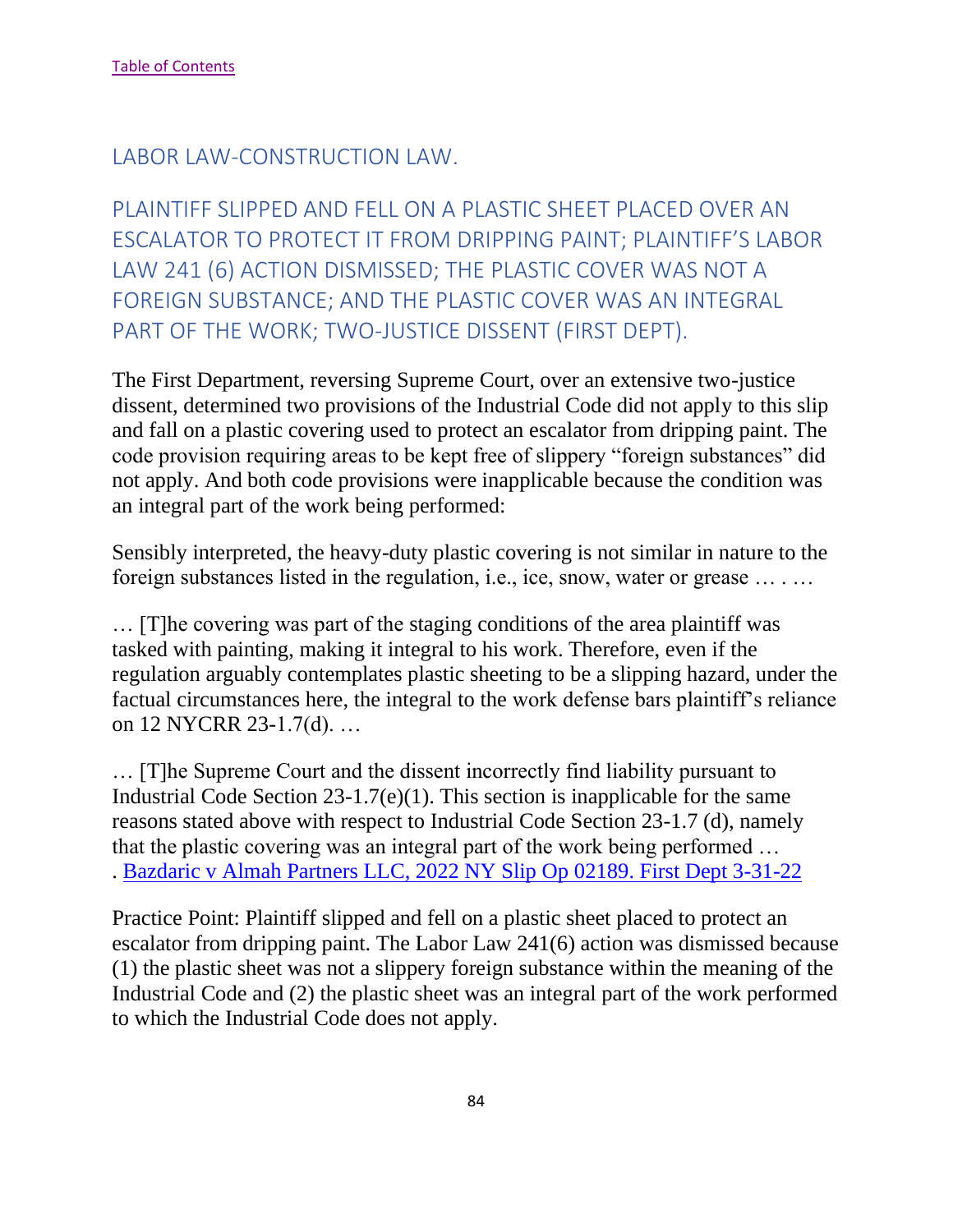QUESTION OF FACT WHETHER PLAINTFF SLIPPED AND FELL ON ICE OR SNOW IN AN AREA WHICH HAD BEEN CLEARED SUCH THAT IT CONSTITUTED A "PASSAGEWAY" WITHIN THE MEANING OF THE INDUSTRIAL CODE RE: THIS LABOR LAW 241(6) ACTION (FIRST DEPT).

The First Department determined there was a question of fact in this Labor Law 241(6) action about whether the area where plaintiff slipped and fell on ice or snow was a "passageway" within the meaning of the Industrial Code:

This personal injury action stems from injuries sustained by plaintiff when he allegedly slipped and fell on snow or ice while walking from an area on a roof, where he was performing mason work, to its exit. ...

"Although the regulations do not define the term 'passageway' . . . , courts have interpreted the term to mean a defined walkway or pathway used to traverse between discrete areas as opposed to an open area" … . …

The record contains competing evidence as to the location of the accident, whether a path had been cleared so that workers could safely walk between the stairway and the location on the roof where the work was being performed and whether it was necessary for plaintiff to traverse the area where he allegedly fell. …

If, as defendants claim, plaintiff's accident occurred outside of the passageway or pathway defendants claim existed, then issues of fact exist as to whether it was necessary for plaintiff to traverse that area as part of his work ... Venezia v LTS [711 11th Ave., 2022 NY Slip Op 00152, First Dept 1-11-22](https://nycourts.gov/reporter/3dseries/2022/2022_00152.htm)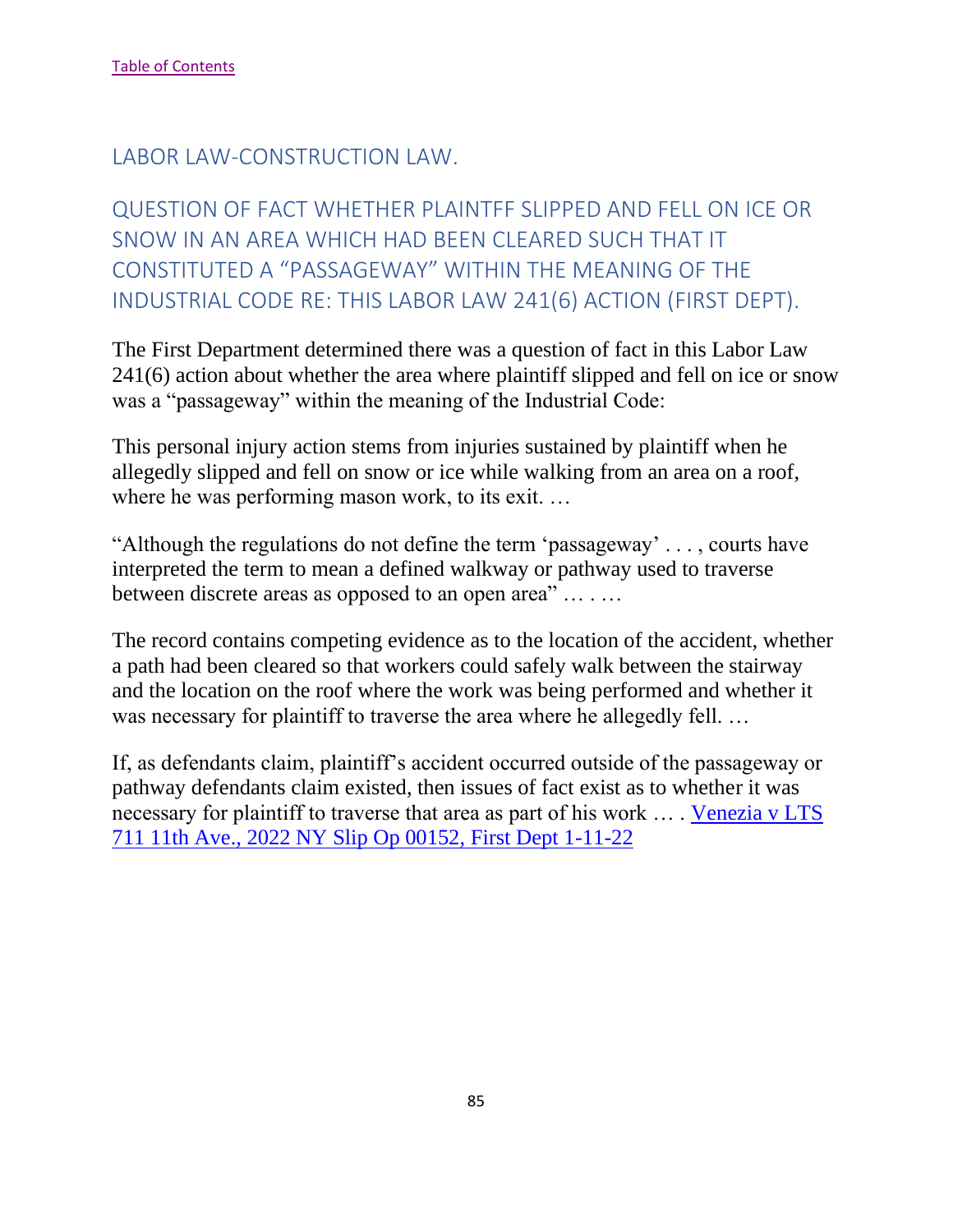THE SCAFFOLD ON WHICH PLAINTIFF WAS STANDING WAS INSECURE, WHICH IS A VIOLATION OF LABOR LAW 240(1); WHETHER THERE WAS SAFETY EQUIPMENT WHICH WAS NOT USED, EVEN IF PLAINTIFF WAS INSTRUCTED TO USE IT, IS IRRELEVANT (FIRST DEPT).

The First Department, reversing Supreme Court, determined plaintiff's motion for summary judgment on his Labor Law 240(1) cause of action should have been granted. There were no witnesses to plaintiff's scaffold-fall. Plaintiff testified the unsecured scaffold moved when he started using the chipping gun and the unsecured plywood on which he was standing caused him to lose his balance. The fact that there may have been scaffold railings available and the evidence plaintiff was instructed to use the railings did not defeat summary judgment because comparative negligence is not part of the analysis:

The purpose of Labor Law  $\S 240(1)$  "is to protect workers by placing ultimate responsibility for safety practices at building construction jobs where such responsibility actually belongs, on the owner and general contractor. . . instead of on workers, who are scarcely in a position to protect themselves from accident" … . Thus, the statute imposes a nondelegable duty on owners and contractors to provide "devices which shall be so constructed, placed and operated as to give proper protection to" those individuals performing the work … . "Under Labor Law § 240 (1) it is conceptually impossible for a statutory violation (which serves as a proximate cause for a plaintiff's injury) to occupy the same ground as a plaintiff's sole proximate cause for the injury" … . Therefore, if a violation of Labor Law § 240 (1) is a proximate cause of an injury, the plaintiff cannot be solely to blame for it  $\dots$  \*\*\* [E]ven if there were evidence that adequate safety devices were readily available at the work site and that plaintiff knew he was expected to use them, it would not render plaintiff the sole cause of the accident, because the unsecured scaffold with unlevel, uneven, and unsecured floor planks initially caused him to lose his balance and fall …". [Quiroz v Memorial Hosp. for](https://nycourts.gov/reporter/3dseries/2022/2022_01130.htm)  [Cancer & Allied Diseases, 2022 NY Slip Op 01130, First Dept 2-22-22](https://nycourts.gov/reporter/3dseries/2022/2022_01130.htm)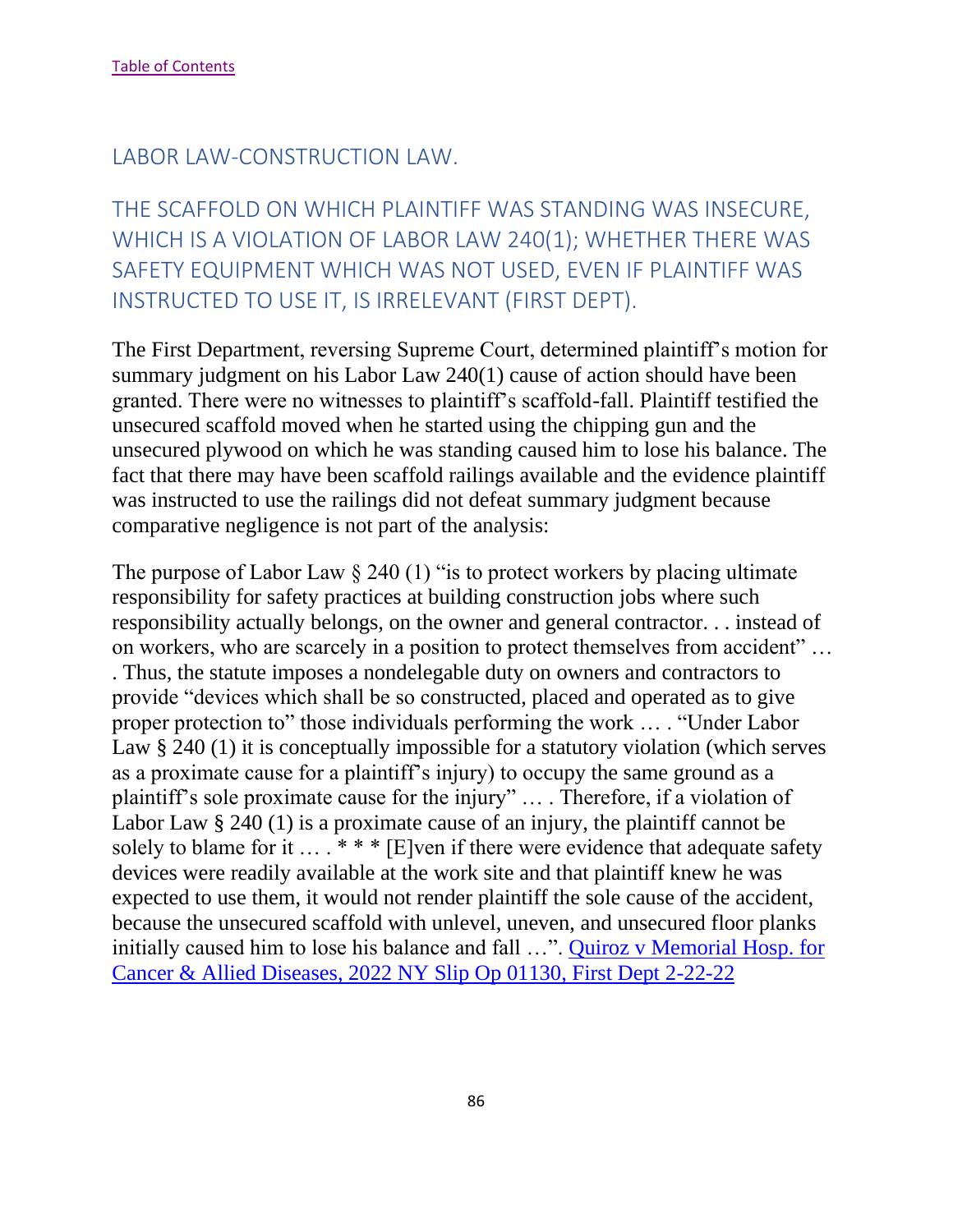THERE WERE QUESTIONS OF FACT WHETHER PLAINTIFF SLIPPED AND FELL ON ICE AND SNOW IN A "PASSAGEWAY" WITHIN THE MEANING OF THE INDUSTRIAL CODE; THEREFORE DEFENDANT WAS NOT ENTITLED TO SUMMARY JUDGMENT ON THE LABOR LAW 241(6) CAUSE OF ACTION (FIRST DEPT).

The First Department, reversing (modifying) Supreme Court, determined defendant's summary judgment on the Labor Law 241(6) should not have been granted. Plaintiff alleged he slipped and fell on ice and snow on a passageway which had not been cleared of ice and snow:

Labor Law § 241(6) imposes on owners, general contractors, and their agents a nondelegable duty to provide "reasonable and adequate protection" to workers engaged in construction, demolition, and excavation activities by complying with Industrial Code regulations that specify concrete safety directives, regardless whether they exercised supervision or control over the work ... . Industrial Code  $\S$ 23-1.7(d) provides that employers shall not allow any employee to use a "floor, passageway, walkway, scaffold, platform, or other elevated work surface which is in a slippery condition," and specifically enumerates ice and snow as foreign substances that must be removed, sanded, or covered. Plaintiff was allegedly injured at the construction site where he was working when he slipped and fell on snow and ice after he had passed through a perimeter gate, towards his employer's shanty nearby upon arriving for work one morning. Defendant construction manager ... testified the shanty area "was commonly used as a roadway for egress" and an "egress path" for workers going from the office trailers on one side of the shanties to the building under construction. Although it is unclear on this record whether there was a defined path where plaintiff fell, it is also unclear whether he was within the "shanty area" that was used as a "roadway for egress" and an "egress path." Accordingly, issues of fact exist as to whether plaintiff was in a defined walkway within the meaning of Industrial Code § 23-1.7(d) … . [Lapinsky](https://nycourts.gov/reporter/3dseries/2022/2022_00815.htm)  [v Extell Dev. Co., 2022 NY Slip Op 00815, First Dept 2-8-22](https://nycourts.gov/reporter/3dseries/2022/2022_00815.htm)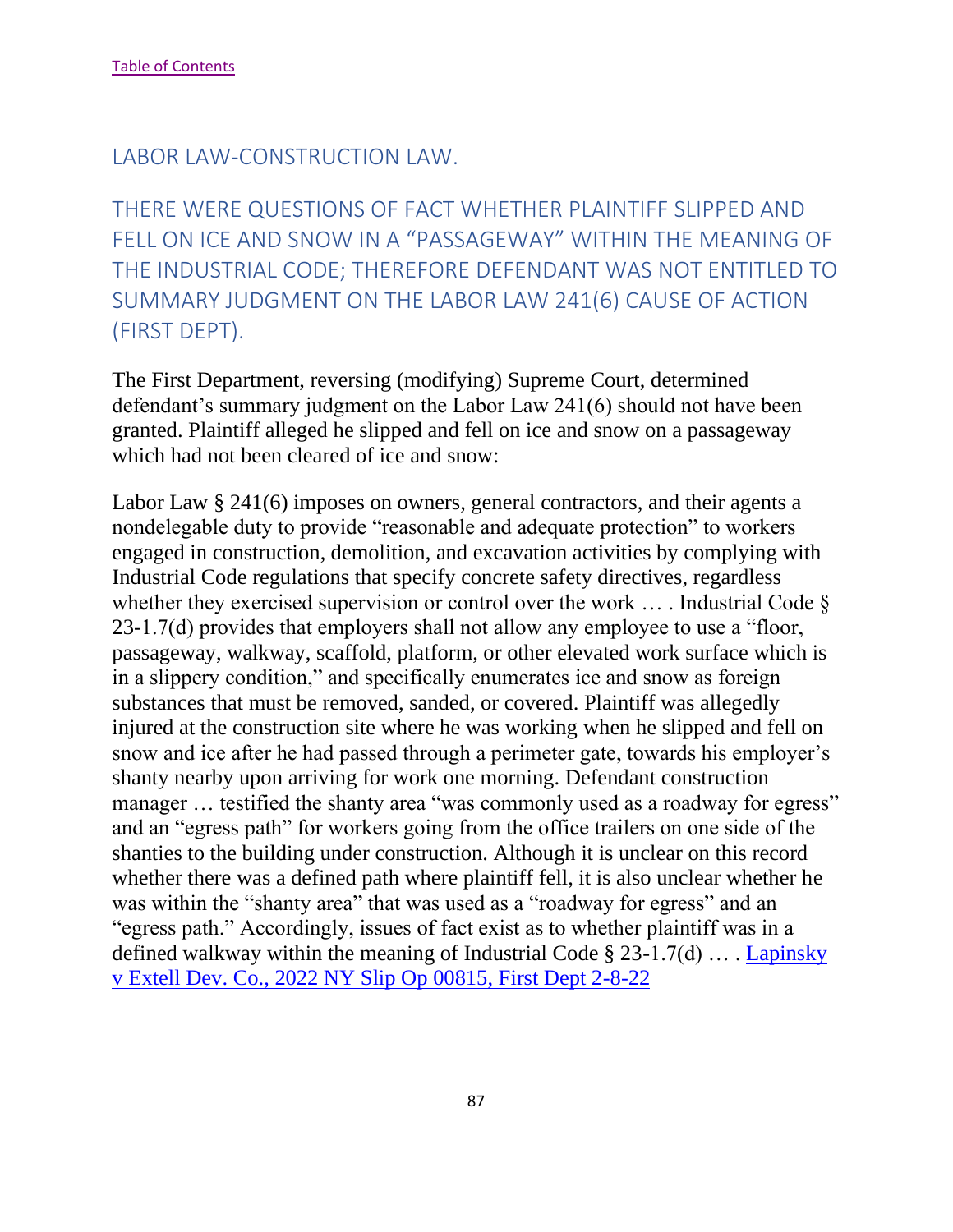LANDLORD-TENANT, MITIGATION OF DAMAGES, APPLICATION OF SECURITY DEPOSIT.

RECENT CHANGES TO THE STATUTES: (1) REQUIRING A LANDLORD TO MITIGATE DAMAGES WHEN A TENANT ABANDONS A RESIDENTIAL APARTMENT BEFORE THE END OF THE LEASE; AND (2), APPLYNG A SECURITY DEPOSIT TO REPAIRS, INTERPRETED AND APPLIED (FIRST DEPT).

The First Department, in a full-fledged opinion by Justice Gische, interpreted recent changes to Real Property Law 227-e and General Obligations law 7-108 regarding the landlord's duty to mitigate damages (when a tenant abandons an apartment before the end of the lease), and the landlord's use of a security deposit to make repairs:

Real Property Law § 227-e now clearly holds that the duty to mitigate damages applies to all residential leases in New York State. It also clarifies that the doctrine of mitigation of damages is not an affirmative defense to be asserted by a tenant, but rather the burden is on landlord to establish it took reasonable and customary actions to "render the injury as light as possible" … . \* \* \*

Under General Obligations Law § 7-103(1), it is black letter law that money deposited or advanced by a tenant on a lease agreement "shall continue" to be tenant's money and "shall" be held in trust for the benefit of tenant until the lease is terminated and it is repaid or applied. The deposit is meant to cover the costs of repairing damages to the apartment. …

General Obligations Law § 7-108 (1-a)(d) also newly added, provides a requirement that landlord provide tenant with written notice of a right to have and be present at an inspection of the premises upon moving out. \* \* \*

The penalty of [a landlord's] forfeiture [of the security deposit] is only mandated when landlord fails to provide an itemized statement of the repairs that it claims are required and justify retention of part or all of the security deposit … . [14 E. 4th](https://nycourts.gov/reporter/3dseries/2022/2022_00002.htm)  [St. Unit 509 LLC v Toporek, 2022 NY Slip Op 00002, First Dept 1-4-22](https://nycourts.gov/reporter/3dseries/2022/2022_00002.htm)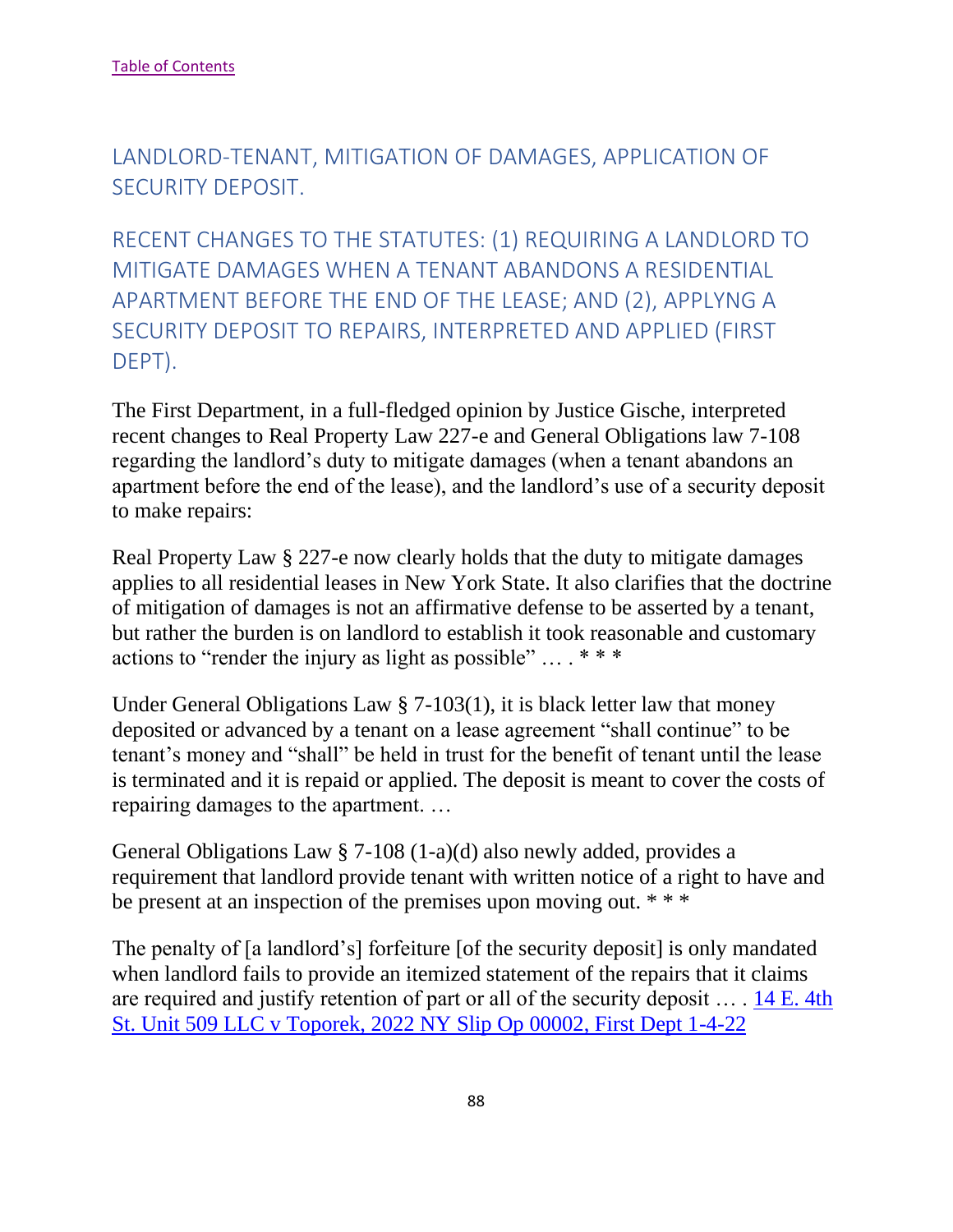### LANDLORD-TENANT, STIPULATION OF SETTLEMENT.

THE STIPULATION OF SETTLEMENT IN THIS LANDLORD-TENANT ACTION WAS NOT INVALIDATED BY A CHANGE IN THE LAW BASED UPON A COURT OF APPEALS DECISION ISSUED A MONTH AFTER THE STIPULATION; A "MISTAKE OF LAW" DOES NOT INVALIDATE A STIPULATION OF SETTLEMENT (FIRST DEPT).

The First Department determined that a stipulation of settlement in open court was valid, despite a Court of Appeals decision which ruled the Housing Stability and Tenant Protection Act (HSTPA) cannot be applied retroactively. The retroactive application of the HSTPA (to the stipulation) was deemed a "mistake of law" which is not a ground for invalidating a stipulation:

On … the date of trial, the court facilitated settlement negotiations and the parties placed the material terms of their settlement on the record. "The in-court oral stipulation made here . . . evidences [defendant]'s unconditional agreement, through authorized counsel, to settle" for a sum certain of \$7.5 million, provide leases at specific monthly rents for plaintiffs still living in the building, and enter into a confidentiality agreement … . "[W]hen the transcript . . . is read in its entirety, it is clear that what was spread upon the record was an oral stipulation and not simply an agreement to agree" … . "The fact that it is necessary for the parties to exchange general releases and execute a confidentiality agreement does not render the agreement invalid"… , nor does the parties' representation that they would "execute formal settlement papers" demonstrate that there was no agreement on material terms … . …

We reject defendant's contention that the decision of the Court of Appeals ..., issued one month afterwards, requires that the settlement be vacated. While that decision held that the retroactive application of the [HSTPA] would violate due process …, previous interpretations to the contrary constituted "a mistake as to the law," which is insufficient grounds for vacating a stipulation ... . [Nieborak v W54-](https://nycourts.gov/reporter/3dseries/2022/2022_01397.htm) [7 LLC, 2022 NY Slip Op 01397, First Dept 3-3-22](https://nycourts.gov/reporter/3dseries/2022/2022_01397.htm)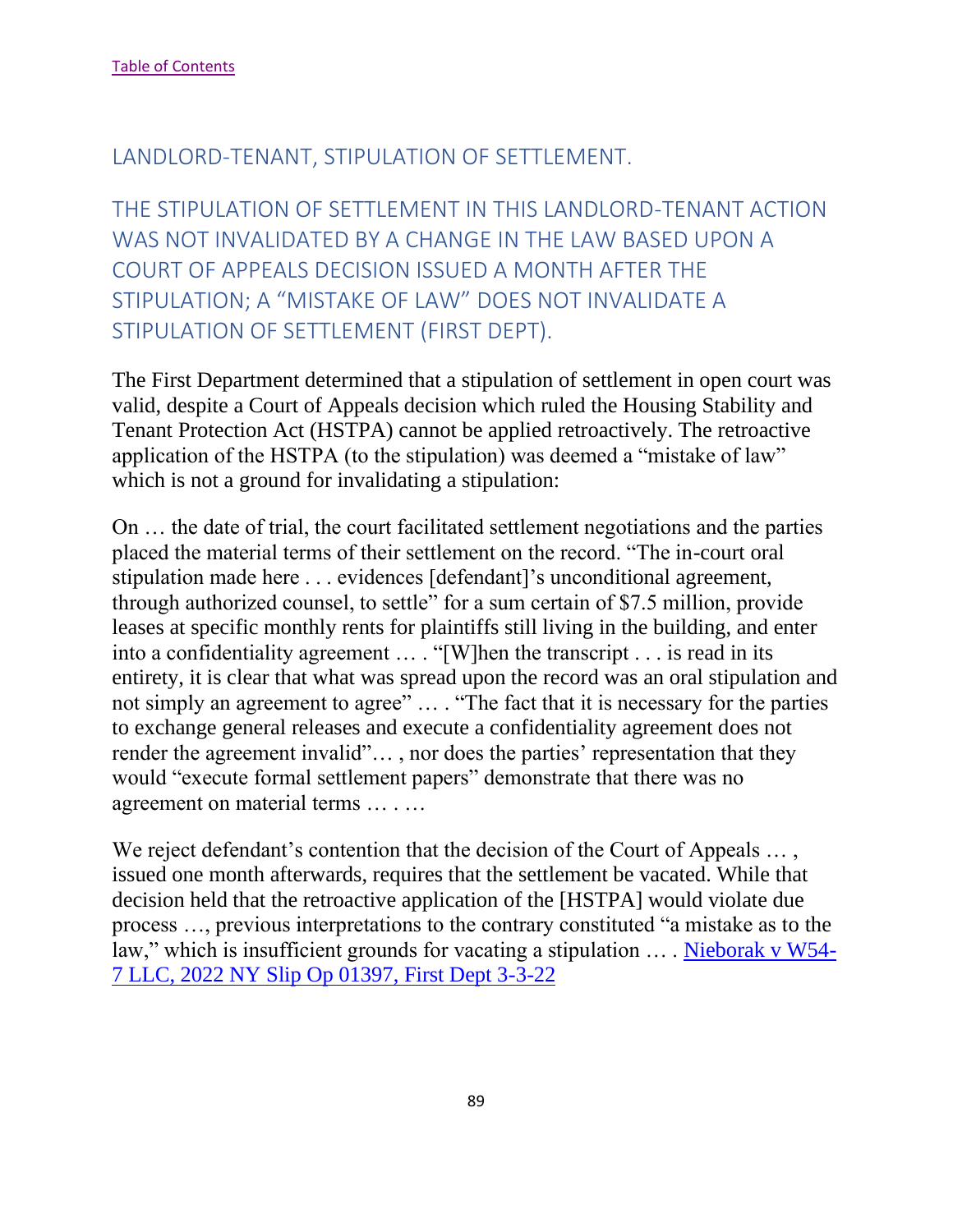## LANDLORD-TENANT, CLASS CERTIFICATION.

## CLASS CERTIFICATION SHOULD NOT HAVE DENIED TENANTS IN THIS RENT-OVERCHARGE ACTION (FIRST DEPT).

The First Department, reversing Supreme Court, determined class certification in this rent overcharge action should not have been denied. The tenants alleged the landlord unlawfully deregulated apartments while receiving J-51 tax benefits:

Class certification was improperly denied. The determination of whether plaintiffs have a cause that may be asserted as a class action turns on the application of CPLR 901. That section provides that "[o]ne or more members of a class may sue or be sued as representative parties on behalf of all" where five factors sometimes characterized "as numerosity, commonality, typicality, adequacy of representation and superiority" … . The party seeking class certification has the burden of establishing the prerequisites of CPLR 901(a) and thus establishing entitlement to certification … .

Here, plaintiffs met their burden of demonstrating the prerequisites for class action certification under CPLR 901 and 902. Contrary to the motion court's determination, plaintiffs established numerosity and typicality in their initial motion for class certification. The allegations in the amended complaint taken with the DOF tax bills showed that by June 2017, only 8 of 100 apartments were registered as rent-stabilized. … [T]his Court [has] held that similar bills were sufficient to establish numerosity, i.e., the number of deregulated units. As to typicality, the predominant legal question involves one that applies to the entire class—whether defendant unlawfully deregulated rent-stabilized apartments while receiving J-51 real estate tax abatement benefits. [Cupka v Remik Holdings LLC,](https://nycourts.gov/reporter/3dseries/2022/2022_00812.htm)  [2022 NY Slip Op 00812, First Dept 2-8-22](https://nycourts.gov/reporter/3dseries/2022/2022_00812.htm)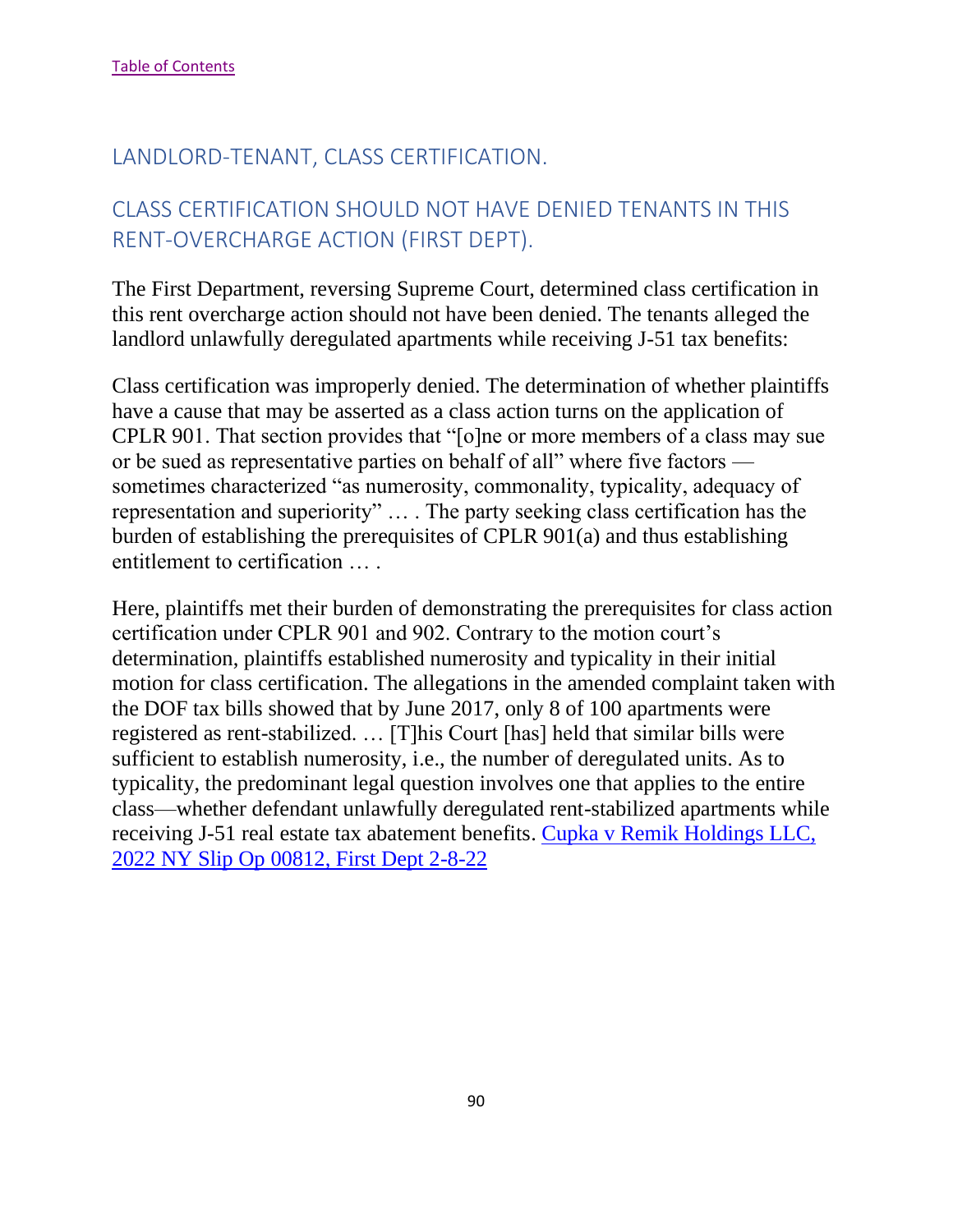#### LANDLORD-TENANT, TENANT HARASSMENT.

PLAINTIFFS-TENANTS STATED CLAIMS FOR TENANT HARASSMENT, PRIVATE NUISANCE, INTENTIONAL INFLICTION OF EMOTIONAL DISTRESS AND PUNITIVE DAMAGES FOR FAILURE TO PROVIDE ELECTRICITY, WATER, HEAT AND VENTILATION (FIRST DEPT).

The First Department, reversing Supreme Court, determined plaintiff-tenants stated claims for tenant (statutory) harassment, private nuisance, intentional infliction of emotional distress and punitive damages in connection with failure to provide electricity, water, heat and ventilation:

The complaint states a cause of action for harassment under Administrative Code of City of NY §§ 27-2005 (d) and 27-2115 (m) … . Namely, it sufficiently alleges that defendants failed to provide essential services, including electricity, water, heat, and ventilation, resulting in violations of the Housing Maintenance Code, and that that failure was calculated to and did cause plaintiffs to vacate their apartment … . . . . .

Defendants do not oppose the reinstatement of the claims for private nuisance or intentional infliction of emotional distress, opting to litigate those claims on the merits. However, contrary to defendants' contention, punitive damages may be appropriate under both causes of action if the alleged acts are shown to be intentional or malicious … . [Carlson v Chelsea Hotel Owner, LLC, 2022 NY Slip](https://nycourts.gov/reporter/3dseries/2022/2022_01117.htm)  [Op 01117, First Dept 2-22-22](https://nycourts.gov/reporter/3dseries/2022/2022_01117.htm)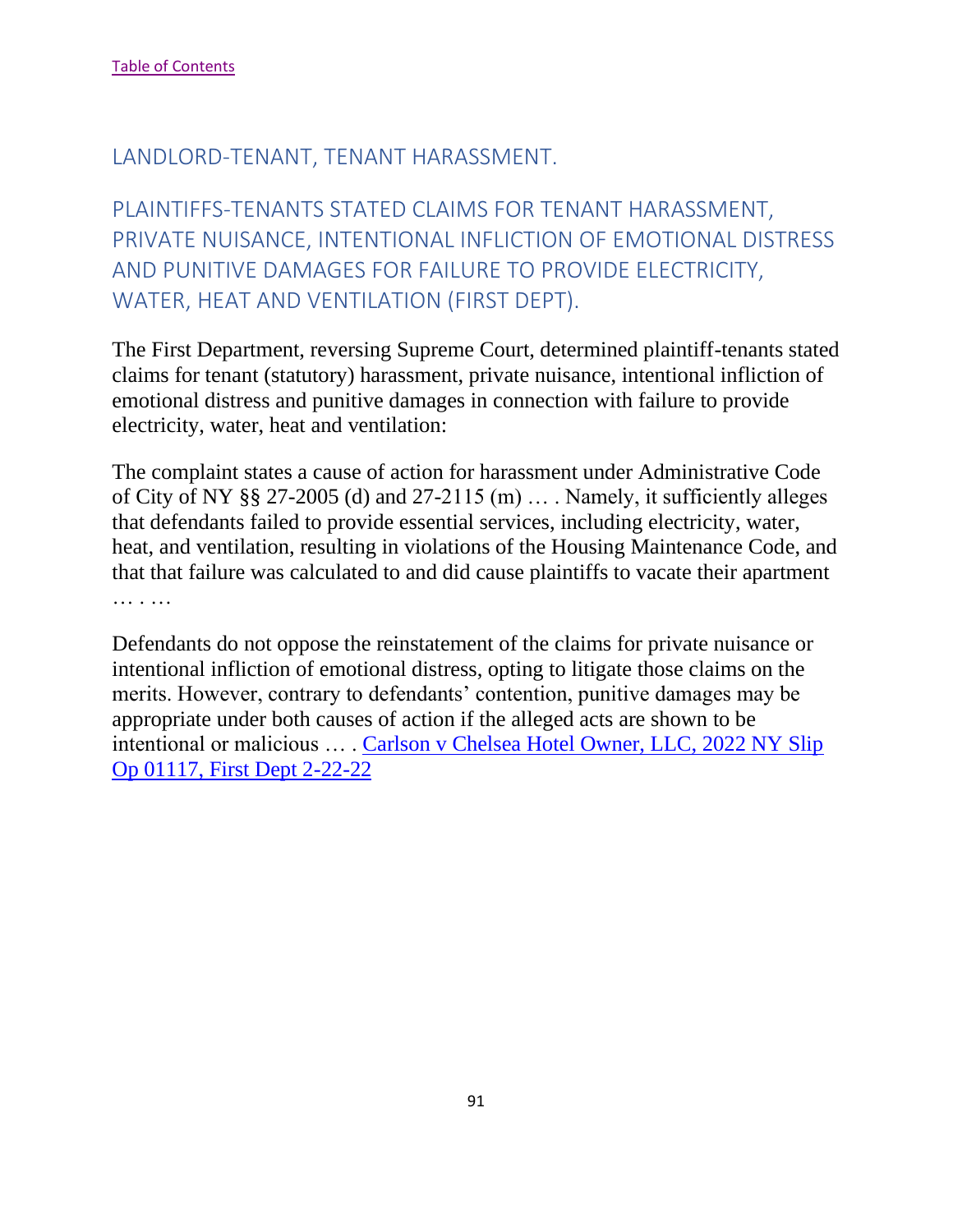#### LANDLORD-TENANT, TENANT HARASSMENT.

TENANTS' CAUSES OF ACTION FOR TENANT (STATUTORY) HARASSMENT, PRIVATE NUISANCE, ASSAULT, BREACH OF THE WARRANTY OF HABITABILITY, AS WELL AS THE CLAIM FOR PUNITIVE DAMAGES, REINSTATED (FIRST DEPT).

The First Department, reversing Supreme Court, reinstated plaintiffs-tenants' causes of action for statutory harassment, private nuisance, assault, breach of the warranty of habitability, as well as the demand for punitive damages, in this action by tenants against the landlord alleging both habitability-issues and the landlord's imminent threat to use force. With respect to the tenant (statutory) harassment cause of action, the court wrote:

Plaintiffs alleged … there were repeated interruptions of essential services such as heat, hot water, gas, and electricity, as well as disruptions in elevator service, phone, television, and internet service; large amounts of construction dust, including lead dust, in the public hallways; flooding and mold on the tenth floor; rat and vermin infestations; a lack of building security in the lobby and a lack of a fire safety system. \* \* \*

The complaint states a cause of action for harassment under Administrative Code of City of NY §§ 27—2005(d) and 27—2115(m), as Supreme Court is "a court of competent jurisdiction" for the purposes of Administrative Code  $\S 27 - 2115(m)(2)$ … . Contrary to the motion court's determination, the statute expressly provides that only claims arising [from conditions in the building, that is, under subparagraphs b, c, and g of Administrative Code § 27-2004(a)(48)(ii), require the existence of a predicate violation to state a claim for harassment. Here, plaintiffs assert their first cause of action under Administrative Code § 27-2004(a)(48)(ii)(a), based on allegations that defendant Chelsea Hotel Owner, LLC's principal, defendant Ira Drukier, was "making express or implied threats that force will be used" against plaintiffs, and therefore no predicate violation was required for this cause of action. …

On the third cause of action, for harassment arising from deprivation of services, plaintiffs state a claim under the statute by asserting that the alleged conditions were the subject of violations that, if established, would support a claim for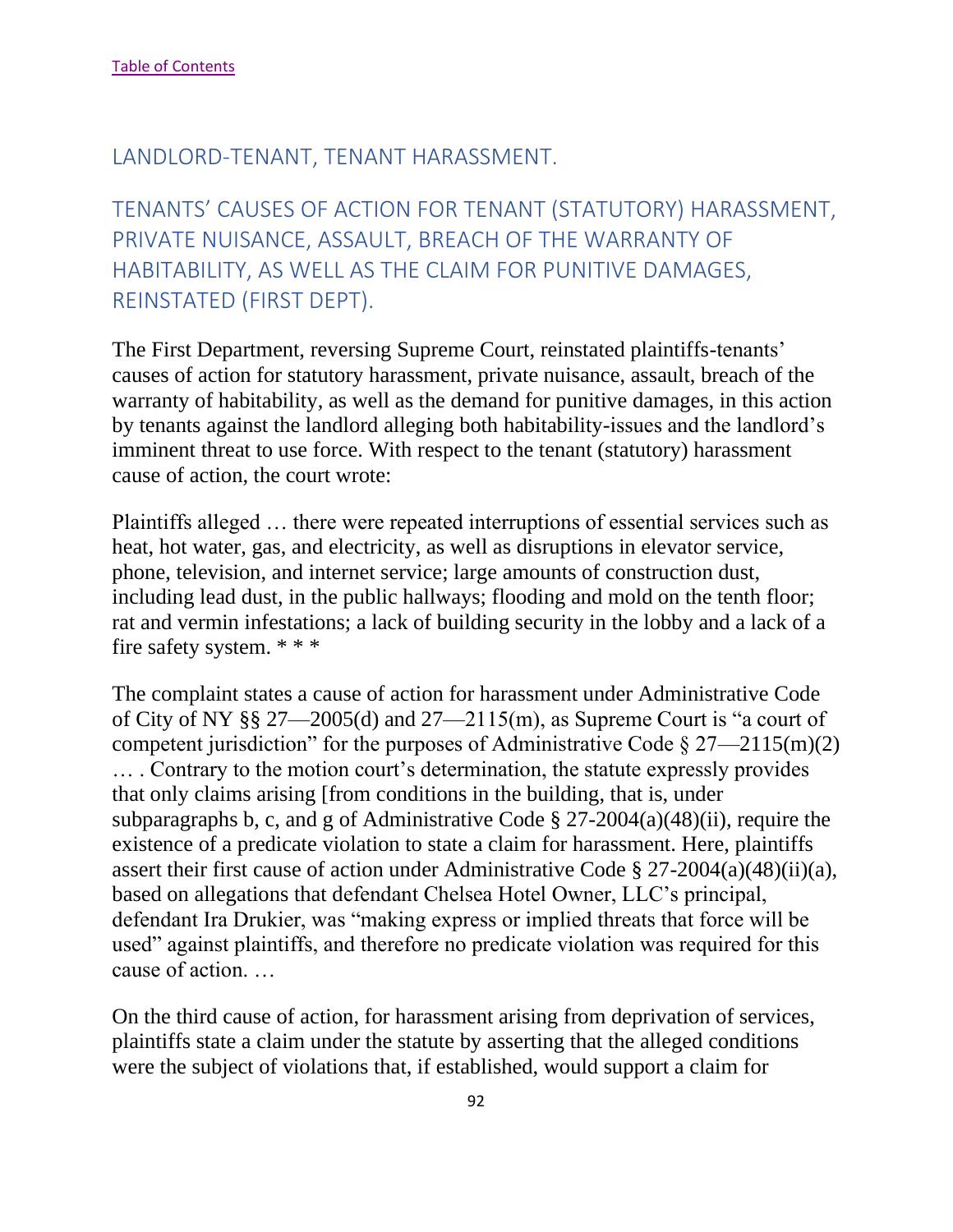harassment [\(see Robinson v Day, 103 AD3d 584,](https://nycourts.gov/reporter/3dseries/2013/2013_01321.htm) 587 [1st Dept 2013] ["A complaint need only 'allege the misconduct complained of in sufficient detail to inform the defendants of the substance of the claims'"]). Evidence of the specific violations issued in connection with the alleged conditions may be obtained in discovery as contemplated by the statute (see Administrative Code § 27- 2115[h][2][ii]). [Berg v Chelsea Hotel Owner, LLC, 2022 NY Slip Op 01511. First](https://nycourts.gov/reporter/3dseries/2022/2022_01511.htm)  [Dept 3-10-22](https://nycourts.gov/reporter/3dseries/2022/2022_01511.htm)

Practice Point: The courts have recently been fleshing out the proof requirements for tenant (statutory) harassment under the NYC Administrative Code. Here, both the habitability issues and the landlord's assaultive behavior (imminent threat of force) fit into the criteria for a valid tenant (statutory) harassment cause of action.

#### LANDLORD-TENTANT, CIVIL PROCEDURE, SUMMARY PROCEEDINGS.

THE LANDLORD'S SUMMARY PROCEEDING WAS PROPERLY BROUGHT IN SUPREME COURT BECAUSE COVID EXECUTIVE ORDERS PROHIBITED BRINGING THE ACTION IN CIVIL COURT; ALTHOUGH SUA SPONTE ORDERS ARE NOT APPEALABLE, THE NOTICE OF APPEAL WAS DEEMED A MOTION FOR LEAVE TO APPEAL (FIRST DEPT).

The First Department, reversing Supreme Court, determined Supreme Court should not have dismissed the landlord's summary proceeding on the ground that it should have been brought in Civil Court, not Supreme Court. COVID-related Executive Orders prohibited actions for nonpayment of rent in Civil Court. The First Department noted that a sua sponte order is not appealable as of right, but deemed the notice of appeal to be a request for leave to appeal which was granted:

The motion court erred in sua sponte dismissing the complaint on the ground that this action was a landlord-tenant dispute that should have been brought as a summary proceeding in Civil Court. Supreme Court has unlimited general jurisdiction over all real property actions, including those commenced by a landlord against a tenant (NY Const, art VI, § 7[a] …). Supreme Court, however, has the discretion to decline to entertain such an action on the ground that a pending action in Civil Court was the proper forum … .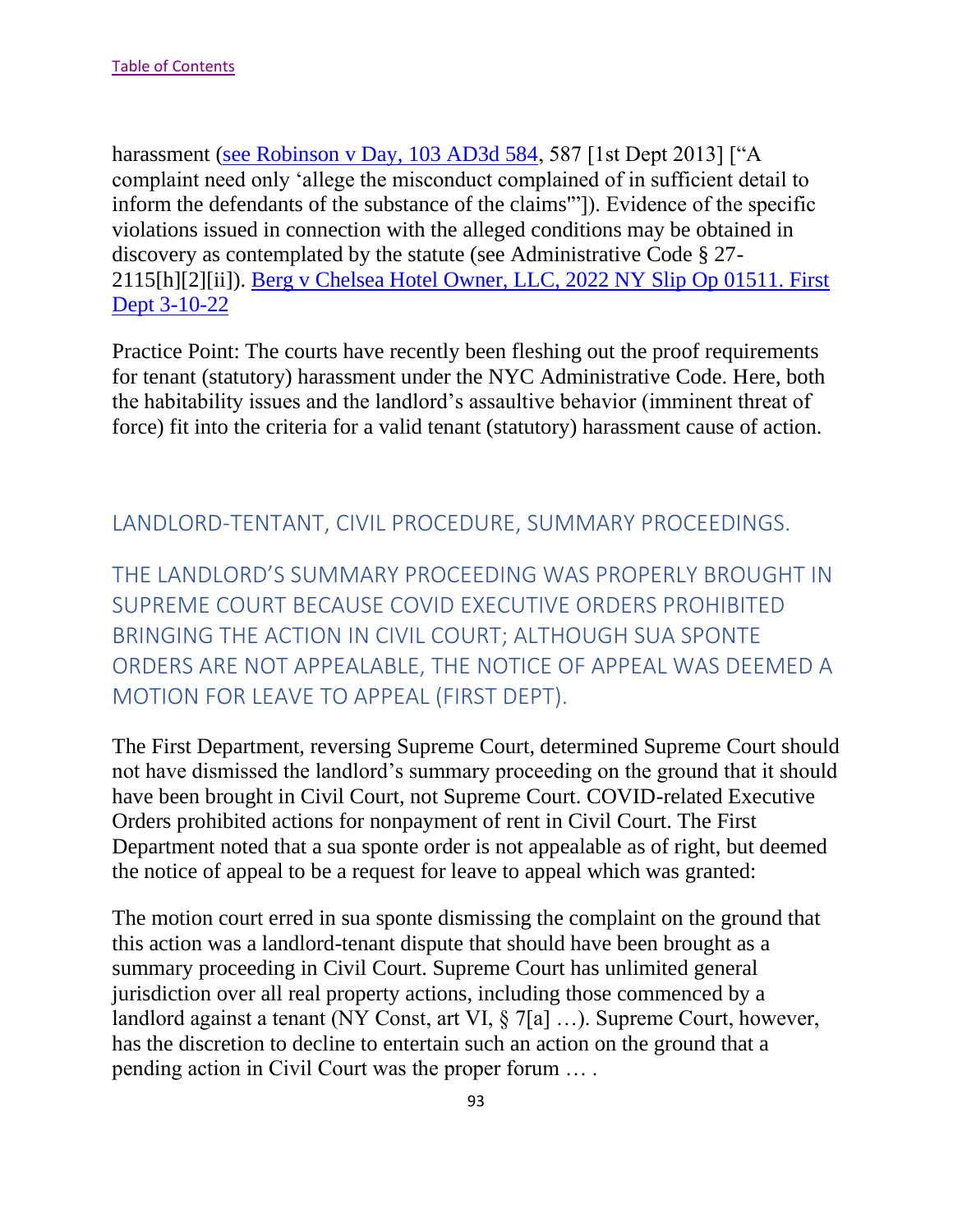Here, Supreme Court was the appropriate forum for this action to recover rental arrears because the Executive Orders implemented in response to the pandemic precluded the landlord from commencing a nonpayment proceeding in Civil Court during the relevant period, compelling the landlord to commence this action. [A&L](https://nycourts.gov/reporter/3dseries/2022/2022_00264.htm)  [1664 LLC v Jaspar Hospitality LLC, 2022 NY Slip Op 00264, First Dept 1-18-22](https://nycourts.gov/reporter/3dseries/2022/2022_00264.htm)

## LEGAL MALPRACTICE, REAL ESTATE.

PLAINTIFFS' LEGAL MALPRACTICE ACTION SHOULD NOT HAVE BEEN DISMISSED; PLAINTIFFS' 2010 BREACH OF A CONDOMINIUM-SALE CONTRACT ACTION WAS DISMISSED ON STATUTE OF FRAUDS GROUNDS; WHEN A WRITTEN CONTRACT SUBSEQUENTLY SURFACED, DEFENDANT ATTORNEYS DID NOT MOVE TO RENEW, VACATE OR APPEAL THE ORDER (FIRST DEPT).

The First Department, reversing Supreme Court, determined the legal malpractice action should not have been dismissed. Plaintiffs, apparently represented by defendant attorneys, brought a 2010 action for breach of a condominium-sale contract which was dismissed on statute of frauds grounds (no written contract). When the written contract for the condominium sale surfaced, the defendants did not move to renew, vacate or appeal the order:

Regardless of whether the dismissal on statute of frauds grounds was ultimately correct, defendants should have known that the condominium claims, which involved the sale of real property, would be subject to the statute of frauds and thus would require reference to a written contract (General Obligations Law § 5- 703[2]); that the statute of frauds could be raised and adjudicated on a motion to dismiss under CPLR  $3211(a)(5)$ ; and that a dismissal under the statute of frauds would be on the merits, thus precluding any future claim for damages on the sale of the condominium … . As a result, with respect to the condominium sale, it cannot be determined as a matter of law that plaintiffs failed to plead a claim for legal malpractice based upon defendants' actions in litigating the breach of contract claim. [Komolov v Popik, 2022 NY Slip Op 01966, First Dept 3-22-22](https://nycourts.gov/reporter/3dseries/2022/2022_01966.htm)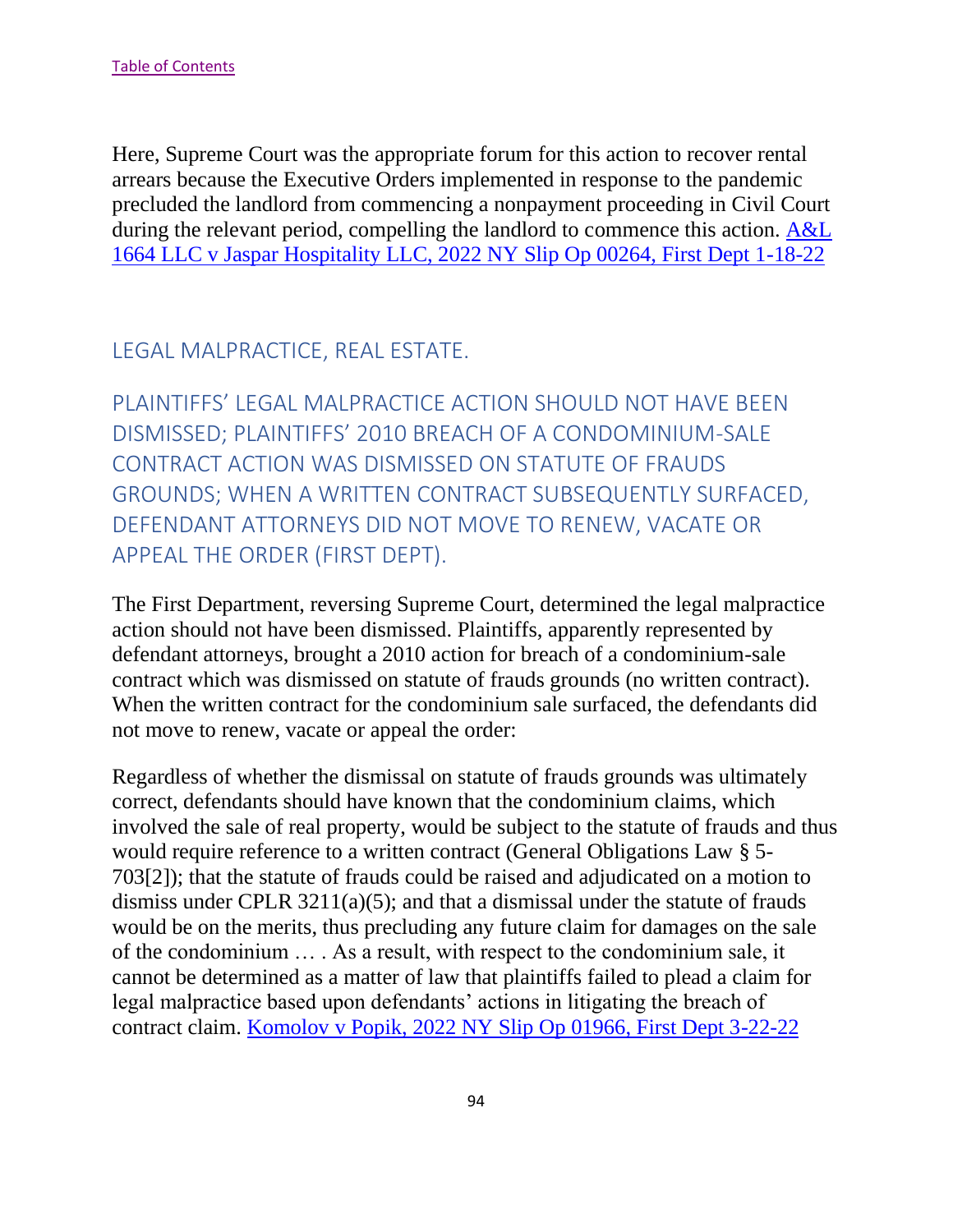Practice Point: The defendant attorneys apparently represented plaintiffs in their 2010 action for breach of a condominium-sale contract. The 2010 action was dismissed on statute of frauds grounds. Subsequently a written contract surfaced and defendant attorneys did not move to renew, vacate or appeal the order. Plaintiffs' legal malpractice complaint should not have been dismissed.

# MEDICAL MALPRACTICE, AMENDMENT OF ANSWERS TO ALLEGE PLAINTIFF'S CULPABLE CONDUCT (SMOKING, WEIGHT).

DEFENDANTS' MOTIONS TO AMEND THEIR ANSWERS IN THIS MED MAL CASE TO ALLEGE PLAINTIFF'S CULPABLE CONDUCT AND COMPARATIVE NEGLIGENCE (RE: HER WEIGHT AND SMOKING) SHOULD HAVE BEEN GRANTED; THE DELAY IN MAKING THE MOTION CAUSED NO PREJUDICE; GOOD CAUSE FOR THE DELAY NEED NOT BE SHOWN; FAILURE TO INCLUDE THE AMENDED PLEADINGS WITH THE MOTION PAPERS AND DEFECTS IN VERIFICATIONS SHOULD HAVE BEEN OVERLOOKED (FIRST DEPT).

The First Department, reversing (modifying) Supreme Court, determined: (1) the defendants in this medical malpractice actions should have been allowed to amend their answers to allege culpable conduct and comparative negligence on the part of plaintiff, citing her weight and smoking habit: (2) the defendants failure to attach the proposed amended pleading to the motion papers was a technical defect which should have been overlooked; (3) the defendants did not need to submit a certificate of merit for the proposed amendments; and (4), the defects in the defendants' verifications should have been overlooked:

"While [defendants were] or should have been aware of the facts and theories asserted in the amended [answers] long before amendment was actually sought, delay alone is not a sufficient ground for denying leave to amend" … . Under the circumstances in this case, there was no unreasonable delay by defendants in seeking leave to amend, as plaintiff has not filed her note of issue nor has the case has been certified as trial-ready … . Further, because there was no extended delay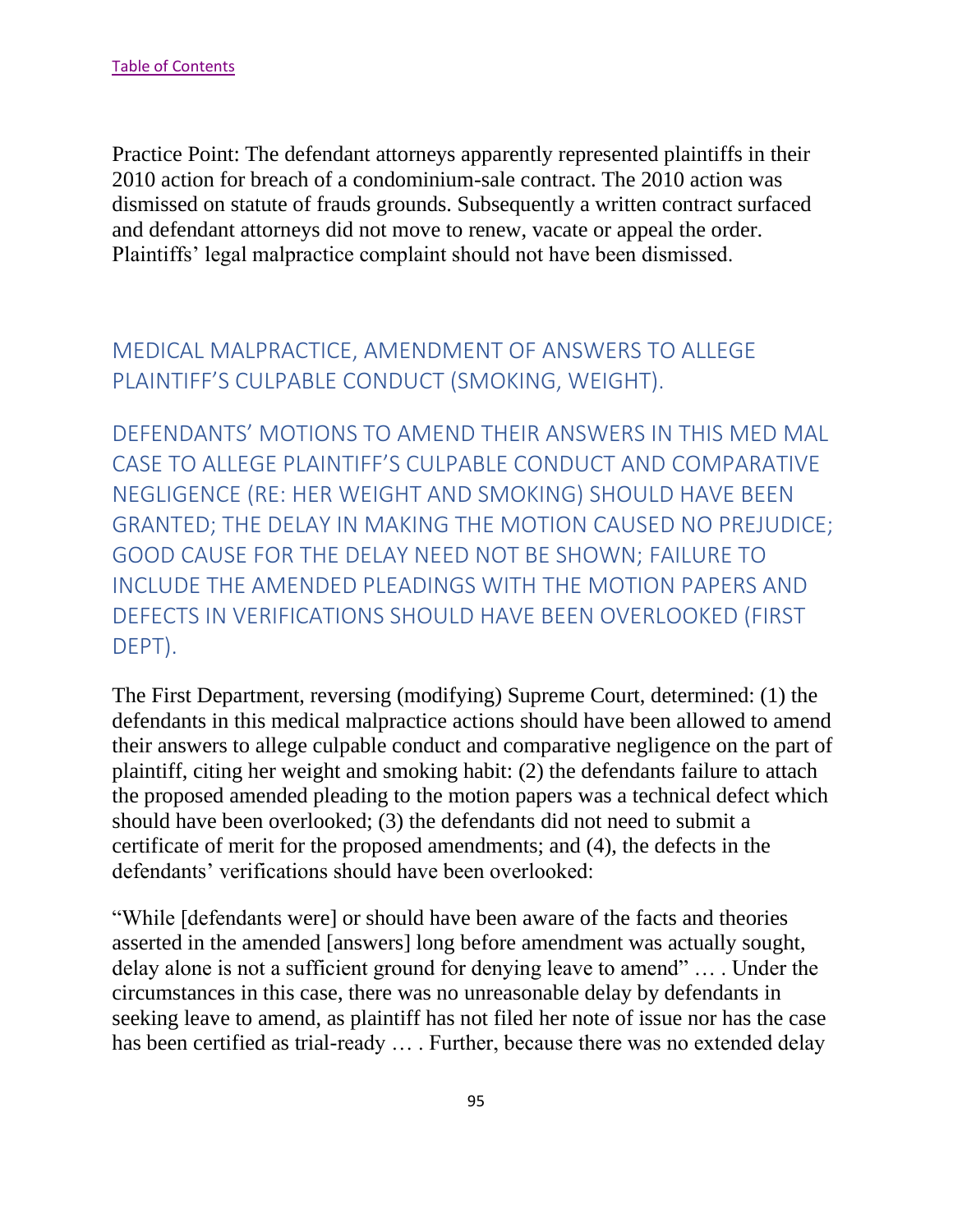by defendants in moving to amend, they did not need to proffer a reasonable excuse for the delay … .

… "[O]n a motion for leave to amend, [the movant] need not establish the merit of its proposed new allegations, but simply show that the proffered amendment is not palpably insufficient or clearly devoid of merit" … Contrary also to plaintiff's argument, Golson v Addei [216 AD2d 268] does not stand for the proposition that a comparative negligence defense in a medical malpractice case based on a plaintiff's smoking history is per se meritless … . [Johnson v Montefiore Med. Ctr.,](https://nycourts.gov/reporter/3dseries/2022/2022_01418.htm)  [2022 NY Slip Op 01418, First Dept 3-8-22](https://nycourts.gov/reporter/3dseries/2022/2022_01418.htm)

Practice Point: In a med mal case, plaintiff's weight and smoking habit maybe grounds for affirmative defenses.

Practice Point: There was no need to submit a certificate of merit with the motion to amend the answers.

Practice Point: Where there has been no prejudice to the plaintiff, the unexcused delay in seeking amendment of the answers here was not a sufficient ground for denying the amendment.

Practice Point: Failure to include the proposed amended answers with the motion for leave to amend, and defects in defendants' verifications, were technical defects which should have been overlooked.

#### MEDICAL MALPRACTICE, CATARACT SURGERY, LOSS OF SIGHT.

THE DEFENDANT OPHTHALMOLOGICAL SURGEON'S MOTION TO SET ASIDE THE PLAINTIFF'S VERDICT IN THIS MEDICAL MALPRACTICE ACTION WAS PROPERLY DENIED; CRITERIA EXPLAINED; PLAINTIFF LOST SIGHT IN HER RIGHT EYE AFTER CATARACT-REMOVAL SURGERY (FIRST DEPT).

The First Department, in a full-fledged opinion by Justice Mendez, determined the defendant's motion to set aside the plaintiff's verdict in this medical malpractice action was properly denied. Plaintiff lost sight in her right eye after cataract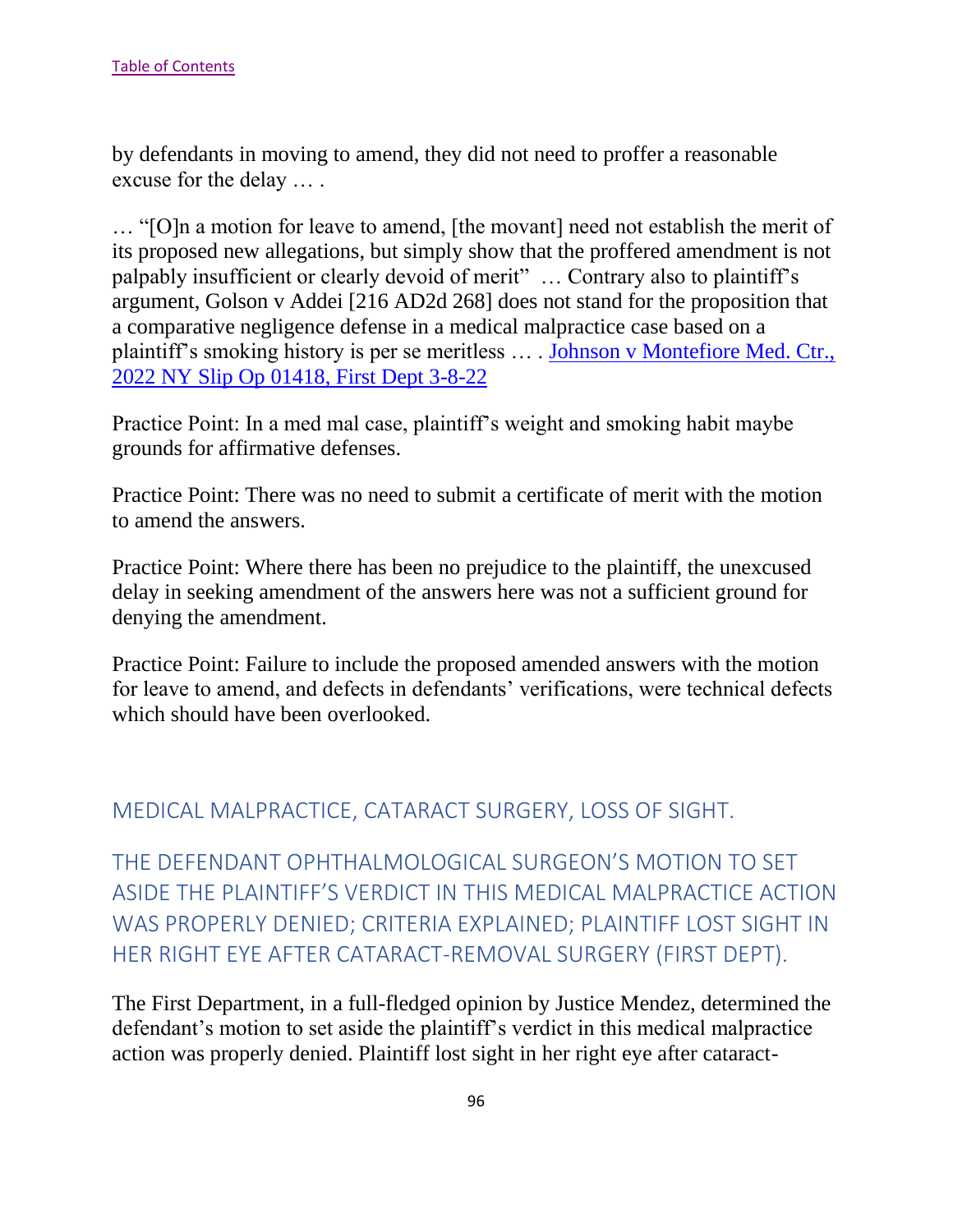removal surgery. The opinion describes the surgeries and the theories presented by the experts in great detail:

In a medical malpractice action, the plaintiff is required to show that the defendant deviated from acceptable medical practice, and that the deviation is the proximate cause of her injuries. A defendant's negligence is the proximate cause when it is a substantial factor in the events that produced the injury  $\dots$  \*\*\*

The jury, which is in the best position to assess the credibility of the witnesses, is entitled to assess his credibility and decide what weight it will give to his testimony … .. Great deference is accorded to the factfinders, who had the opportunity to see and hear the witnesses … . \* \* \*

The documentary evidence and the testimony of all the experts created factual and credibility issues that were properly determined by the jury … . If the resolution of the case turns on the evaluation of conflicting testimony of expert witnesses, the resolution of such a conflict rests with the jury and not the court … . The conclusions reached by the jury should not be overturned as against the weight of the evidence unless "there is simply no valid line of reasoning, and permissible inferences which could possibly lead rational people to the conclusion reached by the jury" ... . [Rozon v Schottenstein, 2022 NY Slip Op 01278, First Dept 3-1-22](https://nycourts.gov/reporter/3dseries/2022/2022_01278.htm)

#### MEDICAL MALPRACTICE, EVIDENCE.

# PLAINTIFFS' EXPERT DID NOT ADDRESS THE OPINION OF DEFENDANTS' EXPERT; DEFENDANTS' MOTION FOR SUMMARY JUDGMENT IN THIS MEDICAL MALPRACTICE CASE SHOULD HAVE BEEN GRANTED (FIRST DEPT).

The First Department, reversing Supreme Court and dismissing the complaint in this medical malpractice case, determined the defendants' motion for summary judgment should have been granted because plaintiffs' expert did not address the defendants' expert's opinion. The defense expert averred plaintiff's problems were caused by cancer. Plaintiffs' expert took the position plaintiff never had cancer, a position contradicted by the record: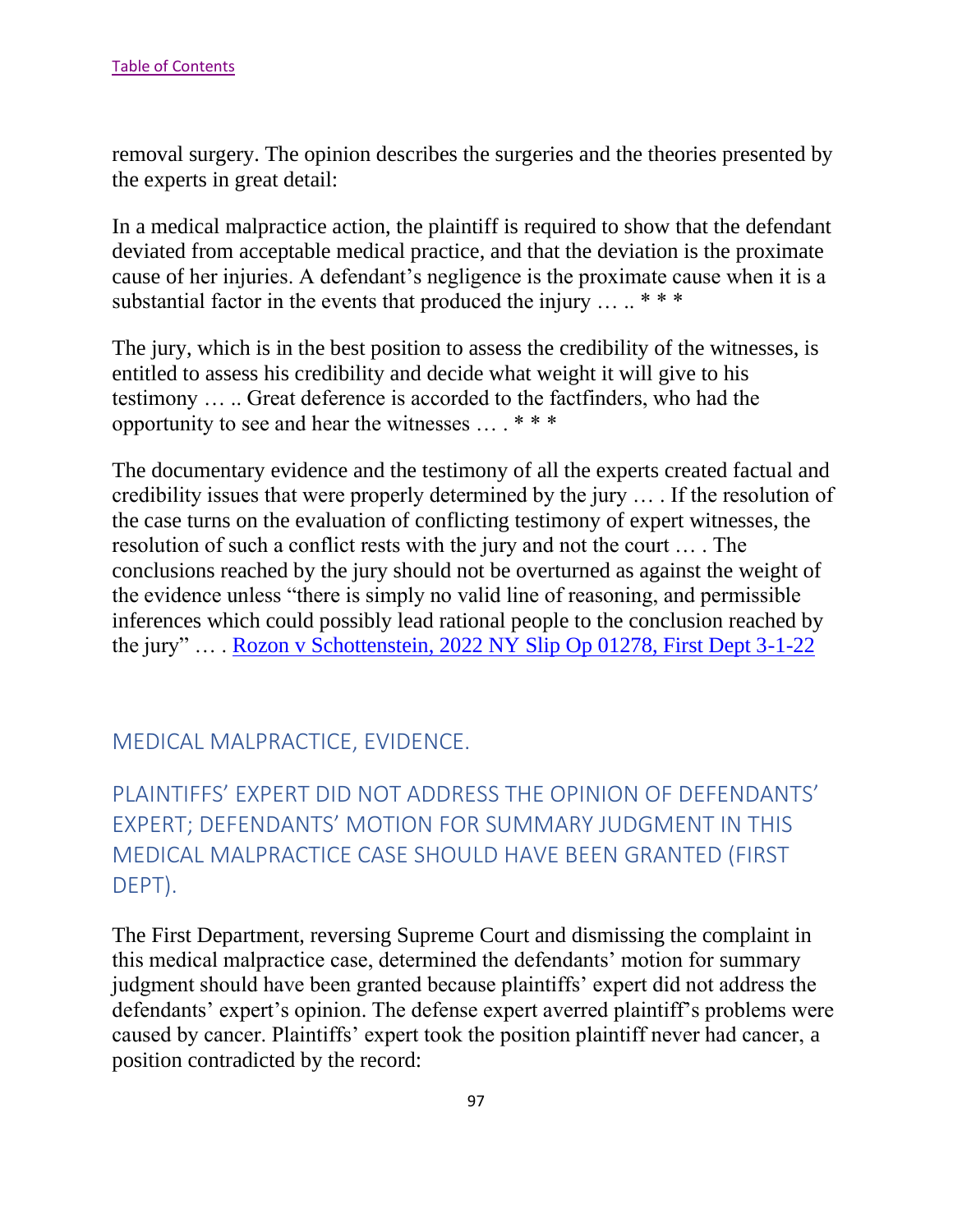Defendants made a prima facie showing of entitlement to summary judgment through their expert, who averred that defendants' treatment of plaintiff was within the standard of care and any difficulties with the treatment were caused by plaintiff's underlying cancer. Plaintiffs' expert failed to address that opinion, and thus failed to rebut defendants' showing of entitlement to summary judgment … . Instead, the expert took the position that plaintiff never had cancer, a fact contradicted by the record … .. While plaintiff's cancer had an unusual presentation, and pathologists initially disagreed as to whether she had an invasive jaw cancer, she was ultimately successfully treated by oncologists with surgery, radiation, and gene therapy. Plaintiffs' expert entirely ignored plaintiff's treatment from 2016 to 2017 for a rare variant of squamous cell carcinoma, as well as her 2018 treatment for a reoccurrence … . Given those omissions, plaintiffs did not rebut defendants' prima facie showing of entitlement to summary dismissal of the negligence and medical malpractice claims against them…. . [Mulroe v New York-](https://nycourts.gov/reporter/3dseries/2022/2022_02204.htm)[Presbyt. Hosp., 2022 NY Slip Op 02204, First Dept 3-31-22](https://nycourts.gov/reporter/3dseries/2022/2022_02204.htm)

## MEDICAL MALPRACTICE, FAILURE TO DIAGNOSE, STATUTE OF LIMITATIONS.

PLANTIFF ALLEGED FAILURE TO DIAGNOSE CANCER IN 2014 IN THIS MEDICAL MALPRACTICE ACTION; DESPITE THE ENACTMENT OF LAVERN'S LAW (CPLR 214-A) IN 2018, WHICH EXTENDED THE STATUTE OF LIMITATIONS FOR FAILURE TO DIAGNOSE CANCER BY VIRTUE OF ITS RETROACTIVE-APPLICATION AND REVIVAL PROVISIONS, THE ACTION WAS TIME-BARRED (FIRST DEPT).

The First Department, reversing Supreme Court, determined plaintiff's med mal action alleging failure to diagnose lung cancer based upon a CT scan in 2014 was time barred pursuant to the retroactive-application and revival limitations in CPRL 214-a, enacted on January 31, 2018 (called Lavern's Law):

[Lavern's Law] "appl[ies] to acts, omissions, or failures occurring within 2 years and 6 months prior to the effective date of this act, and not before" … . Thus, by its terms, the discovery toll in Lavern's Law's applies retroactively to causes of action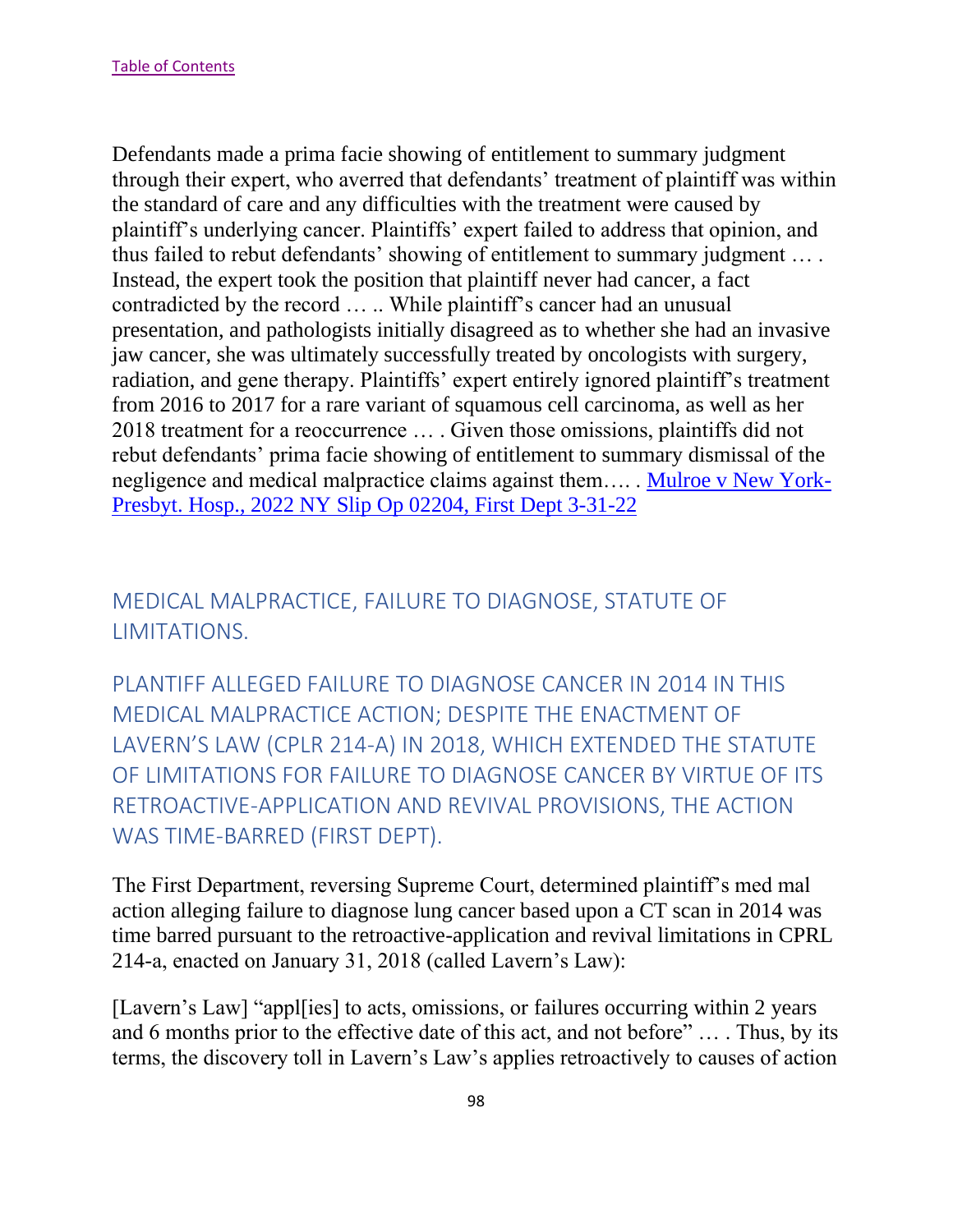that were not time-barred as of Lavern's Law's effective date, i.e., causes of action accruing on or after July 31, 2015. Plaintiff's causes of action, which accrued on May 16, 2014, predate the earliest date to which Lavern's Law's retroactive discovery toll applies.

Lavern's Law also provides for the revival of certain time-barred medical malpractice causes of action. Where a claim based on the negligent failure to diagnose cancer or a malignant tumor occurred and, "within ten months prior to the effective date of the act . . . became time-barred under any applicable limitations period then in effect, such action or claim may be commenced within six months of the effective date of the act . . . ." … . Therefore, a failure to diagnose cancer or malignant tumor cause of action that became time-barred between March 31, 2017 and January 31, 2018 may be revived if it is commenced no later than July 31, 2018 … . Because plaintiff's claims became time-barred on November 16, 2016, the limited revival provision of the new law (for certain claims that became timebarred after March 31, 2017) does not avail her … [.Ford v Lee, 2022 NY Slip Op](https://nycourts.gov/reporter/3dseries/2022/2022_01414.htm)  [01414, First Dept 3-8-22](https://nycourts.gov/reporter/3dseries/2022/2022_01414.htm)

#### MEDICAL MALPRACTICE.

PLAINTIFFS STATED A CAUSE OF ACTION FOR MEDICAL MALPRACTICE BY ALLEGING THE TREATMENT OF PLAINTIFF'S DECEDENT AGAINST THE WISHES OF DECEDENT AND DECEDENT'S HEALTH-CARE AGENTS PROLONGED DECEDENT'S PAIN AND SUFFERING; THE "WRONGFUL LIFE" LINE OF CASES DOES NOT APPLY (FIRST DEPT).

The First Department, in a full-fledged opinion by Justice Gesmer, reversing Supreme Court, determined plaintiff stated a cause of action sounding in medical malpractice by alleging the treatment of plaintiff's decedent against decedent's wishes and the wishes of his health-care agents prolonged his pain and suffering. This action was distinguished from the "wrongful life" line of case which held that being born alive with disabilities does not constitute an injury in New York [therefore a medical malpractice lawsuit alleging the parents should have been advised to terminate the pregnancy does not state a cause of action]. Supreme Court had based its dismissal of the complaint on a Second Department case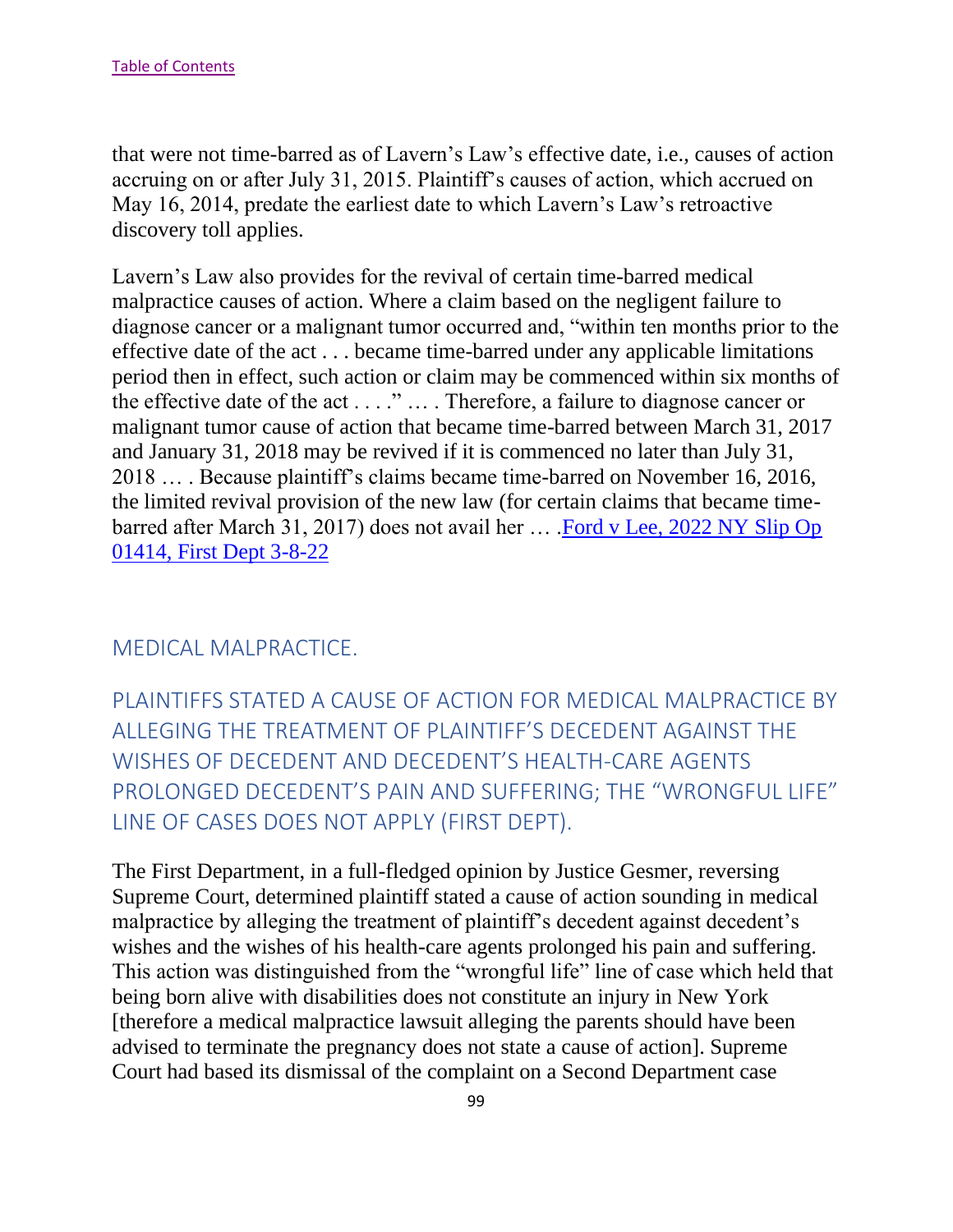(Cronin) which followed the "wrongful life" line of reasoning. The First Department refused to follow the Second Department:

… [In] Cronin, it appears that plaintiff sought damages based on a claim "that the defendant wrongfully prolonged the decedent's life by resuscitating him against the express instructions of the decedent and his family" (Cronin, 60 AD3d at 804). In contrast, here, plaintiff seeks damages for decedent's pain and suffering, which the complaint alleges was the result of medical malpractice in that defendants breached the standard of care by administering treatments without consent and in direct contravention of decedent's wishes expressed in his advance directives as reaffirmed by his health care agents … .Greenberg [v Montefiore New Rochelle](https://nycourts.gov/reporter/3dseries/2022/2022_02194.htm)  [Hosp., 2022 NY Slip Op 02194, First Dept 3-31-22](https://nycourts.gov/reporter/3dseries/2022/2022_02194.htm)

Practice Point: A decision in one appellate-division department does not bind another department. Here the "wrongful life" line of cases did not preclude a medical malpractice action alleging the treatment of plaintiff's decedent against decedent's wishes and against the wishes of decedent's health-care agents prolonged decedent's pain and suffering.

NEGLIGENCE, EVIDENCE, SUBWAY ACCIDENT.

PLAINTIFF'S VERDICT IN THIS SUBWAY ACCIDENT CASE SHOULD HAVE BEEN SET ASIDE; PLAINTIFF WAS STRUCK BY A TRAIN AND ALLEGED THE ALLOWED SPEED FOR ENTERING A STATION WAS TOO HIGH; DEFENDANT TRANSIT AUTHORITY SHOULD HAVE BEEN ALLOWED TO PRESENT EVIDENCE THAT SPEED STUDIES HAD BEEN CONDUCTED IN SUPPORT OF THE QUALIFIED IMMUNITY DEFENSE (FIRST DEPT).

The First Department, in a full-fledged opinion by Justice Mazzarelli, determined the NYC Transit Authority's (TA's) motion to aside the plaintiff's verdict in this subway accident case should have been granted. Plaintiff was on the tracks when he was struck by a train. Plaintiff argued the speed regulations allowed the train to enter the station at an unsafe speed. The trial judge prohibited the TA from introducing evidence demonstrating it was entitled to qualified immunity because it had conducted studies to determine the appropriate train speed: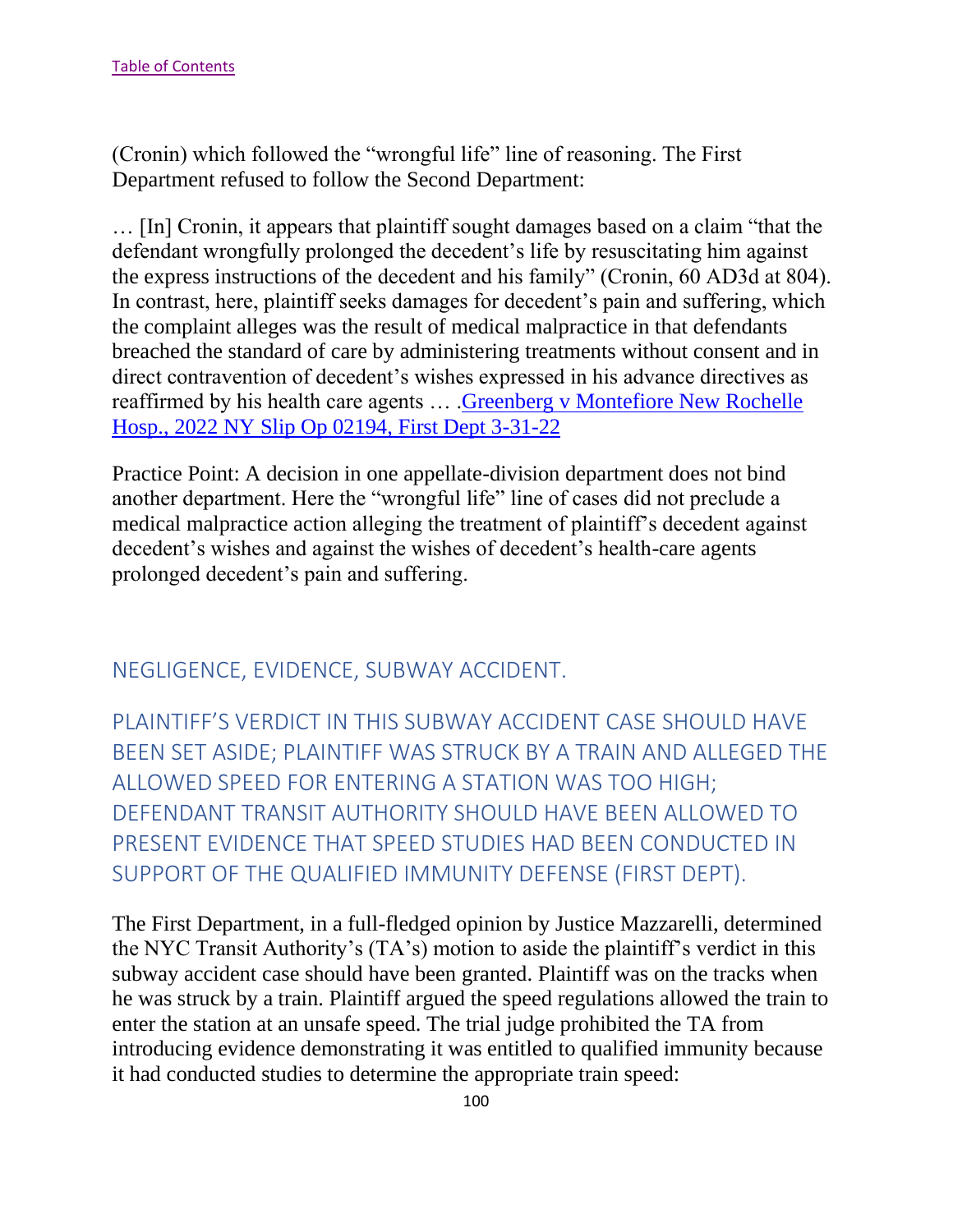The evidence that the TA proffered, and that the trial court precluded, suggested that it may have been entitled to qualified immunity. … Korach's (the TA's expert's] testimony indicated that the TA's speed policy was consistent with "universally accepted rapid transit system operating practice" … . Accordingly, Korach should have been permitted to testify about the policies that other rapid transit systems have in place with respect to speed restrictions in subway and train stations, including in cases where those stations are situated on curved sections of track. Further, … the testimony that the TA's own witnesses would have given was designed to demonstrate that the speed policy enabled the "efficient running of a transportation system which serves millions of passengers every year" … . This language suggests that the trial court's decision to limit evidence of speed policy decisions to their effects on a particular subway line was too restrictive, since the cases applying qualified immunity in subway speed cases take into account the effects that slower speeds would have on the entire subway system. [Pedraza v New](https://nycourts.gov/reporter/3dseries/2022/2022_00255.htm)  [York City Tr. Auth., 2022 NY Slip Op 00255, First Dept 1-13-22](https://nycourts.gov/reporter/3dseries/2022/2022_00255.htm)

## NEGLIGENCE, LOSS OF SERVICES.

PLAINTIFFS-PARENTS' CAUSE OF ACTION FOR LOSS OF THEIR INJURED DAUGHTER'S SERVICES SHOULD HAVE BEEN DISMISSED; THE PARENTS DEMONSTRATED ONLY THAT THEIR DAUGHTER PERFORMED SERVICES IN HER EMPLOYMENT AT THE COMPANIES OWNED BY THE PARENTS (FIRST DEPT).

The Frist Department, reversing Supreme Court, determined defendants' motion for summary judgment dismissing the parents' cause of action for loss of their injured daughter's services should have been granted:

Defendants established prima facie that plaintiffs Arlene and Herbert Klaar, the parents of the injured plaintiff, Deborah Klaar, are not entitled to recover damages for loss of their daughter's services since they showed only that their claim rests entirely on the services Deborah performed in her employment at the two companies they own … .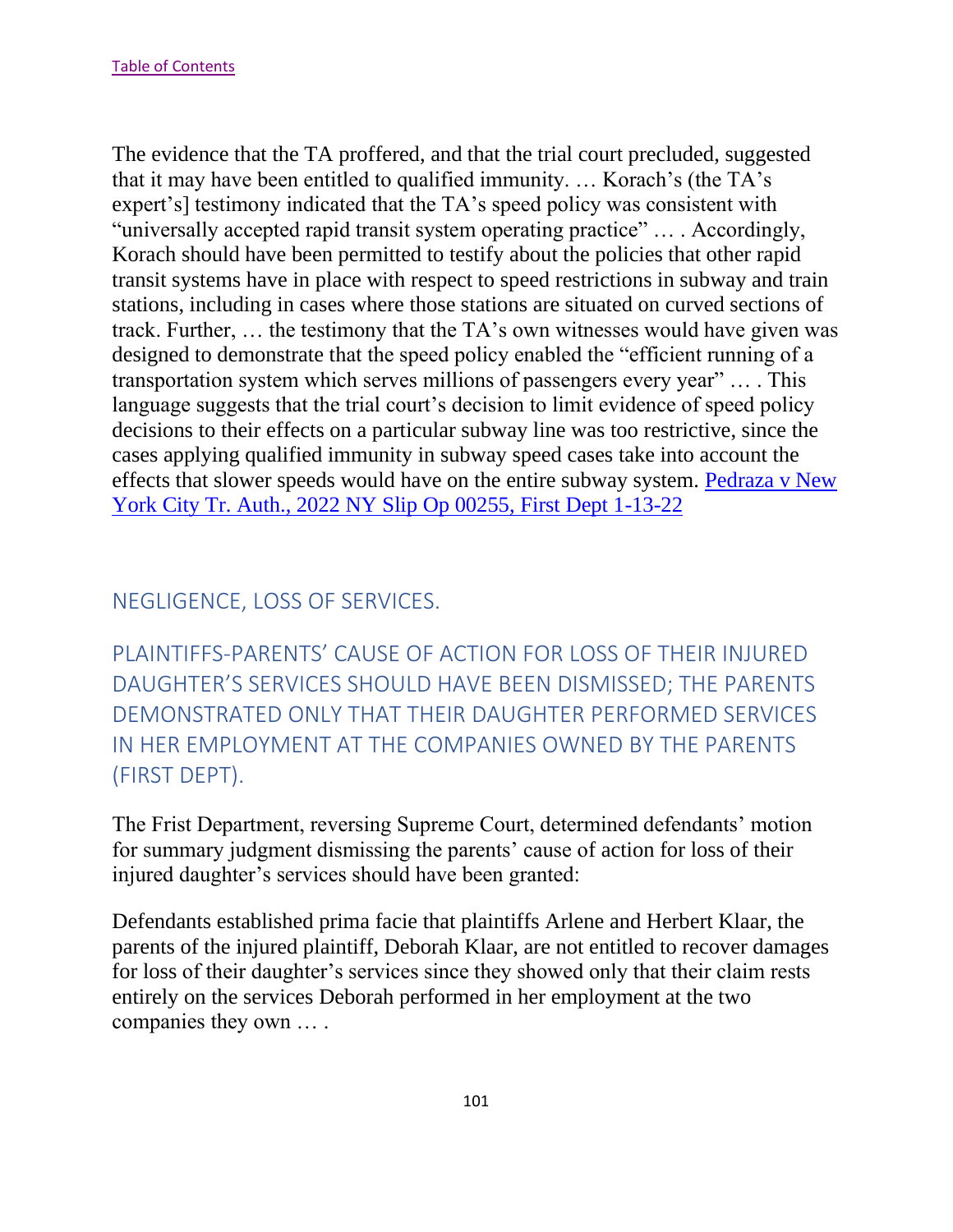… [P]laintiffs failed to raise an issue of fact. They cited deposition testimony demonstrating that Deborah served as a secretary, office manager, and assistant controller at her parents' companies, that she was expected to take over the businesses and provide her parents with a monthly payment, and that she had significant difficulty fulfilling all of her many duties following the accident. They did not submit evidence that Deborah regularly performed services for them as their daughter, such as doing chores or running errands for the household, nor that they sustained any pecuniary loss as a result of her failure to do so … [.Klaar v](https://nycourts.gov/reporter/3dseries/2022/2022_01393.htm)  [Fedex Corp., 2022 NY Slip Op 01393, First Dept 3-3-22](https://nycourts.gov/reporter/3dseries/2022/2022_01393.htm)

## NEGLIGENCE, NOTICE OF CLAIM, PORT AUTHORIETY.

THE NOTICE OF CLAIM ACT DOES NOT APPLY TO THE PORT AUTHORITY, WHICH IS A BISTATE ENTITY (NEW YORK AND NEW JERSEY) CREATED BY COMPACT (FIRST DEPT).

The Frist Department, reversing Supreme Court, determined the action against the Port Authority was time-barred pursuant to New York and New Jersey law, noting that the Notice of Claim Act does not apply:

… [N]either CPLR 217-a nor New York Unconsolidated Laws § 6412-a — both of which were enacted as part of the Uniform Notice of Claim Act … — extends the time in which an action may be commenced against the Port Authority. CPLR 217 a does not apply to the Port Authority because it is not a "political subdivision of the state,  $\dots$  instrumentality or agency of the state or a political subdivision,  $\dots$ public authority[,] or . . . public benefit corporation entitled to receive a notice of claim as a condition precedent to commencement of an action" within the meaning of the statute; rather, it is a bistate agency … . What is more, New Jersey has not enacted identical legislation … . and bistate entities created by compact are not subject to the unilateral control of any one state … . [McKenzie v Port Auth. of](https://nycourts.gov/reporter/3dseries/2022/2022_00378.htm)  [N.Y. & N.J., 2022 NY Slip Op 00378, First Dept 1-25-22](https://nycourts.gov/reporter/3dseries/2022/2022_00378.htm)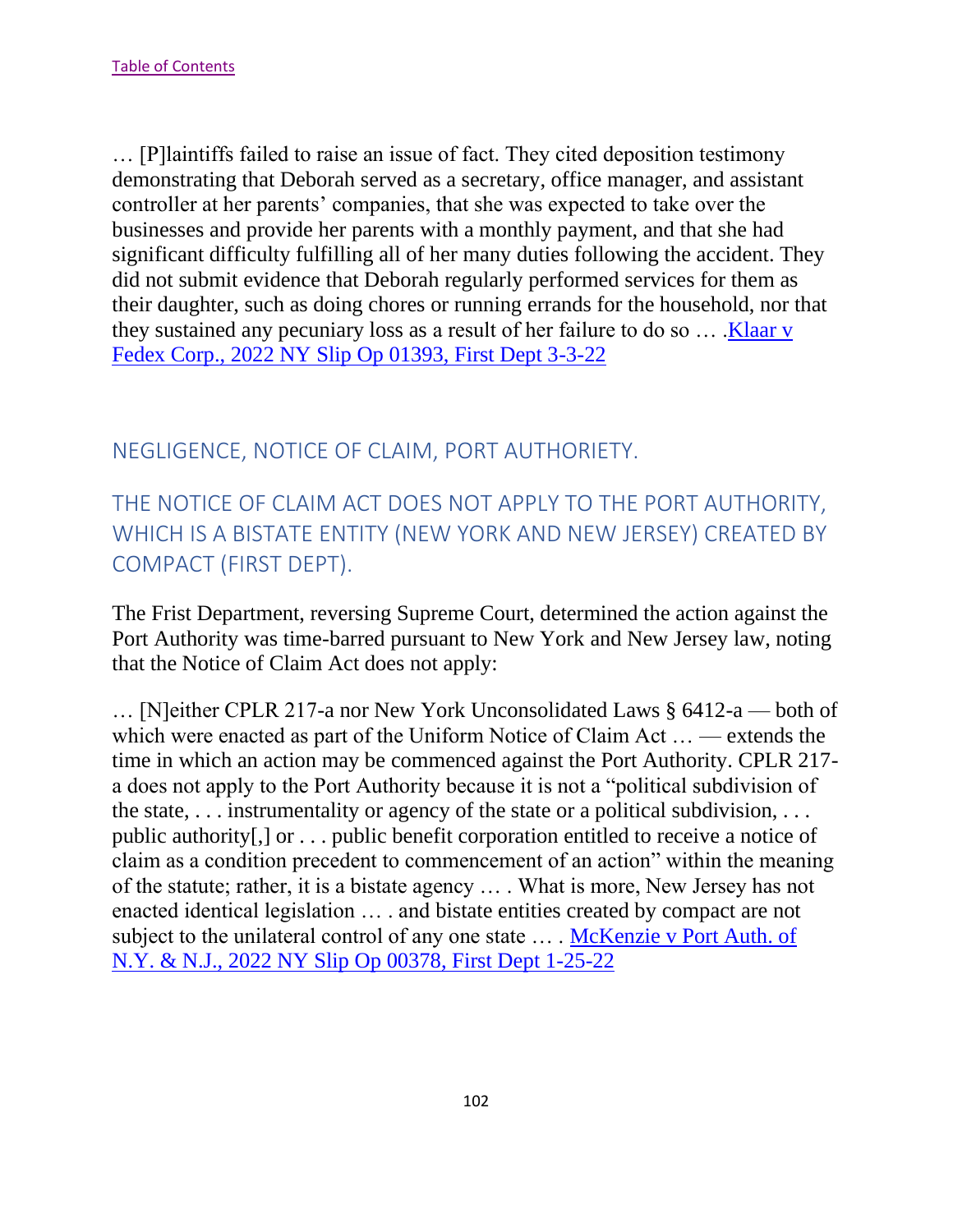#### NEGLIGENCE, SLIP AND FALL, CONTRACT LAW.

PLAINTIFF TRIPPED AND FELL ON AN UNEVEN MAT WHEN SHE STEPPED OFF THE DEFENDANT'S SKATING RINK; THE ACTION AGAINST THE COMPANY WHICH SOLD AND INSTALLED THE MAT SHOULD HAVE BEEN DISMISSED; THERE WAS NO CONTRACT BETWEEN THE OWNER OF THE SKATING RINK AND THE SELLER/INSTALLER OF THE MAT AND THERE WAS NO EVIDENCE THE SELLER/INSTALLER OF THE MAT LAUNCHED AN INSTRUMENT OF HARM (FIRST DEPT).

The First Department, reversing (modifying) Supreme Court, determined that the action against the company "Classic" which sold and installed a mat used on an entrance ramp for a skating rink should have been dismissed. Plaintiff alleged the mat was uneven with lumpy ice build-ups which caused her to fall after she stepped off the skating rink. Classic had no contractual relationship with the owner of the skating rink, WRO, and there was no evidence Classic "launched an instrument of harm:"

The record shows that WRO purchased the ramp matting from Classic and that Classic installed the matting. Classic owed no duty to plaintiff, and there was no contract between WRO and Classic. Thus, contrary to plaintiff's argument, Classic has no tort liability based upon Espinal v Melville Snow Contrs. (98 NY2d 136 [2002]), where under certain circumstances, a duty of care to noncontracting third parties may arise out of a contractual obligation. In any event, even if there had been a contractual relationship between WRO and Classic, the record does not raise any triable issue as to whether Classic "launche[d] a force or instrument of harm" ... . Samuelsen v Wollman Rink Operations LLC, 2022 NY Slip Op 00149, [First Dept 1-11-22](https://nycourts.gov/reporter/3dseries/2022/2022_00149.htm)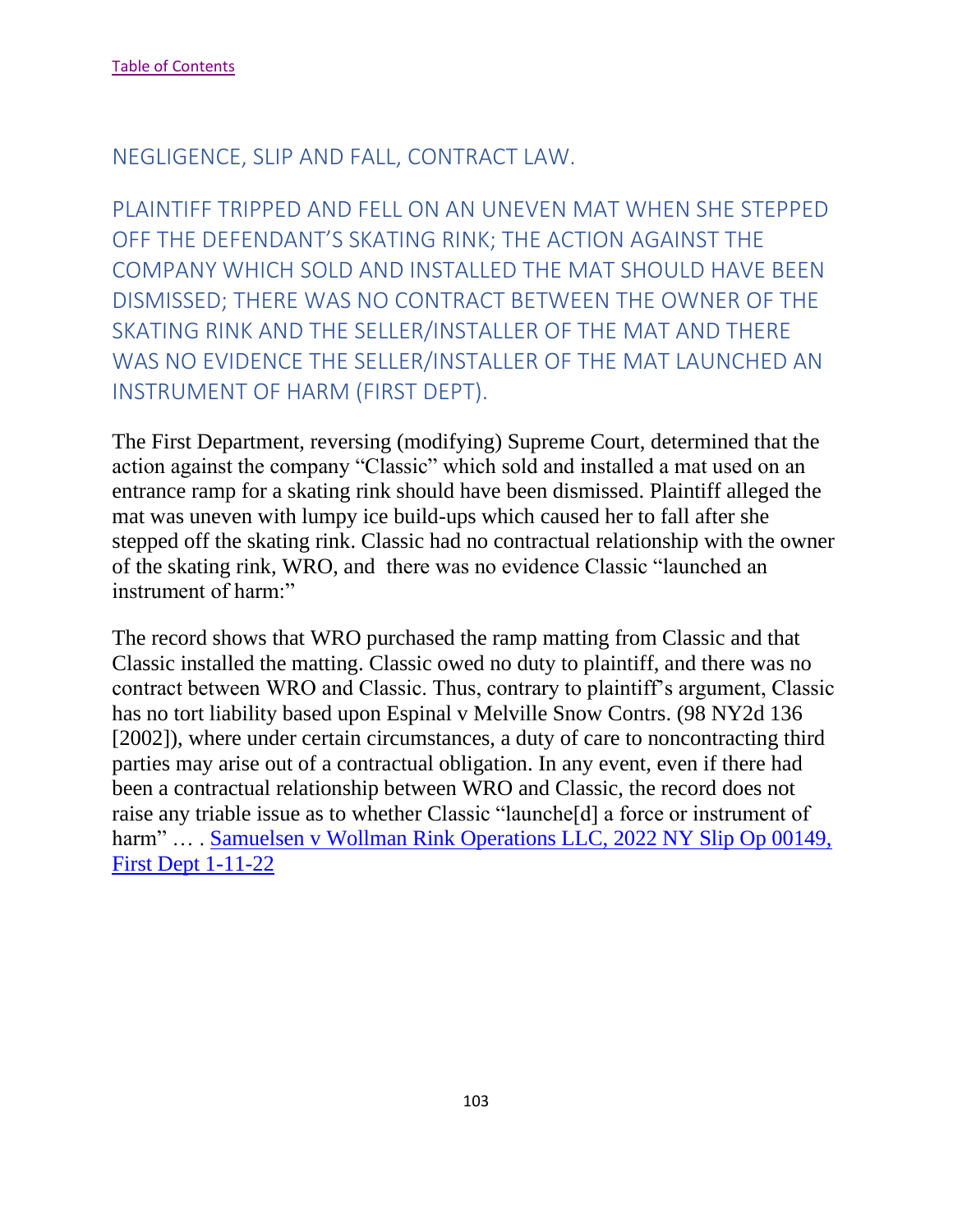NEGLIGENCE, SLIP AND FALL.

PLAINTIFF TESTIFIED SHE DID NOT KNOW WHAT CAUSED HER SLIP AND FALL BUT STATED IN HER AFFIDAVIT IN OPPOSITION TO DEFENDANT'S MOTION FOR SUMMARY JUDGMENT SHE SLIPPED ON ICE; THE AFFIDAVIT CREATED A FEIGNED ISSUE OF FACT; DEFENDANT'S MOTION SHOULD HAVE BEEN GRANTED (FIRST DEPT).

The First Department, reversing Supreme Court, determined plaintiff created only a feigned issue of fact in response to defendant's motion for summary judgment in this slip and fall case:

In this action in which plaintiff sustained injuries when she slipped and fell on the sidewalk owned by defendant, her affidavit that she slipped on ice on the sidewalk contradicted her earlier deposition testimony that she did not know what she slipped on, and thus created only a feigned issue of fact, which was insufficient to defeat defendant's motion … .

Plaintiff's decision to walk on the outside of a shoveled path in front of the building that had been cleared of snow and ice was the sole proximate cause of her accident … . [Polanco v Durgaj, 2022 NY Slip Op 01258, First Dept 2-24-22](https://nycourts.gov/reporter/3dseries/2022/2022_01258.htm)

#### NEGLIGENCE, TRAFFIC ACCIDENTS, GRAVES AMENDMENT.

LESSOR OF THE VEHICLE INVOLVED IN THE REAR-END COLLISION WAS ENTITLED TO SUMMARY JUDGMENT PURSUANT TO THE GRAVES AMENDMENT; SUPREME COURT HAD THE AUTHORITY TO SEARCH THE RECORD AND GRANT SUMMARY JUDGMENT EVEN THOUGH NO MOTION HAD BEEN MADE (FIRST DEPT).

The First Department, reversing (modifying) Supreme Court, determined Bancorp, the lessor of the vehicle leased by Fordham and driven by Fajerman, was entitled to summary judgment in this rear-end collision case pursuant to the Graves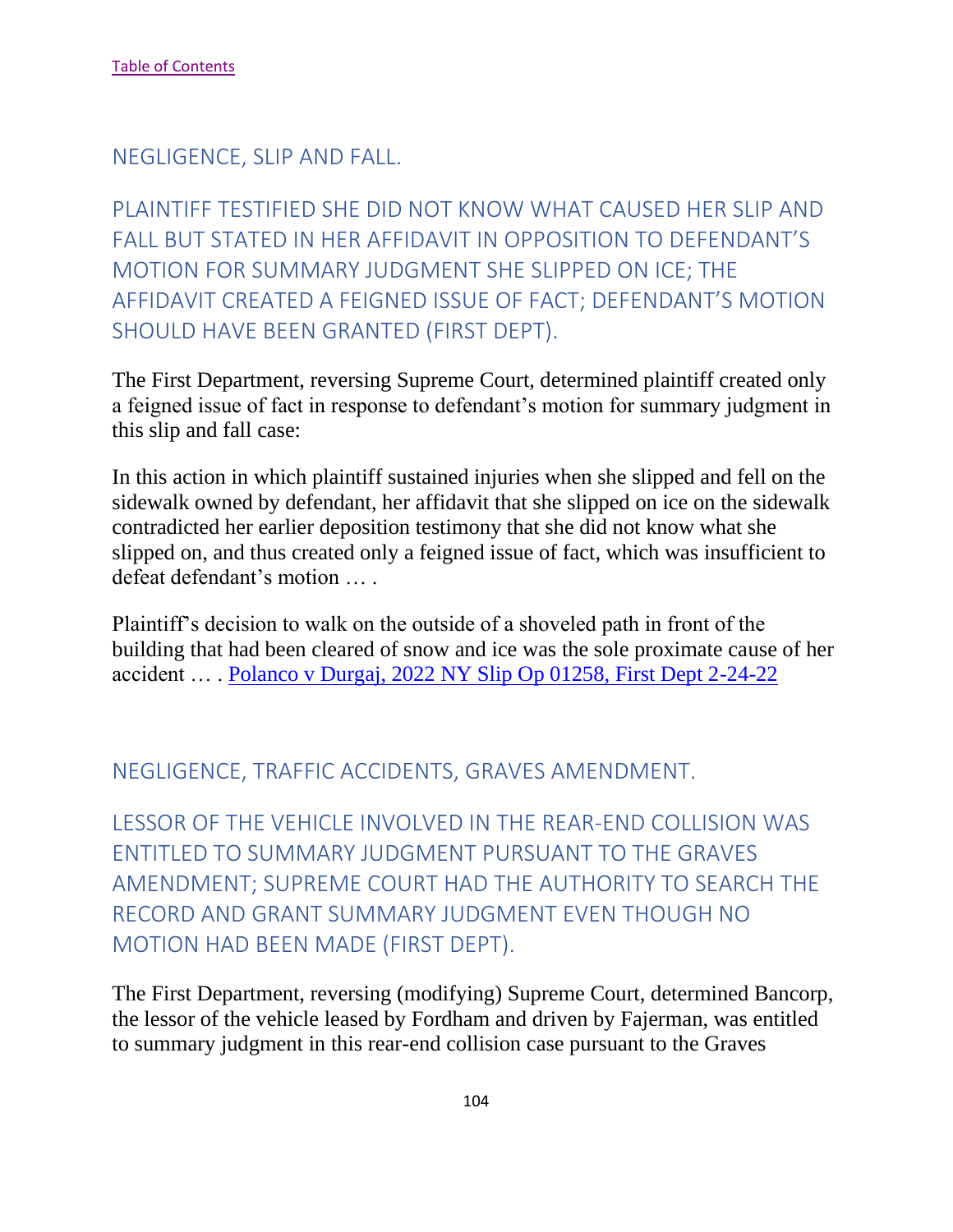Amendment. The First Department noted Supreme Court had the authority to search the record and award summary judgment in the absence of a motion:

Bancorp's request to search the record and for summary judgment dismissing the complaint against it under the Graves Amendment (49 USC § 30106) should have been granted. "On a motion for summary judgment, the court may search the record and, if warranted, grant summary relief even in the absence of a cross motion" … . "Under the Graves Amendment, the owner of a leased or rented motor vehicle cannot be held vicariously liable 'for harm to persons or property that results or arises out of the use, operation, or possession of the vehicle during the period of the rental or lease, if  $-$  (1) the owner (or an affiliate of the owner) is engaged in the trade or business of renting or leasing motor vehicles; and (2) there is no negligence or criminal wrongdoing on the part of the owner (or an affiliate of the owner)'" … . Here, the commercial lease agreement submitted by Bancorp, as well as the affidavit of Erika Caesar, Chief Diversity Officer of Assistant General Counsel for Bancorp, clearly establish that Bancorp, a commercial lessor of motor vehicles, had leased the vehicle that Fajerman was driving, to defendant Fordham. The commercial lease further establishes that Fordham was responsible for the maintenance and repairs for the vehicle during the period of the lease and during the time in which the accident occurred. Additionally, plaintiff did not allege any mechanical defects in the subject vehicle, and Fajerman also stated in her affidavit that the car did not have any mechanical defects. As such, Bancorp is entitled to judgment as a matter of law under the Graves Amendment … . [Kalair v Fajerman,](https://nycourts.gov/reporter/3dseries/2022/2022_01244.htm)  [2022 NY Slip Op 01244, First Dept 2-24-22](https://nycourts.gov/reporter/3dseries/2022/2022_01244.htm)

## NEGLIGENCE, TRAFFIC ACCIDENTS, POLICE CARS.

WILLIAMS, THE DRIVER OF THE VEHICLE IN WHICH PLAINTIFF WAS A PASSENGER, WAS NOT NEGLIGENT IN SLOWING DOWN FOR A WORK CREW AHEAD; THE WILLIAMS CAR WAS STRUCK FROM BEHIND BY A POLICE CAR PURSUING ANOTHER VEHICLE; PLAINTIFF WAS ENTITLED TO SUMMARY JUDGMENT (FIRST DEPT).

The First Department, reversing Supreme Court, determined plaintiff was entitled to summary judgment in this traffic accident case. A police officer pursuing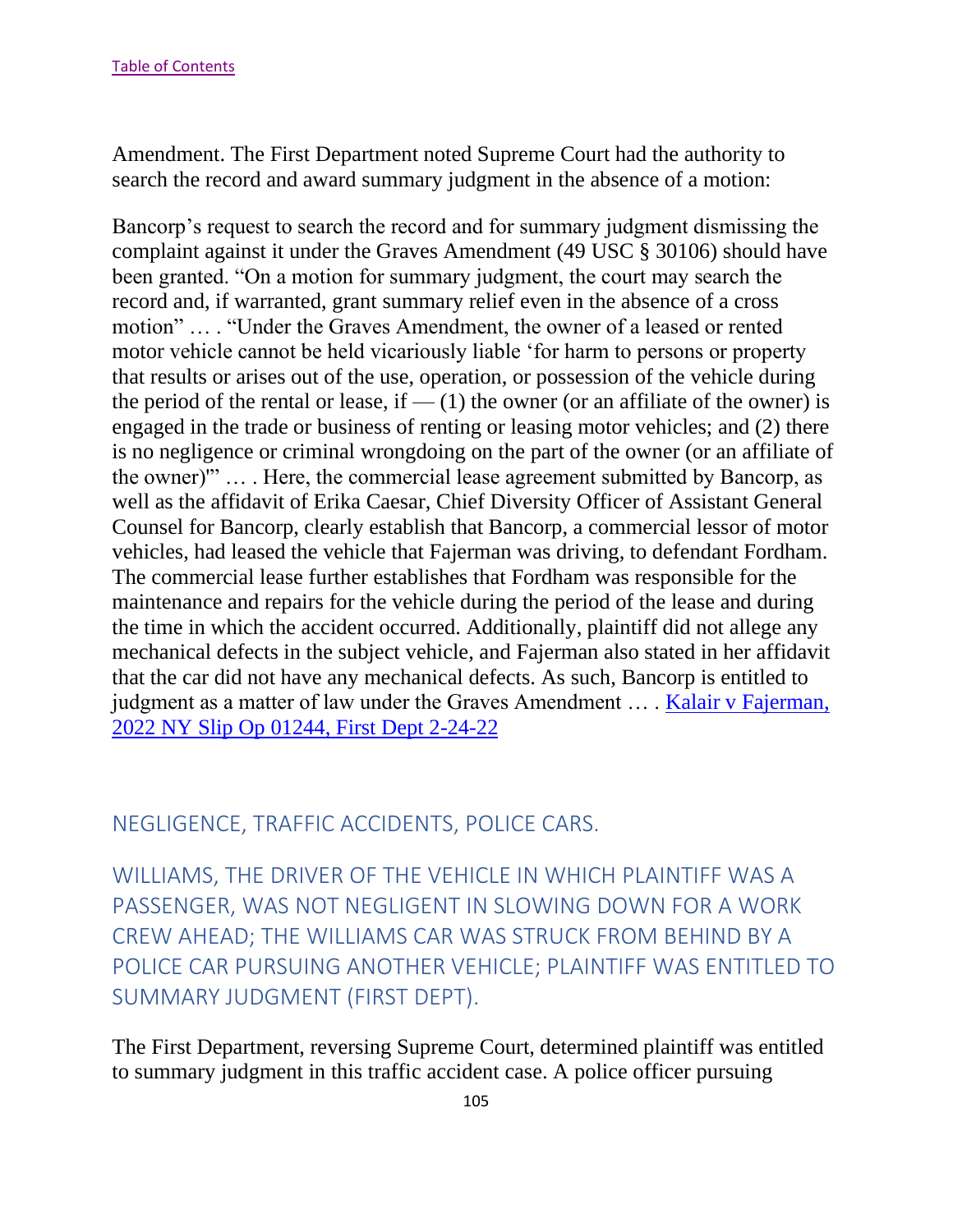another vehicle rear-ended the vehicle in which plaintiff was a passenger as the driver (Williams) was slowing down for a work crew:

Williams's evidence in support of his motion demonstrated prima facie that he was operating his vehicle in a lawful, reasonable manner given the circumstances on the expressway at the time, and that he was not otherwise culpable in causing the police car to strike the rear of his vehicle. The burden having shifted, plaintiff and the City defendants each failed to offer evidence as would raise a factual issue regarding Williams's comparable negligence in the cause of the accident … . The City defendants failed to proffer a nonnegligent explanation for rear-ending Williams's vehicle, and the claim that the rear-ended vehicle stopped short, standing alone, is insufficient as a nonnegligent explanation for an accident … . Regardless of whether the actions of the police in this incident are to be considered under the reckless standard set forth in Vehicle and Traffic Law § 1104, the nonliability of Williams, given the unrefuted evidence of his nonculpable role in this accident, remains unchanged … . Grant v [City of New York, 2022 NY Slip Op](https://nycourts.gov/reporter/3dseries/2022/2022_01121.htm)  [01121, First Dept 2-22-22](https://nycourts.gov/reporter/3dseries/2022/2022_01121.htm)

NEGLIGENCE, PUBLIC HEALTH LAW, WRONGFUL DEATH ACTION AGAINST NURSING HOME.

THE WRONGFUL DEATH CAUSE OF ACTION AGAINST DEFENDANT NURSING HOME SHOULD NOT HAVE BEEN DISMISSED; CONFLICTING EXPERT OPINIONS RAISED A QUESTION OF FACT (FIRST DEPT).

The First Department, reversing (modifying) Supreme Court, determined the wrongful death cause of action against defendant nursing home should not have been dismissed. Conflicting expert opinions raised a question of fact:

Defendant made a prima facie showing that it was not liable for the decedent's injuries and death under Public Health Law § 2801-d(1) through the affirmation of its nursing expert, who opined that defendant did not violate the various federal and state regulations set forth in plaintiff's bill of particulars. In opposition, plaintiff failed to raise an issue of fact, because her expert did not address any rules or regulations that were violated … .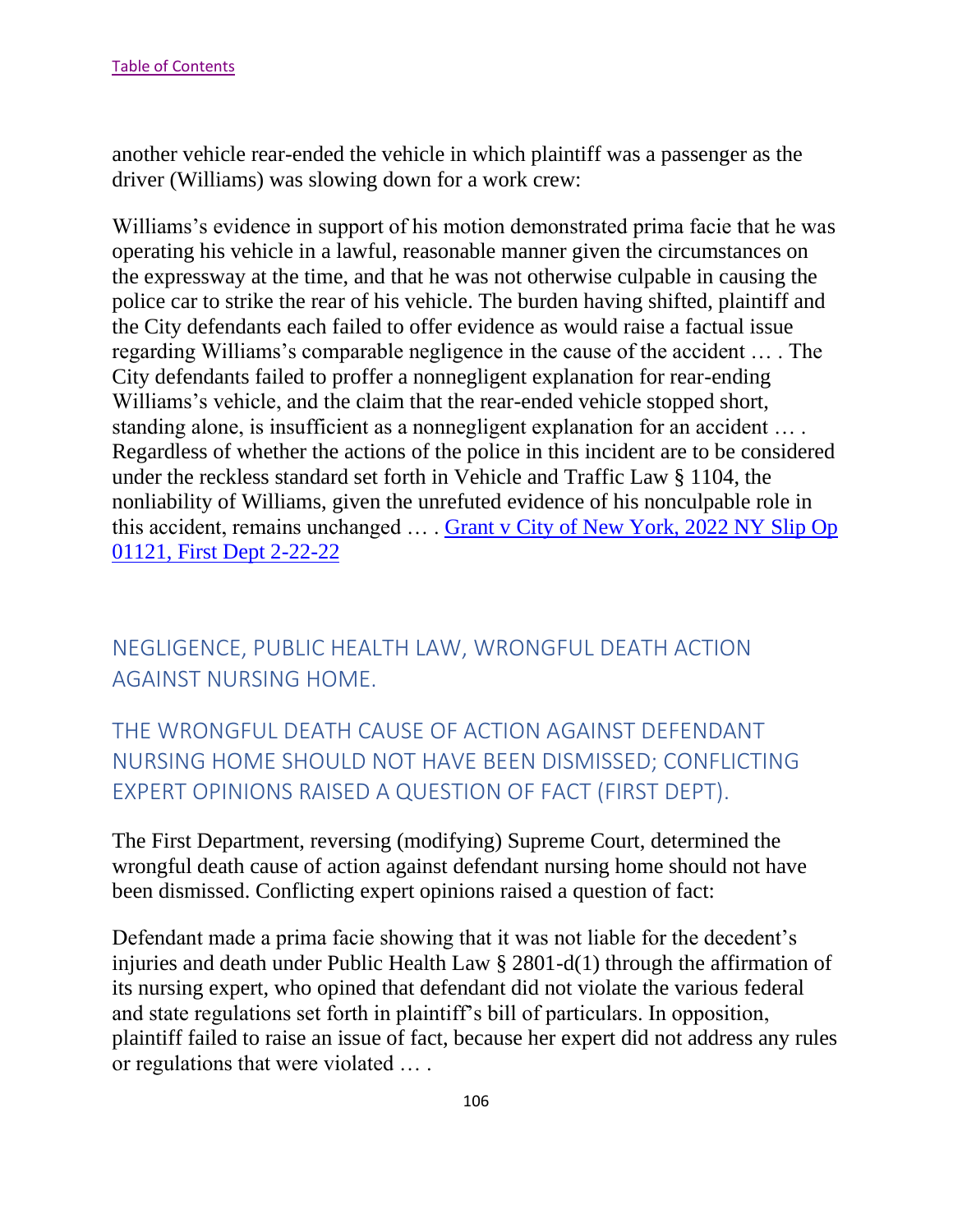As for the wrongful death cause of action, the parties' nursing experts had similar credentials in gerontology and nursing, and both were qualified to opine on the applicable standard of care for residential nursing facilities … . Thus, the experts' conflicting opinions present an issue of fact as to whether defendant was liable for the decedent's injuries. [Jackson v Northern Manhattan Nursing Home, Inc., 2022](https://nycourts.gov/reporter/3dseries/2022/2022_00723.htm)  [NY Slip Op 00723, First Dept 2-3-22](https://nycourts.gov/reporter/3dseries/2022/2022_00723.htm)

## PARTNERSHIP LAW, RIGHT TO AN ACCOUNTING.

THERE WAS A FIDUCIARY RELATIONSHIP BETWEEN THE PARTIES AS PARTNERS AND CO-OWNERS OF A BUSINESS, GIVING RISE TO AN ABSOLUTE RIGHT TO AN ACCOUNTING, NOTWITHSTANDING THE EXISTENCE OF AN ADEQUATE REMEDY AT LAW (FIRST DEPT).

The First Department, reversing (modifying) Supreme Court determined the petitioners were entitled to an accounting for a business, Ocinomled, Ltd., because there was a fiduciary relationship between the parties as partners and co-owners of Ocinomled:

This Court has held "whenever there is a fiduciary relationship between the parties . . . there is an absolute right to an accounting notwithstanding the existence of an adequate remedy at law" … . It is undisputed that there is a fiduciary relationship between the parties as partners and co-owners of Ocinomled. An equitable accounting is "designed to require a person in possession of financial records to produce them, demonstrate how money was expended and return pilfered funds in his or her possession" ... While it is clear that respondents produced the full books and records, and the Special Referee went through thousands of documents and reviewed numerous expert reports, this is insufficient …, particularly because respondents' bookkeeping was described as inadequate, and sometimes nonexistent, and there was evidence respondents intentionally destroyed key financial data during the litigation. [Matter of Grgurev v Licul, 2022 NY Slip Op](https://nycourts.gov/reporter/3dseries/2022/2022_02088.htm)  [02088, First Dept 3-29-22](https://nycourts.gov/reporter/3dseries/2022/2022_02088.htm)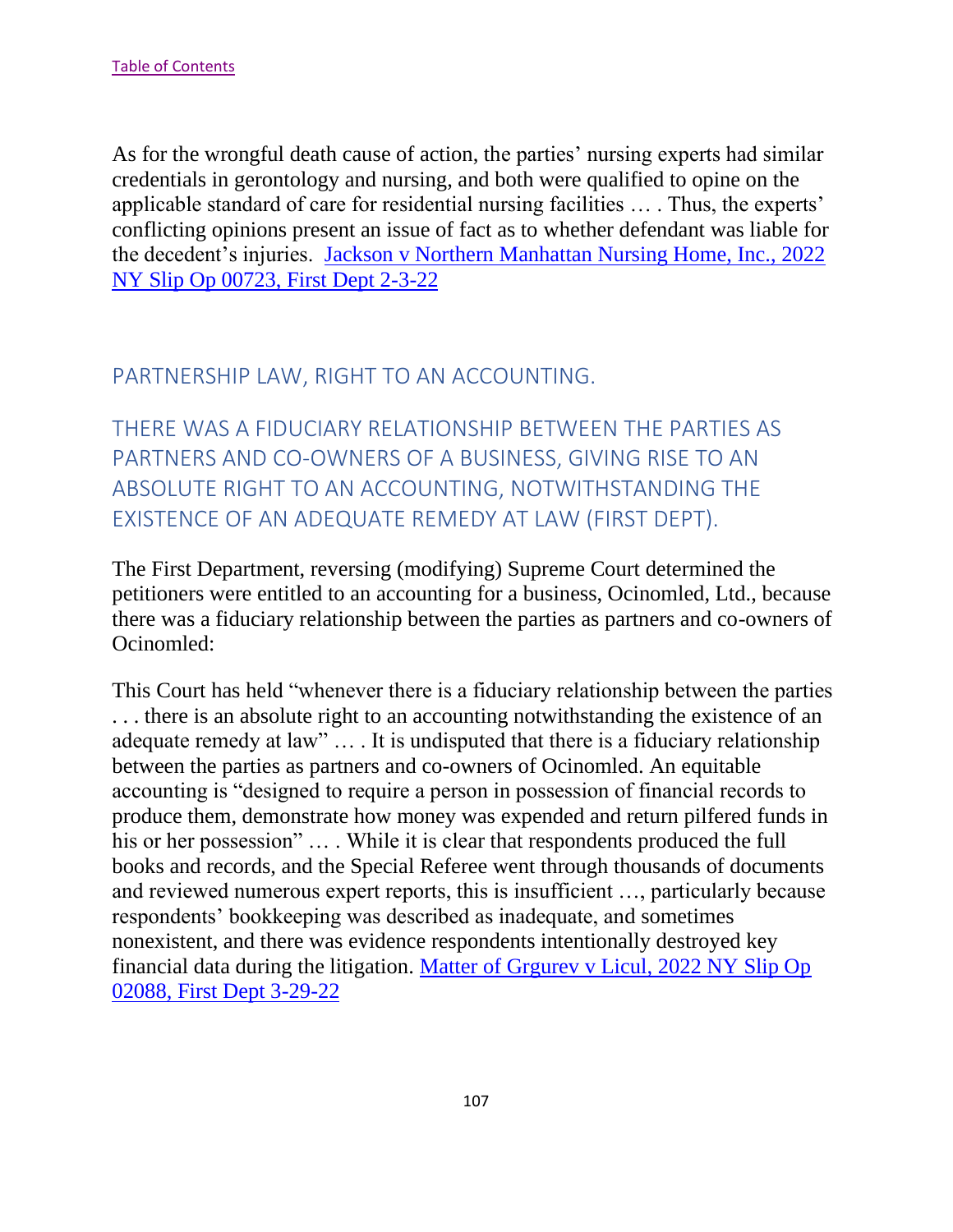Practice Point: There is a fiduciary relationship between partners and co-owners of a business giving rise to an absolute right to an accounting, despite the existence of an adequate remedy at law.

## PRODUCTS LIABILITY, CIRCUMSTANTIAL EVIDENCE.

ALTHOUGH PLAINTIFF, WHO WAS INJURED WHILE REPAIRING AN ESCALATOR, COULD NOT IDENTIFY THE CAUSE OF THE ESCALATOR'S SUDDEN START-UP, THE MOTION TO COMPEL HIM TO SUPPLEMENT HIS ANSWERS TO INTERROGATORIES WAS PROPERLY DENIED; PRODUCTS LIABILITY ACTIONS CAN BE PROVEN BY CIRCUMSTANTIAL EVIDENCE; AT THIS STAGE PLAINTIFF CAN TESTIFY UNDER OATH THAT HE DOES NOT KNOW THE CAUSE OF THE UNEXPECTED START-UP (FIRST DEPT).

The First Department determined the motion to compel plaintiff to supplement his interrogatories in this products liability case was properly denied. Plaintiff alleged the escalator he was working on started up without warning severely injured his leg. The fact that plaintiff can not identify the cause of the unexpected start-up did not require supplementing his interrogatories as he can so state "under oath:"

"It is well settled that a products liability cause of action may be proven by circumstantial evidence, and thus, a plaintiff need not identify a specific product defect" … . In the absence of evidence identifying a specific defect "a plaintiff must prove that the product did not perform as intended and exclude all other causes for the product's failure that are not attributable to [the] defendants" … . If a "plaintiff is unable to prove both elements, 'a jury may not infer that the harm was caused by a defective product unless [the] plaintiff offers competent evidence identifying a specific flaw'" …

In his interrogatory responses, plaintiff identified several alleged design defects, including the design of the pit, that contributed to his injury. However, he did not identify a cause for the unexpected start up of the escalator. … Presently, plaintiff asserts that he cannot pinpoint the defective component that allowed the escalator's machinery to begin moving without warning. In an instance where plaintiff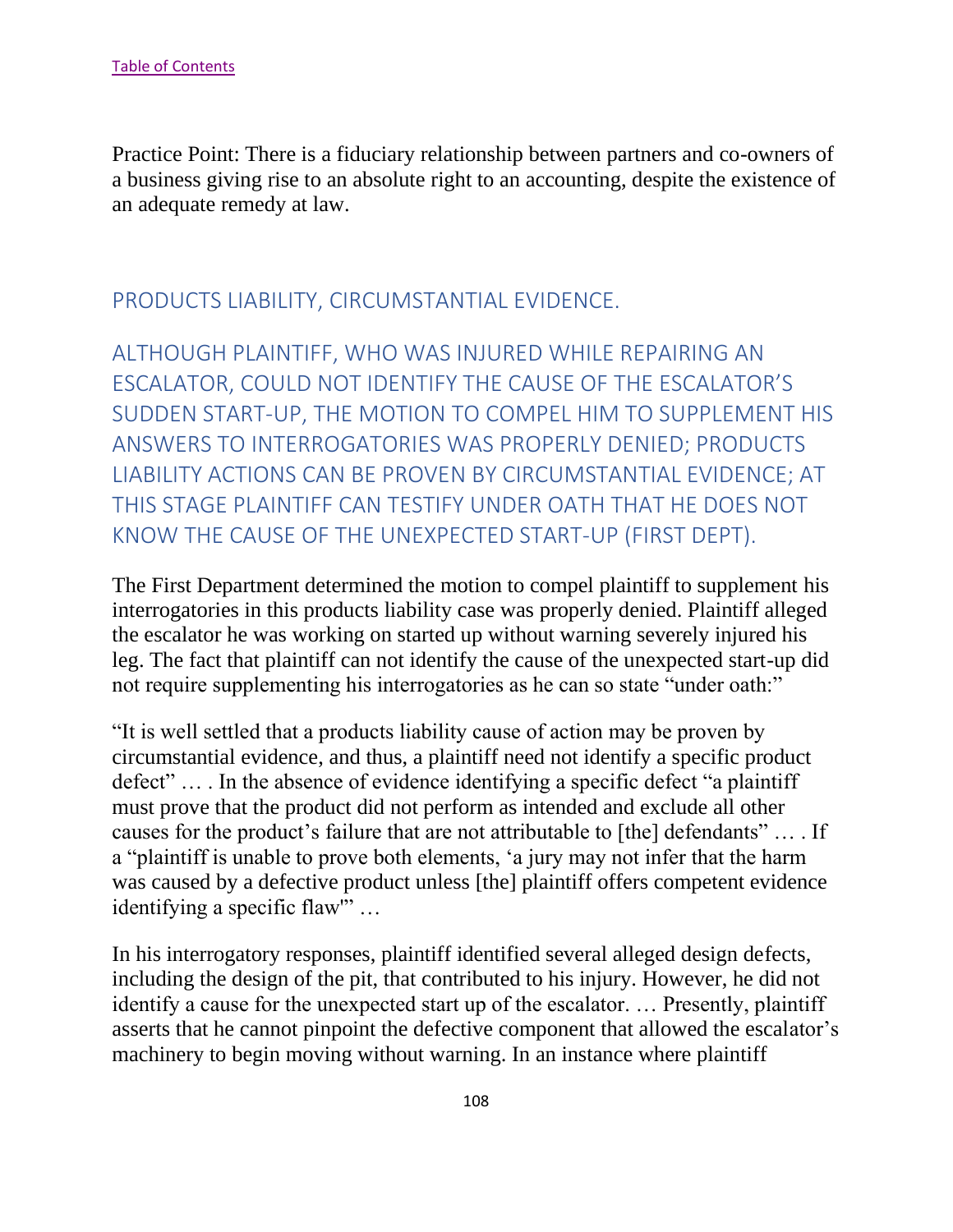"presently lacks the knowledge" to specifically identify the nature of the defect, plaintiff can testify to that "under oath" … . … [I]f he acquires the pertinent information he would be under an obligation to promptly supplement his answers to the interrogatories at issue ... . Berkovich v Judlau Contr., Inc., 2022 NY Slip Op 01733, First Dept 3-15-22

Practice Point: Products liability actions can be proven by circumstantial evidence. If a plaintiff does not know the cause of a product malfunction (here, an escalator which allegedly started running unexpectedly) at the discovery stage, the plaintiff can testify to that fact under oath.

## REAL ESTATE, BROKER'S FIDICIARY DUTY.

THE COMPLAINT SUFFICIENTLY STATED FACTS AMOUNTING TO A BREACH-OF-FIDUCIARY-DUTY CAUSE OF ACTION AGAINST DEFENDANT REAL ESTATE BROKER, DESPITE PLAINTIFF-SELLER'S CONSENT TO THE BROKER'S "DUAL AGENCY;" IT WAS ALLEGED THE BROKER WAS AWARE THE PROPERTY WAS TO BE SUBDIVIDED AND SOLD BY THE BUYERS FOR THREE TIMES THE PRICE AND SHE WOULD BE THE BUYERS' BROKER FOR THE SUBSEQUENT SALES (FIRST DEPT).

The First Department, reversing Supreme Court, determined the complaint sufficiently stated a cause of action for breach of fiduciary duty by the defendant real estate broker, despite the plaintiff's consent to the broker's "dual agency:"

Although the complaint does not explicitly articulate a cause of action for breach of fiduciary duty, such a cause of action is manifest in its factual allegations, and the documentary evidence fails to utterly refute those allegations … . In connection with his sale of certain real property, plaintiff signed a disclosure form pursuant to Real Property Law § 443, giving his informed consent to a "dual agency with designated sales agent" relationship with defendants. The form states that a dual agent cannot give the seller or buyer "undivided loyalty." Nevertheless, it does not relieve defendants from all fiduciary duty. The form states that defendant Nikki Carchedi, of defendant Stone House Properties, "is appointed to represent the seller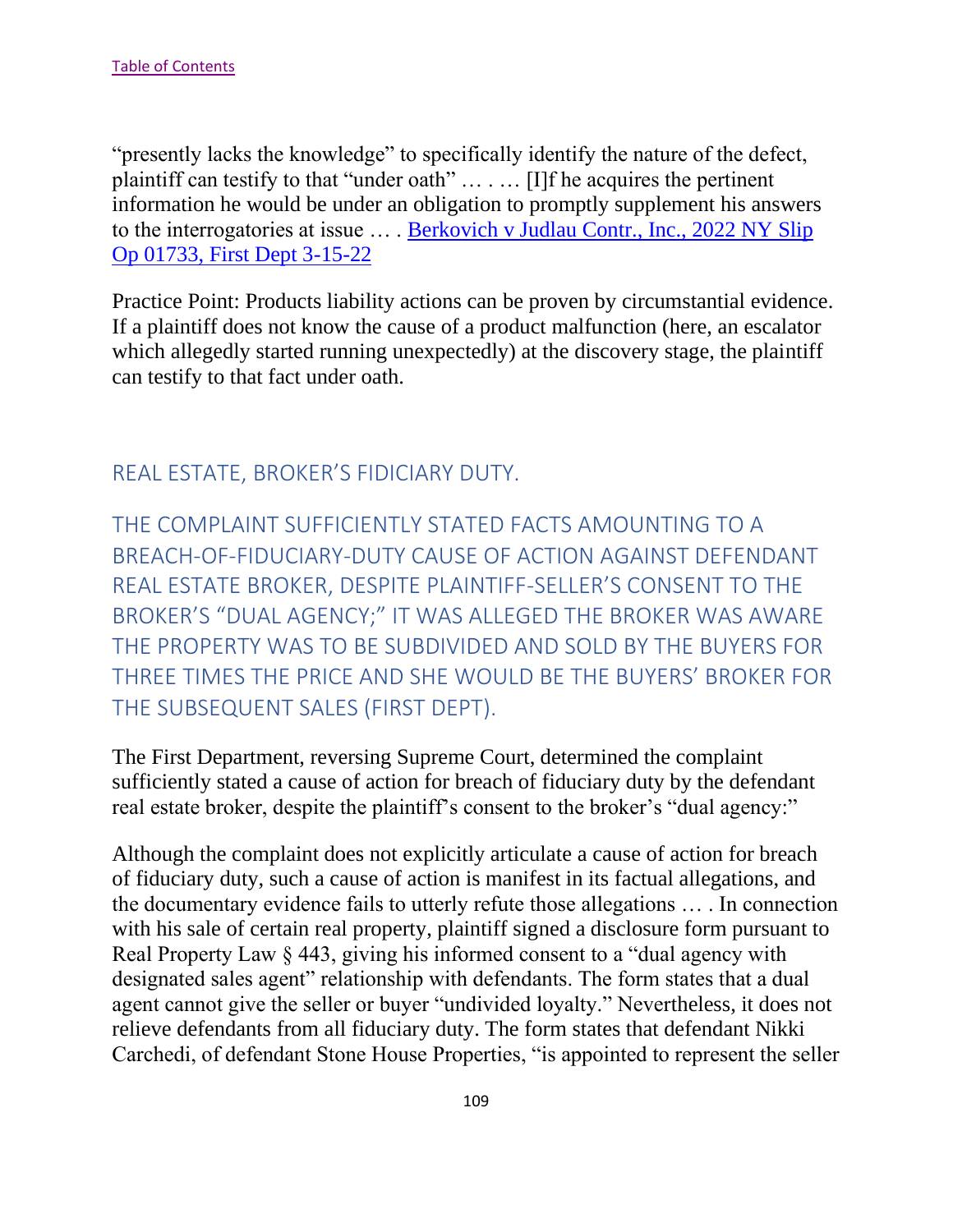in this transaction." The complaint establishes a cause of action for breach of a fiduciary duty beyond the acknowledged "divided" duty by alleging that [defendant] Carchedi failed to disclose that she had a personal stake in the sale to the buyers, who planned to subdivide the property immediately after purchase and retain her as the broker for the sale of the subdivided parcels, and that they did so, listing the subdivided parcels for almost three times the price plaintiff received in his sale ... . We also note plaintiff's assertion that the agent representing the buyer was the son of Carchedi's longtime client about whom plaintiff had expressed concern. Hahn v Stone House Props. LLC, 2022 NY Slip Op 01416, First Dept 3- 8-22

Practice Point: Even though breach-of-fiduciary-duty was not explicitly pled, the facts alleged stated a cause of action against defendant real estate broker.

Practice Point: Even though the seller signed a form consenting to the broker's "dual agency," the broker was not relieved of her fiduciary duty to the seller. Allegedly, the broker was aware the buyers were going to subdivide the property, sell it at three times the price, and that she would be the broker for the subsequent sales.

## REAL PROPERTY ACTIONS AND PROCEEDINGS LAW (RPAPL), LICENSE TO ENTER NEIGHBORING BUILDING.

IN AN ACTION FOR A LICENSE PURSUANT TO RPAPL 881 TO ALLOW PETITIONER ACCESS TO RESPONDENTS' ABUTTING BUILDING TO FACILITATE CONSTRUCTION WORK ON PETITIONER'S BUILDING, RESPONDENTS ARE ENTITLED TO LICENSE FEES, ATTORNEY'S FEES, ENGINEERING FEES, ETC., ASSOCIATED WITH PROTECTING THEIR BUILDING AND TO COMPENSATE FOR INTERFERERENCE WITH THE USE OF THEIR BUILDING, IRRESPECTIVE OF WHETHER THERE IS ANY DAMAGE TO RESPONDENTS' BUILDING (FIRST DEPT).

The First Department, in a full-fledged opinion by Justice Acosta, affirmed the grant of a license to petitioner, pursuant to RPAPL 881, to enter respondents'